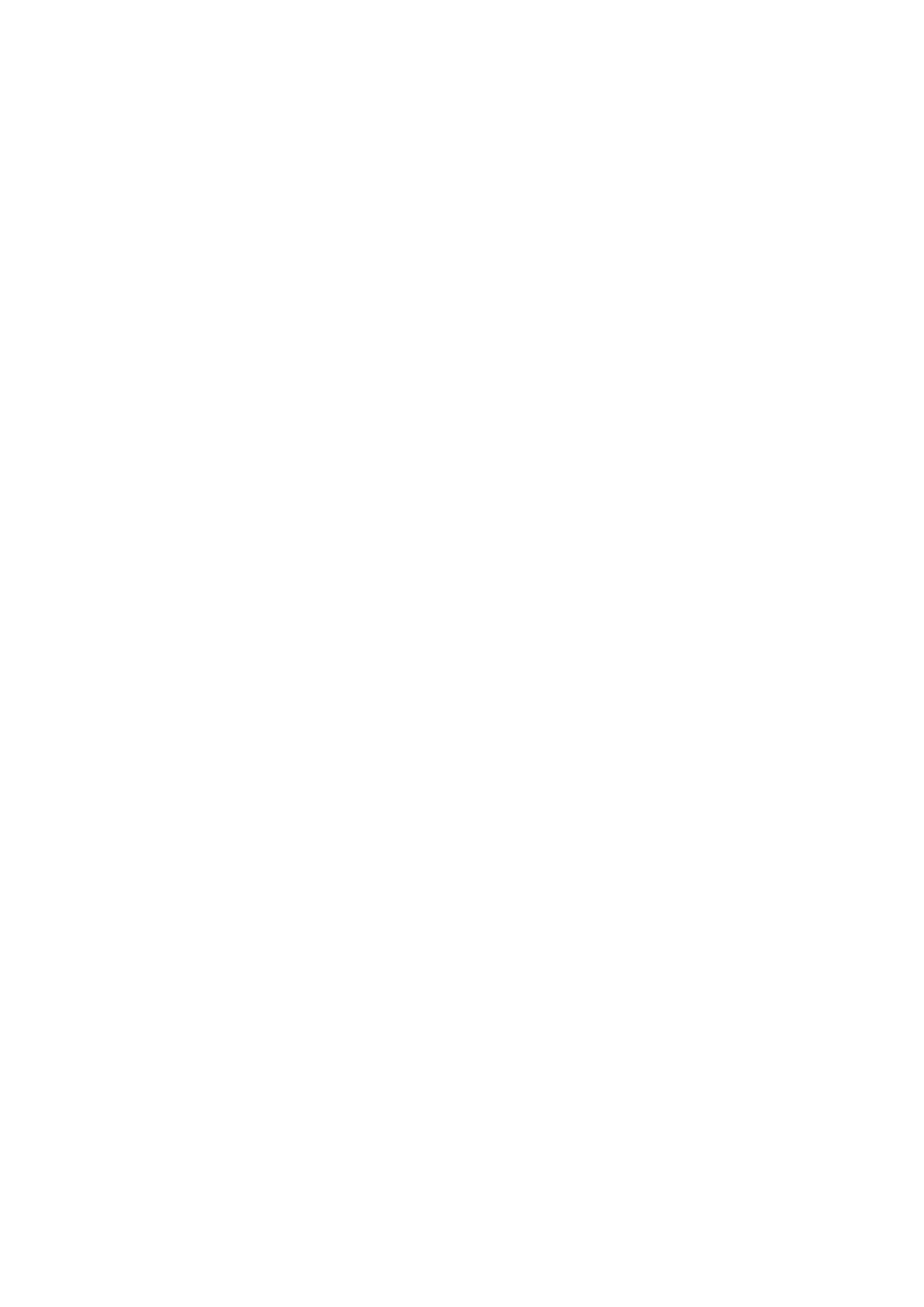## **JIU/REP/2011/10 Original: ENGLISH**

# **Staff-management relations within the United Nations**

*Prepared by* 

*Gérard Biraud* 

**Joint Inspection Unit** 



**United Nations, Geneva 2011**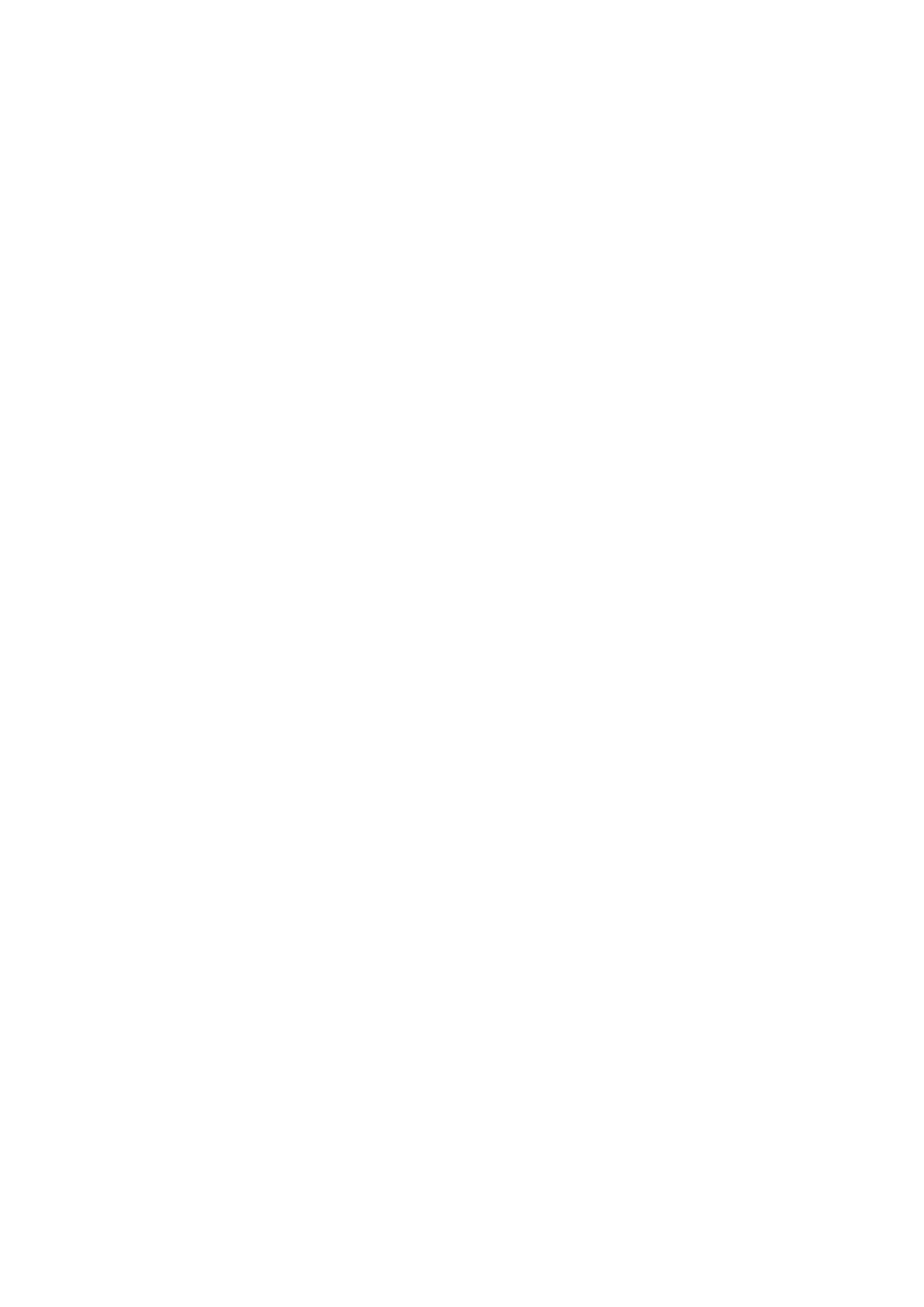#### **EXECUTIVE SUMMARY**

#### **Staff-management relations within the United Nations JIU/REP/2011/10**

The report on staff-management relations (SMR) within the United Nations was prepared following suggestions made in this regard by the Under-Secretary-General (USG) for Management, the Human Resources (HR) Network of the United Nations Chief Executives Board for Coordination (CEB) and a number of Staff Representatives (SRs). Good and effective interaction between the management of the organizations of the United Nations system and their staff, is critical for the delivery of high-performance services. The objective of the report is to identify and promote the conditions that would further SMR at all levels: the United Nations Secretariat, its duty stations, and the separately administered organs, programmes, Tribunals, peace operations and political missions, on the basis of the principles and texts agreed to by the Member States. The scope of the report is limited to the processes and mechanisms of SMR, rather than on substantive Human Resources (HR) issues except for illustrative purposes.

It is expected that the implementation of the report's recommendations by the Executive Heads complemented by the consideration by the elected leadership of the Staff Representative Bodies (SRBs) of some suggestions will help to improve the work of various established Joint Bodies (JBs) and make SMR more effective for the overall benefit of the entities concerned and meet the General Assembly's clear wish, when addressing Human Resources Management (HRM) issues (General Assembly resolution 63/250), to receive proposals for the review of the staff-management mechanisms.

#### **Main findings and conclusions**

The research revealed that while the principles of SMR in the United Nations are established from a legal and political point of view - by various texts including numerous General Assembly resolutions binding or committing all stakeholders - in practice, the implementation of these principles is far from being uniformly satisfactory in various entities and at all levels of staff-management interaction. The Inspector had to reorder the initial structure of the present report and delve first and foremost with the "crisis" in SMR when several SRBs representing thousands of staff members globally either refused to participate or threatened to boycott the June 2011 session of the most important Joint Staff-Management (SM) Body in the United Nations - the Staff-Management Coordination Committee (SMCC).

SMCC XXXII (June 2011) eventually took place following a clear commitment by the Secretary-General to promulgate - by September 2011 - the new Terms of Reference (ToR) for the Committee (drafted three years earlier). The new ToR was subsequently issued on 8 September 2011 (ST/SGB/2011/6) replacing the SMCC with the Staff Management Committee (SMC). Nonetheless, despite some important positive steps, SMCC XXXII did not resolve other major pending issues that served as a significant source of mistrust and frustration for SRs, including some policy decisions on which – allegedly - neither prior adequate consultations nor negotiations were undertaken with SRs. Such practices would have clearly contradicted Staff Regulation 8.1, which states that:

*The Secretary-General shall establish and maintain continuous contact and communication with the staff in order to ensure the effective participation of the staff in identifying, examining and resolving issues relating to staff welfare,*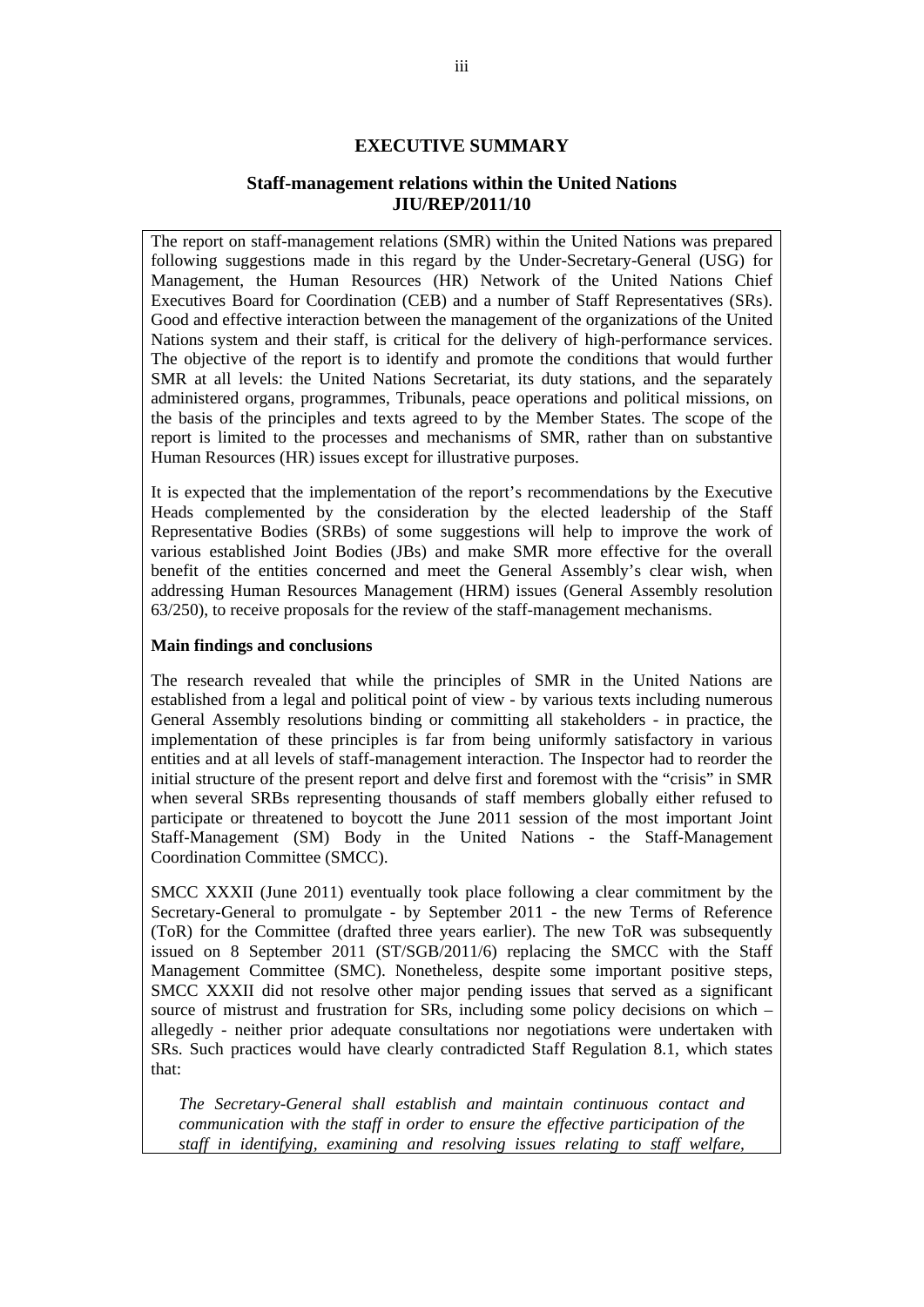*including conditions of work, general conditions of life and other human resources policies*.

The contested decisions touched upon *"issues within the authority of the Secretary-General*" including contractual arrangements, mobility, safety and security, reduction of allotments, and even a new version of the Staff Rules. Effective SMR requires clarity in the delineation of authority on the management side. It also requires from both sides, the willingness to participate in the discussions in good faith and a proper understanding of the issues at stake, the latter point being closely tied to necessary training on SMR and HR issues.

In the present report, the Inspector proposes a major reform of the Staff Management Committee (SMC) building upon the new ToR of the SMC and going further to transform it from a five-day event into a five-month process as detailed in Chapter 8. The related changes may represent a difficult deviation from customary thinking and business as usual procedures, but may be necessary for safeguarding and improving SMR. The report highlights some major points in this regard:

 (a) The scope of issues on which the Secretary-General and senior management should engage with SRs is clearly defined and limited by Staff Regulations 8.1(a) and 8.2. Subsequently, providing for such participation would not amount to the co-management of the organization;

 (b) The Secretary-General, as the Chief administrative officer of the United Nations, has the final say to accept or reject any proposed agreement on issues on which he is designated as the ultimate authority. On other issues that fall within the realm of authority of the Member States (including system-wide issues and ones with budgetary implications), the Committee may strive to agree on a common position which the Secretary-General would then be obligated to defend before the General Assembly. If, as suggested, the Secretary-General follows negotiations in the SMC as they occur, then he will not be lacking for time to fully consider any proposed agreement in all its aspects before agreeing and signing on to it;

 (c) Credible and thoughtful agreements that take into account all possible aspects of an issue cannot and should not be deliberated and determined overnight; they may require different time frames, from days to months. In order to ensure that there are no unnecessary shocks or surprises for either side, the three steps necessary to attaining agreements in good-faith - namely, mutual information, mutual consultation and, most importantly, negotiation – must be respected;

 (d) The appropriate framework for negotiations will vary according to the nature and scope of the issue under consideration, from informal discussions between line managers and the staff of their units for issues specific to a department or unit (in accordance with the principle of subsidiarity), to Joint Advisory Committees (JACs) and Joint Negotiating Committees (JNCs) for duty-station specific issues and to the SMC for issues with Secretariat-wide significance. In this regard, Chapters III and VI make the case that if the United Nations is to be described as the employer and is represented by a mandated management when discussing and formalizing agreements, it can then be concluded that all features characterizing collective bargaining do presently exist in most formal SMR negotiating processes in the organization, in particular within the SMC and the JNCs;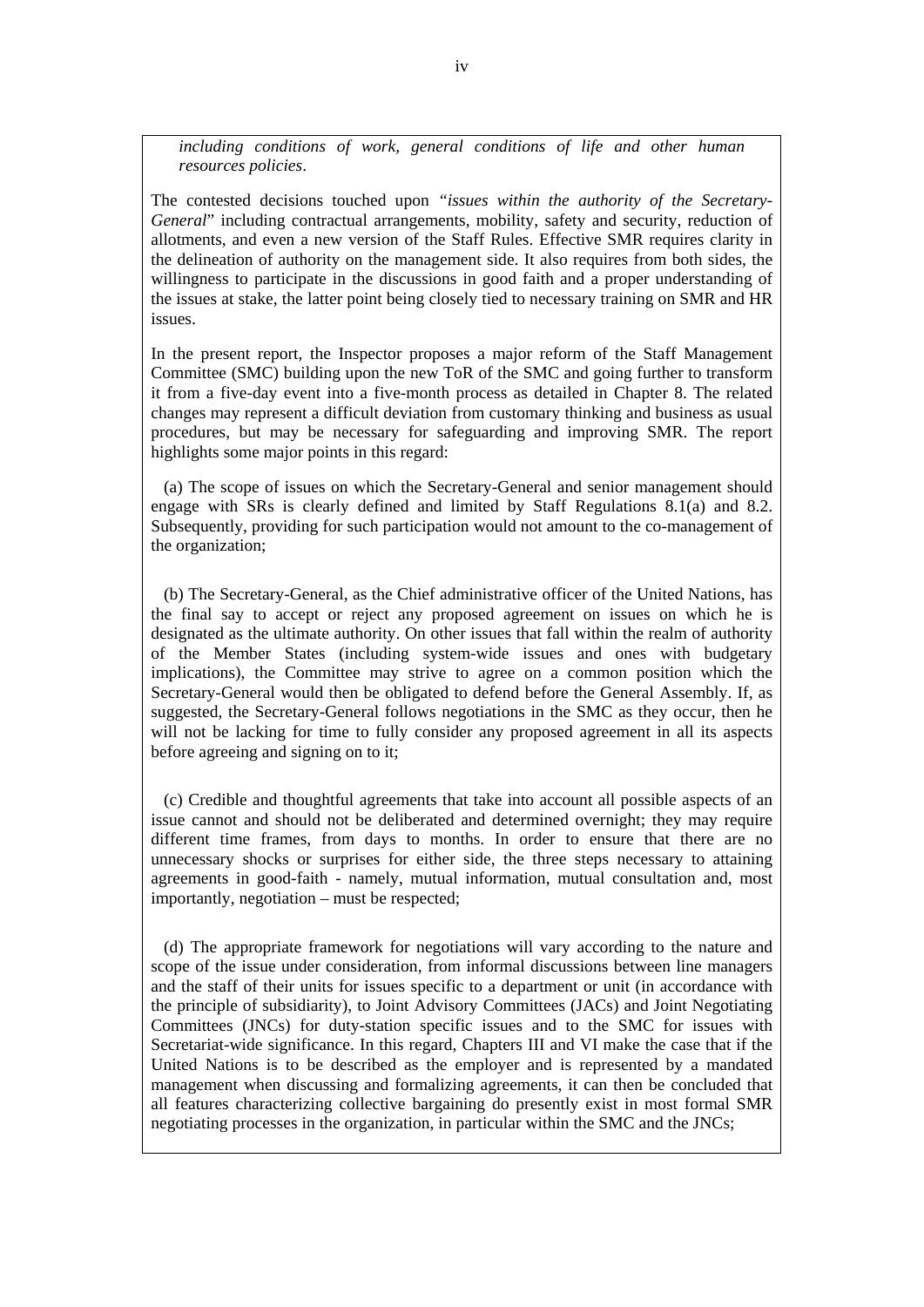(e) Decisions reached in the aforementioned fora, with due representation of both staff and management, should be accompanied by necessary joint monitoring and implementation, with a defined time-frame for action. Given the means available to it, management is particularly accountable for this task, beginning with the Chief administrative officer of the United Nations and the Executive Head (EH) of every United Nations entity.

#### **Recommendations, Guidelines and proposals**

The Inspector has made six recommendations in the present report: one to the General Assembly, one to the Secretary-General exclusively and four to the Secretary-General and the Executive Heads of the separately administered organs and programmes. The Inspector also proposed, on a purely advisory basis, five guidelines for the consideration of and possible implementation by the Staff Representative Bodies (SRBs) as appropriate. Unlike the "recommendations", these guidelines will not be the object of any JIU follow-up on their acceptance and implementation.

In addition, the staff and management representatives are invited as members of the SMC to consider, discuss and improve - at the first session of the SMC - the institutional changes proposed in chapter VIII to make this Committee, hence the SMR, more effective.

**Recommendation for consideration by legislative organs** 

#### **Recommendation 5**

**The General Assembly should request the Secretary-General to present to it for its approval, an appropriate staff regulation confirming the recognition of the right of the United Nations staff to collective bargaining as outlined in the annex to its resolution 128 (II). The Secretary-General and the Executive Heads of the separately administered organs and programmes should apply to the staff of their respective entities the standards and principles emerging from the relevant ILO instruments, particularly the Declaration on Fundamental Principles and Rights at Work (1998).**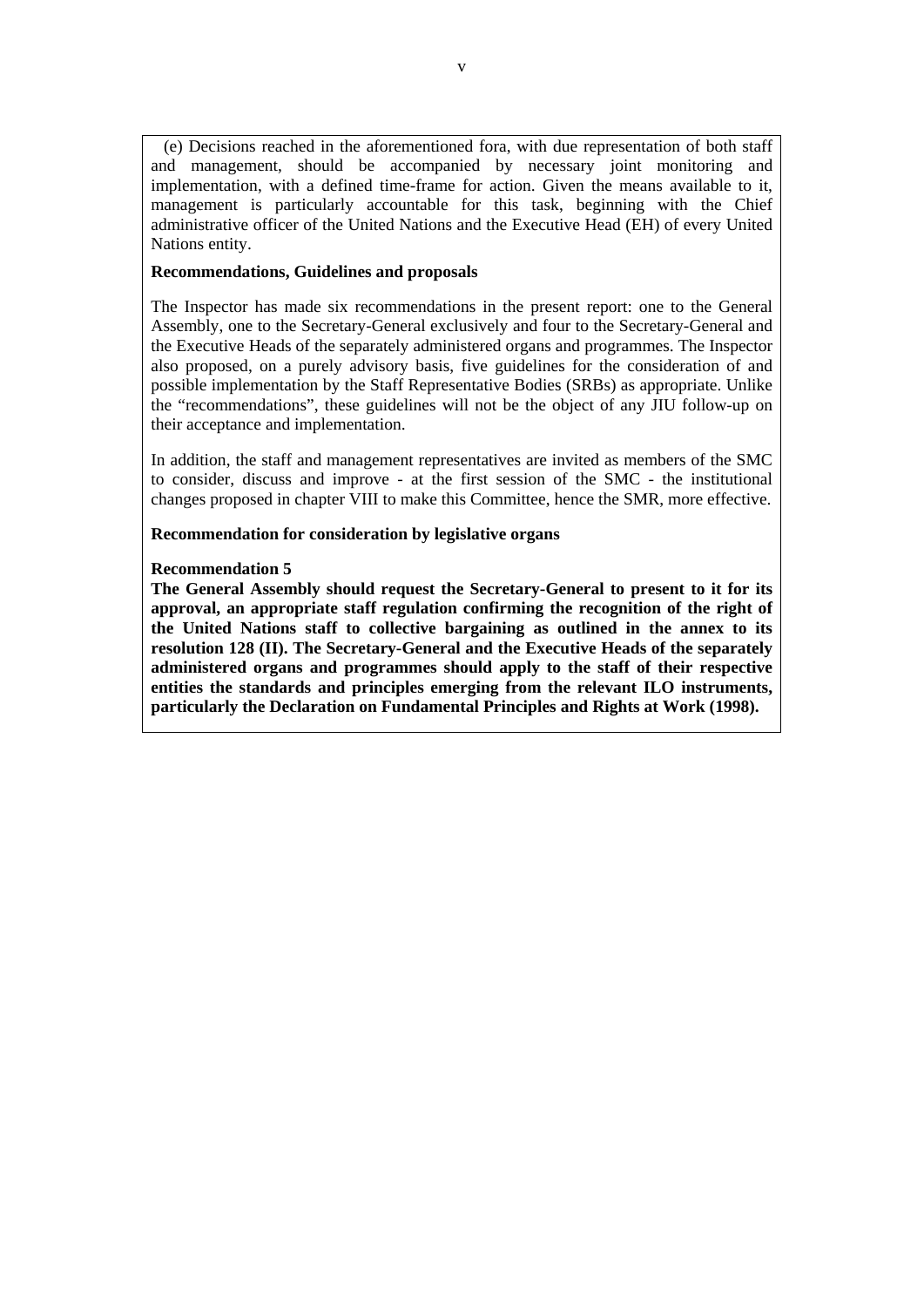### **CONTENTS**

| <b>Chapter</b><br><b>EXECUTIVE SUMMARY</b><br>iii<br><b>ABBREVIATIONS</b><br>viii<br>I.<br>$1-9$<br>1<br>$1 - 4$<br>A.<br>1<br>$5-9$<br>$\overline{2}$<br><b>B.</b><br>STAFF-MANAGEMENT RELATIONS IN CHRONIC<br>II.<br>10-36<br>4<br>$\mathsf{A}$ .<br>$10-18$<br>4<br>Chronic weaknesses in the Staff Management Coordination<br><b>B.</b><br>19-28<br>6<br>B.1<br>$20 - 21$<br>6<br>B.2<br>$22 - 27$<br>7<br>Conflicting perceptions on major decisions allegedly taken<br>B.3<br>28<br>8<br>C.<br>29-30<br>10<br>D.<br>$31 - 36$<br>12<br>Ш.<br>THE UN SECRETARIAT STAFF MANAGEMENT<br>$37-68$<br>14<br>(COORDINATION) COMMITTEE (SMCC/SMC)<br>Α.<br>38-41<br>14<br>Composition and relations with local joint committees<br><b>B.</b><br>$42 - 44$<br>15<br>$\mathcal{C}$ .<br>$45 - 51$<br>16<br>C.1<br>45<br>16<br>C.2 Initiatives to further the monitoring of the implementation of<br>46-48<br>16<br>49-51<br>17<br>D. Challenges that need to be addressed for a better functioning<br>$52 - 63$<br>18<br>52<br>18<br>D.2 Resolving uncertainties in delegated authority<br>53-56<br>19<br>D.3 Furthering the interest and understanding of Member States<br>57-61<br>20<br>$62 - 63$<br>21<br>D.4<br>22<br>64-68<br>Е. |
|-----------------------------------------------------------------------------------------------------------------------------------------------------------------------------------------------------------------------------------------------------------------------------------------------------------------------------------------------------------------------------------------------------------------------------------------------------------------------------------------------------------------------------------------------------------------------------------------------------------------------------------------------------------------------------------------------------------------------------------------------------------------------------------------------------------------------------------------------------------------------------------------------------------------------------------------------------------------------------------------------------------------------------------------------------------------------------------------------------------------------------------------------------------------------------------------------------------------------------------|
|                                                                                                                                                                                                                                                                                                                                                                                                                                                                                                                                                                                                                                                                                                                                                                                                                                                                                                                                                                                                                                                                                                                                                                                                                                   |
|                                                                                                                                                                                                                                                                                                                                                                                                                                                                                                                                                                                                                                                                                                                                                                                                                                                                                                                                                                                                                                                                                                                                                                                                                                   |
|                                                                                                                                                                                                                                                                                                                                                                                                                                                                                                                                                                                                                                                                                                                                                                                                                                                                                                                                                                                                                                                                                                                                                                                                                                   |
|                                                                                                                                                                                                                                                                                                                                                                                                                                                                                                                                                                                                                                                                                                                                                                                                                                                                                                                                                                                                                                                                                                                                                                                                                                   |
|                                                                                                                                                                                                                                                                                                                                                                                                                                                                                                                                                                                                                                                                                                                                                                                                                                                                                                                                                                                                                                                                                                                                                                                                                                   |
|                                                                                                                                                                                                                                                                                                                                                                                                                                                                                                                                                                                                                                                                                                                                                                                                                                                                                                                                                                                                                                                                                                                                                                                                                                   |
|                                                                                                                                                                                                                                                                                                                                                                                                                                                                                                                                                                                                                                                                                                                                                                                                                                                                                                                                                                                                                                                                                                                                                                                                                                   |
|                                                                                                                                                                                                                                                                                                                                                                                                                                                                                                                                                                                                                                                                                                                                                                                                                                                                                                                                                                                                                                                                                                                                                                                                                                   |
|                                                                                                                                                                                                                                                                                                                                                                                                                                                                                                                                                                                                                                                                                                                                                                                                                                                                                                                                                                                                                                                                                                                                                                                                                                   |
|                                                                                                                                                                                                                                                                                                                                                                                                                                                                                                                                                                                                                                                                                                                                                                                                                                                                                                                                                                                                                                                                                                                                                                                                                                   |
|                                                                                                                                                                                                                                                                                                                                                                                                                                                                                                                                                                                                                                                                                                                                                                                                                                                                                                                                                                                                                                                                                                                                                                                                                                   |
|                                                                                                                                                                                                                                                                                                                                                                                                                                                                                                                                                                                                                                                                                                                                                                                                                                                                                                                                                                                                                                                                                                                                                                                                                                   |
|                                                                                                                                                                                                                                                                                                                                                                                                                                                                                                                                                                                                                                                                                                                                                                                                                                                                                                                                                                                                                                                                                                                                                                                                                                   |
|                                                                                                                                                                                                                                                                                                                                                                                                                                                                                                                                                                                                                                                                                                                                                                                                                                                                                                                                                                                                                                                                                                                                                                                                                                   |
|                                                                                                                                                                                                                                                                                                                                                                                                                                                                                                                                                                                                                                                                                                                                                                                                                                                                                                                                                                                                                                                                                                                                                                                                                                   |
|                                                                                                                                                                                                                                                                                                                                                                                                                                                                                                                                                                                                                                                                                                                                                                                                                                                                                                                                                                                                                                                                                                                                                                                                                                   |
|                                                                                                                                                                                                                                                                                                                                                                                                                                                                                                                                                                                                                                                                                                                                                                                                                                                                                                                                                                                                                                                                                                                                                                                                                                   |
|                                                                                                                                                                                                                                                                                                                                                                                                                                                                                                                                                                                                                                                                                                                                                                                                                                                                                                                                                                                                                                                                                                                                                                                                                                   |
|                                                                                                                                                                                                                                                                                                                                                                                                                                                                                                                                                                                                                                                                                                                                                                                                                                                                                                                                                                                                                                                                                                                                                                                                                                   |
|                                                                                                                                                                                                                                                                                                                                                                                                                                                                                                                                                                                                                                                                                                                                                                                                                                                                                                                                                                                                                                                                                                                                                                                                                                   |
|                                                                                                                                                                                                                                                                                                                                                                                                                                                                                                                                                                                                                                                                                                                                                                                                                                                                                                                                                                                                                                                                                                                                                                                                                                   |
|                                                                                                                                                                                                                                                                                                                                                                                                                                                                                                                                                                                                                                                                                                                                                                                                                                                                                                                                                                                                                                                                                                                                                                                                                                   |
|                                                                                                                                                                                                                                                                                                                                                                                                                                                                                                                                                                                                                                                                                                                                                                                                                                                                                                                                                                                                                                                                                                                                                                                                                                   |
|                                                                                                                                                                                                                                                                                                                                                                                                                                                                                                                                                                                                                                                                                                                                                                                                                                                                                                                                                                                                                                                                                                                                                                                                                                   |
|                                                                                                                                                                                                                                                                                                                                                                                                                                                                                                                                                                                                                                                                                                                                                                                                                                                                                                                                                                                                                                                                                                                                                                                                                                   |
|                                                                                                                                                                                                                                                                                                                                                                                                                                                                                                                                                                                                                                                                                                                                                                                                                                                                                                                                                                                                                                                                                                                                                                                                                                   |
|                                                                                                                                                                                                                                                                                                                                                                                                                                                                                                                                                                                                                                                                                                                                                                                                                                                                                                                                                                                                                                                                                                                                                                                                                                   |
|                                                                                                                                                                                                                                                                                                                                                                                                                                                                                                                                                                                                                                                                                                                                                                                                                                                                                                                                                                                                                                                                                                                                                                                                                                   |
|                                                                                                                                                                                                                                                                                                                                                                                                                                                                                                                                                                                                                                                                                                                                                                                                                                                                                                                                                                                                                                                                                                                                                                                                                                   |
|                                                                                                                                                                                                                                                                                                                                                                                                                                                                                                                                                                                                                                                                                                                                                                                                                                                                                                                                                                                                                                                                                                                                                                                                                                   |
|                                                                                                                                                                                                                                                                                                                                                                                                                                                                                                                                                                                                                                                                                                                                                                                                                                                                                                                                                                                                                                                                                                                                                                                                                                   |
|                                                                                                                                                                                                                                                                                                                                                                                                                                                                                                                                                                                                                                                                                                                                                                                                                                                                                                                                                                                                                                                                                                                                                                                                                                   |
|                                                                                                                                                                                                                                                                                                                                                                                                                                                                                                                                                                                                                                                                                                                                                                                                                                                                                                                                                                                                                                                                                                                                                                                                                                   |
| STAFF REPRESENTATIVE BODIES (SRBs) AND SMR AT<br>IV.                                                                                                                                                                                                                                                                                                                                                                                                                                                                                                                                                                                                                                                                                                                                                                                                                                                                                                                                                                                                                                                                                                                                                                              |
| 69-100<br>25                                                                                                                                                                                                                                                                                                                                                                                                                                                                                                                                                                                                                                                                                                                                                                                                                                                                                                                                                                                                                                                                                                                                                                                                                      |
| What purposes do staff representative bodies (SRBs) serve?<br>70<br>A.<br>25                                                                                                                                                                                                                                                                                                                                                                                                                                                                                                                                                                                                                                                                                                                                                                                                                                                                                                                                                                                                                                                                                                                                                      |
| How is the United Nations staff represented and organized?<br>Β.<br>71-87<br>25                                                                                                                                                                                                                                                                                                                                                                                                                                                                                                                                                                                                                                                                                                                                                                                                                                                                                                                                                                                                                                                                                                                                                   |
| Respective interests of different categories of staff<br>73-75<br>B.1<br>25                                                                                                                                                                                                                                                                                                                                                                                                                                                                                                                                                                                                                                                                                                                                                                                                                                                                                                                                                                                                                                                                                                                                                       |
| B.2<br>76-78<br>26                                                                                                                                                                                                                                                                                                                                                                                                                                                                                                                                                                                                                                                                                                                                                                                                                                                                                                                                                                                                                                                                                                                                                                                                                |
| B.3<br>79-82<br>27                                                                                                                                                                                                                                                                                                                                                                                                                                                                                                                                                                                                                                                                                                                                                                                                                                                                                                                                                                                                                                                                                                                                                                                                                |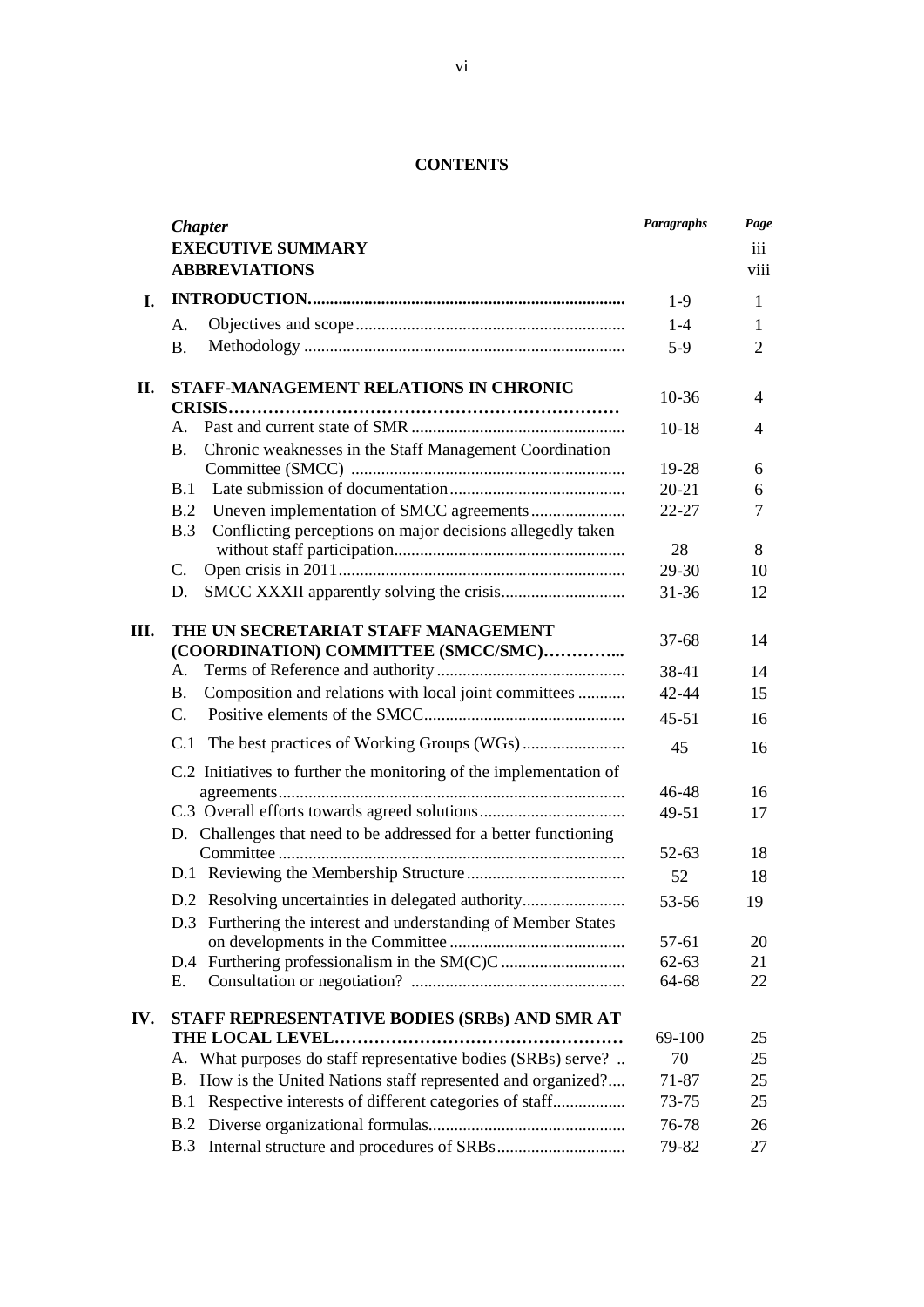|       | <b>B.4</b><br>Democratic participation in SRB elections to a Council    | 83-87              | 28       |
|-------|-------------------------------------------------------------------------|--------------------|----------|
|       | $C_{\cdot}$<br>Perceptions on staff representational role in SMR        | 88-90              | 30       |
|       | C.1<br>Relationship between staff-at-large and staff representatives    | 89-90              | 31       |
|       | D.                                                                      | 91-93              | 32       |
|       | Ε.                                                                      | 94-95              | 33       |
|       | F.                                                                      | 96-98              | 33       |
|       | G.                                                                      | 99-100             | 34       |
| V.    |                                                                         | 101-117            | 36       |
|       | А.                                                                      | 101-102            | 36       |
|       | <b>B.</b>                                                               | 103-106            | 36       |
|       | C.<br>Relations between management and Joint Bodies                     | 107-109            | 37       |
|       | Facilities and time release for staff representation<br>D.              | 110-114            | 38       |
|       | Ε.                                                                      | 115-117            | 39       |
| VI.   | <b>BASIC PRINCIPLES AND TEXTS ON SMR</b>                                | 118-131            | 41       |
|       | A.                                                                      | 118-119            | 41       |
|       | <b>B.</b><br>C.                                                         | 120-121<br>122-123 | 41<br>42 |
|       | Freedom of association and staff representation<br>D.                   | 124                | 42       |
|       | ILO Conventions and Declarations: collective bargaining<br>Ε.           | 125-131            | 43       |
| VII.  |                                                                         | 132-152            | 46       |
|       | Responsibility and accountability of all stakeholders<br>A.             | 132-135            | 46       |
|       | Responsibility and accountability of staff representatives<br><b>B.</b> | 136-140            | 47       |
|       | C.                                                                      | 141-143            | 49       |
|       | D.                                                                      | 144-147            | 50       |
|       | Responsibility and accountability of Member States in SMR.<br>Ε.        | 148-152            | 51       |
|       | E.1                                                                     | 148                | 51       |
|       | Member States' perspectives on and interest in SMR<br>E.2               | 149-150            | 51       |
|       | Members States' positions on measures to improve SMR<br>E.3             | 151-152            | 52       |
| VIII. | TOWARDS A NEW STAFF-MANAGEMENT                                          |                    |          |
|       | <b>COMMITTEE.</b><br>А.                                                 | 153-161            | 54       |
|       | Making the Committee secretariat more effective and<br><b>B.</b>        | 153-154            | 54       |
|       |                                                                         | 155-158            | 54       |
|       | Clarification on to whom each text will be applicable and<br>C.         |                    |          |
|       |                                                                         | 159                | 55       |
|       | Giving time and space to analysis and consultations<br>D.               | 160-161            | 55       |
| IX.   |                                                                         | 162-165            | 58       |
|       | <b>ANNEXES</b>                                                          |                    |          |
| I.    | Regulations and Rules on Staff Relations (ST/SGB/2011/1)                |                    | 60       |
| П.    | Table of the perceived quality of SMR through the SMCC reports          |                    | 62       |
| Ш.    |                                                                         |                    | 63       |

**IV.** Overview of action to be taken by participating organizations on the recommendations of the Joint Inspection Unit........................... 64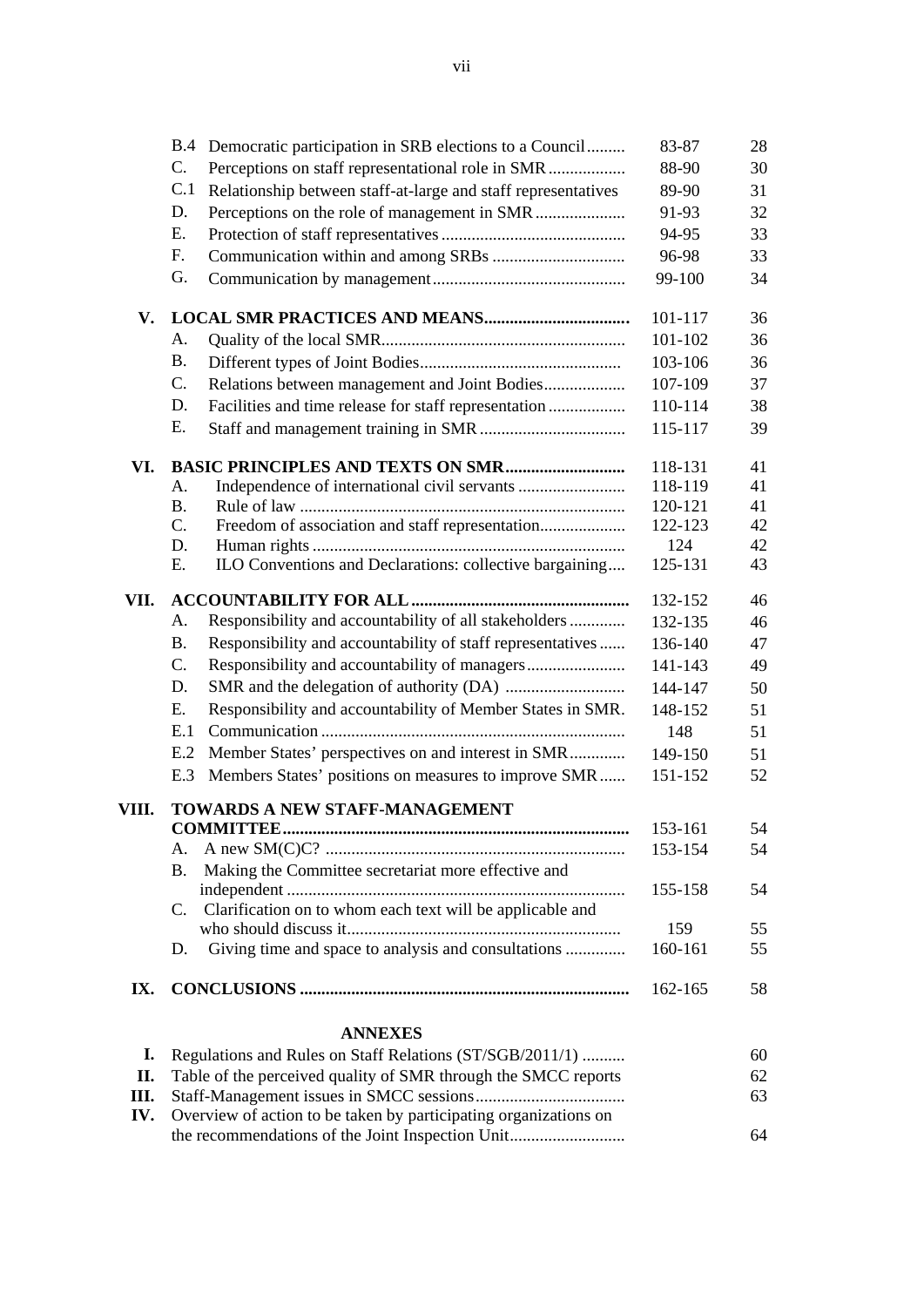#### **Abbreviations and acronyms**

| <b>ACABQ</b>      | Advisory Committee on Administrative and Budgetary Questions                                           |
|-------------------|--------------------------------------------------------------------------------------------------------|
| <b>ACC</b>        | Administrative Committee on Coordination (now CEB)                                                     |
| AI                | <b>Administrative Instructions</b>                                                                     |
| AoJ               | Administration of Justice at the United Nations                                                        |
| ASG<br><b>ASU</b> | <b>Assistant Secretary-General</b><br>Area Staff Union (UNRWA)                                         |
| <b>BoA</b>        | <b>Board of Auditors</b>                                                                               |
| <b>CCISUA</b>     | Coordinating Committee for International Staff Unions and Associations<br>of the United Nations System |
| <b>CEB</b>        | United Nations System Chief Executives Board for Coordination (formerly<br>ACC)                        |
| <b>CMT</b>        | <b>Country Management Team</b>                                                                         |
| DA                | Delegation of Authority                                                                                |
| <b>DFS</b>        | Department of Field Support                                                                            |
| <b>DM</b>         | Department of Management (UNHQ)                                                                        |
| <b>DMT</b>        | <b>Divisional Management Teams</b>                                                                     |
| <b>DPA</b>        | Department of Political Affairs                                                                        |
| <b>DPKO</b>       | Department of Peacekeeping Operations                                                                  |
| <b>DSA</b>        | Daily Subsistence Allowance                                                                            |
| <b>DSG</b>        | Deputy Secretary-General                                                                               |
| EC                | European Commission                                                                                    |
| EH                | <b>Executive Head</b>                                                                                  |
| ERP               | <b>Enterprise Resource Planning</b>                                                                    |
| EU                | European Union                                                                                         |
| <b>FICSA</b>      | Federation of International Civil Servants' Associations                                               |
| <b>FJNC</b>       | <b>Field Joint Negotiation Committee</b>                                                               |
| <b>FSO</b>        | <b>Field Service Officers</b>                                                                          |
| <b>FSU</b>        | <b>Field Staff Union</b>                                                                               |
| <b>FUNSA</b>      | <b>Federation of United Nations Staff Associations</b>                                                 |
| <b>GFTU</b>       | General Federation of Trade Unions                                                                     |
| <b>GS</b>         | <b>General Service</b>                                                                                 |
| <b>GSA</b>        | <b>Global Staff Association (UNICEF)</b>                                                               |
| <b>GLT</b>        | Global Leadership Teams                                                                                |
| <b>HLCM</b>       | High-Level Committee on Management (CEB)                                                               |
| HQ                | Headquarters                                                                                           |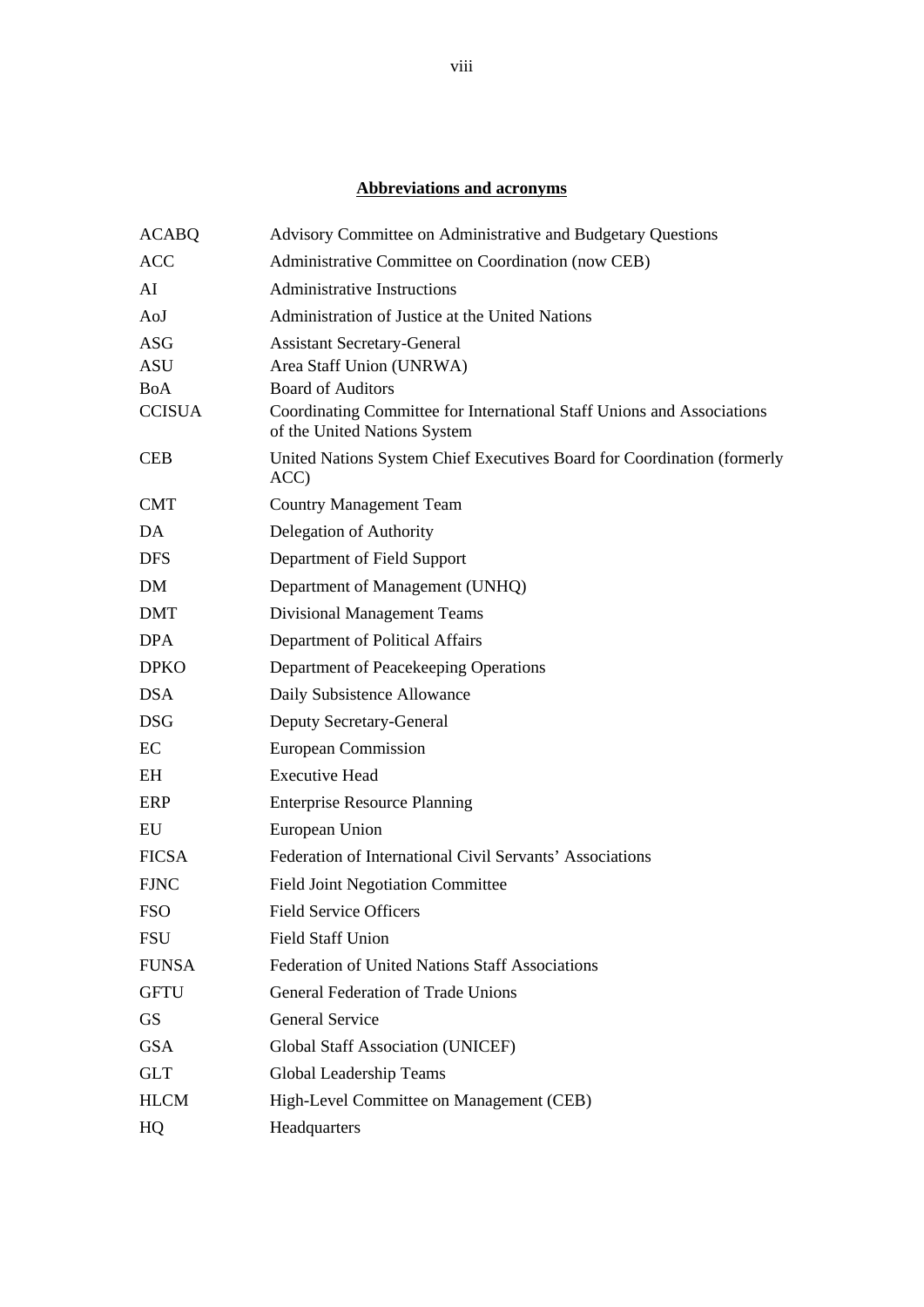| <b>HR</b>     | <b>Human Resources</b>                                             |
|---------------|--------------------------------------------------------------------|
| <b>HRM</b>    | Human Resources Management                                         |
| <b>ICSC</b>   | <b>International Civil Service Commission</b>                      |
| <b>ICTR</b>   | International Criminal Tribunal for Rwanda                         |
| <b>ICTY</b>   | International Criminal Tribunal for the Former Yugoslavia          |
| <b>ILO</b>    | International Labour Organization                                  |
| <b>ILOAT</b>  | International Labour Organization Administrative Tribunal          |
| <b>JAC</b>    | Joint Advisory Committee                                           |
| <b>JCC</b>    | Joint Consultative Committee                                       |
| JIU           | Joint Inspection Unit                                              |
| <b>JNC</b>    | Joint Negotiation Committee                                        |
| <b>OAH</b>    | Offices of the United Nations Secretariat away from Headquarters   |
| <b>OCHA</b>   | United Nations Office for the Coordination of Humanitarian Affairs |
| <b>OHCHR</b>  | Office of the United Nations High Commissioner for Human Rights    |
| <b>OHRM</b>   | Office of Human Resources Management (UNHQ)                        |
| <b>OIOS</b>   | Office of Internal Oversight Services                              |
| <b>OLA</b>    | Office of Legal Affairs (UNHQ)                                     |
| <b>OSLA</b>   | Office of Staff Legal Assistance                                   |
| <b>SA</b>     | Staff association                                                  |
| <b>SC</b>     | <b>Staff Council</b>                                               |
| <b>SCC</b>    | <b>Staff Coordinating Council</b>                                  |
| SG            | Secretary-General                                                  |
| SM            | Staff-Management                                                   |
| <b>SMC</b>    | <b>Staff-Management Committee</b>                                  |
| <b>SMCC</b>   | <b>Staff-Management Coordination Committee</b>                     |
| <b>SMR</b>    | <b>Staff-Management Relations</b>                                  |
| <b>SR</b>     | staff representative                                               |
| <b>SRB</b>    | <b>Staff Representative Body</b>                                   |
| <b>ST</b>     | Secretariat of the United Nations Organization                     |
| ST/AI         | Secretary-General's Administrative Instruction                     |
| ST/IC         | Secretary-General's Information Circular                           |
| ST/SGB        | Secretary-General's Bulletin                                       |
| SU            | <b>Staff Union</b>                                                 |
| <b>ToR</b>    | Terms of Reference                                                 |
| <b>UDHR</b>   | Universal Declaration of Human Rights                              |
| <b>UNAT</b>   | <b>United Nations Administrative Tribunal</b>                      |
| <b>UNCTAD</b> | United Nations Conference on Trade and Development                 |
| <b>UNCT</b>   | <b>United Nations Country Teams</b>                                |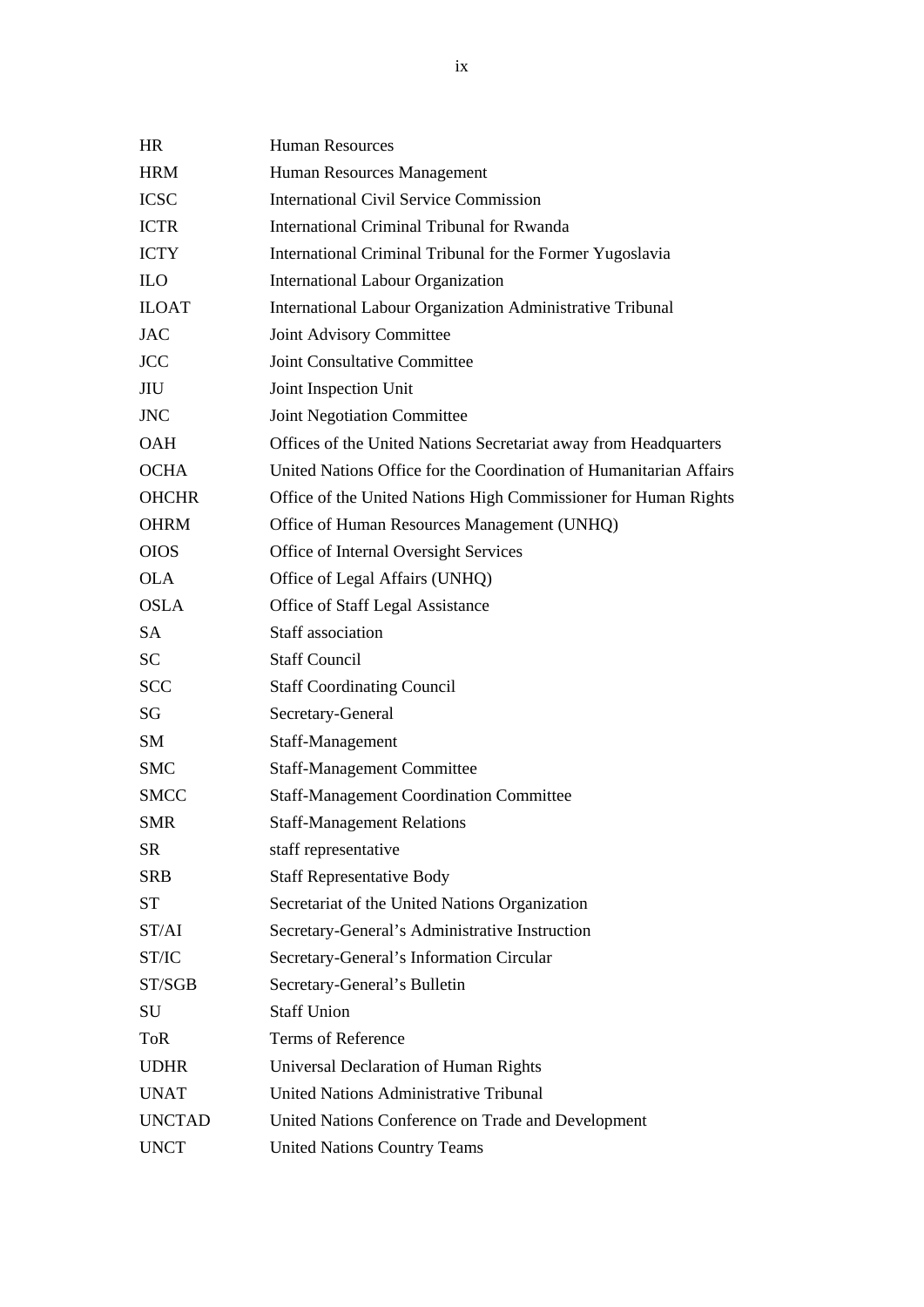| <b>UNDOF</b>   | United Nations Disengagement Observer Force                                       |
|----------------|-----------------------------------------------------------------------------------|
| <b>UNDP</b>    | <b>United Nations Development Programme</b>                                       |
| <b>UNDT</b>    | <b>United Nations Dispute Tribunal</b>                                            |
| <b>UNECA</b>   | United Nations Economic Commission for Africa                                     |
| <b>UNECE</b>   | United Nations Economic Commission for Europe                                     |
| <b>UNECLAC</b> | United Nations Economic Commission for Latin America and the<br>Caribbean         |
| <b>UNEP</b>    | <b>United Nations Environment Programme</b>                                       |
| <b>UNESCAP</b> | United Nations Economic and Social Commission for Asia and the Pacific            |
| <b>UNESCWA</b> | United Nations Economic and Social Commission for Western Asia                    |
| <b>UNFPA</b>   | United Nations Population Fund                                                    |
| <b>UNFSU</b>   | <b>United Nations Field Staff Union</b>                                           |
| <b>UNGA</b>    | <b>United Nations General Assembly</b>                                            |
| UN-Habitat     | United Nations Human Settlements Programme                                        |
| <b>UNHCR</b>   | Office of the United Nations High Commissioner for Refugees                       |
| <b>UNHQ</b>    | United Nations Headquarters (New York)                                            |
| <b>UNICEF</b>  | United Nations Children's Fund                                                    |
| <b>UNIFIL</b>  | United Nations Interim Force in Lebanon                                           |
| <b>UNISERV</b> | United Nations International Civil Servants Federation                            |
| UN LB          | <b>United Nations Logistics Base</b>                                              |
| <b>UNODC</b>   | United Nations Office on Drugs and Crime                                          |
| <b>UNOG</b>    | United Nations Office at Geneva                                                   |
| <b>UNON</b>    | United Nations Office at Nairobi                                                  |
| <b>UNOPS</b>   | United Nations Office for Project Services                                        |
| <b>UNOV</b>    | United Nations Office at Vienna                                                   |
| <b>UNRWA</b>   | United Nations Relief and Works Agency for Palestine Refugees in the<br>Near East |
| <b>UNSU</b>    | United Nations Staff Union (New York)                                             |
| <b>UNTSO</b>   | United Nations Truce Supervision Organization                                     |
| <b>UNU</b>     | <b>United Nations University</b>                                                  |
| <b>USG</b>     | Under-Secretary-General                                                           |
| WG             | <b>Working Group</b>                                                              |
|                |                                                                                   |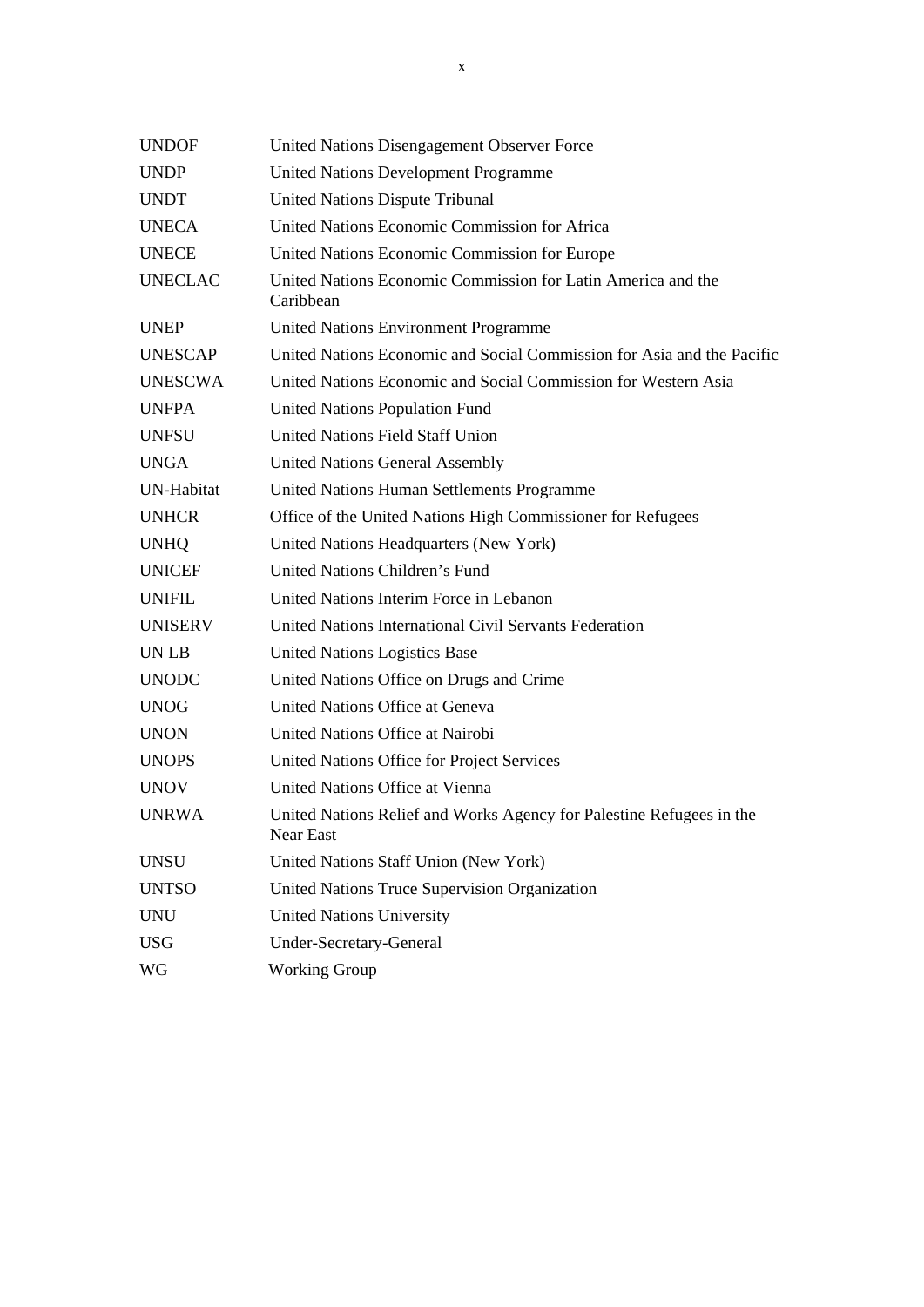#### <span id="page-12-0"></span>**I. INTRODUCTION**

 $\overline{a}$ 

#### **A. Objectives and scope**

1. As part of its programme of work for 2009, the Joint Inspection Unit (JIU) undertook in November of that year a review of Staff Management Relations (SMR) in the United Nations. The review - as initially announced in A/63/34 (paras. 141-5) - aimed at assessing SMR in the whole United Nations System and was included in the programme of the JIU following suggestions made by the Under-Secretary-General (USG) for Management, the Human Resources (HR) Network of the United Nations Chief Executives Board for Coordination (CEB), and a number of Staff Representatives (SRs). Due to the unexpected diversity and fragmentation of SMR within the United Nations, the review had to be divided into two reports with the present one focusing on the United Nations  $Group<sup>1</sup>$  $Group<sup>1</sup>$  $Group<sup>1</sup>$  and a forthcoming one (included in the JIU's Programme of Work for 2011) that will cover the United Nations' specialized agencies and on the ways in which Staff and Management Representatives are related and interacting at the level of the U.N. system.

2. The starting point is the premise that good and effective interaction between the management of the organizations of the United Nations system and their staff, who are considered to be their most precious asset, is critical for the delivery of highperformance services. From this perspective, nearly 100 hours of interviews (conducted in symmetry with SRs and MRs) convinced the Inspector that the quality of SMR is far from satisfactory (with the exception of some cases of excellent SMR, as in UNICEF) – a notion confirmed by other JIU Inspectors working on other topics in contact with SRs and MRs.

3. **The objective of both projects is to identify and promote the conditions that would further SMR at all levels** – local, United Nations Secretariat, Group and system - on the basis of the principles and texts agreed to by the Member States. It is expected that JIU recommendations to its traditional addressees (Governing bodies or Executive Heads) complemented by guidance to the elected leadership of the Staff Representative Bodies (SRBs) will improve the work of various established joint bodies and remove obstacles to making SMR more effective for the overall benefit of the entities concerned. In addressing such a topic, **this report focuses on the processes and mechanisms of SMR, rather than on substantive Human Resources (HR) issues, mentioned only** for illustrative purposes.

4. While Member States and the staff-at-large may not be involved as directly as either the staff representatives (SRs) or the HR Management on SMR issues, **as stakeholders, they have expressed a common desire to see greater transparency and better dissemination of information regarding the topic, given a common perception of multiple SMR frameworks and ill-defined accountability boundaries.** Rather than placing itself in the

<sup>&</sup>lt;sup>1</sup>The "U.N. Group" includes all entities whose management and staff are presently represented as members or associate members of the Staff Management (Coordination) Committee (SM(C)C). It includes the UN Secretariat Headquarters, three UN Offices Away from Headquarters (OAH) in Geneva (UNOG, OCHA Geneva, OHCHR, UNCTAD, UNECE, UNHCR), Nairobi (UNON including UNEP and UN-Habitat) and Vienna (UNODC, UNOV), four regional Economic Commissions (UNECA-Addis Ababa, UNESCAP-Bangkok, UNESCWA–Beirut, UNECLAC-Santiago), Department of Field Support (DFS), DPKO and DPA (who represent approximately forty plus Peace Keeping Operations and Special Political Missions), United Nations Funds and Programmes (UNDP, UNFPA, UNICEF, UNOPS, UNRWA), United Nations University (UNU) and two United Nations Criminal Tribunals (ICTR - Arusha and Kigali, ICTY -The Hague). UNRWA is not represented in the Committee.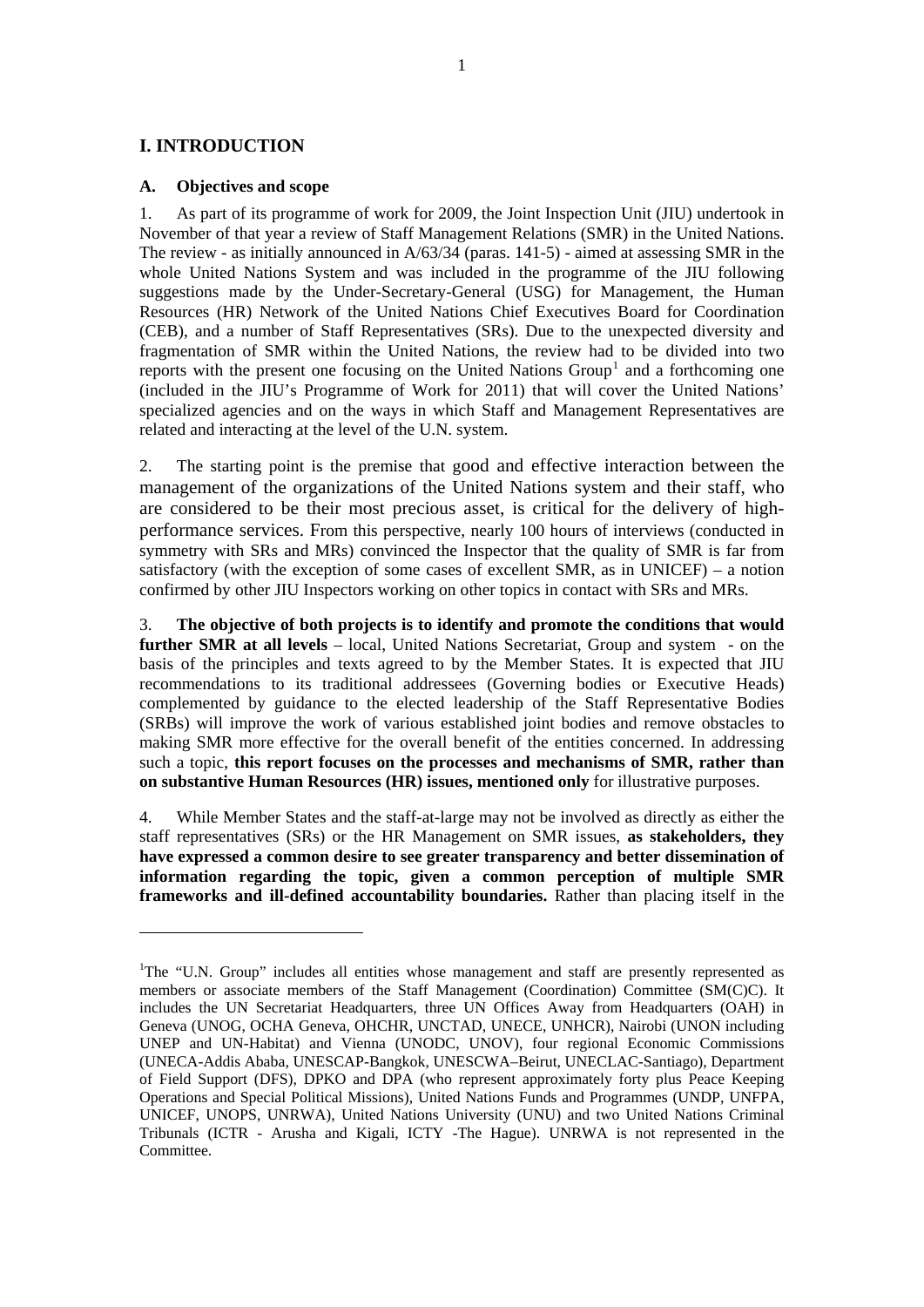<span id="page-13-0"></span>delicate position of concurrently serving as a judge and concerned party, the United Nations Secretariat suggested this topic to be addressed by the JIU, which is best placed to address it as the "only independent external oversight body of the United Nations System." It is expected that the analysis and recommendations contained in the two successive volumes will meet the General Assembly's clear wish to receive proposals for the review of the staffmanagement mechanisms in addressing Human Resources Management (HRM) issues (General Assembly resolution 63/250).

#### **B. Methodology**

 $\overline{a}$ 

5. Given that the present report addresses situations where actors on the staff and management sides each defend distinct interests, it highlights both points of agreement and divergences and acknowledges the impact of personalities on SMR. It is based primarily on perspectives from each side in an attempt to capture the nature of their relations as neutrally and objectively as possible. Thus, a symmetrical approach was utilized and the views of both staff representatives (SRs) and management representatives (MRs) in all duty stations considered were captured via parallel questionnaires and interviews, in full impartiality and with guarantees of confidentiality.

6. In accordance with the internal standards and guidelines of the JIU and its internal working procedures, the methodology followed in preparing this report included a preliminary desk review, 66 interviews including 18 through videoconferences and their in-depth analysis. 33 detailed questionnaires were sent to MRs and SRBs of the United Nations Group, with a response rate of 100 per cent from management and 77 per cent from SRBs. The Inspector conducted interviews with SRs and MRs, with the former President and the Vice-President of the Staff Management Coordination Committee (SMCC) in Vienna, and exchanged views with the current President of SMCC. Interviews were also held with the representatives of 16 MS in New York, and some specialists on labour relations in their individual or institutional capacity.

7. As part of the review, in addition to contacts in Geneva, the Inspector visited New York (United Nations Secretariat,<sup>[2](#page-13-0)</sup> UNDP, UNFPA, UNICEF, ICSC, representatives of 16 MS), Beirut (ESCWA) and Naqoura (UNIFIL), Vienna (UNODC/UNOV), The Hague (ICTY) and Brussels (European Commission). Positive responses were received for all videoconference (VC) requests. In accordance with article 11.2 of the JIU statute, this report has been finalized after consultation among the Inspectors in order to test its conclusions and recommendations against the collective wisdom of the Unit.

8. The Inspector had to inquire and reflect, without excluding any stakeholder, on the main aspects which on each side may influence the quality of SMR, taking into account all perceptions found. It is well known that the JIU Inspectors have statutorily  $\frac{3}{2}$  $\frac{3}{2}$  $\frac{3}{2}$  a purely advisory role and neither a power of decision nor a right "to interfere in the operations of the services they inspect" but they "may propose reforms or make recommendations". The present report recommends that the General Assembly request the Secretary General to present to it for its approval a Staff Regulation explicitly recognizing the right to collective bargaining in the United Nations. As regards the SRBs, in order to clearly respect their freedom of association, the Inspector is only offering "guidelines" or even broad suggestions presented in the text itself, that each SRB can discuss and make a determination on whether to use or not. No

 $2$  Including the Office of Legal Affairs (OLA), the Departments of Field Support (DFS) and the Department of Management (DM), particularly the Office of Human Resources Management (OHRM).  $3$  Art.5.5 of the Statute of the JIU, (res. 31/192, annex) downloadable from www.unjiu.org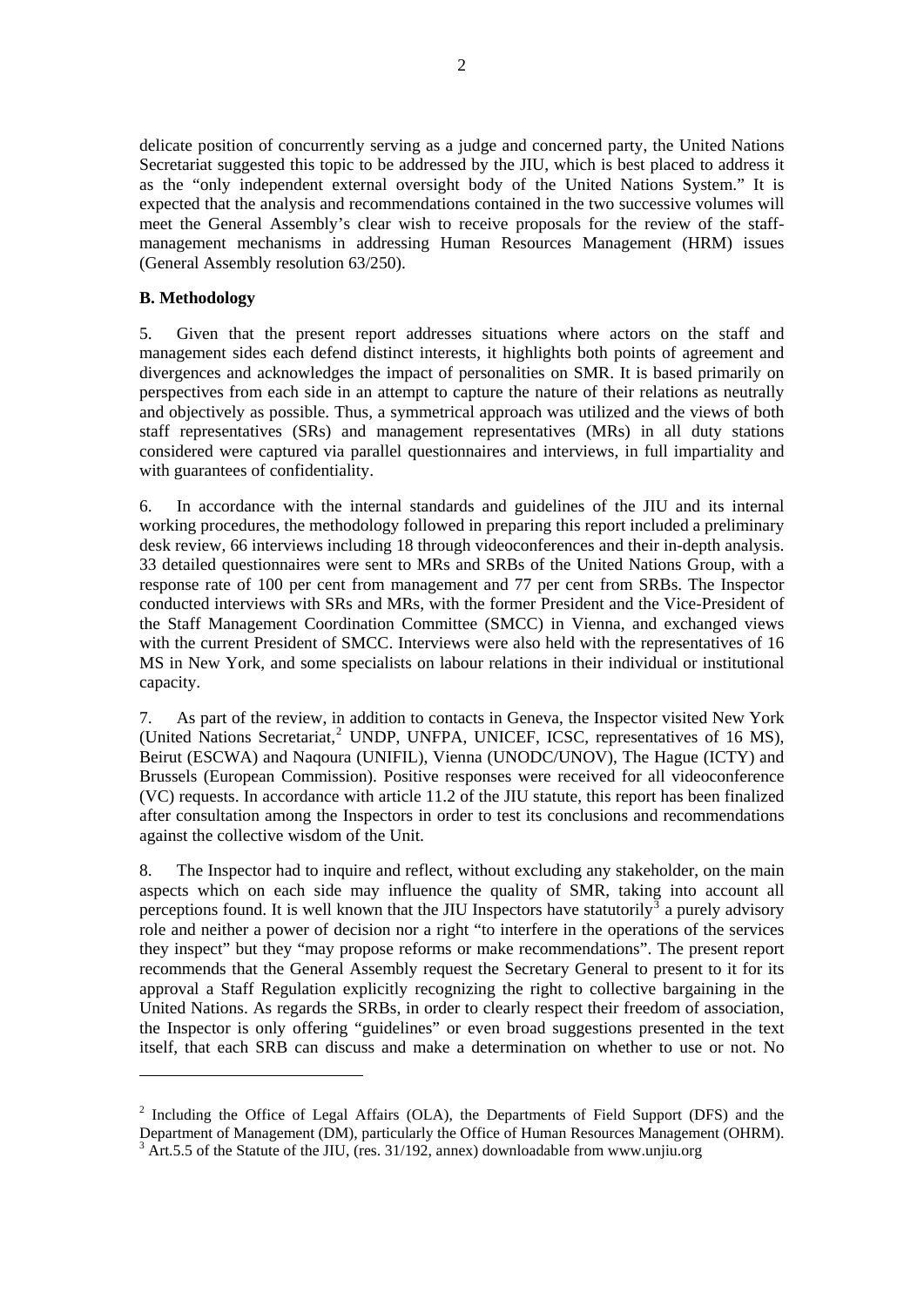guideline will be tracked in the JIU follow-up system. It is obvious that, by virtue of the freedom of association, each organization's staff members were historically free to conceive and establish, and are still free to criticize, reform and democratically improve their representative bodies and that they are the only ones in a position to do so. Neither any Manager nor a third party, be it a Member State or the General Assembly can decide for them in this area. To facilitate the handling of the report, the implementation of its recommendations and monitoring thereof, annex IV contains a table indicating whether the report is submitted for action or for information to the EHs of the Organization and entities concerned.

9. The Inspector wishes to express his deep appreciation to all those who assisted him in the preparation of this report, and particularly to those representatives of the Member States, management and staff who participated in the interviews, sent comments and willingly shared their knowledge and expertise in a climate of trust.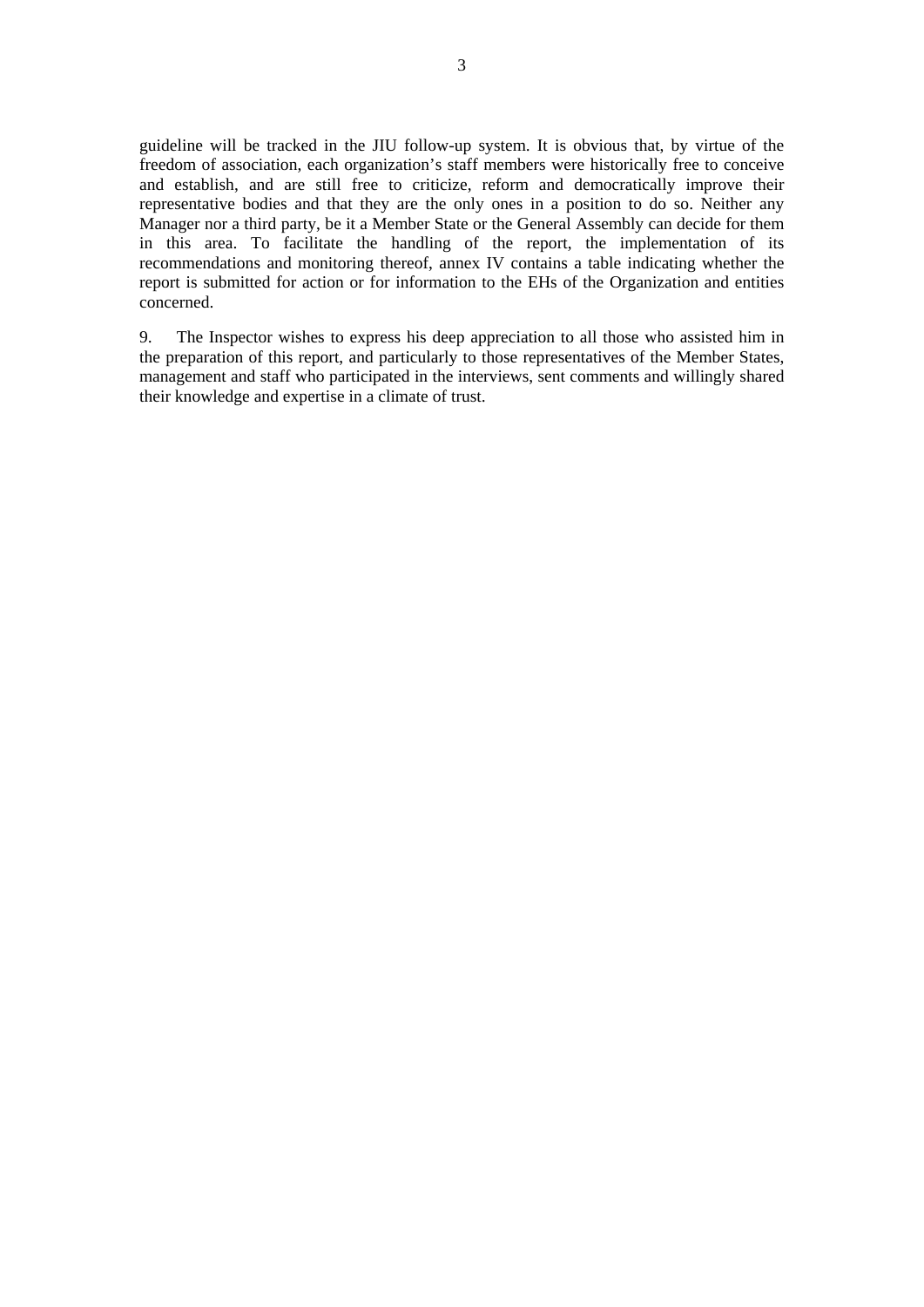#### <span id="page-15-0"></span>**II. STAFF-MANAGEMENT RELATIONS IN CHRONIC CRISIS**

#### **A. Past and Current State of staff-management relations**

10. The earliest text on SMR (1920), Article 9(1) of Chapter IV in the ILO Staff regulations<sup>[4](#page-15-0)</sup> was quite positive: the Staff Committee and the Joint Committee were vested with the powers to "*facilitate relations between the Director and the staff as a whole, and place these relations on a more regular basis*". The same spirit was illustrated by the purposes enumerated in the Draft Statute of the Staff Committee (SC) of the United Nations<sup>[5](#page-15-0)</sup>. In its 1949 Report<sup>[6](#page-15-0)</sup> the latter defined its role as *"a formula which will work: a Staff Committee which would reflect the views and opinions of its constituents, a Committee which would be neither beholden to the Administration nor opposed to it a priori, a Committee which neither seeks to provoke crisis nor tries by vague words to quiet legitimate discontent, a Committee which cooperates with those members of the Association whose role it is to give administrative direction to their colleagues".* Such a formula continues to be relevant.

11. Following a positive and intense start, characterized by mutual trust in the  $1940s$ ,  $7 SMR$  $7 SMR$ in the United Nations has experienced ups and down (as illustrated in annex II) for the last 30 years. Crisis in SMR is not a new phenomenon. In addition to a number of General Assembly resolutions showing that a range of serious concerns of the staff members were shared by Member States,<sup>[8](#page-15-0)</sup> various JIU reports show "deterioration" and "crisis" of SMR in the past. This was due to a variety of reasons mostly related to new HR policies - less for their content than for the abrupt way they were introduced. This is an area where the MS also have certain responsibilities, in addition to those of the Secretary-General.

12. In the 1980s, there was a crisis of confidence of sorts, resulting in the ASG for HR touring most Secretariat duty stations in 1[9](#page-15-0)85, issuing a penetrating report $9$  which was badly received by the staff in the next SMCC. The year 1991 saw the HQ staff demonstrating for hours before the New York Secretariat building. In 1997, JIU Inspectors analyzed the years 1995-1997, in an unpublished paper, as a time of crisis of relationships between management and staff, stating that both must contribute to its solution. From 2003 to May 2011, another crisis was observed at UNHQ between the Department of Management (DM) and the (headquarters) United Nations Staff Union (UNSU) which refused for eight years to participate in the SMCC, a move imitated by UNOG-Staff Coordinating Council (SCC) and the Field Staff Union (UNFSU) until 2006. In both duty stations, and in ESCWA (when visited by the Inspector in 2010), a high level of antagonistic relations between SRs and MRs was aggravated by personality clashes and cultural differences. Another telling indicator of a challenging work environment is the significant number of staff members in Geneva voluntarily participating in a stress management course (in French) offered by UNOG's Medical Services Section. Out of approximately 8,000 eligible staff members, around 1,500 signed up.

<sup>&</sup>lt;sup>4</sup> See Djokitch Alexandre, *The Staff Union of International Labour Office – Its origins and the commencement of its activity*, Geneva: ILO, 1973.

<sup>&</sup>lt;sup>5</sup> See Permanent Staff Council (PSC) Circular no. 15, 13 January 1947, p.2.

<sup>&</sup>lt;sup>6</sup> See Annual Report of the Staff Committee, 27 April 1949, SCC/54, p.7.

<sup>&</sup>lt;sup>7</sup> See *Report of the Permanent Staff Committee to the Staff of the United Nations Secretariat, PSC/13,* 13 December 1946.

 $8$  See for instance res. 47/226, which reaffirmed the need for the Secretary General to use to the fullest extent the staff-management consultative mechanism set out by staff rule 108.2

<sup>&</sup>lt;sup>9</sup> SMCC/X/6, 12 April 1985: Status of Staff Management Relations, Report of a mission to duty stations and offices away from Headquarters, Pascal Negre.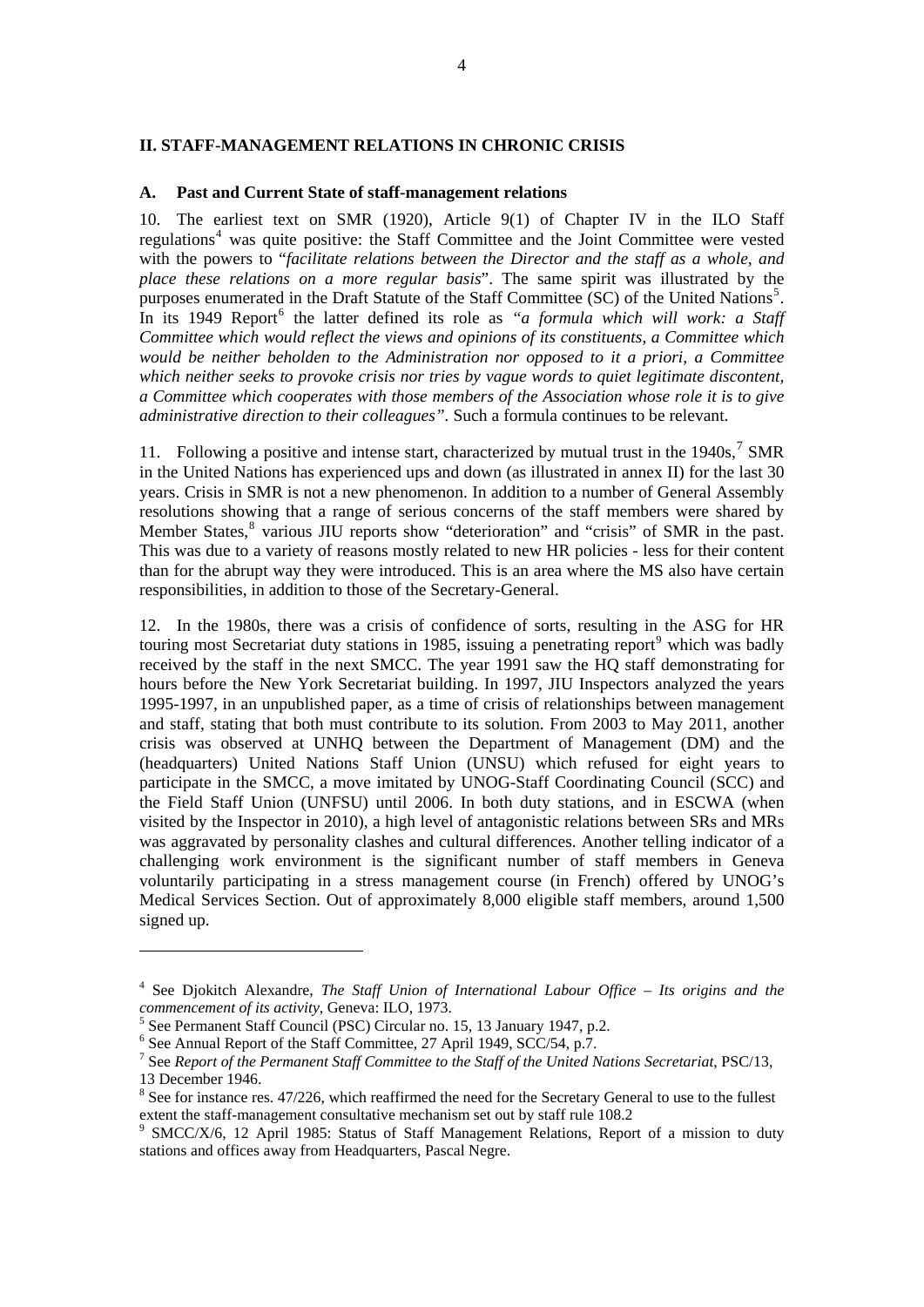<span id="page-16-0"></span>13. Some of the difficulties alluded to above related to general policies or situations including the financial crisis coupled with downsizing and redeployment. Others typically related to HR policies such as mobility, harmonization of allowances, management deficiencies in the application of the Organization's recruitment, placement and promotion policies and the establishment of ill conceived and time consuming management tools without neither sufficient prior testing (ex. the first Performance Appraisal System and the recruitment tools Galaxy and Inspira) nor internal controls. Most of these policies were justified as parts of the ongoing "reform of the Organization".

14. Grievances on the substance of measures decided were worsened by the chronic lack of communication, early consultation and sometimes good faith in negotiations between Staff and Management. While the principles and frameworks for mutual information, consultation and negotiation were available via joint bodies, the failure to effectively apply them creates a confrontational atmosphere.

15. With one exception<sup>[10](#page-16-0)</sup> there were few major surveys of the staff-at-large to gauge the state of SMR. At the commendable joint initiative of the Department for Peacekeeping Operations (DPKO) and the Department for Field Support (DFS), a study was conducted between 2008-2010 covering the United Nations Headquarters and eight Peace Missions, involving 3,000 respondents to a survey on "promoting a positive work environment". A note signed by both USGs concerned revealed that the majority of staff were dissatisfied with (in descending order): *"1) fair promotion processes 2) availability of job related training that may lead to promotion/mobility 3) fair recruitment processes 4) availability of career planning/guidance 5) fair performance appraisal processes 6) managerial accountability to address abuse of authority".* 

16. The survey also revealed that *"Job satisfaction for staff both at HQ and in the missions is predicted by the treatment staff experience from managers and the quality of their relationships with colleagues".* It further stressed that "*staff who tend to be happier in their posts are also staff who: feel recognized by senior management; perceive senior management to be accessible; feel that managers treat staff respectfully and demonstrate concern for their career aspiration; have supportive relationships with colleagues and experience respect for cultural diversity".* The analysis made by the Inspector in the following chapters confirms that such a bleak picture, coming from the management of the United Nations, outlines both the symptoms of the crisis in SMR and major elements for its necessary treatment.

17. Views gathered on SMR in 2010 and 2011 by the Inspector were generally more optimistic on the management side compared to the staff side, with the latter giving more importance to the quality of SMR in particular as regards their level of inclusion in the determination of HR policies. SMR in some entities can be characterized as excellent (UNICEF<sup>[11](#page-16-0)</sup>), cordial (UNECLAC, UNIFIL) or cooperative (UNICTY<sup>[12](#page-16-0)</sup>) but these positive cases are more the exception than the norm. While in some duty-stations (DS) such as Vienna or Naqoura (Lebanon), local SMR may be qualified as good, they are challenged by frustrations caused, in particular, by a number of Secretariat-wide HR policies issued in 2011,

<sup>&</sup>lt;sup>10</sup> Cranfield University's School of Management's 1999 report issued a useful report entitled "Human Resources Management: Policies and practices in the United Nations Family of Organizations and Related agencies. A comparative analysis with European Government Institutions."

 $11$  In UNICEF, the SRB has a say in the management structure through an ex-officio seat in the Global Leadership Team (GLT) which meets three times a year with participation set at least at the D-2 level; SRs also participate in the Divisional Management Teams (DMT).

<sup>&</sup>lt;sup>12</sup> SRs and MRs were instrumental in working together to face the ongoing challenges of downsizing.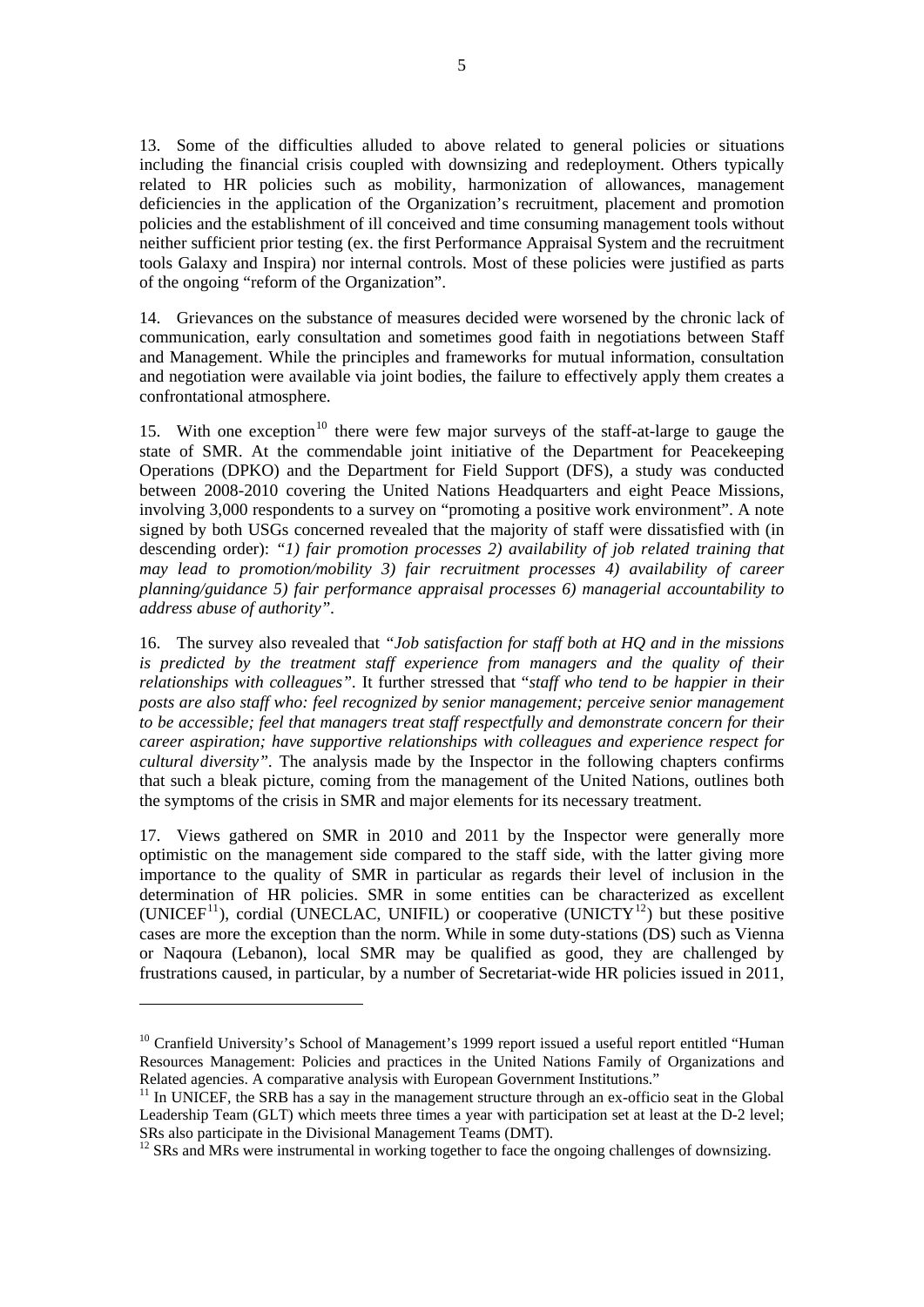<span id="page-17-0"></span>perceived as unilaterally imposed. Elsewhere, as in Addis Ababa, Arusha, Kigali, Bangkok and Nairobi the quality of local SMR can best be described as neither positive nor negative but "fair"<sup>[13](#page-17-0)</sup>, while in UNHCR, it appeared "challenging".

18. Over the years, the chronic crisis observed in the biggest DS - UNHQ and UNOG, contributed to discouraging the active participation of the staff-at-large in the activities of the related SRBs. As expressed during meetings between the UN administration and some JIU Inspectors in the 1990s, only 15 per cent of the staff at UNHQ participated in Staff Council elections, with only 45 per cent of the staff-at-large paying staff union dues. It is instructive that as early as its fiftieth session, the General Assembly included *"improving the efficiency of SM consultations on administrative issuances"* as one of the objectives of the administration and management in the programme budget for 1996-1997. Presently, a divided staff representation has resulted in repetitions of the aforementioned situations, exemplified by the fact that neither UNSU nor UNOG-SCC could obtain a quorum in the formal meetings attended by the Inspector in 2010 and 2011. These appear to indicate that much work remains to be done for these SRBs to motivate their constituents to participate.<sup>[14](#page-17-0)</sup>

#### **B. Chronic weaknesses in the Staff-Management Coordination Committee (SMCC)**

19. The SMCC, the sole staff-management mechanism at the Secretariat-wide level, had its own fair share of challenges, as it chronically suffered – as per its reports over the three last decades (see chapter III) - from two defects: the late submission of documentation by both sides and weakness in the implementation of its decisions, including their monitoring and follow-up. In 2011 those two factors became even more evident.

#### **B.1 Late submission of documentation**

 $\overline{a}$ 

20. Since the earliest SMCC sessions, representatives on both sides regularly faced (as delegates in intergovernmental bodies) delays in obtaining documentation from the other party,<sup>[15](#page-17-0)</sup> a practice contradicting paragraph 8.1 of the SMCC TOR which clearly stated that "*the provisional agenda and all other working documents shall be circulated to all members, alternates and associate members at least three weeks in advance of a session*". The time lead of three weeks itself reflects a reduction in half (from six weeks) decided in 1997. The risk that participants might question the impartiality of the Committee's secretariat given that it is currently under the control of one of the parties, is one of the reasons why it is recommended that it becomes operationally independent from the DM and placed under the sole authority of the President (*see Chapter VIII, Section B*).

21. During preparations for SMCC XXXII, the agenda and documents were not distributed to participants with enough lead time. SRs received them as late as 8 June 2011, just two weeks before they were to travel to Belgrade to attend the meeting. Therefore, no preliminary consultations could be held with staff-at-large on the issues tabled for discussion. While this

<sup>&</sup>lt;sup>13</sup> The limited budget for this report did not allow the Inspector to visit more than one field mission.

<sup>&</sup>lt;sup>14</sup> Attendance figures: 43rd UNSU Council meeting on 11 Nov. 2010: 9 participants; UNOG-SCC's annual Ordinary General Assembly (second call) on 4 February 2011: 50 participants; UNOG-SCC's Extraordinary General Assembly after SMCC on 12 July: less than 50 participants; it should be noted that neither UNSU nor UNOG-SCC were anywhere close to attaining a quorum for the aforementioned meetings. A table of staff participation in elections is presented in section IV, B.4. In 2009 only 19 out of 37 electoral units in the 43rd UNSU Staff Council had elected representatives while the remaining 18 seats were vacant.

<sup>&</sup>lt;sup>15</sup> For example, SMCC VI (1983) report (para. 7) notes that the late delivery of essential documentation prevented the SRs to discuss it with their colleagues at their own duty stations.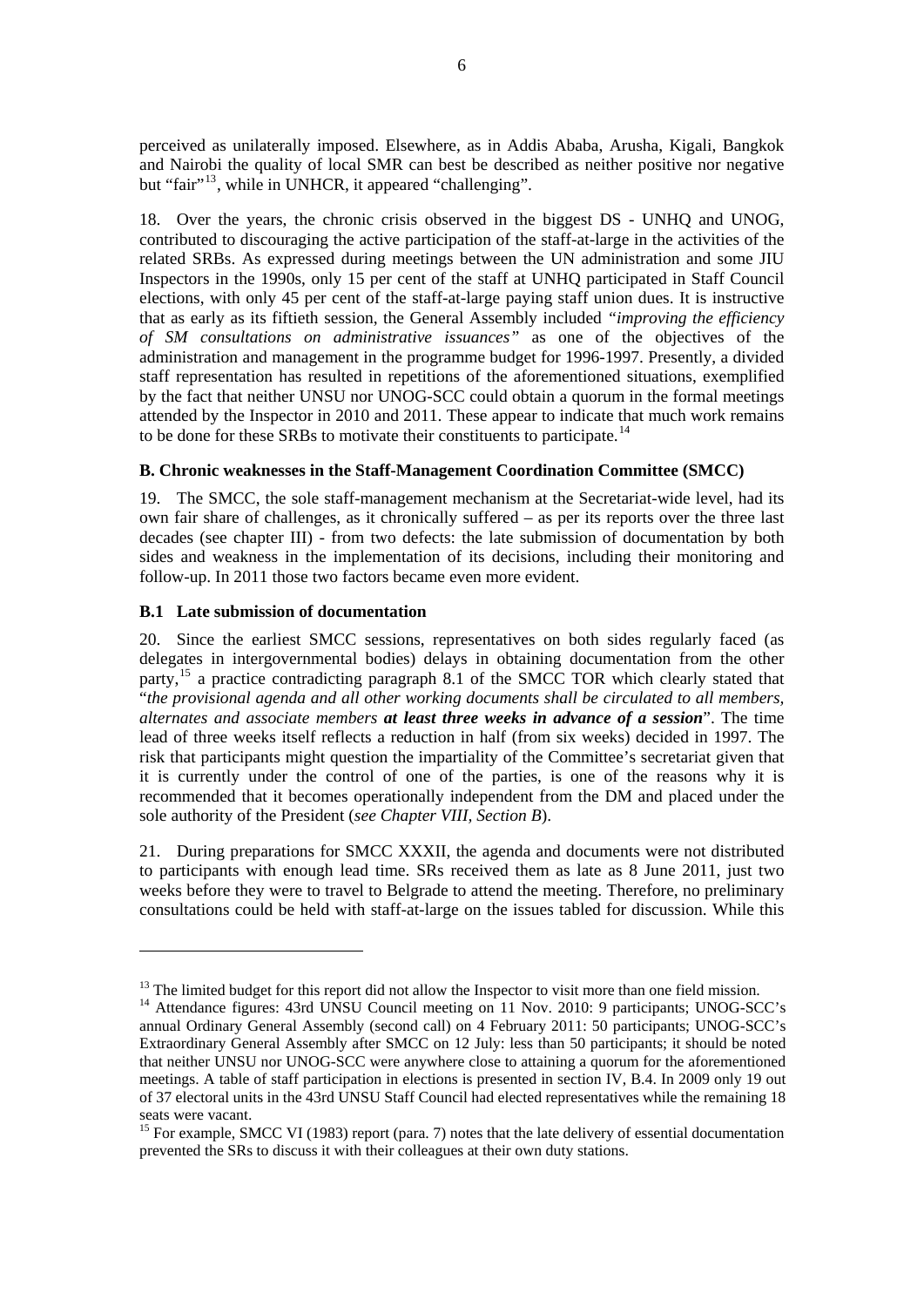<span id="page-18-0"></span>was perceived by some SRs as a unilateral decision-making process imposed from the management side, the Department of Management (DM) argued that "*the delay in circulating was not (…) on the management side but because staff representatives could not agree to attend. As soon as they agreed to attend and submit their part of the agenda, it was circulated."* This explanation would have sufficed if such situation were exceptional. But the documents for the crucial informal session on contractual arrangements (including its provisional agenda) held in Vienna from 26-29 January 2010 were sent as late as 22 January 2010, noting that the OHRM presentation was "*still being prepared*."

#### **B.2 Uneven implementation of SMCC agreements**

22. The SMCC's credibility and effectiveness was most seriously challenged by the fact that, since its first sessions, many agreements arrived at through this forum have not been evenly respected and implemented across duty stations – either in full or in part. This failure became so systematic that the issue of implementation became a regular agenda item in the SMCC sessions. Nevertheless, implementation continued to be weak and uneven to the extent that successive sessions adopted a series of damage control initiatives (see Chapter III, section C2) but again with limited success. It must be recalled that within the limits of his/her delegated authority, each manager is accountable for the implementation of SMCC agreements.

23. Setting the stage for recent difficulties in SMR, the move - over the past 15 years - from secure permanent contracts into a system of continuing and fixed-term appointments has been a source of ongoing debate in the United Nations. Discontent has been growing among the staff due to being increasingly deprived of their traditional career prospects, with a general feeling of precariousness with regards to job security and resentment over the loss of acquired rights.

24. As noted below, some important decisions affecting staff welfare were taken either directly by the Secretary-General or indirectly through an insufficiently informed dialogue with the General Assembly, without any prior consultation or updates provided to the SRs. It is particularly troubling that some of these decisions were taken just after SMCC XXXII, during which the DSG affirmed that the Secretary-General had made consultation with staff one of his priorities".[16](#page-18-0)

25. In view of the Secretary General's report (A/65/305Add.1), the Inspector agrees with Management that the Secretary General presented the Beirut SMCC XXXI agreement in good faith to the MS. It remains to be known how strongly these agreements were defended before the MS. The absence of any mechanisms enabling SRs to witness these discussions highlights the lack of any real and direct channel of communication between the staff-at-large and the MS. As a third party, the Inspector can only observe ex-post **the enormous gaps between staff and management perceptions of the discussions between MRs and MS** once decisions are made and known. According to the SRs, when facing the MS, the management side "*withdrew from the agreed position*". According to the DM "*it had defended the position before the MS who did not accept it and went on with their own proposal*." Nobody contests that the final text included terms that had been clearly rejected by the SRs in Vienna, as they excluded local staff in non-family peacekeeping missions and all staff in the Tribunals from being eligible for continuing appointments.

<sup>&</sup>lt;sup>16</sup> SMCC XXXII, para21.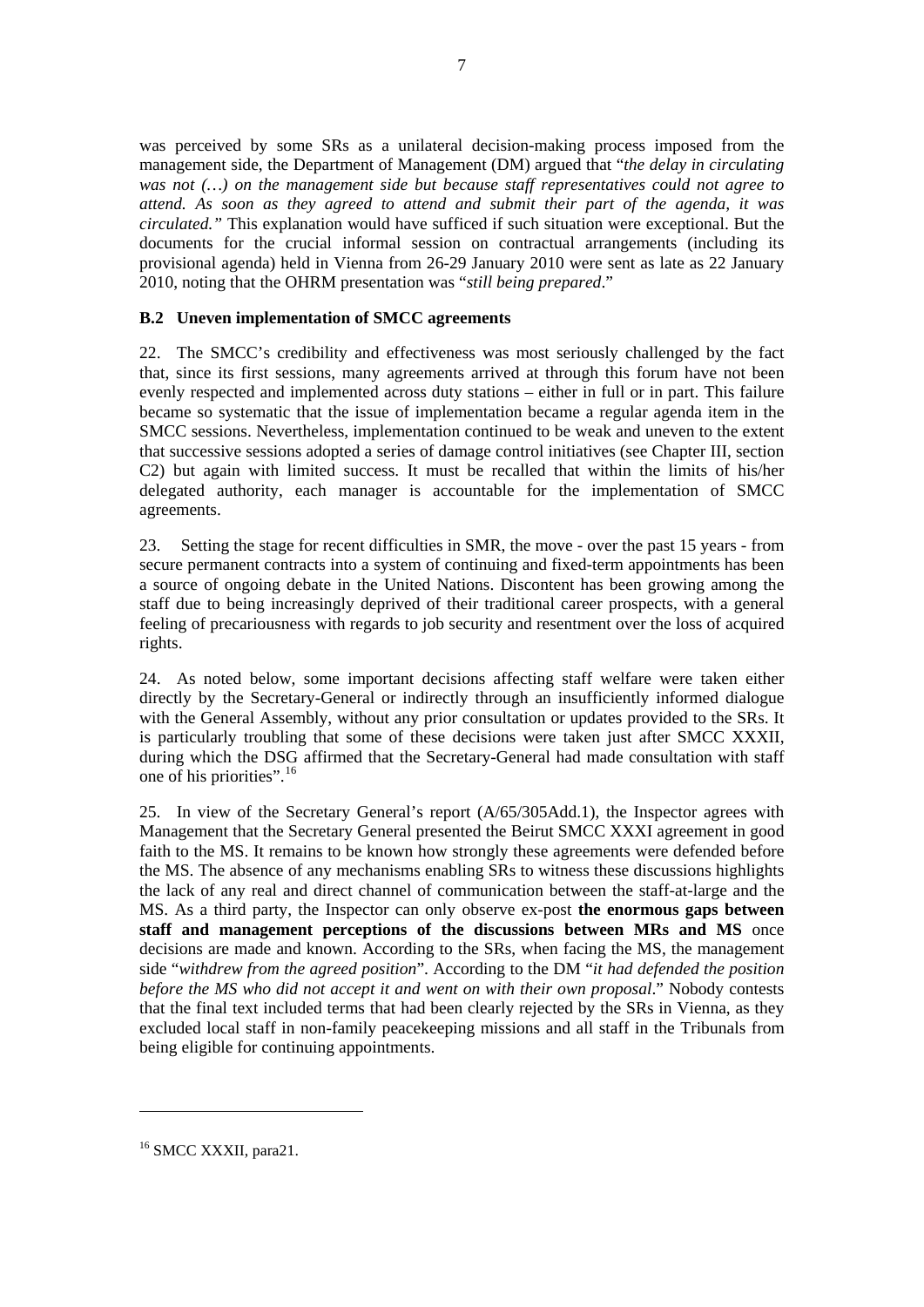<span id="page-19-0"></span>26. In recent years, significant aspects of major decisions taken by the General Assembly on contractual arrangements appeared to vary from what had been previously discussed at length and in particular agreed to between SRs and MRs at the SMCC meeting in Beirut in June  $2010$ <sup>[17](#page-19-0)</sup> The implications of Assembly resolution 63/250 of 24 Dec. 2008, making provisions for three types of appointments (temporary, fixed-term and continuing) and resolution 65/247 certainly affected the frail trust between staff and management, notwithstanding the latter's explanations in this regard.

27. Management is thus perceived as having been unable to effectively and smoothly play its pivotal intermediary role between MS and SRs. In general, the staff-at-large perceived itself as having been inadequately involved in such an important process, both by Management and SRs. Even when, as in 2010, a common position is agreed to at the SMCC, the SRs have no means to observe, react to and influence what follows, particularly the deliberations and decision-making processes of the General Assembly on proposals by management in the Fifth Committee informal sessions or the even more restricted "informal informals". Likewise, management finds itself in the unenviable situation of facing up either to staff reactions regarding HR reforms ex-post facto, where it has neither the ultimate power nor the last word, or MS who are increasingly and more selectively sensitive to budgetary constraints.

#### **B.3 Conflicting perceptions on major decisions allegedly taken without staff participation**

28. SMR has been particularly affected by a series of initiatives by management (at various levels) promulgated both before and after the SMCC XXXII meeting (June 2011). SRs considered such moves as unilateral initiatives that were contrary to the spirit and letters of Staff Regulations 8.1 and 8.2 and Staff Rule 8.1 h (see texts in Annex I). The following table gives only recent examples of the major gap between the respective perceptions of SRs and MRs (the latter mostly based on comments received from the DM) on some of these cases, issues on which the Inspector lacks both the necessary information and legitimacy to assert a definitive position.

| <b>Topic</b>  | <b>Staff representatives' perception</b>    | Position of the U.N. Department of<br>Management <sup>18</sup> |
|---------------|---------------------------------------------|----------------------------------------------------------------|
| Reform of     | The Secretary-General, when facing the      | "This is how the inter-governmental process"                   |
| contractual   | MS, withdrew from SMCC agreements           | works. Member States have the prerogative                      |
| arrangements  | negotiated over the course of several years | to decide and have indeed made it clear that                   |
| $(2009-2011)$ | on contractual arrangements. The new HR     | they do not need the endorsement of SRBs                       |
|               | reform was launched without the             | for HR initiatives."                                           |
|               | endorsement of SRBs, and contained          |                                                                |
|               | changes that had been completely rejected   |                                                                |
|               | by SRs in January 2010 in Vienna.           |                                                                |
| Mobility      | Letter from the SMCC-VP to the SG dated     |                                                                |
|               | 14 Sep. 2011: "As you know, staff and       |                                                                |
|               | management had been working together for    |                                                                |
|               | the past year on developing a mobility      |                                                                |

|  |  |  |  |  |  | Table 1: Examples of decisions considered by SRs as taken without consultation |
|--|--|--|--|--|--|--------------------------------------------------------------------------------|
|  |  |  |  |  |  |                                                                                |

<sup>&</sup>lt;sup>17</sup> The positive outcome of the Beirut meeting contrasts with the preceding efforts in Vienna (via an informal special SMCC meeting in January 2010) which failed to reach an agreement.

<sup>&</sup>lt;sup>18</sup> When no other source is quoted, the source is the comments received on 20 September 2011 by the JIU from Department of Management at UNHQ on the draft of this report.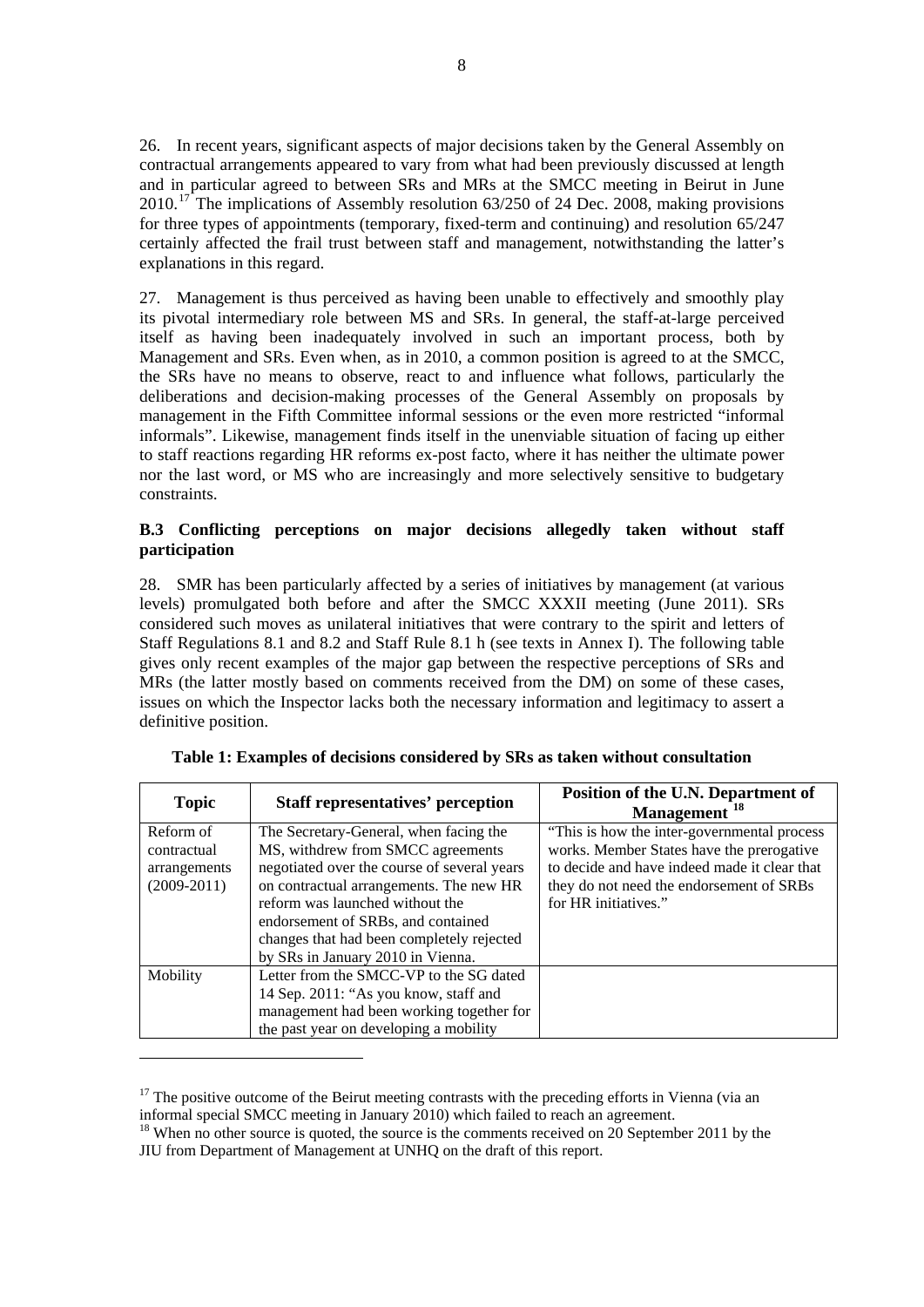| <b>Topic</b>                                    | <b>Staff representatives' perception</b>                                                                                                                                                                                                                                                                                                                                                                                                                                                                                                                                                                                                                                                                                                                                                                                                                                                                                                                                                                                                                                                                                                                                                                                                                                                                                                                                                                                                                    | Position of the U.N. Department of<br>Management <sup>18</sup>                                                                                                                                                                                                                                                                                                                                                                                                                                                                     |
|-------------------------------------------------|-------------------------------------------------------------------------------------------------------------------------------------------------------------------------------------------------------------------------------------------------------------------------------------------------------------------------------------------------------------------------------------------------------------------------------------------------------------------------------------------------------------------------------------------------------------------------------------------------------------------------------------------------------------------------------------------------------------------------------------------------------------------------------------------------------------------------------------------------------------------------------------------------------------------------------------------------------------------------------------------------------------------------------------------------------------------------------------------------------------------------------------------------------------------------------------------------------------------------------------------------------------------------------------------------------------------------------------------------------------------------------------------------------------------------------------------------------------|------------------------------------------------------------------------------------------------------------------------------------------------------------------------------------------------------------------------------------------------------------------------------------------------------------------------------------------------------------------------------------------------------------------------------------------------------------------------------------------------------------------------------------|
| Mobility 2                                      | policy. Two models were explored: the first<br>would increase incentives to move, the<br>second would bring in a managed mobility<br>system. At June's SMCC, staff and<br>management agreed to explore both models<br>through focus groups and further analysis<br>with a view to preparing recommendations<br>for approval next summer. However, two<br>months on, that agreement has been<br>breached and the working group has been<br>told that only the managed mobility model<br>will be accepted by you."<br>Email from SMCC VP to ASG for HR<br>dated 29 Nov. 2011: "The working group<br>has been mandated by SMCC and that<br>mandate cannot be changed by either party.<br>This mandate includes a request to further<br>examine both options with a view to<br>putting forward a final proposal. The paper<br>presented by management (in September)<br>prejudges the outcome of the working<br>group and consequently undermines its<br>ability to undertake the task it was<br>mandated to perform. It (the paper) clearly<br>forces management members of the group<br>to follow the broad lines set out in the<br>proposal and consequently, erodes the trust<br>staff have in their ability to have their<br>views taken into account. The paper further<br>inhibits the group's ability to examine the<br>issue in a balanced and fair manner. In<br>order to redress the imbalance, the staff<br>members of the group will work on their | Email from ASG for HR to SMCC VP dated<br>21 Nov. 2011: "The SG respects the process<br>of the SMC and notes the agreement from<br>Belgrade. At the same time $()$ the<br>voluntary mobility model is not producing<br>effective mobility in our Organization. ().<br>Therefore only a more managed approach<br>where staff change jobs periodically<br>throughout their careers will truly "enable<br>mobility". It is important that this is clear<br>from the outset as the working group takes<br>forward work on the policy." |
|                                                 | own proposal, which we hope will form the<br>basis of the group's agenda."                                                                                                                                                                                                                                                                                                                                                                                                                                                                                                                                                                                                                                                                                                                                                                                                                                                                                                                                                                                                                                                                                                                                                                                                                                                                                                                                                                                  |                                                                                                                                                                                                                                                                                                                                                                                                                                                                                                                                    |
| New system of<br>administration<br>of justice   | Unilateral decision to ask SRBs to<br>subsidize the Office of Staff Legal<br>Assistance (OSLA), within the Office of<br>Administration of Justice pursuant to<br>General Assembly resolution 63/253 of 24<br>December 2008.                                                                                                                                                                                                                                                                                                                                                                                                                                                                                                                                                                                                                                                                                                                                                                                                                                                                                                                                                                                                                                                                                                                                                                                                                                 | "Discussions between MRs and SRs on the<br>issue of a staff funded scheme have been<br>based solely on numerous General Assembly<br>resolutions in which the GA invited the SRs<br>and then requested the Secretary-General to<br>present proposals for such a scheme<br>(Res.61/261, 62/228, 63/253 and 65/251).<br>The SRs were consulted on each occasion<br>and their views on the matter were put<br>before the GA in each case."                                                                                             |
| Safety and<br>security                          | Issuance of the Policy Manual for the<br>Security Management System (8-4-2011).<br>The manual was elaborated without any<br>consultation with FSU, despite a prior<br>agreement to ensure their participation in<br>country Security Management Teams.                                                                                                                                                                                                                                                                                                                                                                                                                                                                                                                                                                                                                                                                                                                                                                                                                                                                                                                                                                                                                                                                                                                                                                                                      |                                                                                                                                                                                                                                                                                                                                                                                                                                                                                                                                    |
| Harmonization<br>of conditions<br>of service of | As outlined in the FJNC minutes (April<br>2011) the changes in conditions of service<br>for Field Staff and particularly the Field                                                                                                                                                                                                                                                                                                                                                                                                                                                                                                                                                                                                                                                                                                                                                                                                                                                                                                                                                                                                                                                                                                                                                                                                                                                                                                                          | "The changes were discussed with FSU and<br>staff-at-large in a number of occasions.<br>Ultimately, it was a GA decision.                                                                                                                                                                                                                                                                                                                                                                                                          |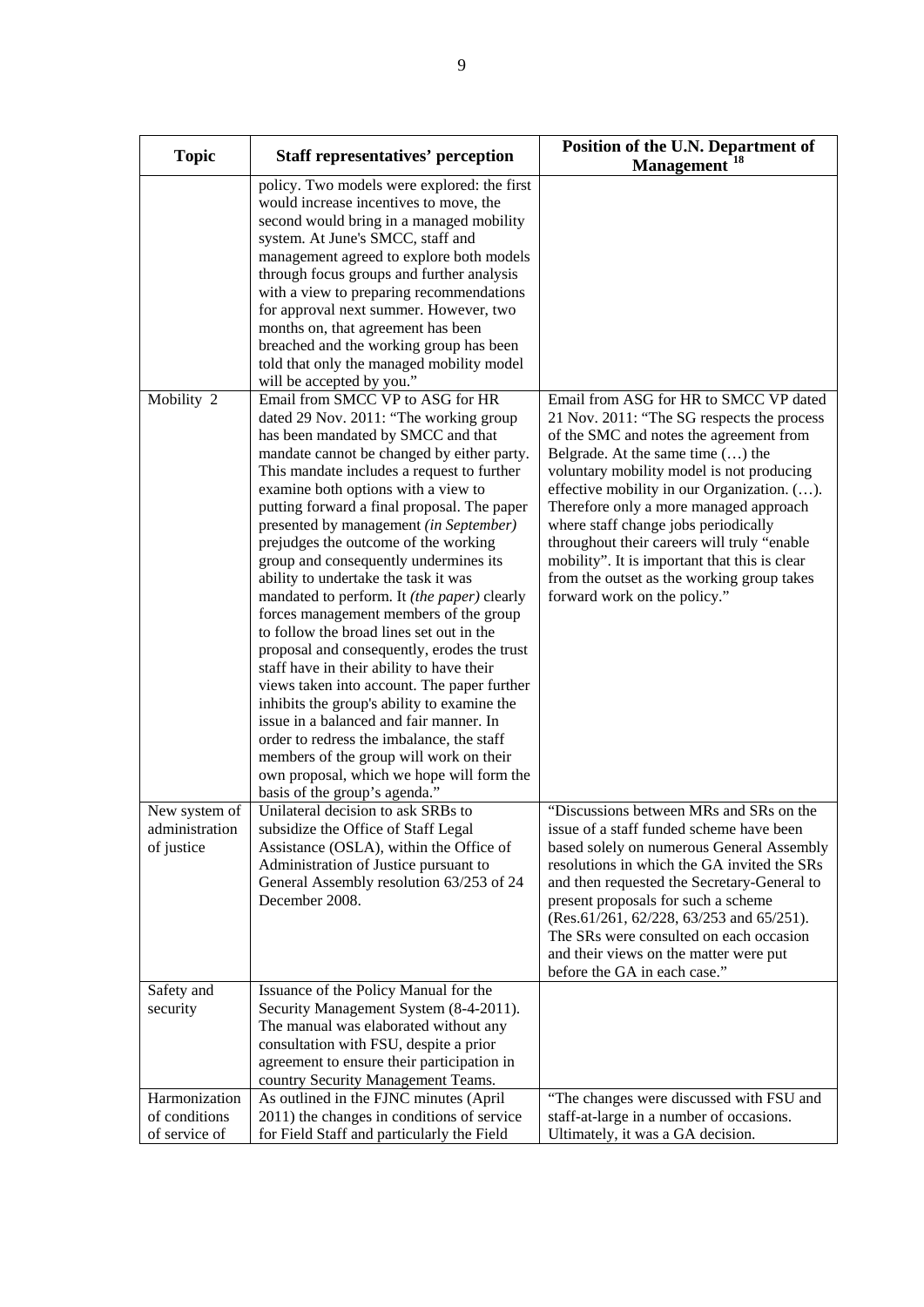<span id="page-21-0"></span>

| <b>Topic</b>         | <b>Staff representatives' perception</b>                                                   | Position of the U.N. Department of<br>Management <sup>18</sup> |
|----------------------|--------------------------------------------------------------------------------------------|----------------------------------------------------------------|
| staff serving in     | Service Officers (FSO) category were                                                       | The question if whether they were on                           |
| Non-Family           | never discussed with the SRs but imposed                                                   | permanent appointments is irrelevant to the                    |
| <b>Duty Stations</b> | unilaterally by management. These changes                                                  | conditions of service."                                        |
| (DC) (2010)          | provoke not only financial losses, but also a<br>considerable reduction in FSO mobility, a |                                                                |
|                      | key element of their category status since                                                 |                                                                |
|                      | its inception, which for example made                                                      |                                                                |
|                      | hitherto possible their redeployment into                                                  |                                                                |
|                      | any start-up mission in 48 hours.                                                          |                                                                |
| Harmonization        | Re-designation of a number of hardship                                                     | "Staff representatives have never been part                    |
| of conditions        | posts (e.g. Tinduf $^{19}$ ) as "family duty                                               | to the process of designating family/non-                      |
| of service in        | stations" without any consultations with                                                   | family duty stations and that is for ICSC                      |
| the field            | SR <sub>s</sub> .                                                                          | as a function of DSS advice not a matter of                    |
| (2010)               |                                                                                            | negotiation with staff". $20$                                  |
| Various              | In 2011, instead of discussing draft                                                       |                                                                |
| memos                | administrative issuances during the June                                                   |                                                                |
| requiring            | SMCC session as would have been the                                                        |                                                                |
| approval of          | most appropriate forum for effective                                                       |                                                                |
| draft ST/SGBs        | consultations, the management sought                                                       |                                                                |
| or ST/AIs            | comments on such documents only by                                                         |                                                                |
| during the           | email soon after the SMCC session                                                          |                                                                |
| summer of            | concluded and provided only a short time                                                   |                                                                |
| 2011 by e-mail       | to respond. This was the case for the draft                                                |                                                                |
| only                 | administrative issuances on Grounds Passes                                                 |                                                                |
|                      | and Permanent Residency.                                                                   |                                                                |

#### **C. Open crisis in 2011**

 $\overline{a}$ 

29. It is against the aforementioned background that a number of significant events took place in 2011 that can only be termed as constituting an open crisis in SMR at the United Nations, related to the organization of HR reforms as discussed by the General Assembly, within the context of and pressurized by serious budgetary constraints:

 (a) On 7 March 2011, a memorandum from the Secretary-General's Chef de Cabinet was sent to all heads of departments and offices, requesting that a proposal be devised within a very limited time frame for 3 per cent cuts across the board in their budgets for the 2012-2013 biennium. In a letter to the Secretary-General dated 22 March, the Vice-President of the SMCC noted the "alarm and dismay" of the staff-at-large at such a move, noting that such bleak budgetary realities "demand mature discussion, not hasty action" and that the "staff, managers and indeed the Member States expect nothing less", and reminding the letter's addressee that the rules and core values of the United Nations require that measures with possible impact on the staff-at-large must be the subject to prior consultations with SRBs without exception;

 (b) On 16 May 2011, the Field Staff Union (UNFSU) - representing 7,500 staff members at the professional and FS levels - announced its withdrawal from "participation in Staff-Management (SM) consultations held under the auspices of SMCC", with immediate effect. It

<sup>&</sup>lt;sup>19</sup> Families would have to live within a military camp without a school or hospital, in a remote location in the Sahara.

<sup>&</sup>lt;sup>20</sup> However, according to the Inspector's discussions with the ICSC, the process of classifying duty stations does involve staff federations.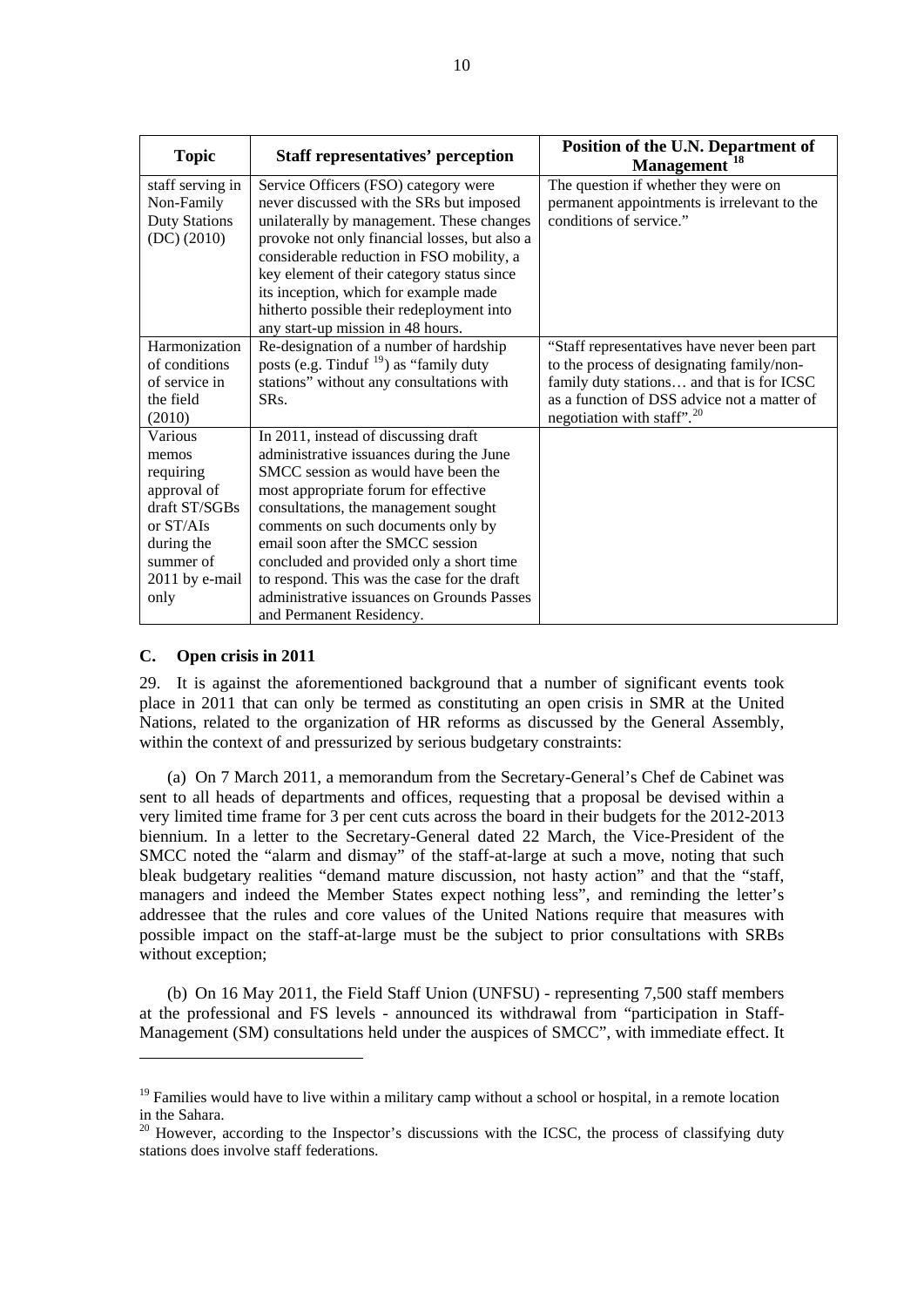<span id="page-22-0"></span>accused the administration of using the SMCC 2002 TOR as "a management control tool" and highlighted its grievances on contractual arrangements and the administration of justice. It termed the SMCC as "one-sided, where one party has all the power and the other none"*.* UNDP-UNFPA-UNOPSSA (affiliated with UNISERV) also withdrew from the SMCC shortly after;

 (c) On 18 May 2011, the SMCC Vice-President sent a letter to the President of SMCC on behalf of 12 SRBs stating their "grave concerns about the lack of proper consultations" and that they had decided to attend SMCC XXXII only "to avoid a total breakdown in the dialogue process, but not under any conditions". The letter further noted that they would participate despite the difficult situation they currently faced with Management in order to "guarantee that authority and weight are returned to SMCC." The letter went on to enumerate four provisions that needed to be met including:

- (i) Holding SMCC XXXII in New York;<sup>[21](#page-22-0)</sup>
- (ii) Dealing with the implementation of SMCC agreements made since 2007 through a  $2+2$  group;
- (iii) Finalizing an ST/SGB (the Terms of Reference (ToR) for a Staff Management Committee (SMC) "which has been put on hold by the Secretary-General"<sup>[22](#page-22-0)</sup>; and
- (iv) Discussing the draft ST/SGB on continuing appointments.

30. Following internal consultations prior to the SMCC session, the SRs who remained practically threatened to reconsider their engagement with the Committee should they not receive a clear commitment with regards to the aforementioned provisions. The opening session of SMCC XXXII, as noted in the session report, focused on the challenges faced. While the ASG for OHRM reconfirmed her commitment to work constructively and engage with all participants to reach agreements on all agenda items, the re-elected SMCC Vice-President noted "troubling developments in staff-management relations, highlighting the different proposals that had been provided to the General Assembly on continuing contracts, the recent budget cuts and the note on mobility on which staff were not consulted." She felt there was a lack of respect for the consultative process that reaches up to the higher quarters of the Organization.<sup>[23](#page-22-0)</sup>

<sup>&</sup>lt;sup>21</sup> This was in accordance with the alternate locations required by the ToR in force,  $\frac{\text{ST}}{\text{SGB}}/2002/15$ , para. 7.2) but contrary to an agreed decision of the previous session that FSU would propose a venue in the months following SMCC XXXI (report para.80). UNFSU proposed Brindisi, offering the use of equipment and support staff free of charge. However, management opted for a hotel in Belgrade, with the Department of Management (DM) stating that *"the decision was taken because the estimated costs were lower in Belgrade"* following discussions with UNFSU.<br><sup>22</sup> It had apparently been overlooked or forgotten by many representatives interviewed by the

Inspector that the 2008 agreement (as contained in the report of the SMCC XXIX (Annex IV/Appendix 4) had been reached with the understanding that *"further consultation was necessary with member unions who were not present at the current session prior to submission to the Secretary-General in accordance with the established practice.*" This sentence was clearly alluding to the UNSU at UNHQ, before it had decided to come back to the SMCC after its own elections in May 2011. 23 SMCC XXXII, para 10.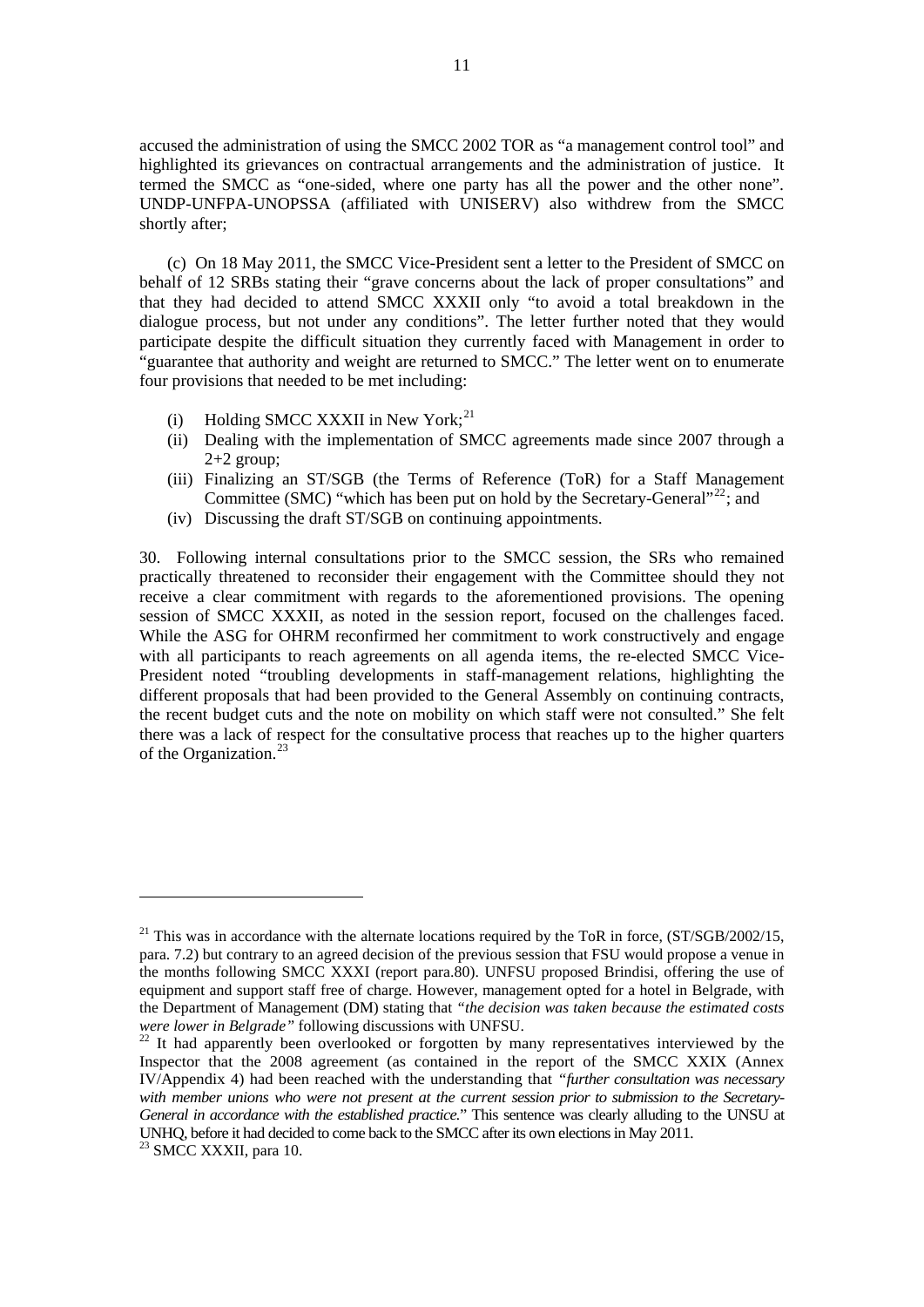#### <span id="page-23-0"></span>**D. SMCC XXXII apparently solves the crisis**

31. Before addressing a number of substantive issues, SMCC XXXII addressed three of the four aforementioned provisions.<sup>[24](#page-23-0)</sup> On the second provision, following a proposal by the President that was welcomed, it was agreed that the follow-up of the status of the implementation of SMCC agreements would be done by the SMCC Secretariat in a more systematic manner and updated on a continual basis. Periodic updates would be shared with SMCC participants. The agreements would also be numbered and this would be referred to in the text of the report.<sup>[25](#page-23-0)</sup>

32. On the third provision, following informal consultations among themselves, the SRs threatened not to engage in the formal SMCC if they did not receive guarantees of positive responses from the highest level of management. The Secretary-General designated the Deputy-Secretary-General (DSG) and the Chef de Cabinet to discuss the issue with the SMCC via videoconference, where the DSG clearly "*committed to promulgating the draft SGB on the SMC by 21 September 2011*<sup>[26](#page-23-0)</sup> (the commitment was duly honoured on 8 September 2011). This unprecedented bargaining event is reported in para 17 of the SMCC XXXII report, with the simple mention of "a considerable deliberation".

33. The last basic issue was the lack of consultations before HR policies were decided upon: SRs requested that they be included in the work of the change-management team and that staff be provided with relevant information and the opportunity to contribute and be appraised of the process. Management indicated that the change-management team would welcome the participation of the staff as part of the process and proposed that a focal point through which staff could share their ideas and concerns, be designated to be included in the change-management team's network.<sup>[27](#page-23-0)</sup>

34. With regards to the consultation process, SRs pointed out the need to update the 1994 ST/SGB/274 ("Procedures and terms of reference of the Staff Management consultation machinery at the departmental or office level") to better define the meaning of consultation and to establish procedures for the consultative process. Management concurred with the need to review and update the bulletin and invited SRs to provide suggestions for a revised text. It was agreed that SRs would nominate a focal point to work informally with management to draft a revised SGB, which would then be circulated for comments in accordance with normal procedures.[28](#page-23-0) During the videoconference, "the Chef de Cabinet indicated that there was openness to the proposed facilitation of staff making their views known to the Fifth Committee. He also felt that underlying many of the issues was the lack of trust, and that there could not be degrees of trust. Either there was trust or there was not, and **both sides should try to rebuild trust".**[29](#page-23-0)

35. The aforementioned sentence gives the exact dimension of what is at stake with regards to SMR in 2011 and defines a major goal for the present report. It is clearly anticipated that (its) recommendations would need to be reviewed and consulted by both staff and management and that the ToR of the SMC as issued and ST/AI/293 (on facilities for SRBs) as revised "may subsequently need to be further updated depending on the recommendations of

 $24$  The first provision, that of holding the SMCC session in New York, could obviously not be dealt with, as the meeting was already underway in Belgrade.

 $25$  Ibid., para 16.

<sup>&</sup>lt;sup>26</sup> SMCC XXXII, para 17.

<sup>27</sup> Ibid, para. 18.

 $28$  Ibid, para. 19.

 $29$  Ibid, para. 21.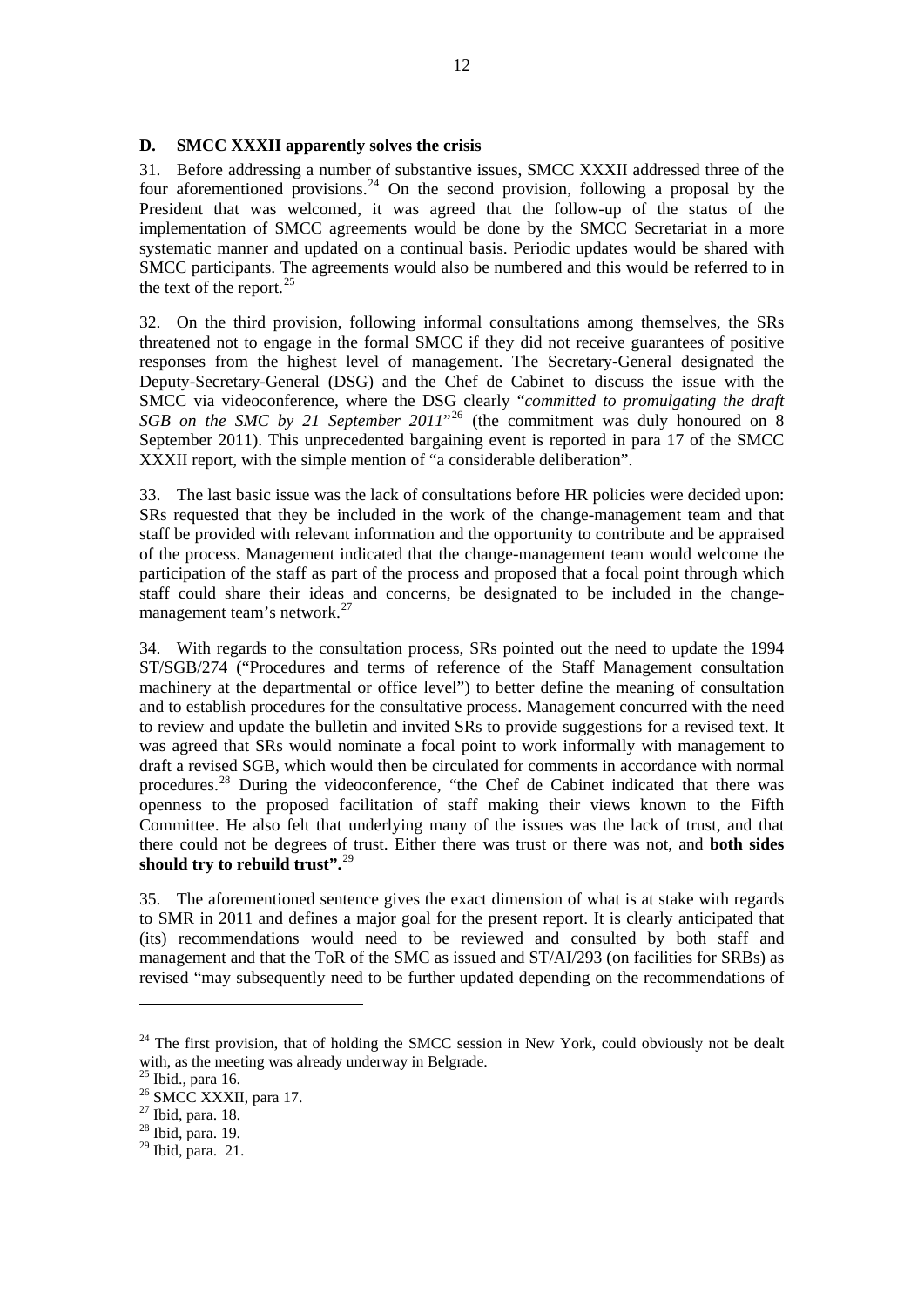<span id="page-24-0"></span>the JIU report".<sup>[30](#page-24-0)</sup> As it is advisable that standard facilities granted to SRBs and staff federations be harmonized system-wide, the recommendations will take into account observations made within the two successive JIU reports on SMR.

36. Following SMCC XXXII (Belgrade), the most recent developments in S-M dialog at the United Nations indicate some improvements. Along with the DSG, the present Secretary-General received (for the first time in his term in office) the staff unions of the United Nations. The VP of SMCC termed the meeting as valuable and permitting "a constructive exchange of views on a wide range on matters affecting the staff, setting a precedent for the future". Topics discussed included (among others) the importance of consultation, staff security and systemic issues emerging from the internal justice system. Other messages exchanged from September to December 2011 between the SMCC VP and senior management at the United Nations (DSG and ASG for HR) on various subjects (mobility policy, temporary appointments, travel and the change management team) appear to indicate the need for better dialogue and an improved understanding of what consultation involves.

<sup>30</sup> Ibid, para. 22.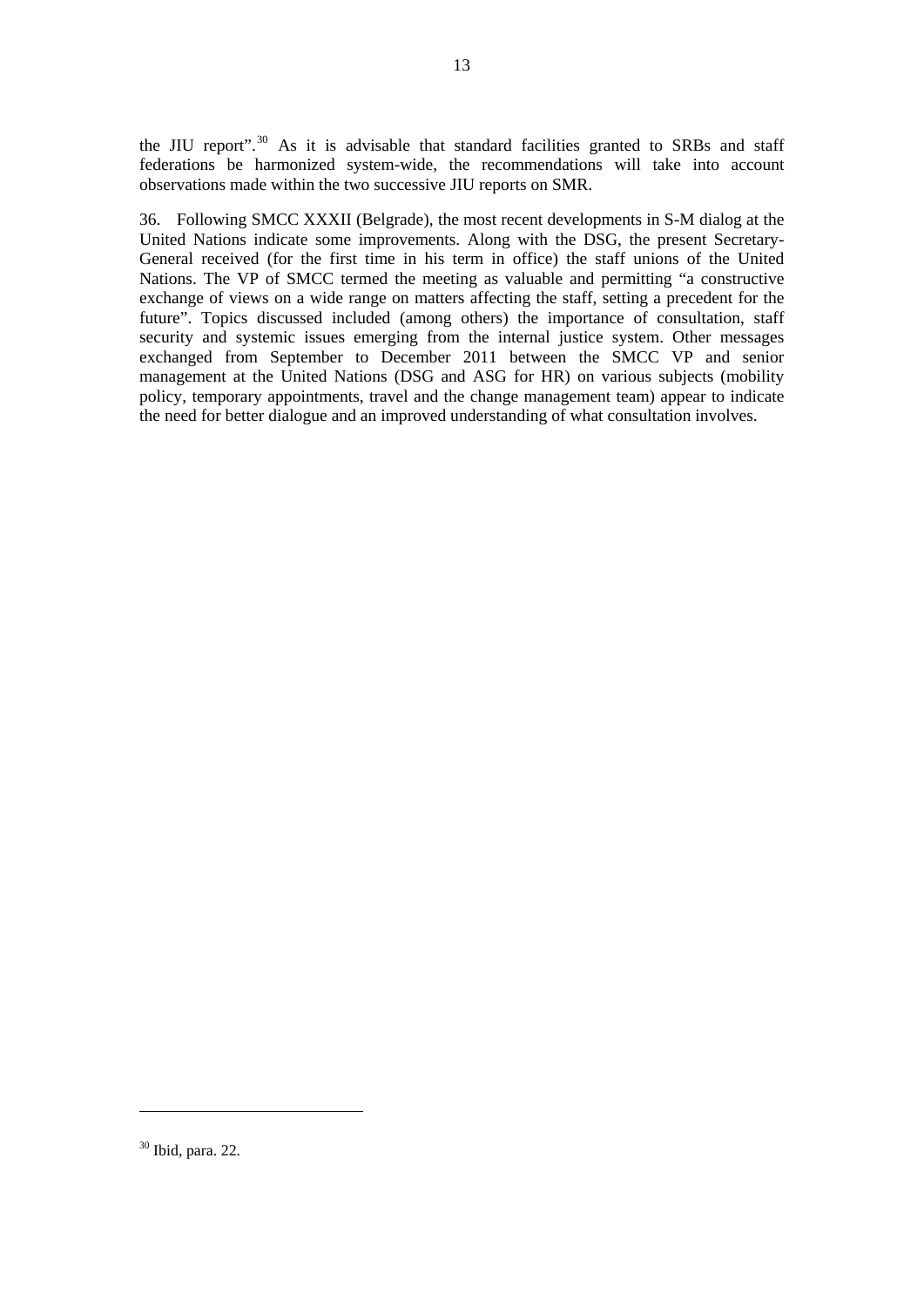#### <span id="page-25-0"></span>**III. THE UNITED NATIONS SECRETARIAT STAFF-MANAGEMENT (COORDINATION) COMMITTEE (SMCC/SMC)[31](#page-25-0)**

37. Many elements of the present crisis in SMR as outlined in chapter II could possibly have been resolved amicably if dealt with regularly through the SMCC – the lone existing official forum for staff-management dialogue at the United Nations Secretariat level. An understanding of its working, successes and challenges over the past 30-plus years as outlined in this chapter is vital for furthering SMR in the United Nations while Chapter VIII outlines the ways in which the Committee can move forward.

#### **A. Terms of reference and authority**

38. Established in  $1980^{32}$  $1980^{32}$  $1980^{32}$  the SMCC had its ToR modified on five occasions, with a sixth revision issued on 8 September 2011, as promised by the DSG to SMCC XXXII following pressure from SR members. According to its new Terms of Reference:

*1.1: The objective of the Staff Management Committee* (SMC) *is to have an equitable and effective principal mechanism for staff management negotiation.* 

*1.2: The SMC shall identify, examine and resolve issues through consensus relating to staff welfare; in particular such issues as conditions of work, general conditions of life and other personnel policies, as provided for in staff regulation 8.1(a).* 

*1.3: The SMC shall agree by consensus on those issues within the authority of the Secretary-General. For matters outside the authority of the S-G, the Committee shall agree on a position to be presented to the General Assembly. In the instances where consensus is not reached in the deliberations, modalities shall be developed by the SMC to facilitate reaching a consensus. Should these efforts fail, the S-G shall appoint a party acceptable to staff and management to mediate and, if necessary submit a tripartite presentation to the S-G for a decision.* 

39. The new ToR is based on Staff Regulations and defines the same scope for the SMC as the former one for the SMCC. However, it strengthens the authority of the Committee by being clearly "results-based" and by insisting on the required consensus, while the former ToR only stated that "the SMCC shall endeavour to reach agreement on recommendations to the Secretary-General on policies and procedures".<sup>[33](#page-25-0)</sup>

40. If strictly implemented, the new ToR provides extraordinary leverage to the staff to participate in decision-making processes impacting upon themselves. In a clearer manner than the previous ToR, this text not only enables the duly elected SRs to initiate proposals to the Secretary-General, but also prohibits that policies impacting upon staff welfare be unilaterally promulgated. Importantly, it gives an active role to the staff-at-large via the SRBs and JBs represented, which will have sufficient time (a minimum of six weeks according to art. 7.5) to consider and comment upon them. The history of the SMCC shows that a question on which

 $31$  The draft of the present report was sent for external comments in July 2011, while the TOR replacing the SMCC with the SMC was issued on 8 September 2011 (ST/SGB/2011/6). The final version of this report is updated and will continue to call the Committee "SMCC", as regards the past, and use "SMC" with regards to its new TOR and its future. While the new SMC TOR can be considered as progress, the Inspector regrets the loss of the word "Coordination" in the title, as it reflected the Committee's role as both the coordinating mechanism and the apex of all JBs existing in the various duty stations.<br><sup>32</sup> ST/SGB/176.

<sup>&</sup>lt;sup>33</sup> Para 1.1 of ST/SGB/2002/15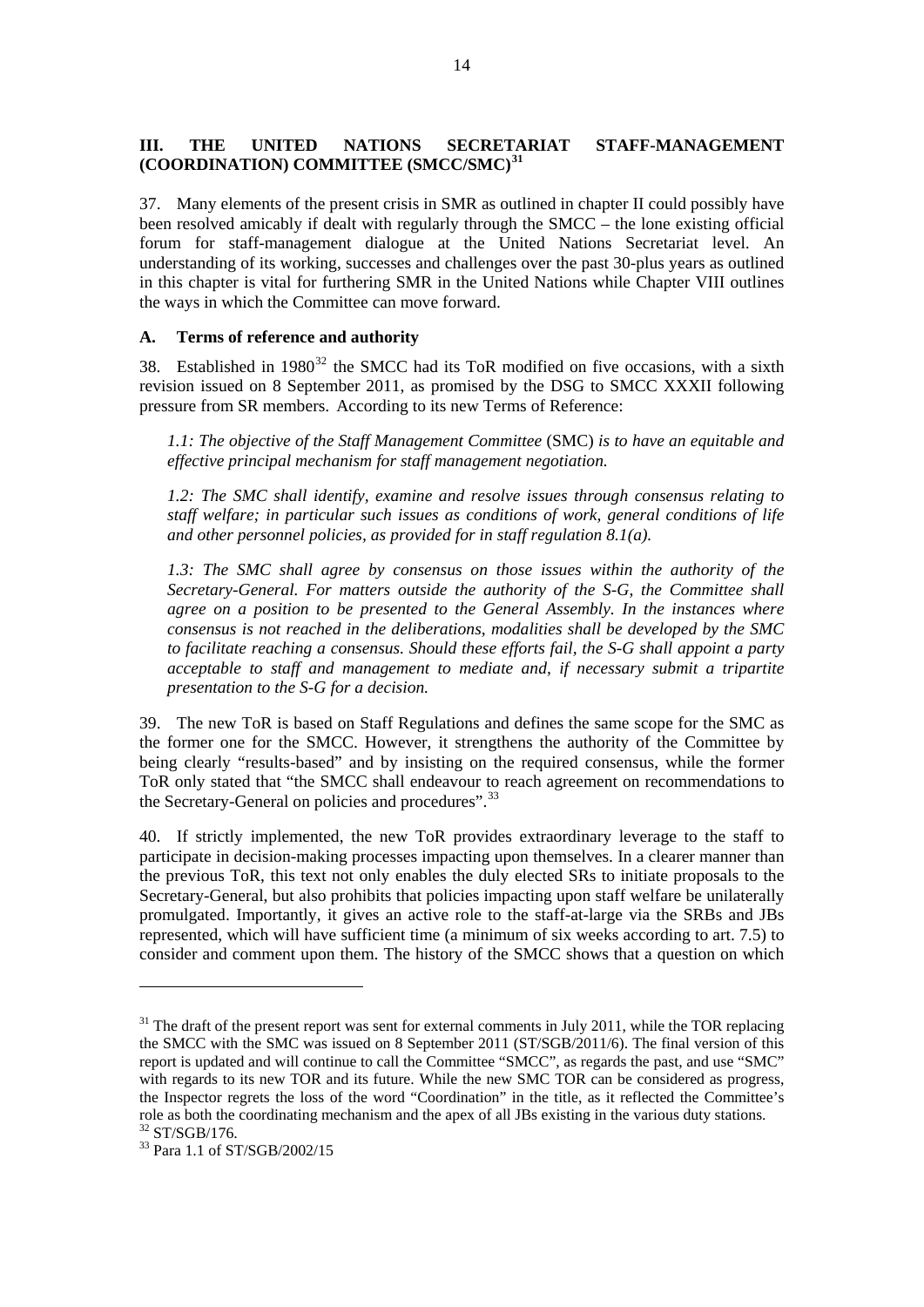<span id="page-26-0"></span>no agreement could be reached at any given session becomes the object of new efforts at the following session. Within the new ToR, unilaterally promulgating or shortening time for consultation becomes a real infringement to a strong normative text, made even worse in the absence of any discussion before the Committee. However, in order to create a real rule of law in this respect, those responsible for such acts should be held accountable before a judicial power on administrative actions. Currently, the SMC is well placed to request and ensure that the regulations, rules and ToR are respected, implemented and enforced.

41. The SMCC has already attained a certain measure of success in enforcing its authority, with SMCC VII (1983) qualifying its own process of "negotiation" and agreeing that all Administrative Instructions (AIs) affecting staff members away from headquarters should be submitted for consultation with local JACs or SRBs. Such important agreed texts often result from difficult and lengthy discussions possibly entailing numerous sessions, and reflect clear evidences of **negotiated** outcomes. The credibility of agreements arrived at via Committee sessions is furthermore enhanced when taking into account the fact that **historically, SMCC reports (with annexes containing the agreements arrived at) have always met with the approval of the Secretary-General as the chief administrative officer.**

#### **B. Composition and relations with local joint committees**

42. The SMCC membership – comprising of an equal number of SRs and MRs – includes nine SRBs (each representing one of eight designated duty-stations<sup>[34](#page-26-0)</sup> as well as the FSU for field staff) as well as nine members "at an appropriately high level representing the administration, with due regard to the need for representation from the various duty stations."<sup>[35](#page-26-0)</sup> It also includes associate members (upon request)<sup>[36](#page-26-0)</sup> and as all interventions made by SMC members carry equal importance<sup>[37](#page-26-0)</sup> (a principle derived from the desire to attain agreements by consensus), weighted representation (according to the number of SM represented) becomes a non-issue in the SMC.

43. Similar to the previous ToR, the new text has provisions for alternates (one per member) and advisers (one for each side, who may request to speak). A President shall be selected by the S-G from a list proposed by the SRs (Staff Rule 8.2 b). The SRs will elect one of them as Vice President for a term of one year. The SMCC's President plays the role of a neutral moderator and is supported by a Secretariat which updates participants on SMR related developments in-between sessions and is allocated a Secretary and a Legal Adviser. The Committee establishes its own procedures and decides on its programme of work. SMCC sessions have been held annually since 1985 (before that, semi-annually) lasting just over 6 days on average, with three days reserved before and after each session for consultations among SRs. It brings together approximately 50 participants on average during its annual session. As a new element of the SMC ToR, the SRs "shall designate a lead person to present their position and conduct negotiations." (art. 3.7). The management representatives are led by the USG for Management and the ASG for HRM with the same functions, to whom the Secretary-General delegates authority to reach consensus with respect to agenda items falling

<sup>34</sup> UNHQ, OAH (Geneva, Nairobi, Vienna), Regional Economic Commissions (ECA, ESCAP, ESCWA, ECLAC) and the UN Logistics Base (UN LB, Brindisi) where the U.N. FSU is now headquartered.

 $35$  STSGB/2002/15 and ST/SGB/2011/6 para 3.1 (b)

<sup>&</sup>lt;sup>36</sup> Their list in the former TOR included: ICTR, ICTY, UNDP, UNFPA, UNHCR, UNICEF, UNOPS and UNU; both Tribunals have a constitutionally limited life expectancy.  $\mathrm{^{37}}$  ST/SGB/2011/6, Article 1.4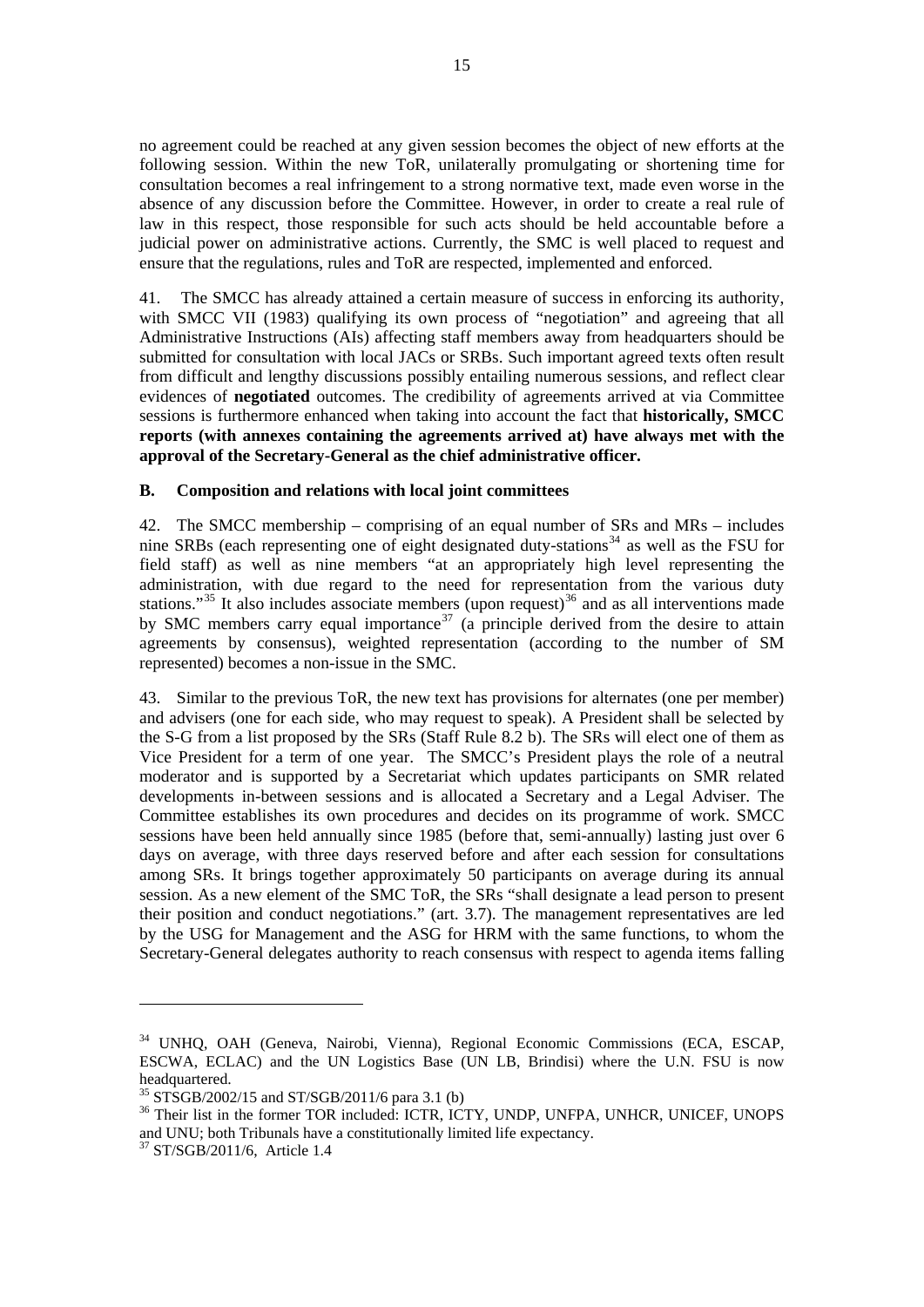<span id="page-27-0"></span>in the scope of his authority. (art.3.8). Future experience will show whether this helps the Committee work.

44. The SMCC worked closely with the joint staff-management bodies established in the DS concerned and the field, often taking on board their initiatives, consulting with them, reviewing their work and occasionally entrusting them with special missions. When a joint body was unable to resolve HR policy issues raised locally, it could refer it to the SMCC for its recommendation. The new SMC ToR reads in this regard: "The existence of the SMC does not preclude the consideration by local joint staff management bodies of issues of importance to staff globally, it being understood that such matters shall be referred to the SMC for final approval." Apart from issues dealing with the implementation of previous agreements, the SMCC usually addressed global issues rather than duty station specific issues.

#### **C. Positive elements of the SMCC**

#### **C.1 The best practices of Working Groups (WGs)**

45. Working Groups were subsidiary SMCC entities (utilized since its first session) comprising small groups of knowledgeable and experienced representatives who undertake in-depth deliberations on multifaceted issues that cannot readily be resolved by a full plenary within the limited duration of an SMCC session. While some WGs were intra-sessional (limited to the duration of an SMCC session), others are inter-sessional (with flexible duration) and their format (more time among fewer but more knowledgeable members) allows for serious deliberations and consultations with all interested/experienced parties with the intent to issue recommendations for the SMCC's consideration. With most WG reports (and their recommendations) meeting with the SMCC's approval, they became a regular feature, culminating with the formal adoption of a ToR for an inter-sessional mechanism during the 19th SMCC (1995).

#### **C.2 Initiatives to further the monitoring of the implementation of agreements**

46. As noted above, SMCC's effectiveness has been regularly hindered by both the nonimplementation and the uneven implementation of agreements arrived at across duty stations. It should be made clear to managers at all levels, that they have an official duty to implement any Committee agreement once it has been agreed to by the Secretary-General. Indeed, within the limits of his/her delegated authority, each manager is accountable for their implementation. The SMCC has adopted a number of measures to address the issue of the weak and/or uneven implementation of agreements arrived at, including, among others, the establishment by SMCC XX (1996) of the principle of joint monitoring. Other initiatives adopted in this regard should have greatly improved monitoring had they been respected and implemented.<sup>[38](#page-27-0)</sup> Indeed, the number and diversity of such initiatives reveal the resilience of

<sup>&</sup>lt;sup>38</sup> These initiatives include:

<sup>(</sup>a) WG for inter-sessional follow-up (SMCC V and XIX);

<sup>(</sup>b) Six-month progress reports on implementation following approval (SMCC XV);

<sup>(</sup>c) Report by the local JACs to SMCC Secretary on implementation at DS level to be submitted three months prior to each session (SMCC XX);

<sup>(</sup>d) Planned implementation dates (SMCC XX);

<sup>(</sup>e) Table for follow-up of agreements (SMCC XX);

<sup>(</sup>f) One-time review of the implementation of HR policies in duty stations away from HQ, particularly on conditions of service of local GS staff (SMCC XXII);

<sup>(</sup>g) Establishment of a  $(2+2)$  (Joint) Contact Group to assist the SMCC President to monitor the implementation of past and future SMCC agreements (SMCC XXVII);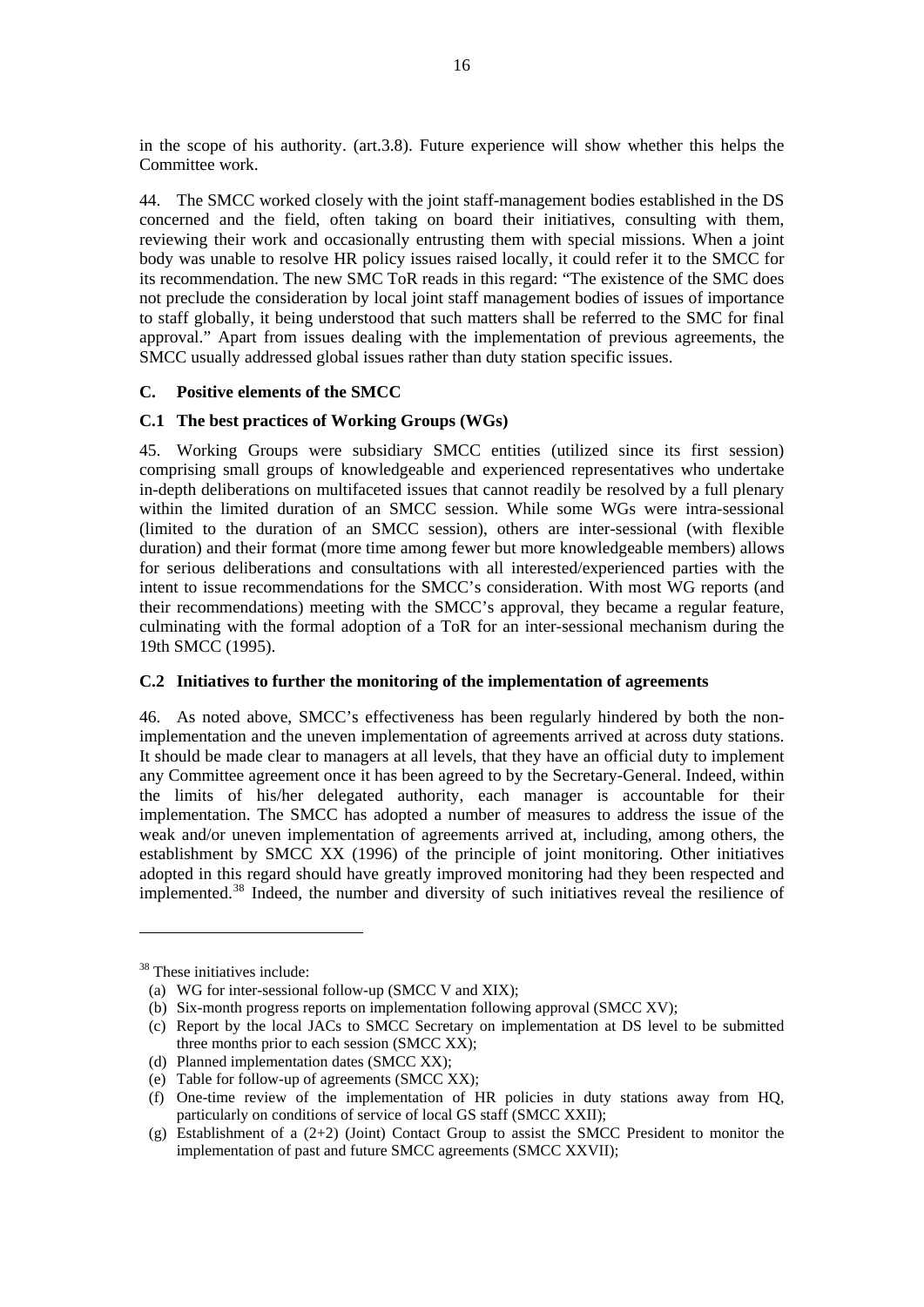<span id="page-28-0"></span>the issue. The importance of such a follow-up function is also demonstrated by the fact that, from 2003-2005 - a particularly low period for SMR during which no SMCC session took place - two joint WGs, in September 2004 and August 2005, still managed to produce a table on the implementation status of previous agreements. (See chapter II, C. "Open crisis in 2011" for another example of similar importance).

47. The list outlined in footnote 38 highlights the urgent need, acknowledged both by OIOS (A/64/221) and General Assembly resolution 63/250 to strengthen the monitoring function of OHRM and to further communication among managers and among SRs. Despite acknowledgment by MRs on different occasions of the need for increased monitoring,  $39\,$  $39\,$  SRs in SMCC continued to urge management<sup>[40](#page-28-0)</sup> to establish a concrete joint monitoring mechanism as agreements continue to go unimplemented. This may have cost implications and an appropriate budget should be proposed by the Executive Heads concerned to their governing bodies.

48. It is regrettable that regular delays of several weeks/months - between the adoption of an SMCC report and its eventual approval by the Secretary-General, followed by publication, have diminished the immediacy of the SMCC's outcomes and limited the scope for the early implementation of its agreements. For example, the report of SMCC XXXII was published in late September 2011.

#### **C.3 Overall efforts towards agreed solutions**

1

49. While discussions in the SMCC - unlike a general debate – were targeted towards the attainment of agreed solutions, the new ToR for an SMC (art. 1.3 as quoted above) clarifies better than the previous SMCC ToR (art. 1.2) the procedure to follow when disagreements cannot be easily overcome. While some disagreements can readily be resolved by respecting basic participation procedures (see Table 4 on rules for constructive negotiations), in situations where conflicting positions are clearly established, various options have in fact been utilized by the SMCC over the years. These include the following processes:

- $\triangleright$  Preparation of a paper by a concerned party (for the next session) outlining the current system and evaluating the pros and cons of the alternative solutions proposed;
- $\triangleright$  Each side is tasked with preparing revised texts of its respective papers for the next session;

<sup>(</sup>h) Recommendation that JAC meetings be convened in all duty stations shortly after each SMCC session to monitor the implementation process;

<sup>(</sup>i) Call upon the local JACs to immediately refer issues unable to be resolved at the local level to an OHRM "focal point for SMR" (SMCC XX and XXV);

 <sup>(</sup>j) Recommendation that, in the future, the list of implemented actions should always make reference to the specific session during which the agreement was reached and the relevant paragraph number, as well as specify the designated action office and the anticipated timeframe (SMCC XXIX).

<sup>&</sup>lt;sup>39</sup> During SMCC XVII, the administration noted its intent to increase monitoring of the proper implementation of administrative rules and practices; in SMCC XX, MRs agreed that increased monitoring of approved SMCC recommendations were in line with SMCC agreements.

<sup>40</sup> For instance, during SMCC XII (1988), SRs requested that the administration ensure the implementation of recommendations made at SMCC XI concerning the need to regularize the functioning of the JAC machinery in UNIFIL, UNDOF and UNTSO (SMCC/XI/12 Annex IV, para. 9).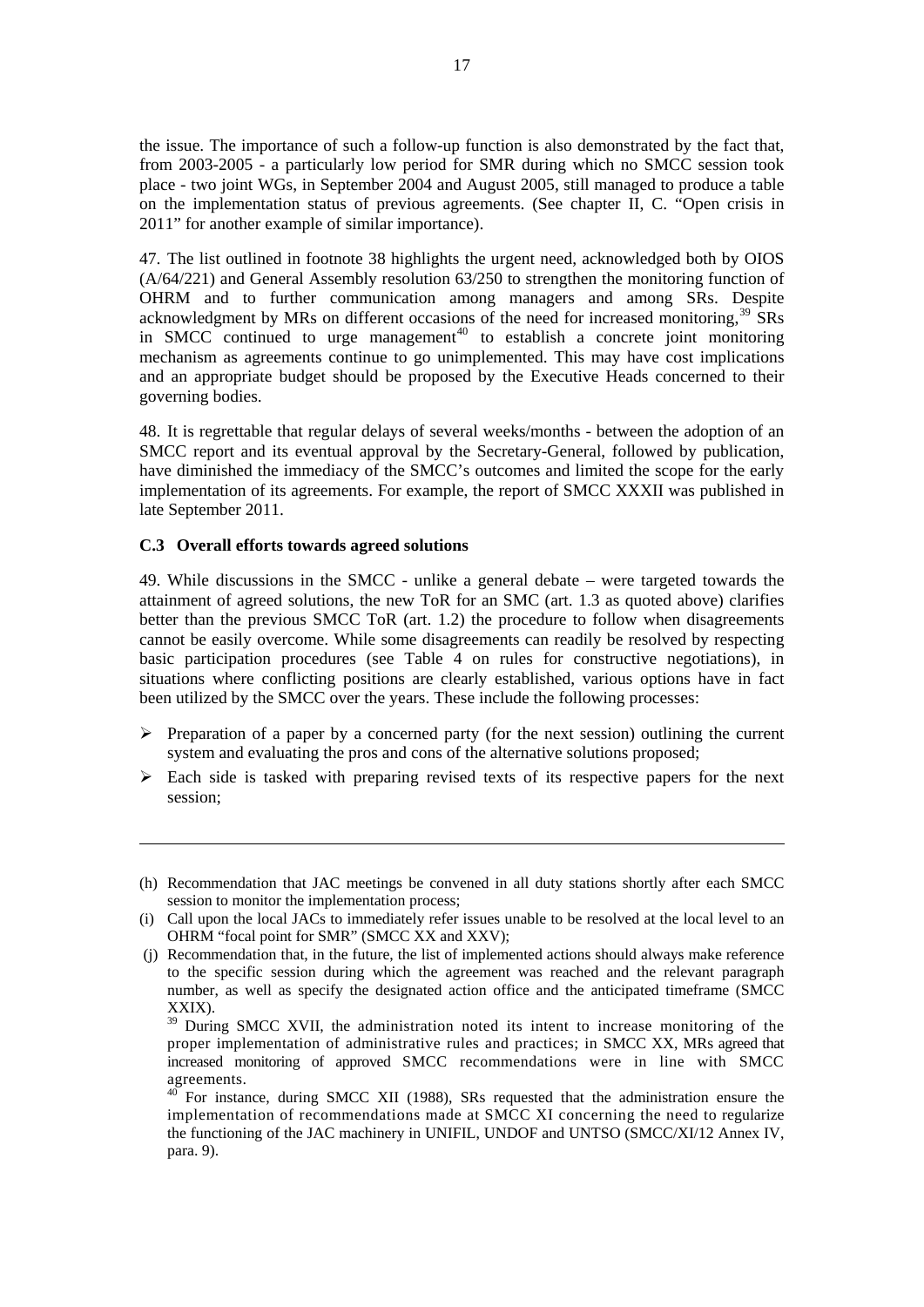- <span id="page-29-0"></span> $\triangleright$  The President, in consultation with the legal adviser, prepares and circulates a consolidated text before the next session;
- $\triangleright$  One side's withdrawal of its proposed text;
- $\triangleright$  Where no agreement was possible at the time of the session,
	- The two sides presented their own (often contradictory) recommendations to the Secretary-General for his decision;
	- The SMCC President, in transmitting the session report to the Secretary-General, annexed an explanatory letter identifying each party's position; the Secretary-General then had the option to call upon SRs and/or MRs to provide any additional information required to make a decision;
	- The SMCC submitted WG reports to the Secretary-General for consideration, together with the Administration's reservations and additions proposed by staff, intended to serve as general advice.

In the Inspector's opinion, the latter option (when no agreement was possible) contradicts the essence of the SMCC which is to produce agreements. The established procedures for the SMC are more coherent.

50. The worst-case scenario is an unclear/uncertain agreement where some (or all) representatives on a particular side perceive that their views were neither considered nor reflected adequately in an agreement, or that they were betrayed - either by fellow representatives on their own side, or by their counterparts on the other side, or even by the corapporteurs.[41](#page-29-0) When facing such a situation of a perceived breakdown in trust, aggrieved parties have, at times, withdrawn entirely from the entire SMCC process. Such negative experiences prompted the SMCC in 2008 to issue a proposed draft ST/SGB on a "new" SMC, now promulgated. The Inspector believes that this ToR does not preclude other practical changes reflecting lessons learned, particularly in recent years, as a way for the Committee to implement article 7.3 of its ToR, which reads: "The SMC will establish its own procedures".

51. Overall, the SMCC had significant achievements over the years, measurable by the resulting agreements attained, that can broadly be categorized under three types: agreements on substantive issues (ex. Performance Assessment System, administration of justice); agreements on SMR-related issues (ex. facilities and time release for SRs, JBs); and agreements on the Committee's own issues. A subjective assessment by the Inspector of all the SMCC reports (see annex II) reveals differing "moods" in SMR, with the "lows" clearly associated with decisions on staff welfare made without prior or adequate consultation with SRs (despite clear Staff Regulations and Rules) as well as frictions among SRs and MRs aggravated by conflicts among leading personalities (annex III lists only the SMR-related references).[42](#page-29-0)

#### **D. Challenges that need to be addressed for a better functioning Committee**

#### **D.1 Reviewing the membership structure**

 $\overline{a}$ 

52. While the same Staff Regulations and Rules do apply to all entities represented within the SMCC, including its observers, there are significant differences in their HR policies because of their different profiles, mandates, types of work etc. and the practice of their executive heads to issue administrative texts which, in principle, are not meant to contradict

<sup>&</sup>lt;sup>41</sup> This is an example of non-compliance with "common sense rule  $# 5$ " on cohesion and coherence (defined in Chapter VII).

 $42$  The references to all other agenda items were also worked on by the JIU team but were not added to the report but for the sake of brevity.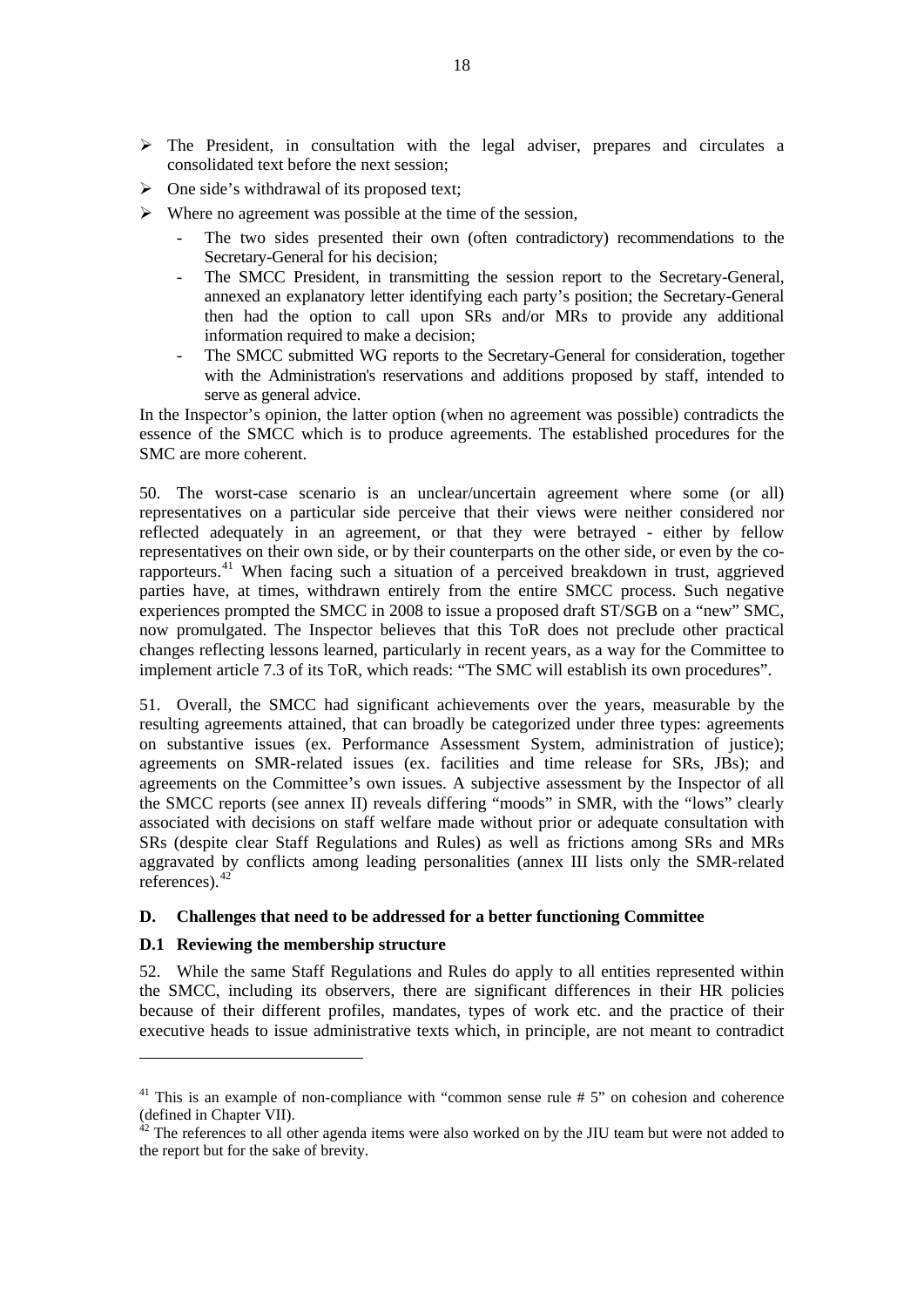<span id="page-30-0"></span>common staff rules. In its comments, DM stated that "the majority of the issues before SMCC affect the Secretariat only". The new ToR of the SMC appears to have resolved the issue of distinct participation rights for Members and Observers as often discussed in the SMCC, with Section 3.4 of the SMC TOR clearly stating that:

*Duly designated representatives of organizations and organs of the United Nations system whose staff are directly affected by the Staff-Management Committee agreements shall be granted the status of associate members upon request. Associate members may fully participate in the discussion and provide their opinions on all matters. On matters that directly affect these organizations and organs, their representatives shall have the same rights of the regular members and fully participate in the negotiations.* 

#### **D.2 Resolving uncertainties in delegated authority**

53. Uncertainties in the delegation of authority from the United Nations to the entities and their Executive Heads served as a key factor in undermining the effectiveness of the SMCC's work. The exact level of DA to each actor (line or HR-manager, EHs of separately administered entities, and even the Secretary-General by Member States in accordance with Article 97 of the Charter), should be clarified for all SMCC participants on both sides on the basis of clear legal and administrative texts (and the proper application of the principle of subsidiarity) as early as during the drafting stage of the provisional agenda. Identifying who in the United Nations Group has authority on what and in which area, should be one of the main tasks of the SMCC's legal adviser who could benefit greatly from the ongoing efforts of the Department of Management in compiling all pertinent official texts on the delegation of authority for financial and human resources, $43$  as well as from the JIU report on various accountability frameworks in the United Nations system (mandated by the General Assembly in its resolution  $64/259$ , para 4).<sup>[44](#page-30-0)</sup>

54. Similarly, the SMC ToR clarifies in its article 1.3 that discussions have the objective of attaining agreements by consensus on those issues within the authority of the Secretary-General and, ideally, a common position to be presented to the General Assembly for matters outside the authority of the Secretary-General. The participants should be informed accordingly by labeling items as either "for agreement" or "for common advice to competent bodies." in the (provisional) agenda of each session. The latter category would include all system-wide issues deriving from the report of the ICSC, as well as some United Nations HRM issues - including those involving budgetary implications and changes in Staff Regulations.

55. For items "for agreement", the Secretary-General would simply need to implement the agreements arrived at and inform the MS about them at the earliest convenience through the report of the SMC. For the other items, the Committee can at best recommend a common agreed position that would be defended before the ICSC and ACABQ both by  $MRs<sup>45</sup>$  $MRs<sup>45</sup>$  $MRs<sup>45</sup>$  as the administration of the Organization and by SRs through their respective Federations. In the past the SMCC used to defer its own consideration on such issues when they were already actively under consideration by the competent bodies.<sup>[46](#page-30-0)</sup> As such, the SMC should have an opportunity to discuss in depth and as much in advance as possible on system-wide issues,

<sup>&</sup>lt;sup>43</sup> Efforts to clarify delegated authority comply with Rules 1 and 2 outlined in Table 4.<br><sup>44</sup> JIU/REP/2011/5: "Accountability Frameworks in the United Nations System."

 $45$ SMCC XIV, (1990): on the agenda item "security and independence of the civil service", "the administration took note of the staff proposal and concerns and promised to take up the issue in the context of CCAQ and possibly ICSC at the appropriate time."

<sup>&</sup>lt;sup>46</sup> See SMCC I (1980), para. 7 regarding extension of the education grant to GS and related categories.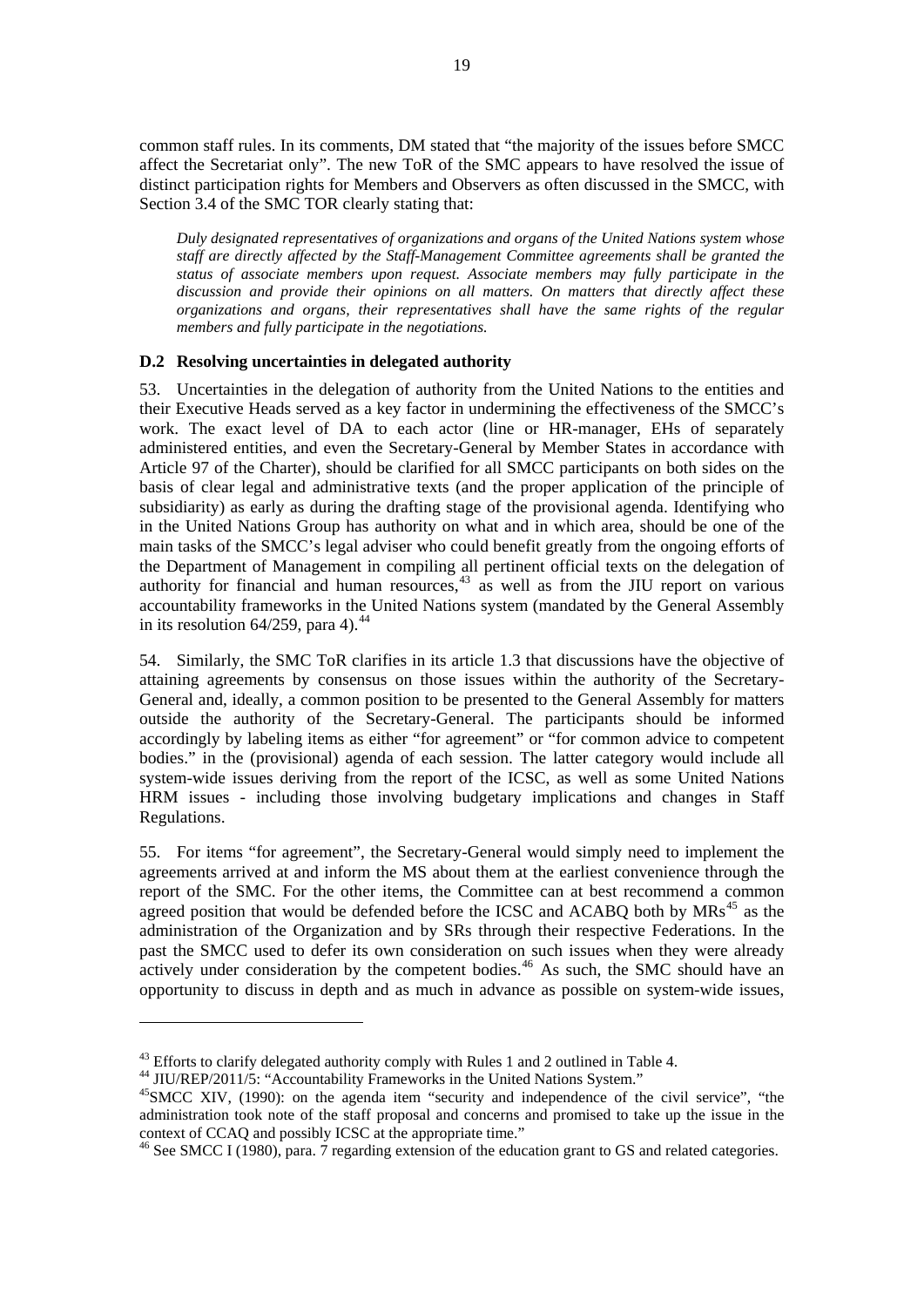<span id="page-31-0"></span>when they impact on any category of United Nations staff. If agreed, the resulting position should be presented to the Member States of the Fifth Committee as the common SMCC position of the Staff and the Secretary-General.

56. Agreements reached at the SMCC do carry their own weight and can influence bodies like the ACABQ, $47$  the HLCM and the ICSC, sometimes too much in the opinion of representatives of other organizations.[48](#page-31-0) Overall, the SMCC's track record of relationships with other bodies has been a mix of both close cooperation (ICSC) and challenging relations (former ACC) at different times.[49](#page-31-0) The SMCC on its own did not initiate direct contact with such bodies, and its successor shall continue to be mindful of the fact that "any specific measure of support that has financial implications would have to be subject to authorization by the General Assembly under the normal budgetary procedures".<sup>[50](#page-31-0)</sup>

#### **D.3 Furthering the interest and understanding of Member States on developments in the Committee**

57. The Inspector strongly regrets and sees no justification for the absence of official dissemination to the MS of the reports of the SM(C)C annual sessions, which aggravates the lack of direct interaction between the SMCC and intergovernmental bodies.<sup>[51](#page-31-0)</sup> He also regrets the limited time allocated to SMR in discussions on HR items. Such situations can account for the high level of unawareness and lack of interest on SMR issues, relatively to other HR issues observed among the MS delegates (even based in New York) and might also partly explain the low level of implementation of SMCC decisions, including their possible funding implications. Subsequently, the MS delegates interviewed in New York repeatedly reiterated to the Inspector their interest in receiving clear and balanced information on SMR and hearing only one voice from the staff side.

58. It may be noted that some information is provided by management, which, every two years prepares the Secretary-General's reports on HR issues for the Fifth Committee and may orally develop its own vision of developments in SMR, including from the most recent sessions of the SMCC. The sharing of staff views with MS is considerably more limited. The various SRs sometimes have difficulties to speak with one voice, in particular, because no one in the staff side has received a clear United Nations Secretariat-wide mandate in this regard, not even the SMCC Vice-President who in recent times sent letters to management on behalf of the SRBs participating in the SMCC.

59. The new SMC ToR does not clarify the Vice-President's role, apart from his/her role as a replacement for the President; importantly, the VP cannot speak on behalf of his/her constituents. Even if the VP or any other SR democratically nominated by the staff was to receive such a mandate, the present framework does not enable him/her to orally present staff views in informal Fifth Committee discussions on HR issues, as currently only a common document on behalf of all staff can be presented. This is in accordance with paragraph 4 of

 $^{47}$  As on the protection of locally-recruited staff, SMCC V, 1982, para. 15.<br> $^{48}$  The next JIU report on SMR in the specialized agencies and common system will revert to this issue. <sup>49</sup> See SMCC VII, para. 34, on allowances in cases of evacuation - to be addressed by the expanded ICSC working group on the designation of hardship DS; SMCC XVII, para. 52, on age of separation, by the Pension board or Unified personnel nomenclature by the ICSC; SMCC XVIII, paras. 64-65, on the review salary survey methodology - it was agreed that SRs would prepare a list of concrete proposals for the Administration's review, with a view to submit them to the ICSC.

<sup>50</sup> SMCC IV (1982), para 16.

<sup>&</sup>lt;sup>51</sup> In 2008, the SRBs having participated to the SMCC session had its report disseminated by them as an official document A/C.5/63/3/Add.1.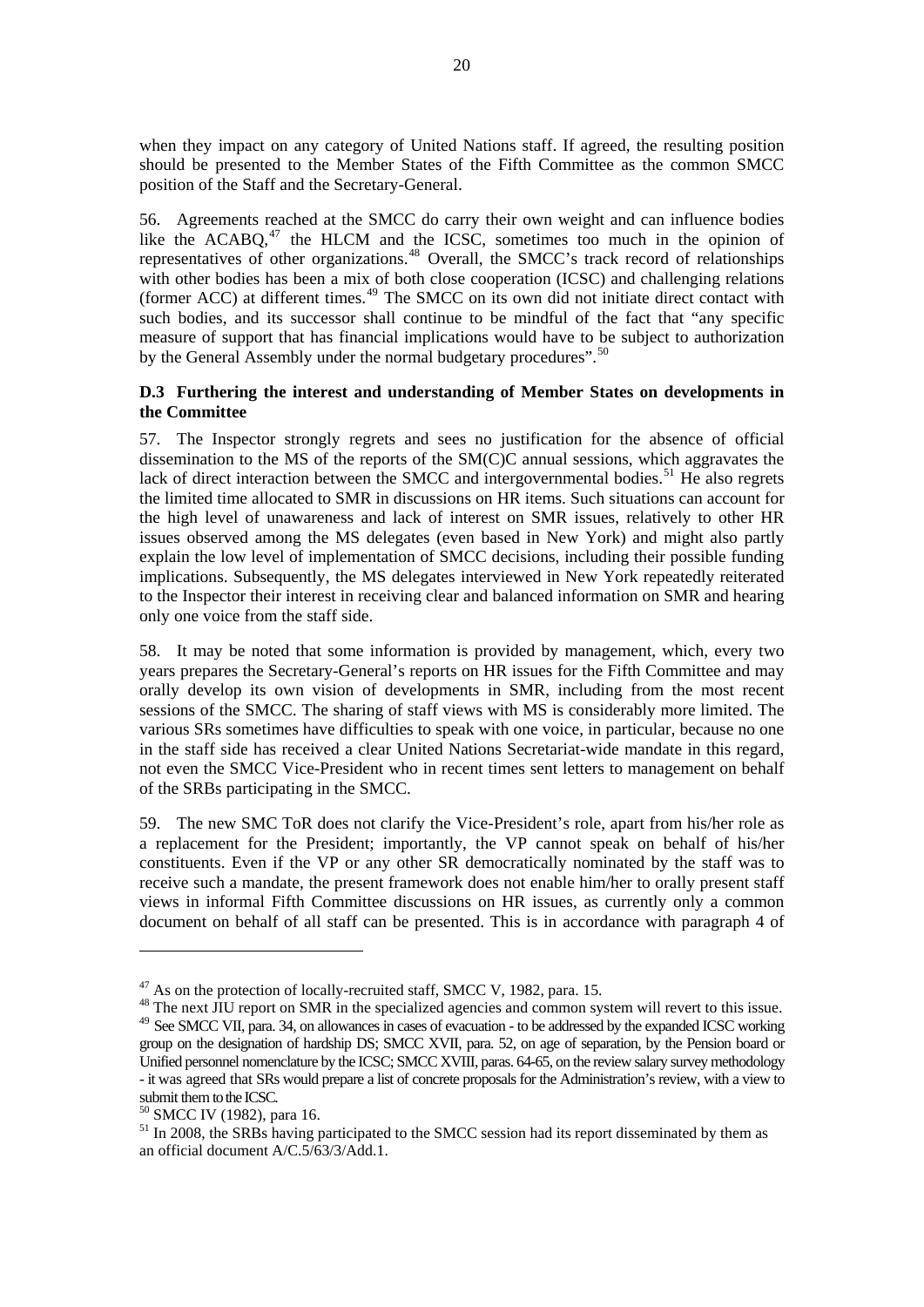<span id="page-32-0"></span>resolution 34/220 (1980) in which the General Assembly expresses "its readiness to receive and consider fully the views of the staff as set out by a single recognized representative of the staff of the United Nations Secretariat in a document to be submitted through the Secretary-General and issued under the item entitled 'Personnel questions' " (now "Human resources management").

60. SMCC has not favoured any encroachment by the MS upon the authority of the Secretary-General. It even regretted that the "attempts by MS to amend the Staff Rules constituted a further erosion of the Secretary-General's prerogatives".<sup>[52](#page-32-0)</sup> Indeed, as acknowledged by the former USG of DM during SMCC XXIX with regards to the General Assembly's approval of the new internal justice system, a unified staff-management position on any proposal carries "political and moral strength" in the eyes of Member States, increasing their scope for acceptance. Subsequently, there is no official and real contact to date between the staff-at-large via their representatives with their ultimate employers (Member States) - one of the main conditions for any collective bargaining framework, as conceived and recommended by ILO.

61. The Inspector is of the view that, as a minimum service, **from now on all Member States should officially receive the report of every SMC session, prepared under the authority of its President. Such a report which represents the respective or agreed views of both parties should be presented by the Committee's President during an informal annual meeting with the MS to discuss the outcome of the most recent sessions, including reporting on the status of the implementation of agreements adopted in previous sessions.** SRs and MRs could attend such a meeting to take stock of the comments and suggestions. While no substantive decisions would be made in such a meeting, it would allow all stakeholders to develop an understanding of, and an interest in the most pressing SMR issues as well as further transparency and mutual understanding. In order to strengthen communication and understanding between the staff and the MS, the Inspector suggests that the SMC could set-up a working group on this issue, the outcome of which could be presented to the Fifth Committee of the General Assembly once agreed upon by the Committee. The implementation of the following recommendation is expected to enhance the effectiveness of the SMC.

#### **Recommendation 1**

**The Secretary-General should provide all Member States with the reports of all forthcoming SMC sessions, including their annexes and should further facilitate the arrangement of an informal meeting on an annual basis for the SMC President to present to the Member States the report of each session, including reporting on the status of the implementation of agreements reached in previous SMCC sessions.** 

#### **D.4 Furthering professionalism in the SM(C)C**

62. The range of issues discussed by the SMCC is so broad that few participants (on either side) are able to adequately master them, including the corresponding updated texts and policies in effect for all pertinent issues. While the extensive use of WGs is useful in alleviating this need, an active participation in the Committee requires familiarity by the representatives on agenda items to be discussed. Aware that a number of representatives

<sup>52</sup> SMCC IX, 1984, para. 16.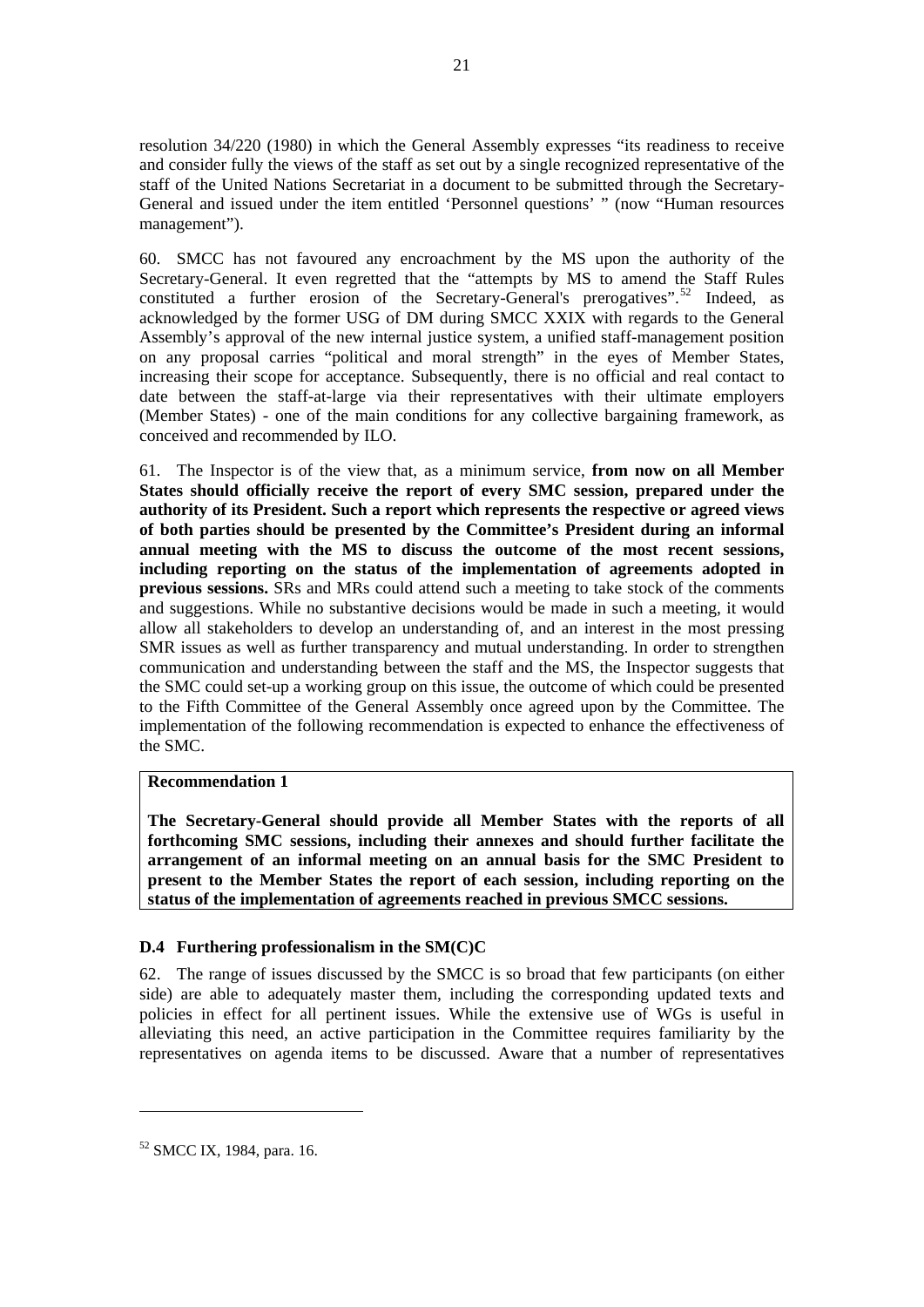<span id="page-33-0"></span>appeared to lack such knowledge, $53$  both sides expressed a clear desire for organizing relevant training (as agreed in 2007 but never implemented because of alleged financial constraints).<sup>[54](#page-33-0)</sup>

63. The Inspector acknowledges that this is particularly demanding for newly elected SRs, in particular when lacking sufficient time release from their regular duties as staff: they must not only communicate and coordinate within their peers, but also (as MRs) undertake discussions with (possibly) external HR specialists on issues under consideration. Provisions for alternates as a means to further preparedness, while useful in terms of division of labour and accountability,<sup>[55](#page-33-0)</sup> have also resulted in an increase in the total number of SMCC participants. Currently, each delegation is limited to two attendees per SRB. Some SRBs have also requested for experts and other executive committee members to attend the SMCC (in both cases, at the SRB's own expense).

#### **E. Consultation or negotiation?**

64. This sub-section outlines the main observations of the Inspector, on the much debated concepts of consultation and negotiation, based on a thorough review of 31 years of SMCC reports, as well as an analysis of texts and interviews on SMR practices during 2010-11. Indeed, disputes arose at different times in the  $SMCC^{56}$  $SMCC^{56}$  $SMCC^{56}$  on the type of interaction that should exist between the Secretary-General and SRs. In this regard, it is useful to reflect on Judgment No. 380 of the ILO Administrative Tribunal which attempts to clarify the distinction:

*If the end-product of the discussions (to use a wide and neutral term) is a unilateral decision, 'consultation' is the appropriate word. If it is a bilateral decision, i.e. an agreement, 'negotiation' is appropriate. Decisions are reached after consultation; agreements after negotiation. Negotiation starts from an equality of bargaining power (i.e. legal equality; economic strength may be unequal); consultation supposes legal power to be in the hands of the decision-maker, diminished only by the duty to consult. Where there is only a simple obligation to consult, the decision-maker's duty is to listen or at most to exchange views.*"

*"The ordinary employer, who has no contractual power of fixing wages, is always in this position and always has to negotiate in order to get any agreement at all. The organisations on the other hand, with their reserve power of unilateral decision, are only in that position if they put themselves there voluntarily and because they want an agreed solution in preference to one that is imposed.* 

65. In the United Nations, Staff Regulation 8.1(a) – the foremost Staff Regulation on Staff Relations - states that: "The Secretary-General shall establish and maintain continuous contact and communication with the staff in order to ensure the effective participation of the staff in identifying, examining and resolving issues relating to staff welfare, including conditions of work, general conditions of life and other human resources policies". In opting to use "shall", the General Assembly clearly chose to voluntarily place the organization in a position to find agreed rather than imposed solutions to its labour conflicts. Within the scope defined by Reg. 8.1, (and only within that scope) **such an obligation commits the Secretary-General and** 

<sup>&</sup>lt;sup>53</sup> Training in this respect was an idea already put forward by the staff at SMCC XVIII (1994) and by both parties (for the benefit of the other one!) at SMCC XX (1996) before they finally agreed on a common need.

<sup>&</sup>lt;sup>54</sup> See chapter V, section F.

 $^{55}$  Each member may be accompanied by an alternate (ST/SGB/2011/6, para 3.1a) and b)).

<sup>&</sup>lt;sup>56</sup> SMCC special session 1982; SMCC VI (paras 13, 17); SMCC IX (para 16); SMCC XI (para 6); SMCC XII (para 84); SMCC XVI (1996).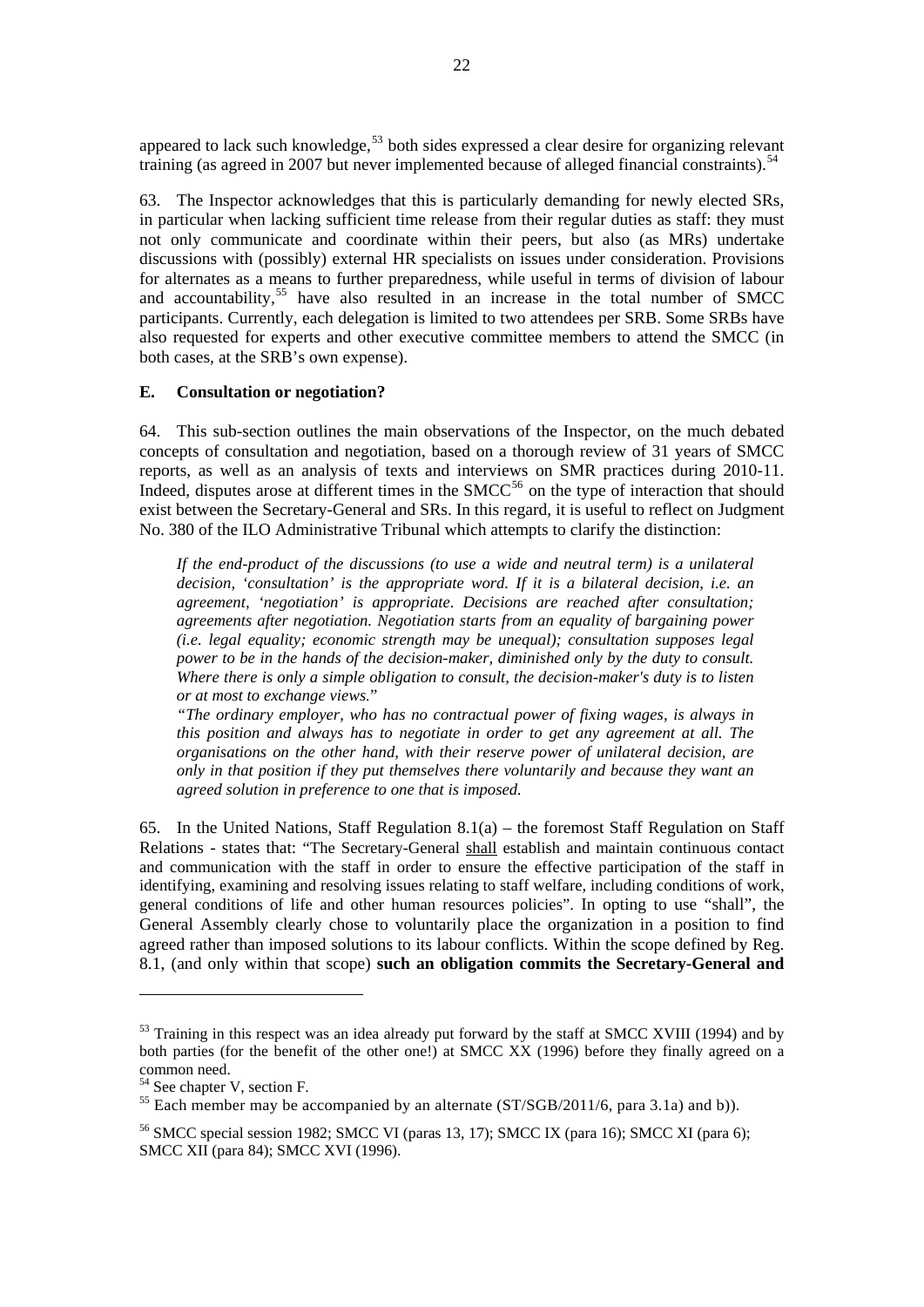<span id="page-34-0"></span>**management as a whole "to ensure the effective participation of the staff" at each step of the decision-making process on policies affecting staff.** Participation should commence during the period of initial diagnosis when the issue is identified and continue until the issue is resolved. Certainly, participation should not be limited to the stage where a ready made product such as a draft ST/SGB or ST/AI is sent to SRBs for approval within a fortnight. To use the language of the ILOAT, **the said Regulation 8.1 made the end-product of the discussions "***a bilateral decision, i.e. an agreement,***" hence, following its reasoning 'negotiation' is appropriate."**

66. The interpretation of **mandatory negotiation** in the defined scope of staff relations via identified Joint Bodies is further justified by the following:

- Historically, most staff rules, ST/SGBs and ST/AIs impacting SMR were issued following **agreements** between SRs and MRs in the  $SMCC^{57}$  $SMCC^{57}$  $SMCC^{57}$ , often thanks to the efforts of intra/inter-sessional Working Groups;
- The term "agreement" has always been used within this framework and in the reports made by the SMCC President to the Secretary-General;
- The provision for "negotiations" has regularly featured in all SMCC ToRs since 1983;
- In 2000, the "management*,* acknowledged the SMCC as "the Secretariat-wide mechanism for negotiation between SRs and the administrations"; $^{58}$  $^{58}$  $^{58}$
- In 2008, management acknowledged that de facto negotiations had governed the procedures applied by the Committee since it resumed its functioning in 2006";**[59](#page-34-0)**
- Some of the recently established joint bodies for discussions on HR policies (and their interpretation) are called Joint Negotiation Committees (JNCs). In some cases, these have replaced Joint Advisory Committees (JACs) in UNHQ (New York, 2007), UNOG (May 2008) and the Field (August 2008). All have defined themselves as "the joint staff-management mechanism for negotiation between representatives of staff and the administration" with their purposes and scope, at the DS concerned, in line with Staff Regulation 8.1. It remains to be seen whether other Offices away from HQ (OAH) and Regional Economic Commissions will follow suit towards formal negotiation committees, for the sake of harmonization;
- The new ToR for the SMC (ST/SGB/2011/6) closes the recurrent discussion by referring to negotiations on six occasions;
- SMCC XXXII worked to reach more formal and specific written "agreements" which would be "numbered" (ex. Agreement No. SMCCXXXII/1) with official symbols (para. 16 of session report); according to the ILOAT Judgment No. 380, agreements are reached after negotiation.

67. It should be clear that, within the United Nations, **negotiation processes do not exclude consultation processes** as negotiation implies preceding processes of mutual information, communication and subsequently consultation. Additionally, within the context of the "joint staff-management machinery at both local and Secretariat-wide" level,<sup>[60](#page-34-0)</sup> some JBs work to

<sup>57</sup> As illustrated in two of the 25 annexes of SMCC XIV (1990): Ann. XI: Staff position paper: comments on revised chapters I, V, VI and VII of the Staff Rules (SR); Ann. XII: draft amendments to chapter VIII of the SR and ST/SGB/176/Rev.1; other examples include Revision 5 of the 300 Series (1993), the draft ST/AI on membership in advisory bodies and draft ST/AI/293 on Facilities to be provided to SRs.

<sup>&</sup>lt;sup>58</sup> SMCC XXIV, para. 12.

<sup>&</sup>lt;sup>59</sup> SMCC XXIX, para. 18.

 $60$  Established as per Staff Regulation 8.2 and subject of Staff Rule 8.2.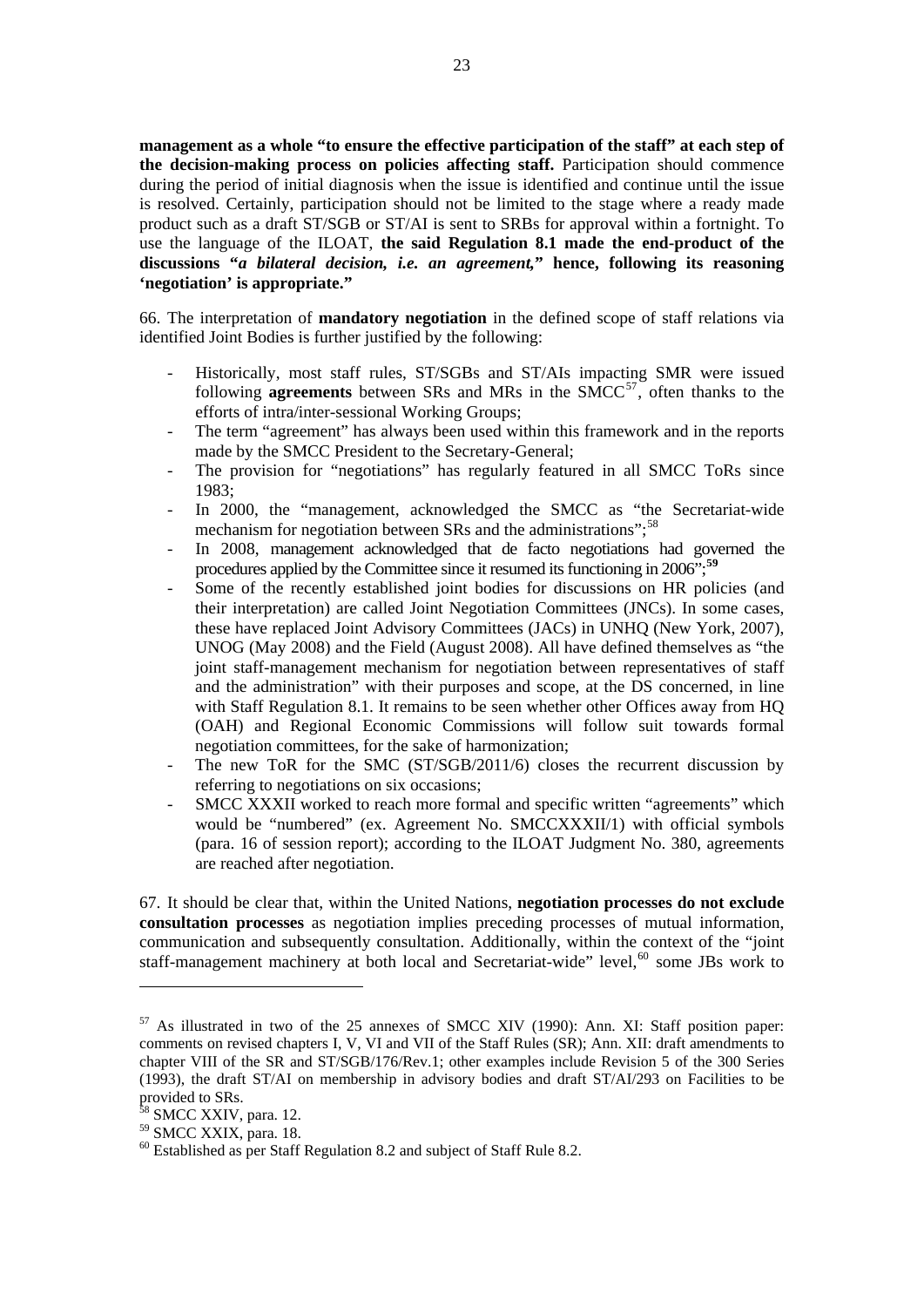fulfil the function embedded in regulation 8.2 i.e. to advise the Secretary-General (and local management at the duty-station level) regarding HR policies and general questions of staff welfare. A number of boards and committees were or are still called "advisory", including for important functions concerning the procedures for recruitment, placement, promotion and administration of justice. Other existing advisory entities - even though they might not explicitly be termed as such – include those on the management of health and safety, the commissary, catering, parking, etc., where management is clearly expected to consult with SRs in the delivery of such services.

68. To determine whether an interaction process involves consultation or negotiation, the ToR of the JB concerned can be indicative. The implementation process can also be indicative - when implementation is binding upon both sides the process generally involves a negotiated outcome. Where disagreement exists as to the process followed in making a determination – particularly on issues that affect the conditions of service of staff – the issue can be referred to the relevant jurisdiction in charge of the administration of internal justice in an organization to make a determination.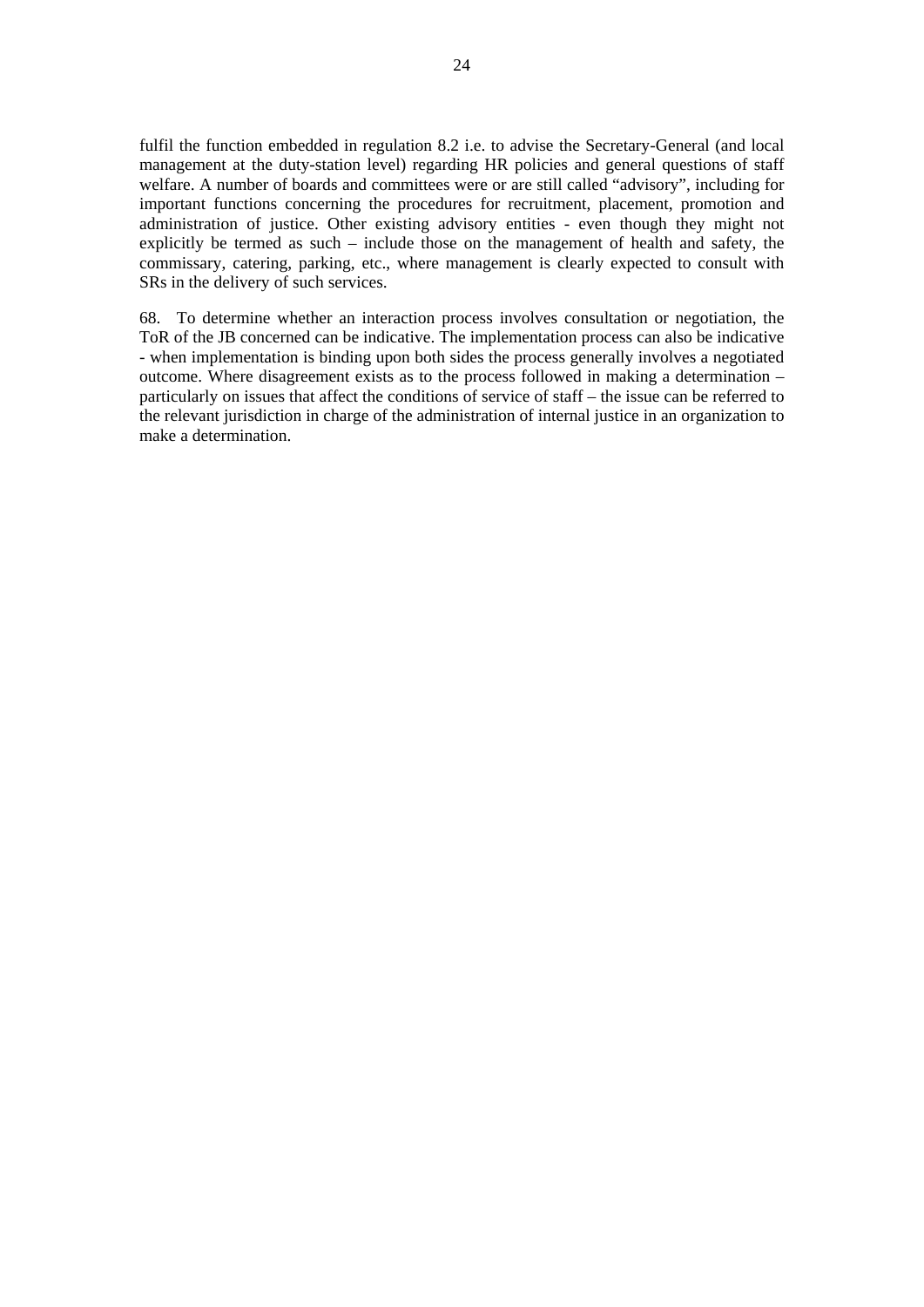# <span id="page-36-0"></span>**IV. STAFF REPRESENTATIVE BODIES (SRBs) AND SMR AT THE LOCAL LEVEL**

69. The staff-at-large across the United Nations Group have established their own representational structures to discuss issues that impact upon them: locally among themselves, organization-wide with other SRBs of the same Federation (see B.3 below) and subsequently with management through joint bodies, foremost among which is the SMCC/SMC. While the top-down functional lines of authority are well known (from legislative bodies to Executive Heads, then to management and finally to the staff-at-large), symmetrical bottom-up processes and spaces for discussion also exist where the staff-at-large elect their SRs for SRBs to advise or negotiate on behalf of the staff with management via forums like JBs including the SMCC.

# **A. What purposes do Staff Representative Bodies (SRBs) serve?**

70. While the scope and effectiveness of the role that SRs at the local level perform can and do vary greatly from one SRB to another, an analysis of the statutes of 19 SRBs of the United Nations Group indicates that their objectives generally encompass: safeguarding the rights, privileges, interests and welfare of all staff members as well as providing other services of use to staff; ensuring their full participation in bodies for which provisions are made; representing all staff by developing common positions on issues that affect them; encouraging staff participation in SRB activities; and furthering cooperation with SRBs in other organizations/entities to promote collective interests.

# **B. How is the United Nations staff represented and organized?**

71. By virtue of the recognized freedom-of-association principle, SRBs show a big diversity in the various United Nations duty stations where they generally go by the terms of either "staff union" (SU) or "staff association,"(SA) which imply no significant differences, except in Geneva where a "staff coordinating council" includes representatives from various groups (see para 78 below).

72. Throughout the UN Group, regardless of the terminology used, the functions and powers of all SRBs are quite similar and each one is affiliated with one of the following three federations: Federation of International Civil Servants Associations (FICSA); Coordinating Committee for International Staff Unions and Associations of the United Nations system (CCISUA) – the founding members of which (UNSU and UNOG SCC) split from FICSA in 1982; and United Nations Civil Servants Federation (UNISERV), the founders of which split respectively from CCISUA (UNSU) and FICSA (UNDP/UNOPS/UNFPA) in 2007, joined by UNFSU in 2008.The forthcoming JIU report on SMR in the specialized agencies and the Common System will review the major roles of the three staff federations.

# **B.1 Respective interests of different categories of staff**

 $\overline{a}$ 

73. SMR is invariably affected by the differences in concerns and interests of staff, based on many factors including their grade (GS, P, D), duty station,<sup>[61](#page-36-0)</sup> recruitment category (local international), and contract type arising from differing compensation levels and provisions of entitlements and benefits. Differences also arise depending on whether staff members are based in HQ or away from it, and whether they are based in a modern and well equipped DS compared to a small and isolated DS, since the former enjoy comparative advantages that includes (among others): lesser concerns for safety and security and better access to adequate

 $<sup>61</sup>$  HO, OAH, Regional Economic Commissions and Field, including family and non-family missions.</sup>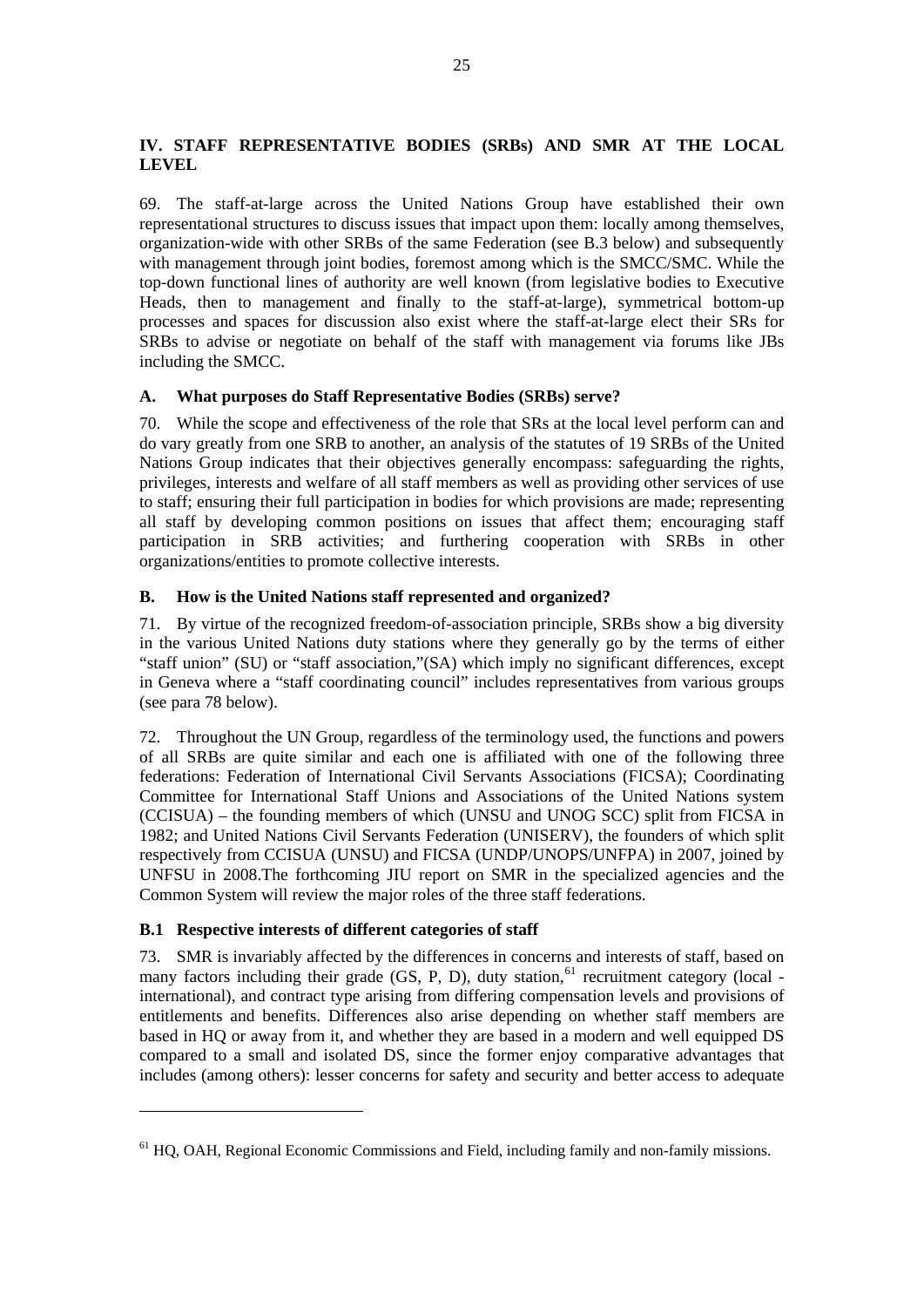<span id="page-37-0"></span>healthcare and educational facilities. Those working in HQ can add to this list: easier access to senior management and MS delegates, earlier access to information on vacancies and organizational policy changes, etc.

74. Apart from compensation and entitlement differences, interests vary among United Nations Field Staff, depending mostly on whether they are national or international staff, with a corresponding impact upon their career mobility: while the international field staff can move from one mission to another, the careers of national staff are by definition, limited by the duration of one particular mission. Currently, while the Field Staff Union (UNFSU) is adequately representing the international staff from 42 field missions, UNSU (New York) is formally tasked with representing national field staff of those missions but maintains little in the way of regular communication with them in practice. The national field staff share more in common with international field staff - including common concerns (hazardous working conditions, safety and security issues, etc.) and challenges (limited SMR experience due to half of DFS field staff having less than two years of work experience with the United Nations)<sup>[62](#page-37-0)</sup> – than they share with the New York-based staff who are UNSU's primary constituency.

75. In the Inspector's opinion, **national and international field staff could be better served through uniting under the common umbrella of the UNFSU** which could establish sub-committees (by location) to allow for the discussion of issues specific to each category, before they are worked on and reconciled at the committee (local) and/or Council (global) levels. It should be made clear from the start that a united structure should not in any way bring with it attempts to confuse the conditions of service for national staff with international staff, which are clearly differentiated. **The FSU leadership could undertake internal consultations with its own membership, and external consultations with existing SRBs representing the national staff of peace operations and special political missions, about a possible institutional arrangement of uniting these structures, with the UNSU facilitating such a move.**

#### **B.2 Diverse organizational formulas**

 $\overline{a}$ 

76. Within the United Nations Group, of the five  $SRBs^{63}$  $SRBs^{63}$  $SRBs^{63}$  with a global scope not all of them represent their constituent staff members equally, with UNU-SA and UNHCR-SA making no provisions for subsidiary bodies at the field/local level (though field-based focal points and staff representatives exist), and UNHCR-SA even restricting field staff from participating in its executive organ.<sup>[64](#page-37-0)</sup> On the contrary, UNICEF-GSA fully provides for the comprehensive representation of all categories of staff irrespective of duty station. In laying the foundation for the establishment of SRBs via Staff Regulation 8.1, the General Assembly noted that they "shall be organized in such a way as to afford equitable representation of all staff members".[65](#page-37-0) In the Inspector's view, it is both essential and beneficial for staff in all duty stations to have equal access to adequate and equitable representational mechanisms. On the other hand, the respective SRBs of UNHQ, each OAH, each regional commission (ECA, ECLAC, ESCAP, ESCWA) and each

 $62$  Quote from the USG of DFS during interview with JIU, November 2010.

<sup>63</sup> UNICEF Global Staff Association (UNICEF-GSA), UN University Staff Council (UNU-SC), UNHCR Staff Association (UNHCR-SA), UNDP/UNFPA/UNOPS Staff Association (UNPD/UNFPA/ UNOPS SA) and UN Field Staff Union (UN-FSU).

<sup>&</sup>lt;sup>64</sup> Field unit SRs of UNHCR-SA can present a list of problems to the Staff Council but cannot sit in on it; UNHCR-SA's work-plan is determined exclusively by SRs based in Geneva despite the majority of staff being field-based; interests of staff in UNU's smaller duty stations (fewer than 10 staff) are represented by SRs based in Tokyo. On the other hand and as should be common practice, the Chair of the Unit Staff Committee (which serves as the Executive SRB in each field mission) serves as a member of the UNFSU Council.

<sup>&</sup>lt;sup>65</sup> ST/SGB/2010/6: Staff Regulations of the UN and provisional Staff Rules (2 September 2010).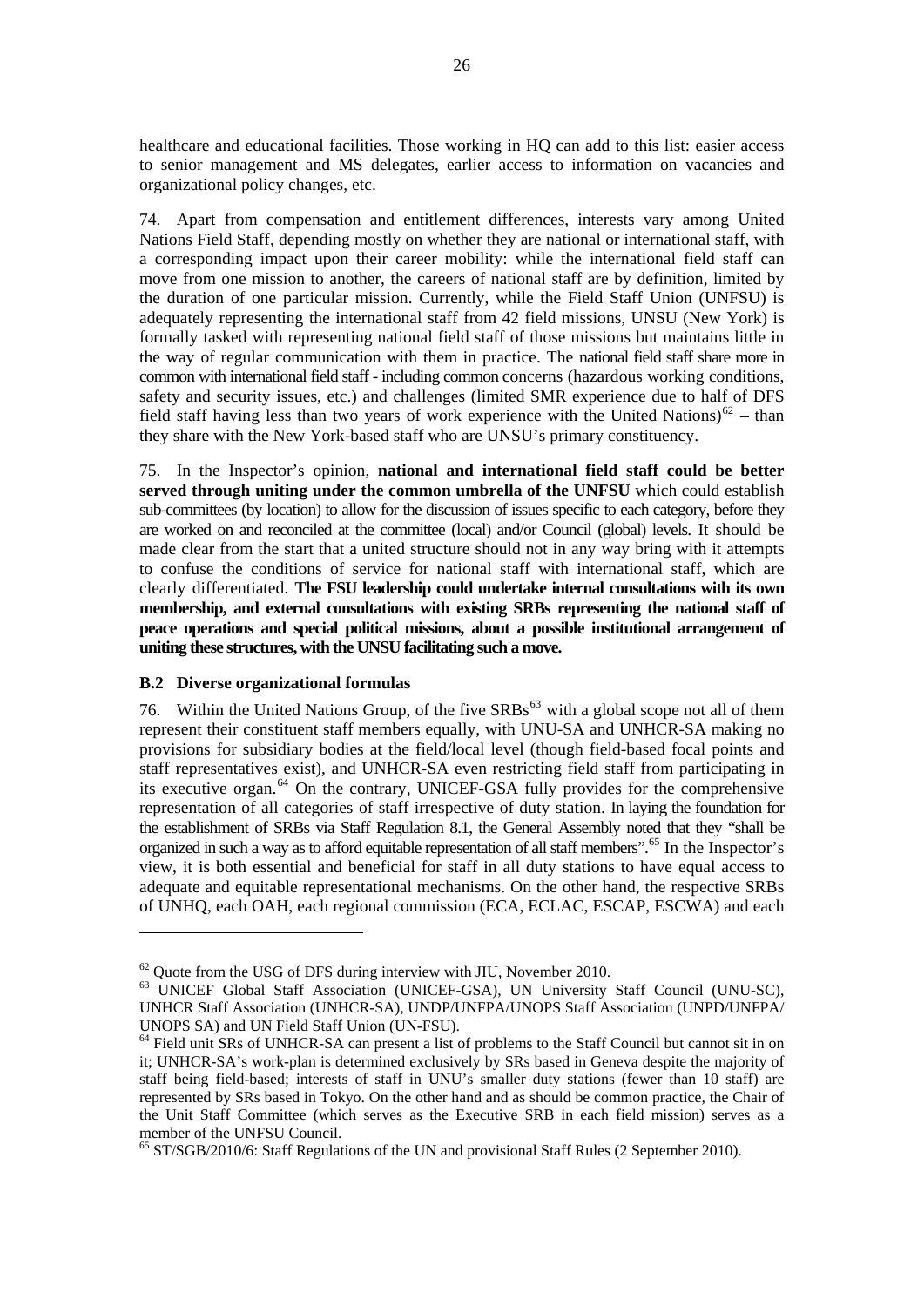<span id="page-38-0"></span>international criminal tribunal with assessed budget (ICTR, ICTY) represent mainly the staff working in the particular duty station/region concerned.<sup>[66](#page-38-0)</sup> Some of them with regional presence also have provisions for subsidiary and parallel SRBs. Some SRBs are also more flexible with regards to their membership structure, making provisions for associate, affiliate, active and passive members, retired staff and even those with no minimum duration in their contract.

77. In a duty station where a large number of organizations of the United Nations system coexist, each with its own SRB, these SRBs can come together to form a (local) **Federation of United Nations Staff Associations (FUNSA)** which looks at cross-cutting issues affecting staff (ex. local staff salaries, security, relations with host country, etc.) and deals with Country Management Teams (CMTs) as its management counterpart. In practice, such Federations are either non-existent in most duty stations or they are only at an embryonic stage or work as a mere coordination mechanism in the ones where they do exist. Given their crossorganizational staff representation structure and their ease of access to CMTs, FUNSAs can potentially play a major role among local SRBs to address issues – like common services that can be resolved at the duty station level quickly and effectively, as per the subsidiarity principle. **Where a FUNSA exists, the EHs should encourage their representatives in the United Nations Country Teams (UNCTs) to undertake regular consultations with such a partner.**

78. UNOG has a unique staff representation<sup>[67](#page-38-0)</sup> structure where various groups – either with or without an established statute - participate as "lists" in annual elections to constitute through proportional representation the UNOG Staff Coordinating Council (SCC) where they co-exist as per the Regulations on Representation of the Staff of the United Nations at Geneva (January 1983). Similar to other SRBs, the SCC is considered by UNOG Administration as the sole interlocutor for UNOG staff. Instead of voting to elect a staff member to a particular position, staff members at UNOG vote for an entire group list, with five groups competing in annual elections to the UNOG-SCC in 2011. Everywhere, in responding to the JIU's questionnaires, both SRs and MRs cautioned against the proliferation of SRBs as counterproductive as it may lead to a situation of "too many cooks spoiling the broth" and unnecessary, divisive competition within the staff. $^{68}$  $^{68}$  $^{68}$ 

# **B.3 Internal structure and procedures of SRBs**

 $\overline{a}$ 

79. Presently, most SRBs are organized at three levels, the generic terms for which are used in this report. The first level is composed of the staff-at-large i.e. "electors." The second level is a "Staff Council" which comprises of representatives elected by the staff-at-large to serve for a specific term (usually two years). The third level is a "Bureau" which usually comprises of a small group of representatives elected by the Council members from amongst themselves. This three-tiered structure is followed by most SRBs, albeit with some variations.

80. The Staff Council, as the directly elected organ implements the decisions of the plenary by orienting the tasks of the Bureau. It represents the staff-at-large on matters concerning HR policies and staff welfare and can establish subsidiary committees as well as "ad hoc"

<sup>&</sup>lt;sup>66</sup> UNOV-SU also represents UNICRI and UNODC field offices with SRs elected from the field.  $67$  See "Regulations on representation of the staff of the United Nations at Geneva".

<sup>&</sup>lt;sup>68</sup> It may be noted that UNOG-SCC funds its activities mainly through proceeds from the staff-run commissary, arguably diminishing any motivation for them to collect any dues from the staff-at-large.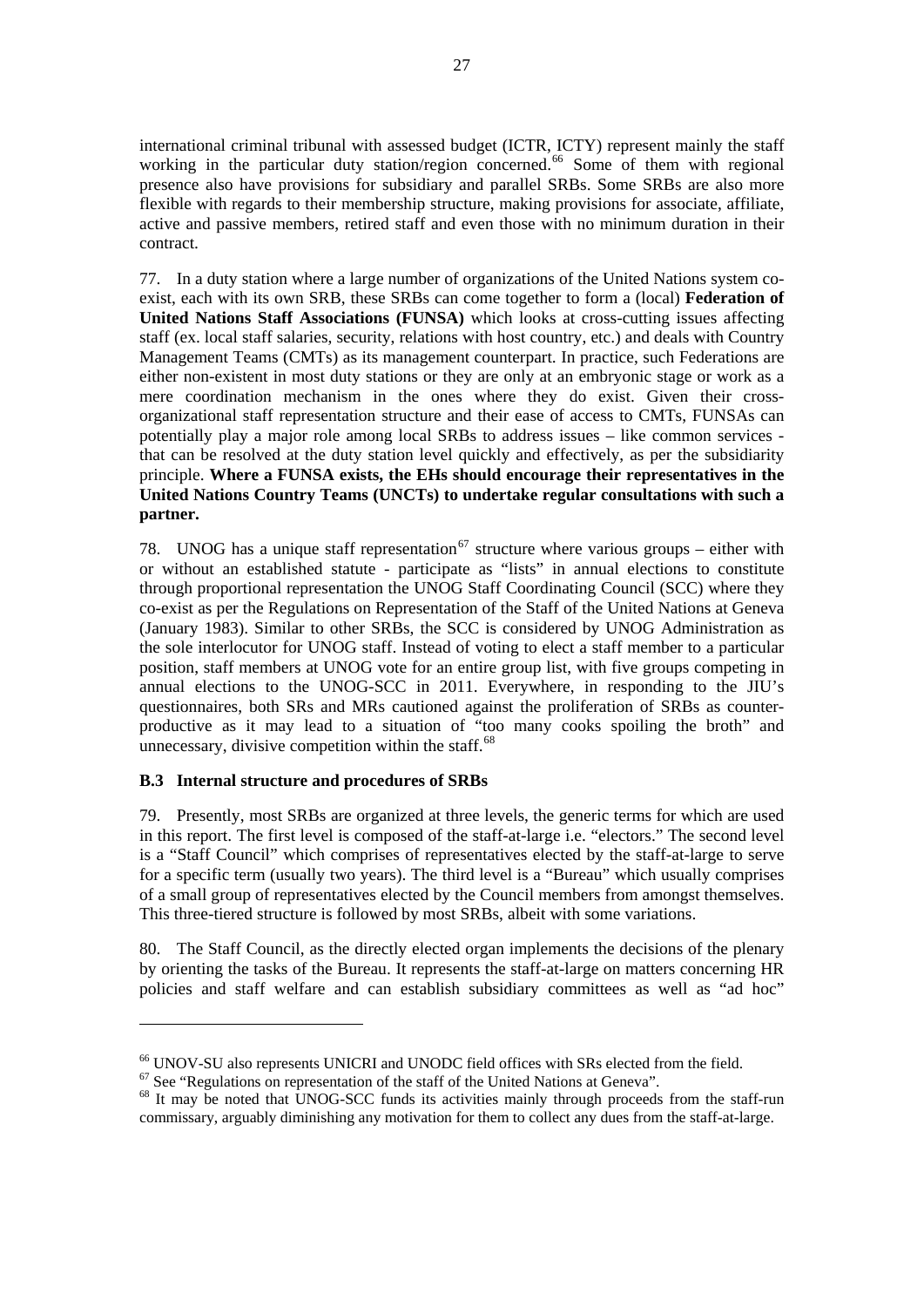<span id="page-39-0"></span>working groups. It also appoints representatives to management Committees and Statutory bodies and nominates candidates to JBs. The size of a Council can vary significantly according to the total staff population of an entity and some have provisions for representation of all staff categories<sup>[69](#page-39-0)</sup> - a good practice to prevent the SRB from being dominated by a single category of staff. Certain SRBs have provisions for by-elections if the number of elected Council members fails to reach or falls below a certain minimum number - a positive incentive for SRBs to seek candidates with a demonstrated commitment to staff representational work. A few SRBs also make provisions for the Council to be dissolved through recalls / no-confidence motions / simple majority votes - all good practices to further SRB accountability.

81. The Bureau is a small executive group elected by a Council from among its members to implement the directives of the Council. It conducts discussions and negotiations with the organization's management on issues in pursuance of the objectives and work programme of the Council (in accordance with established priorities) and can undertake discussions with other SRBs and the Federation of SRBs to which it belongs, as directed by the Council. It effectively serves as the Council's eyes and ears, following-up on what's happening at various levels of management and preparing corresponding reactions. It manages the SRB's budget and its day-to-day administration (guiding the work of the SRB Secretariat's support staff), informs and communicates with the staff-at-large. A typical Bureau has three to seven members, with provisions for dissolution if minimum membership numbers are not met.

82. While established quorums for different types of SRB meetings exist including for (annual) General Assemblies or meetings, loopholes in certain SRB statutes allow for meetings to be conducted and decisions adopted, even in the absence of a majority of the elected members. Such loopholes must be closed by the SRBs as SRs should respect their representational duties towards their constituents. Should SRs fail to attend Council or Bureau meetings on a regular basis, **SRBs could consider strengthening the democratic principle of the majority rule within their statutes to address such situations.** 

## **B.4 Democratic participation in SRB elections to a Council**

 $\overline{a}$ 

83. Staff councils in the United Nations Group, elected via secret ballot, have varying levels of **inclusiveness**: (a) global SRBs that allow for membership for all staff from all duty stations of an organization (e.g. UNICEF); (b) local/regional SRBs (as within the United Nations) that restrict membership to staff from a particular duty station, region or sub-region (e.g. OAH, Regional Economic Commissions); and (c) SRBs that limit membership strictly to staff members in a certain job category (e.g. UNFSU). In all cases, **the SRB has to represent (without discrimination) the interests of all staff members who are defined as being represented in the statute of the SRB concerned.** In this context, it should be kept in mind that as long as the whole United Nations staff will not directly elect a SRB at the level of the entire Secretariat (and/or Group), on the model of total inclusiveness, **a coordination mechanism remains to be conceived and established by the current nine SRBs to give one uncontested voice to the Staff of the United Nations Secretariat (and Group).**

84. Unrestricted participation in Staff Council elections by the staff-at-large is a standard feature across the United Nations. Implementing this principle is done in a couple of different ways in practice. One practice is to allow all staff members with the automatic entitlement to

 $^{69}$  ESCWA-SA Council: equal number of P & GS staff; ECLAC-SSA Council: number of P & GS staff proportional to their membership; UNU-SU Council: equal number of academic and administrative staff.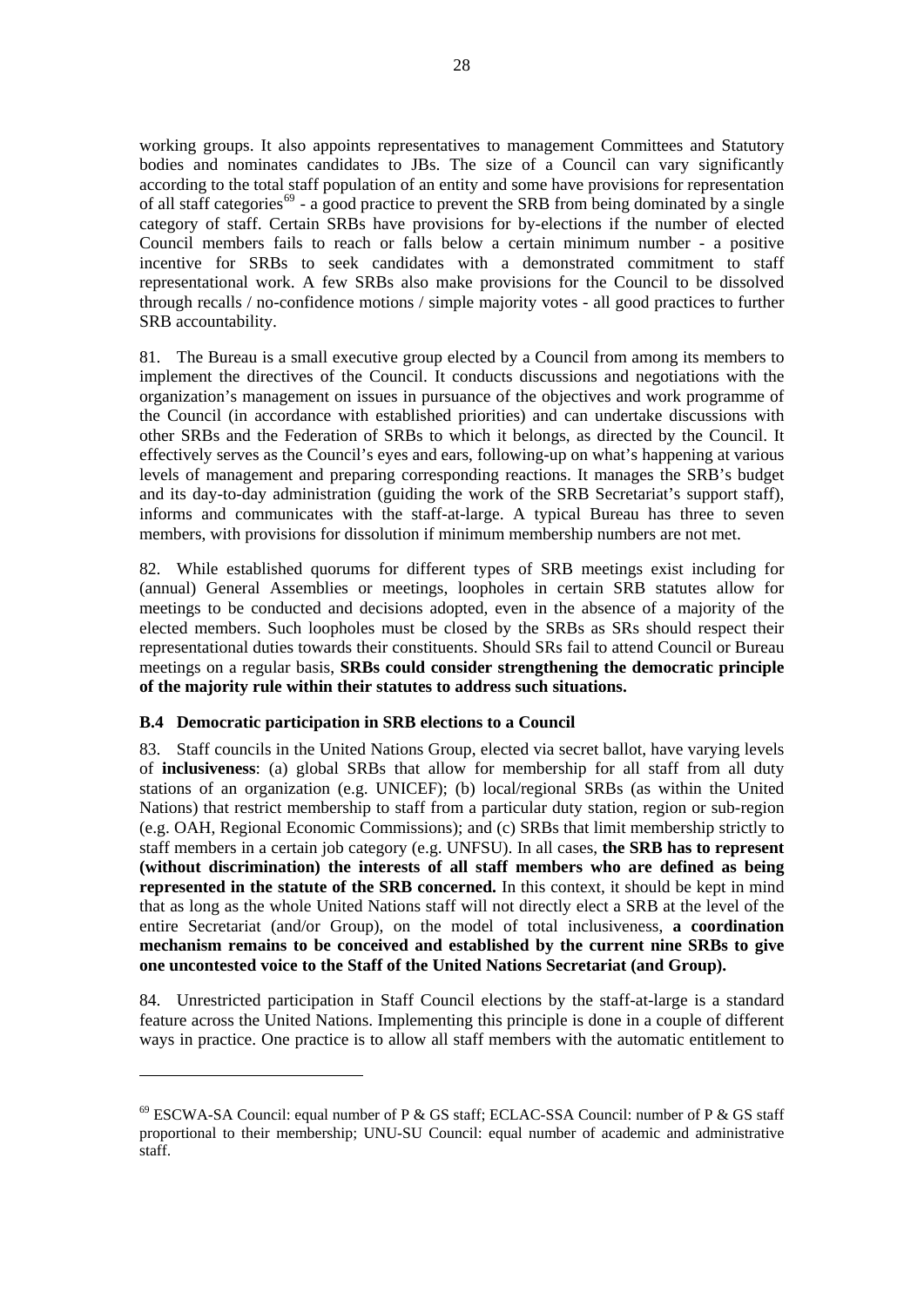<span id="page-40-0"></span>vote (as in UNOG-SCC and UNSU). The other practice sees the SRB limiting the right to vote to its own members or to members who have paid their dues (for a reasonable fee); in such cases, registration and the payment of dues should be fully open to all staff members without any other preconditions. The Inspector sees merit in this latter option which can strengthen staff solidarity, even though this view differs from an OLA legal opinion stating that SRBs "must extend membership and related rights to all staff members irrespective of whether they pay membership dues".<sup>[70](#page-40-0)</sup> In most cases the payment of dues via is made through direct payroll deductions - following a voluntary opt-in by the staff member when appointed with the right to withdraw at any time - is broadly assessed in one of these three ways: (a) flat fee; (b) percentage of salary; and (c) progressive with income.

85. Regulation 8.1 establishes that SRBs "*shall be organized in such a way as to afford equitable representation to all staff members"*. Subsequently, to mitigate the risk of unequal treatment, some SRB statutes stipulate that certain key elected posts be reserved for candidates from specific categories. In SRBs where no provisions are made to ensure representation from different categories, staff members have expressed concerns about their interests not being adequately addressed by representatives who may pertain exclusively to another staff category. Four  $\overline{SRBs}^{71}$  $\overline{SRBs}^{71}$  $\overline{SRBs}^{71}$  utilize electoral units to constitute their councils, whereby the views of staff pertaining to an electoral unit (specific job category or department) are represented in the Council via a representative elected from among their own.<sup>[72](#page-40-0)</sup> While this can serve as a good practice of democratic representation as in ICTY-SU, a high proportion of uncontested/vacant seats for unit representative posts (as was the case in the forty-third UNSU SC) had lead management to question the representativeness of such SRBs. The high vacancy rates may also be indicative of either disinterest among the staff-at-large or a general fear of reprisal by management for engaging in staff representational work, or a combination of both, an issue often raised by SRs during interviews with the JIU team.

86. Elections to a Council take place on an annual (Geneva) or biennial basis (most SRBs) in conformity with Staff Regulation 8.1 which calls for elections to be held "at least biennially". Several SRBs (including the UNOG-SC) have rightly questioned the merit of annual elections, noting that such frequent turnovers result in a loss of time (needed by newly elected SRs to familiarize themselves), resources (organizing elections, training new SRs) and energy (in competitions). A standard two-year term would grant a Council a more efficient and realistic time-frame to deliver on its work-plans, but any change in this respect should be made by the SRBs concerned in accordance with their own statutes. By stipulating that only half (e.g. 5-6 out of 11) of all positions be up for elections each year, UNDP-UNFPA-UNOPS-SA avoids the scenario where an entirely new Council gets elected with no one having any prior experience in staff representation – which is a good practice.

## **Guideline 1: The Staff Representative Bodies (SRBs) should consider two years as the standard term for elected members of staff councils.**

87. While some SRBs place no limits on the number of times a person can run for elections, others outline provisions limiting an elected SR to a maximum number of consecutive terms, following which he/she must complete one full term break in staff representation to become

<sup>70</sup> UN *Juridical Yearbook*, 2008, pp. 449-453. 71 Electoral Units: UNICTR-SU, UNON-SU, UNOV-SU and UNSU.

 $72$  While electoral units at UNSU are based on UNHQ's departmental structures and on the need to maintain parity in population numbers per unit (150-200 staff member per unit), UNICTR-SU's three electoral units are categorized as Professional, Field Service and General Service staff.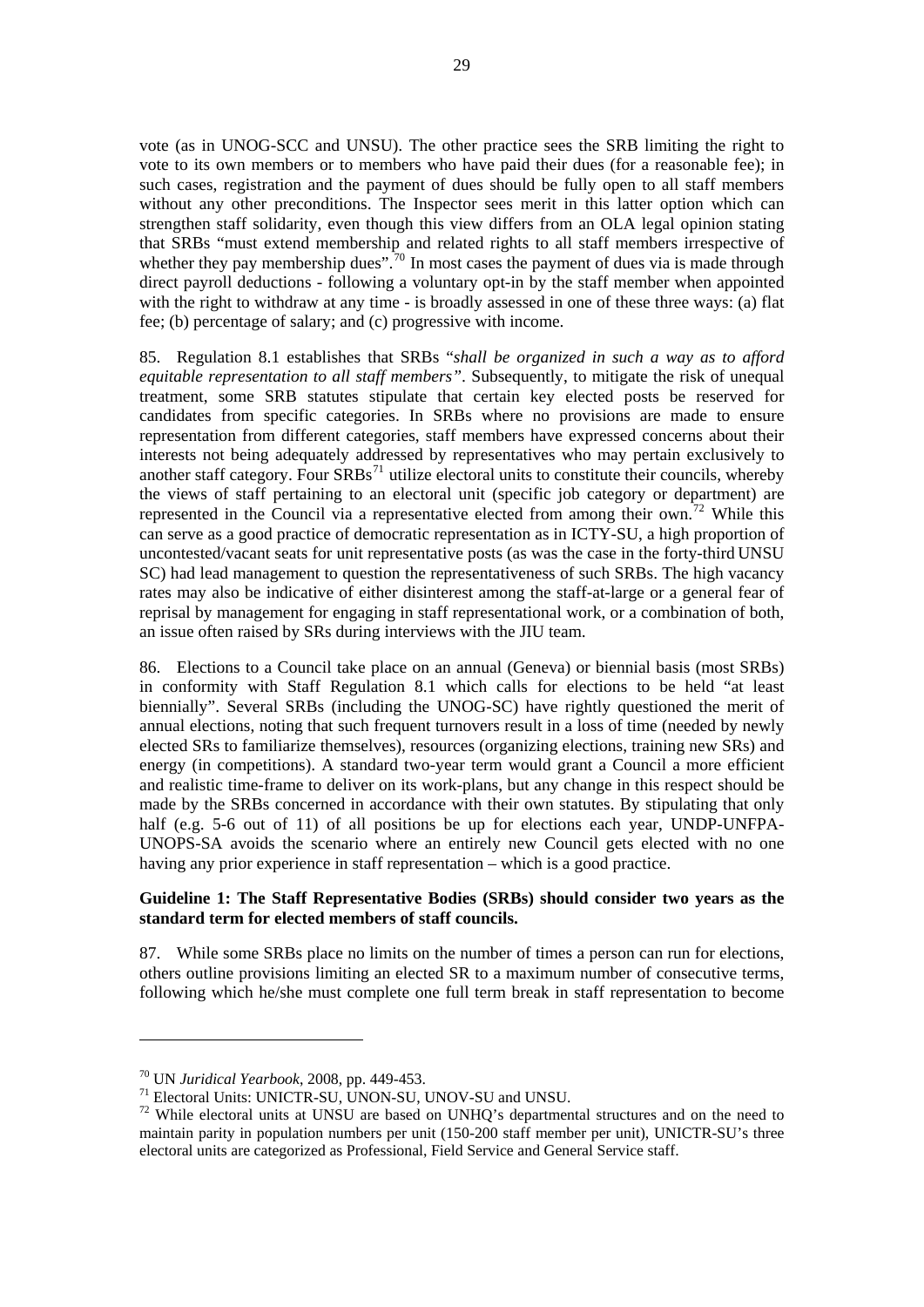<span id="page-41-0"></span>re-eligible to compete in future elections.<sup>[73](#page-41-0)</sup> While any decision to impose term limits lies exclusively with the SRB concerned, the notion has both its pros and cons. On the plus side, it can it help to avoid the creation of "career staff representatives", serve as an incentive for injecting fresh blood/ideas/experience into SMR. On the other hand, it can also limit the benefits which can be drawn from a seasoned SR, in particular when negotiating with professional HR specialists, who themselves have often bypassed any mobility requirements. **The Inspector believes that the issue of term limits is worthy of discussion within SRBs through free, frank and respectful dialogue.** 

| <b>SRB</b>       | <b>Electoral</b><br>cycle | Date of last<br>elections | <b>Electoral</b><br>Population a/                          | <b>Effective voting</b><br>population b/         | $\frac{6}{9}$<br><b>Voting</b> |
|------------------|---------------------------|---------------------------|------------------------------------------------------------|--------------------------------------------------|--------------------------------|
| <b>UNSU</b>      | <b>Biennial</b>           | June 2011                 | 6.325                                                      | 1,841                                            | 29%                            |
| UNOG-SCC         | Annual                    | March 2011                | 3,465                                                      | 810                                              | 23%                            |
| <b>UNOV-SU</b>   | <b>Biennial</b>           | May 2010                  | 1200 (436 in 2)<br>electoral units<br>holding<br>elections | 303 in 2 electoral<br>units holding<br>elections | 69%                            |
| <b>UNON-SU</b>   | Biennial                  | Nov. 2009                 | 2,495                                                      | 1,026                                            | 41%                            |
| ESCAP-SA         | <b>Biennial</b>           | Sep. 2010                 | 427                                                        | 234                                              | 55%                            |
| UNICEF-GSA       | Annual                    | April 2011                | 10,700                                                     | 4,824                                            | 45%                            |
| <b>UNRWA-ASU</b> | Triennial                 | March 2010                | 24,679                                                     | 21,062                                           | 85%                            |
| UNFSU c/         | <b>Biennial</b>           | June 2010                 | 7,250                                                      | No voting (one unopposed<br>list)                |                                |
| UNU-SC           | <b>Biennial</b>           | 2009                      | 727                                                        | Reappointed unopposed d/                         |                                |

#### **Table 2: Staff participation in SRB elections**

Note:

 $\overline{a}$ 

a/ Number of staff members having the right to vote.

b/ Number of staff members having voted.

c/ While candidates were re-elected unopposed, democratic procedures are well and alive in FSU with a new constitution being adopted via a referendum in June 2010 by 1,399 out of 1,575 voters (88,8 per cent).

d/ Number of candidates were the same as the number of positions up for elections.

#### **C. Perceptions on staff representational role in SMR**

88. Those not directly involved in SMR may have views on staff representatives shaped by their own cultural and political background regarding trade unions in general. Views on SRs tend to be quite strong due to a number of factors: (a) elected to officially perform public functions, the role of a SR is often (inaccurately) associated with that of a politician; (b) their image suffers from cases where a staff member feeling professionally vulnerable attempt to become a SR, wrongly thinking that such status would protect him/her; (c) in various DS most among the staff-at-large have little or no contact with their SRs; and (d) the fact that most SRs are not highly-placed in the organizational hierarchy (a good proportion are GS staff) does not help their credibility, in a corporate culture where seniority and rank are often implicitly associated with competency. Indeed, in the UN Group, except in exceptional cases, few in the highest grades of the Professional category and above seem to perceive a role for themselves in SRBs, contrary to some other organizations of the UN system. Paradoxically, managers with prior experience in

 $73$  Term limits in UNSU are as follows: Council (six years), Bureau (four years).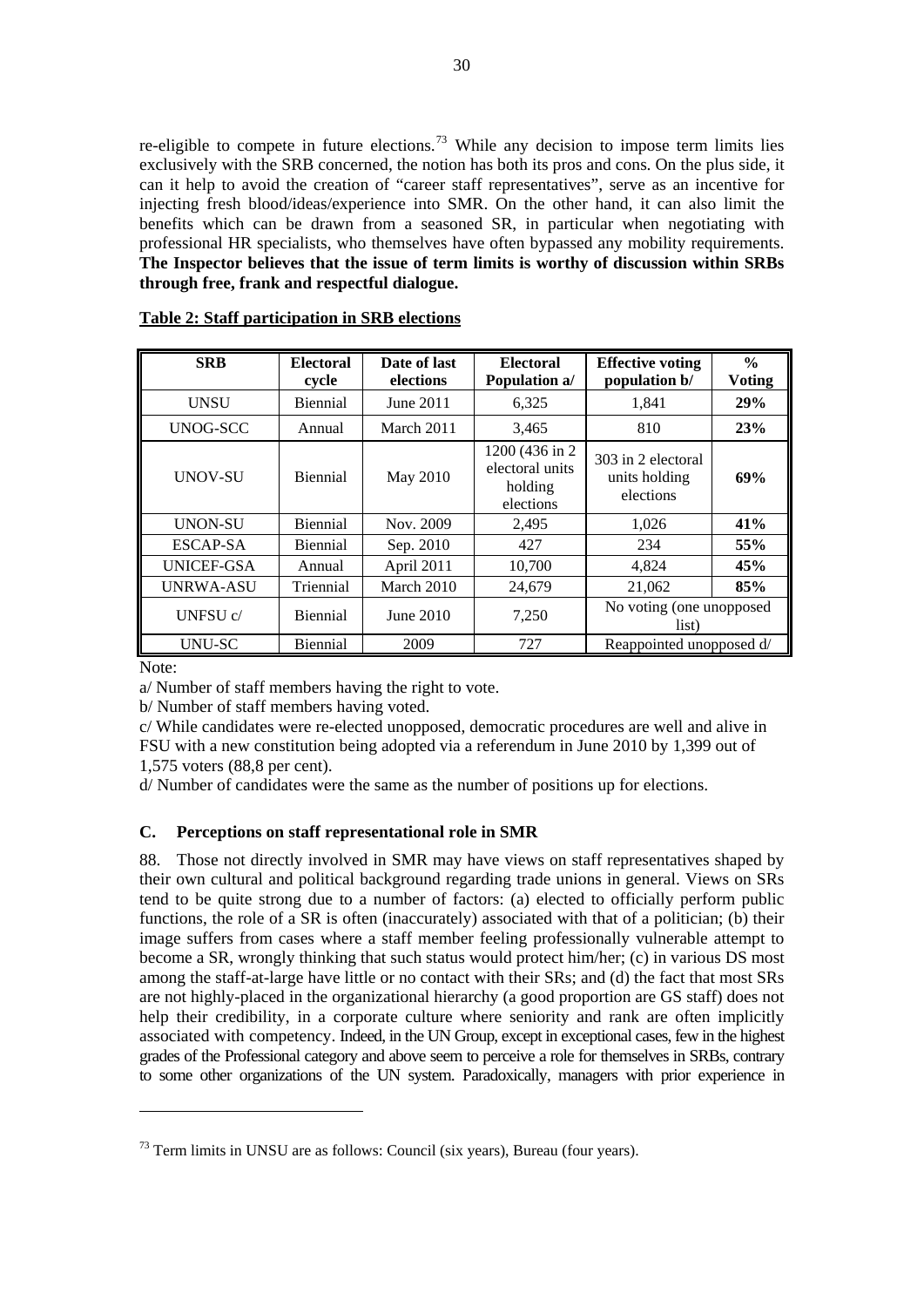<span id="page-42-0"></span>industrial relations in the private sector tend to be more open to SRs than counterparts who had spent the entirety of their careers in the public service (national and/or international).

## **A serious challenge to effective representation: the case of the UNRWA Area Staff**

Due to UNRWA's unique context and the nature of its mandate to provide quasi-governmental services (education, health and relief/social services) to Palestinian refugees. The Inspector agrees with the ICSC which stated that "the legal status of UNRWA area staff was complex and equivocal".[74](#page-42-0) The workforce consists of two categories of staff who are subject to separate Staff Regulations and Rules and terms of employment. For the international staff numbering about 200, more than half the funding is provided by the United Nations. These relatively few international staff are subject to the UN system's terms of employment and have a separate staff association. For the nearly 30,000 local staff who are subject to UNRWA Area Staff Regulations and Rules and whose salaries are aligned to those of the host governments, the Agency relies entirely on voluntary donor funding.

The local staff are organized into seven unions at five duty stations, which contributes to the complexity of UNRWA's SMR. Tensions and disagreements with local staff unions are regular and are most often related to salaries and other benefits. In the absence of formal conflict resolution mechanisms, disagreements regularly result in industrial action. Significant disparities in the contractual status and associated conditions of service for national and international staff has created rifts between them, adding further complexity to the resolution of differences between local staff and management.

The Inspector is convinced that the level of tension - including direct action via strikes - and the complexity of the political and technical aspects at stake are such that bold initiatives are required to resolve them, taking into account a full analysis of the legal, institutional, political, historic, economic, financial, social, and psychological dimensions. These undertakings should be conducted with the participation of staff and MRs in each of the five main duty stations of UNRWA, and the resulting observations, conclusions and recommendations should be transparently shared with all actors including the host-entities and the MS participating in UNRWA's Advisory Commission.

In this context it should be noted that in 2009, UNRWA contracted an external consultant to review SMR in the Agency and has additionally sought expert advice from the ILO on multiple occasions. The Inspector appreciates the launching of UNRWA's Joint SMR workshop and encourages the Agency to pursue the implementation of positive recommendations and to continue to seek external and independent support. The adoption of General Assembly resolution 65/272 on strengthening UNRWA's management capacity should serve as a catalyst for the Agency, its donors, and the United Nations Secretariat to resolve some of its major funding challenges.

# **C.1 Relationship between staff-at-large and staff representatives**

89. Furthering relations between the staff-at-large and SRBs necessitates ensuring and advancing transparency and effectiveness in their day-to-day operations. The factors determining such a relationship include, inter alia: outreach efforts by SRBs (ex. broadcast messages, social events), participation in SRB meetings/elections and JBs, the way in which

<sup>74</sup> ICSC report A/57/30, para. 122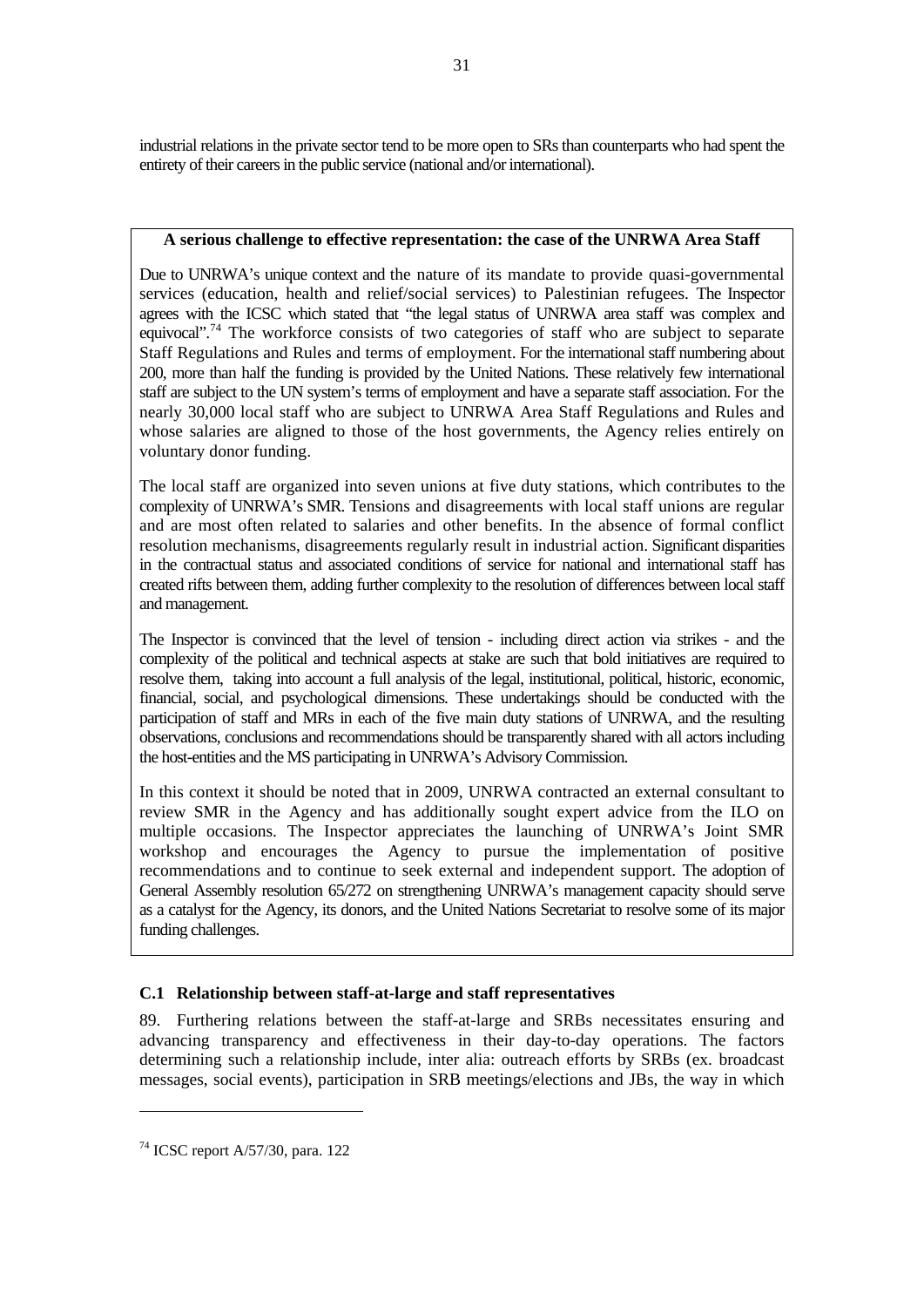<span id="page-43-0"></span>the opinions of newcomers are taken into account by SRBs. In some of the larger duty stations, concerns were raised on both sides with regards to the competence of some SRs in performing their roles. It is important to note that two basic principles regarding staff representation are often overlooked in various quarters:

 (a) **SR functions are official** and SRs are staff members of the United Nations (General Assembly resolution  $51/226^{75}$  $51/226^{75}$  $51/226^{75}$ ). Despite this acknowledgement, SRs have noted that their performance assessments do not incorporate staff representational roles performed. This practice is particularly damaging for SRB Chairs on full-time release whose performance assessments remain virtually empty. As a matter of principle, performing staff representational roles should neither hinder nor accelerate the professional career of any SR.

 (b) **SR functions are benevolent**. In addition to not being compensated, most SRs must balance their staff representational tasks with their post-related professional assignments, often requiring them to invest their own personal time to meet their respective obligations, a constraint that is often overlooked by their direct supervisors. Good-faith relations between SRBs and management, including (but not limited to) the frequency of formal and informal contacts can and does influence the success of SRBs. Where staff representation is perceived as ineffective, it can often be attributed to SRs not being adequately integrated into decision-making processes affecting the staff-at-large.

90. As regards the issue of representativeness, the only requirement based on United Nations legal texts is that the SRBs should be organized in a way that will ensure "effective and equitable representation of all staff members" (Reg. 8.1b). Some MRs raised the question of a threshold for representativeness, highlighting low turnouts in Staff Council elections, as diminishing the legitimacy of elected representatives, which also raised the question of "whom exactly was the Staff Council representing?" Having no staff representation at all due to such a threshold would certainly not be a solution for improving SMR. SRBs should (continue to) give due consideration to the following guideline which is expected to enhance the accountability of staff representation**.**

# **Guideline 2: Representativeness**

**Staff representative bodies should ensure that the views of staff-at-large are adequately represented by effectively informing and consulting with them, prior to and after engaging in negotiations with the administration on issues that impact staff welfare.** 

# **D. Perceptions on the role of management in SMR**

91. While some managers acknowledged SMR both as a part of their professional responsibilities and the organizations' established policy, others were generally unconvinced of its importance. In spite of the General Assembly recognizing the tasks of SRs as official, some managers, particularly in some peacekeeping operations simply choose to ignore it, contradicting article 23 of the UDHR, General Assembly resolution 128(II) and the Standards of Conduct in International Civil Service. According to a number of SRs interviewed, some MRs were holding consultations with staff more as a formal requirement, without any expectation of attaining a positive outcome from the process.

92. It should be reminded that Staff Rule 8.1(f) entitles SRs to both effectively participate in identifying/examining/resolving issues related to staff welfare and make proposals to the Secretary-General on behalf of the staff. In addition, Staff Rule 8.1(h) states that

<sup>75</sup> General Assembly resolution 51/226, paras. 10 and 11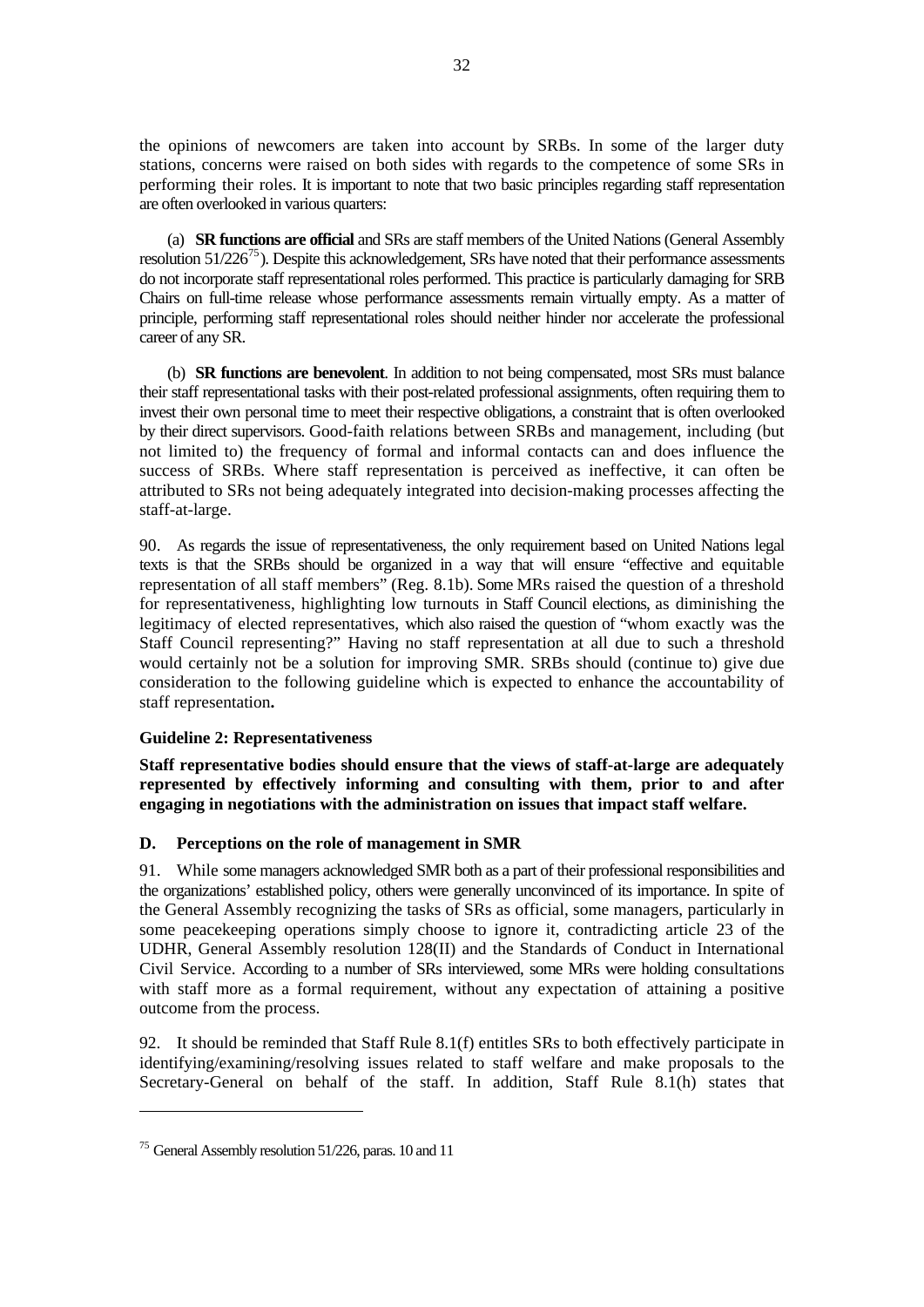<span id="page-44-0"></span>**instruction/directives related to staff welfare should be transmitted to SRBs in advance**  for consideration/comments (exception for emergency situations) before being placed into effect. This excludes the use of emails to inform SRBs about such instructions/directives, except if accompanied by an invitation to discuss the proposed text within an accepted Joint negotiation Body or framework and with an agreed minimum lead-time.

93. **ST/SGB/274 clearly outlines issues subject to consultation at the departmental/office level** including: (a) staff welfare matters and ways/means to improve them (via regulations/ rules/policies); application of Staff Rules under Secretary-General's delegated authority to departmental/office heads and their implementation of policies/recommendations approved by Secretary-General that impact upon staff; and (b) the resolution of problems/crises at the local level.

# **E. Protection of staff representatives**

94. In practice, in entities where knowledge and implementation of, and compliance with these texts by management are lacking, **SRs have expressed fears of retaliation in their career aspirations** due to their representative functions, a fear also reported in some SMCC sessions. Normally, **wherever whistleblower policies exist, they should also benefit to SRs, particularly when any evidence of threats and/or acts against the official and protected functions of elected SRs are found**. As per the formal texts of the United Nations, SRs "have the same rights, duties, obligations and privileges as all staff members" and ought to "enjoy protection against any discrimination, treatment or prejudicial action based on their status or activities as staff representatives."[76](#page-44-0)

95. The careers of staff representatives should not be negatively affected by their active or passive role in a  $SRB<sup>77</sup>$  $SRB<sup>77</sup>$  $SRB<sup>77</sup>$  and "it is an indispensable element of the right of association that no action should be taken against a member of the staff on the ground that he is or has been an officer or representative of the Staff Association or otherwise has been active in the Association".<sup>[78](#page-44-0)</sup> They should be entitled to due protection when negotiating with management, which in turn should be restricted from resorting to disciplinary measures or exerting pressure on SRs, except in circumstances where the SRB's actions may impair the dignity of the international civil service.<sup>[79](#page-44-0)</sup> SRs also enjoy "special rights that include broad freedom of speech and the right to take to task the administration of the organization whose employees it represents".<sup>[80](#page-44-0)</sup> However, such protection should not excuse any misconduct.

# **F. Communication within and among SRBs**

96. Regular and uncensored communication within/among SRBs is essential for effective staff representation. Both effective communication within a large SRB and coordination among SRBs face challenges, with the latter limited primarily to federation congresses and annual SMCC sessions. The incidences of management requiring prior authorization for SRBs to use broadcast facilities was raised and condemned by SMCC XVIII (1994) as such actions violate the spirit and provisions of ST/AI/293. The ILOAT has stated in this regard that "freedom of association is destroyed if communication between members is permitted only under supervision. A restriction, which would be unjustified if imposed on speech or letters or

<sup>76</sup> ST/AI/293 & UNAT Judgment No. 15 (1952).

 $^{77}$  UNAT Judgment No. 924 (1999).<br> $^{78}$  UNAT, Judgment No. 15, *Robinson* (1952).

<sup>&</sup>lt;sup>79</sup> ILOAT, Judgment No. 349 (1978) & ILOAT, Judgment No. 911, at consideration 8 (1988).

<sup>80</sup> ILOAT, Judgment No. 911, consideration 8 (1988).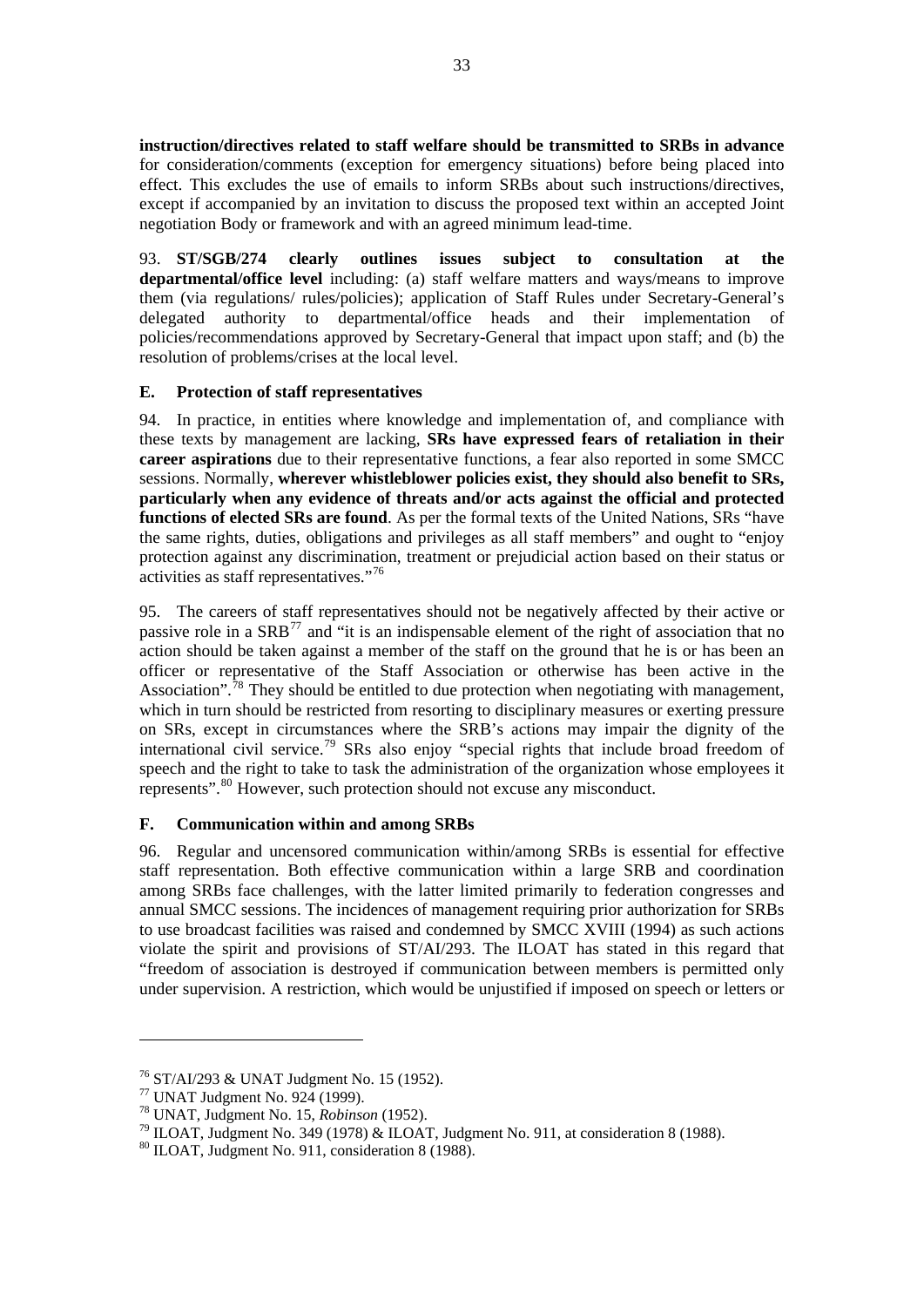<span id="page-45-0"></span>any other means of communication which the Association found for itself, does not become justified when the means are provided by the Administration". $81$ 

97. In accordance with the principles of freedom of association, all organizations should, as most of them already do, permit SRBs the use of its intranet and broadcast system without censorship or prior authorization. Such a principle was recently applied to I-seek by the UNOG  $SCC^{82}$  $SCC^{82}$  $SCC^{82}$  and "it was agreed that  $ST/AI/293$  on facilities to be provided to SRs would be updated to include provisions related to mass communication tools and broadcast facilities, taking into account local conditions and capacities".<sup>[83](#page-45-0)</sup> While some or all of these channels exist in practice in the United Nations Group entities,  $84$  the effectiveness and transparency of these means are yet to be fully assessed, with the staff side expressing concern on discriminatory access to communication tools. The implementation of the following recommendation is expected to further cooperation and coordination between SRBs and the staff-at-large.

## **Recommendation 2**

**The Secretary-General and the Executive Heads of the separately administered organs and programmes, acknowledging the official status of Staff Representative Bodies and elected staff representatives, should facilitate their access to all available and necessary means of communication with the staff-at-large, as agreed in SMCC XXXII (2011).**

98. While web-based tools constitute the most practical and cost-efficient means to communicate with staff-at-large, in practice, only a handful of SRBs have their own website. Information and dissemination are generally done through broadcast messages. In their statutes, few SRBs have explicit provisions in place to disseminate Bureau/Council meeting minutes to staff-at-large. In the Inspector's opinion, what is discussed and decided upon within the various layers of SRBs should be relayed promptly to the staff-at-large and what is committed to should be upheld. In this regard, the implementation of the following guideline is expected to enhance the transparency and accountability of SRBs.

# **Guideline 3: Communication and transparency to staff–at–large**

**Staff Representative Bodies (SRBs) who have not already done so are invited to consider including in their respective statutes provisions ensuring that the records of Bureau meetings be circulated to all SRB members and those of Council meetings circulated to the staff-at-large in the specific working language(s) of the duty station, no later than 10 working days following the completion of the meeting, and to monitor and report on compliance in this regard.**

# **G. Communication by management**

 $\overline{a}$ 

99. In addition to its contacts with SRs, management communicates with staff-at-large through a variety of communication channels including: divisional and departmental meetings, JB meetings, written communication (ex. ST/SGBs, ST/AIs, internal memos) and ICT tools (intranet, blogs, social media). In recent years, management has increasingly used

<sup>&</sup>lt;sup>81</sup> ILOAT, Judgment No. 496, at consideration 37 (1982).<br><sup>82</sup> Harmonizing procedures for broadcasts, SMCC XXXII, Annex III, Appendix 17.

<sup>&</sup>lt;sup>83</sup> Report SMCC XXXII, para 78. Agreement No. SMCC-XXXII/12, which states: "Staff and OHRM would discuss issues related to access to i-seek and IT support with OICT and DPI respectively."

 $84$  For example, the Departments of Management and of Public Information have jointly contributed to the presence of SRB news on the U.N. intranet (I-seek).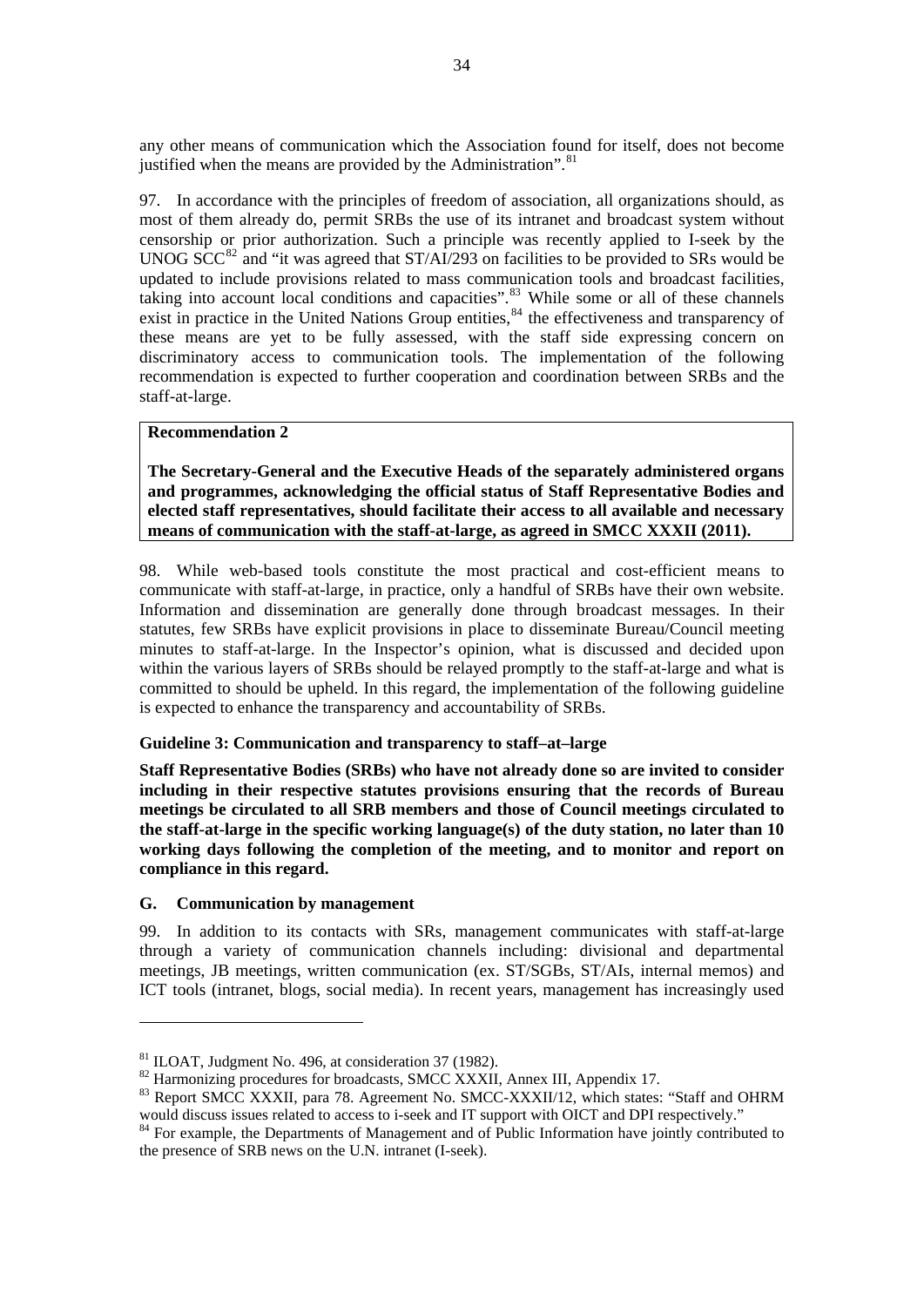<span id="page-46-0"></span>Town Hall meetings to directly inform staff-at-large, including on decisions taken by the MS. Town Hall meetings can be beneficial to SMR as long as the information to be shared reflects decisions that have been worked on jointly between SRs and MRs and that staff-at-large are allowed to pose genuine questions directly to the SG or other officials holding townhall meetings without having them filtered ex-ante by any manager.

100. The use of petitions, demonstrations and even strikes – the latter as a last resort when other means of reaching agreement have failed or as a pressure tactic to extract certain concessions – represent uncommon practices for  $SRBs^{85}$  $SRBs^{85}$  $SRBs^{85}$  at the United Nations. Exceptions include a significant demonstration on 6 December 1991 around the UNHQ courtyard in New York. Apart from UNRWA where strikes are endemic (ex. a strike in Oct./Nov. 2010 involving 5,000 area staff lasted 35 days) there have generally not been work stoppages of any great length, with one notable exception of a strike at UNOG from 25 February – 2 March 1976; a subsequent JIU report (JIU/REP/1976/6) on the incident highlighted that over and above a crisis in communication, there existed a crisis of confidence, with the "evident absence of any real dialogue based on understanding and mutual trust between the heads of the Office and their staff", apparently the same challenges behind the current SMR crisis at UNRWA.

<sup>&</sup>lt;sup>85</sup> Strikes are permissible as per the statutes of UNOG-SCC and ECLAC-SSA. The staff rules are silent on this subject.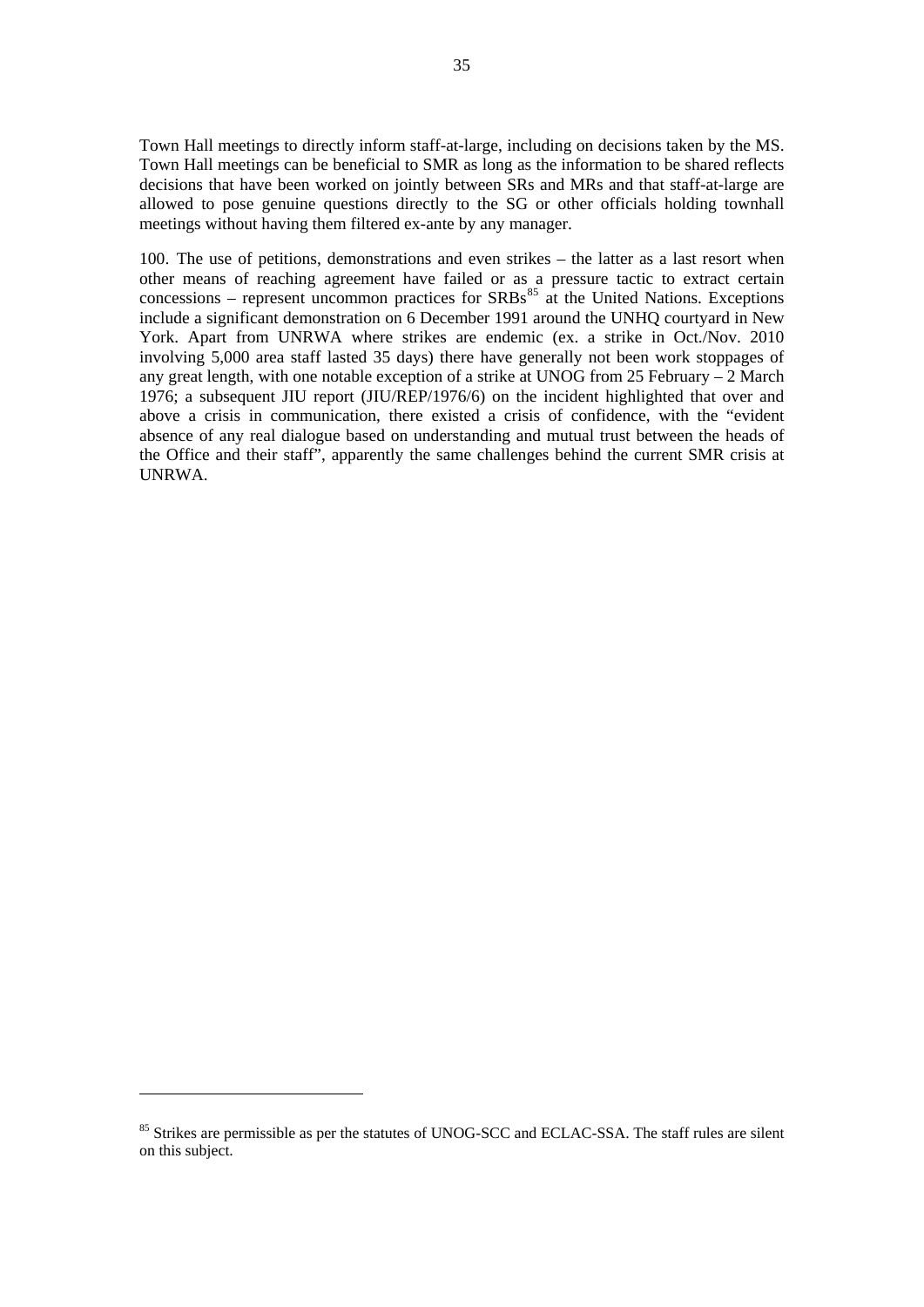## <span id="page-47-0"></span>**V. LOCAL STAFF-MANAGEMENT RELATIONS: PRACTICES AND MEANS**

### **A. Quality of the local SMR**

101. Ensuring sufficient channels for dialogue between MRs and SRs at the local level is instrumental for constructive SMR. While no "one-size-fits-all" pattern of relationship is applicable across the United Nations Group, both sides often highlighted the lack of a reliable/entrusting working environment, with SRs additionally noting that the consultative processes in which they participated remained formal. The prevalence of active/constructive joint SM bodies serves as a good indicator that SMR in a particular duty station is working well. Provisions for joint bodies came about through Staff Regulation 8.2 which calls for their establishment to provide the Secretary-General with advice on HR policies and staff welfare questions. It stipulates parity in composition (SRs=MRs) as essential for a credible joint body, whose chair must be selected by the Secretary-General from a list proposed by SRs.

102. From his many contacts, direct observations and interviews, the Inspector concluded that SMR were often disrupted by biased perceptions and personality conflicts, jeopardizing the fairness of the processes at stake and resulting in a loss of mutual trust. In addition to establishing mutual respect, **other requisites for constructive SMR include the development of informal contacts and the ease of access to senior management**, where the tone is set by the Executive Head. Positive SMR based on participatory and open dialogue conducted in good faith necessitates - as a first step – that SRs and MRs clarify internally amongst themselves their own respective positions, such that they arrive at the discussion table with a unified voice on each side.

## **B. Different types of Joint Bodies**

103. Joint Advisory Committees (JACs) were traditionally the most prevalent, providing advice/ recommendations to the Secretary-General on staff welfare issues in a given duty station or in the field in general. In recent years, Joint Negotiating Committees (JNCs) replaced JACs in three DSs (UNHQ<sup>[86](#page-47-0)</sup>, UNOG<sup>[87](#page-47-0)</sup>, UNECA) and in the field (FJNC<sup>[88](#page-47-0)</sup>) – representing a significant evolution from their predecessors. Their respective purposes are the same: "As the joint staff-management mechanism for negotiation in good faith between representatives of staff and the administration, the Committee shall identify, examine and resolve issues through mutual agreements relating to staff welfare, including conditions of employment and of work, general conditions of life and other personnel policies, as provided for in staff regulation  $8.1(a)$ ".

104. **The Inspector is of the view that the management and SRBs of all entities within the UN Group should strive to ensure that all staff members, irrespective of duty station and categories, have their concerns represented in Joint Negotiation Bodies. On an annual basis the reports of the joint bodies should be jointly communicated to Member States and the staff-at-large located in their respective areas of competence on the status of implementations of agreements previously reached in the joint bodies.**

105. A second type of joint body is targeted towards **advising the Secretary-General** (the management in effect) **on more individual issues**: recruitment and promotion, for the Central Review Bodies (committees and panels) established in various duty stations,<sup>[89](#page-47-0)</sup> Classification

<sup>86</sup> ST/SGB/2007/9, JNC at HQ.

<sup>87</sup> ST/IC/Geneva/2008/18.

<sup>88</sup> ST/SGB/2008/11, JNC for the Field.

<sup>89</sup> See ST/SGB/2002/6 and ST/AI/2006/3.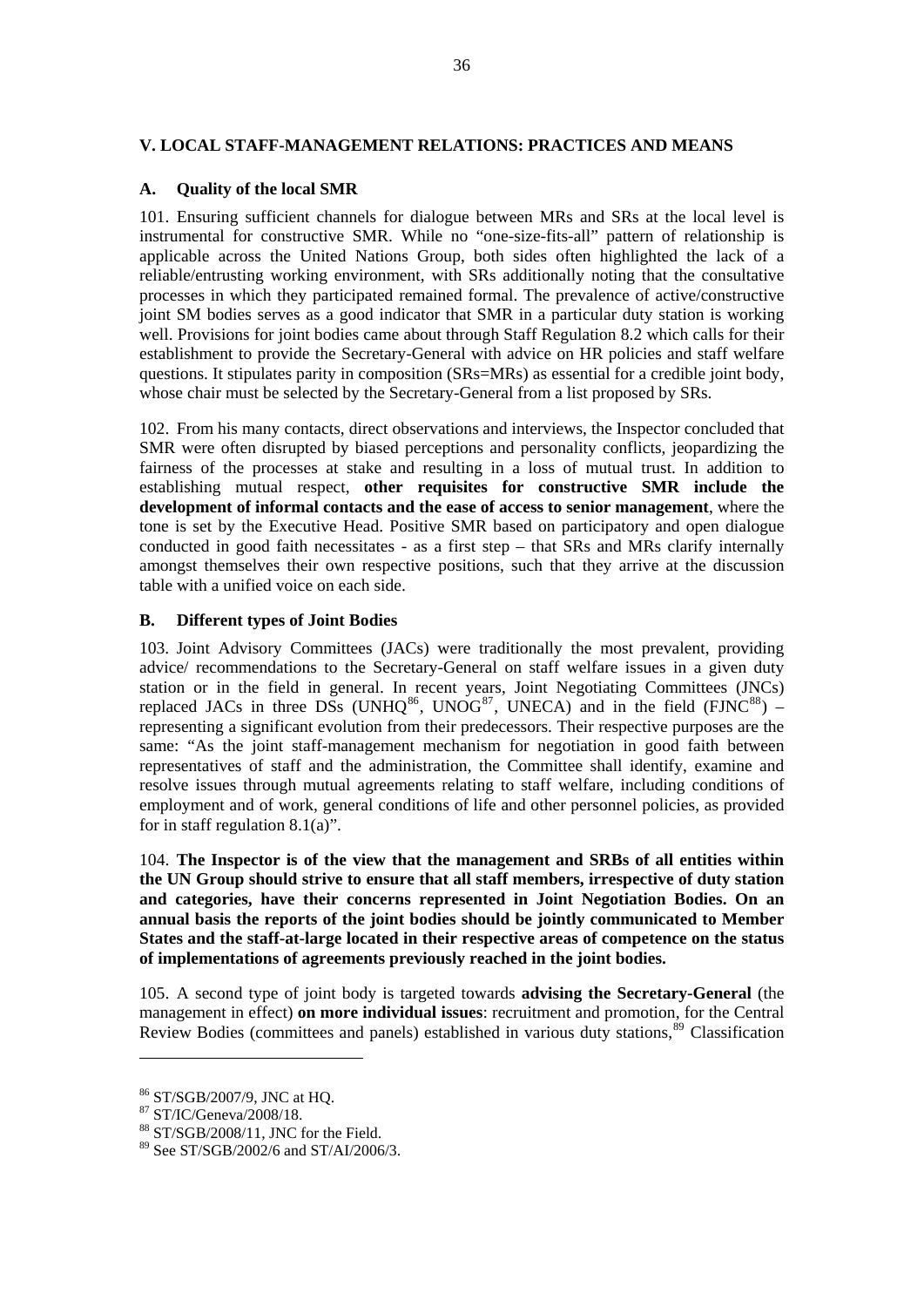<span id="page-48-0"></span>Appeals Committees (GS/FS/P categories) and Voluntary Separation Panels. **A third type of JBs focuses on the management of services and facilities that are specific to a particular**  duty station and include among others: committees for catering, garage operations, commissary, crèche, local transport, Staff Benevolent Funds etc. **The role performed by staff in such bodies is largely advisory.** 

106. The major reform of the internal justice system of the United Nations, mandated to resolve staff-management disputes,<sup>[90](#page-48-0)</sup> was aiming at making it more independent, professional and decentralized<sup>[91](#page-48-0)</sup>. To those ends, joint bodies like the Joint Appeals Board (JAB) and the Joint Disciplinary Committee (JDC) have been replaced by the United Nations Dispute Tribunal (UNDT) comprising of professional judges. SRs can still play a significant role by participating in the Internal Justice Council,<sup>[92](#page-48-0)</sup> a joint body which provides the General Assembly with recommendations on candidates for judges to UNDT and UNAT (United Nations Appeals Tribunal), gives it views on the implementation of the new system of AoJ and prepares the Code of Conduct for judges. SRs can also file a friend-of-the-court brief before the UNDT and UNAT in support of a staff member's complaint (with the judge's permission). However, despite the aforementioned reforms, several challenges remain: SRs noted that OSLA had a physical presence in only five duty stations, even though management everywhere in the United Nations system had access to legal advisers. In duty stations without an OSLA presence, staff had to rely on the assistance of SRs who had little or no legal background/knowledge.

# **C. Relations between management and joint bodies**

107. While both SRs and MRs agreed in principle that joint bodies were a plus as mechanisms for good faith and meaningful consultations for SMR, joint bodies alone cannot guarantee positive SMR. Various mitigating factors limit the effectiveness of local joint bodies, (including the SMCC) that for some SRs interviewed included: the lack of follow-up on agreements/recommendations, JB recommendations often ignored by management, MRs frequently absent from joint body meetings or not taking part in proposing/setting the agenda and occasionally, personality clashes. SRs often faced a "fait accompli" situation where their comments were sought with very short notice or after management had already finalized a text. JB meetings were thus often perceived as sounding boards rather than fora for constructive dialogue to resolve issues.

108. Several MRs interviewed continued to perceive **all** JBs as purely advisory: SR positions could be accommodated as long as they were within the overall interests of the organization. In their view, the effectiveness of JACs was limited by the unprofessional approach of some SRs who were inappropriately utilizing them to raise individual concerns rather than issues concerning the staff-at-large. Some MRs at the local level also felt unfairly targeted when SRs criticized them for decisions taken unilaterally by HQ-level management (similar to HQ management being criticized for decisions taken by MS). MRs also called for flexibility in discussion mechanisms to take into consideration unique socio-cultural aspects of each DS.

109. Despite the aforementioned limitations, positive examples of joint bodies furthering SMR do exist. In UNICEF's Joint Consultative Committee (JCC), all agreements arrived at

<sup>&</sup>lt;sup>90</sup> At the Secretariat-level, the SMCC participated actively in the AoJ reform process since 2001.

<sup>&</sup>lt;sup>91</sup> See A/RES/61/261, Administration of Justice at the United Nations.

 $92$  See ST/SGB/2010/3, Organization and terms of reference of the Office of the Administration of Justice.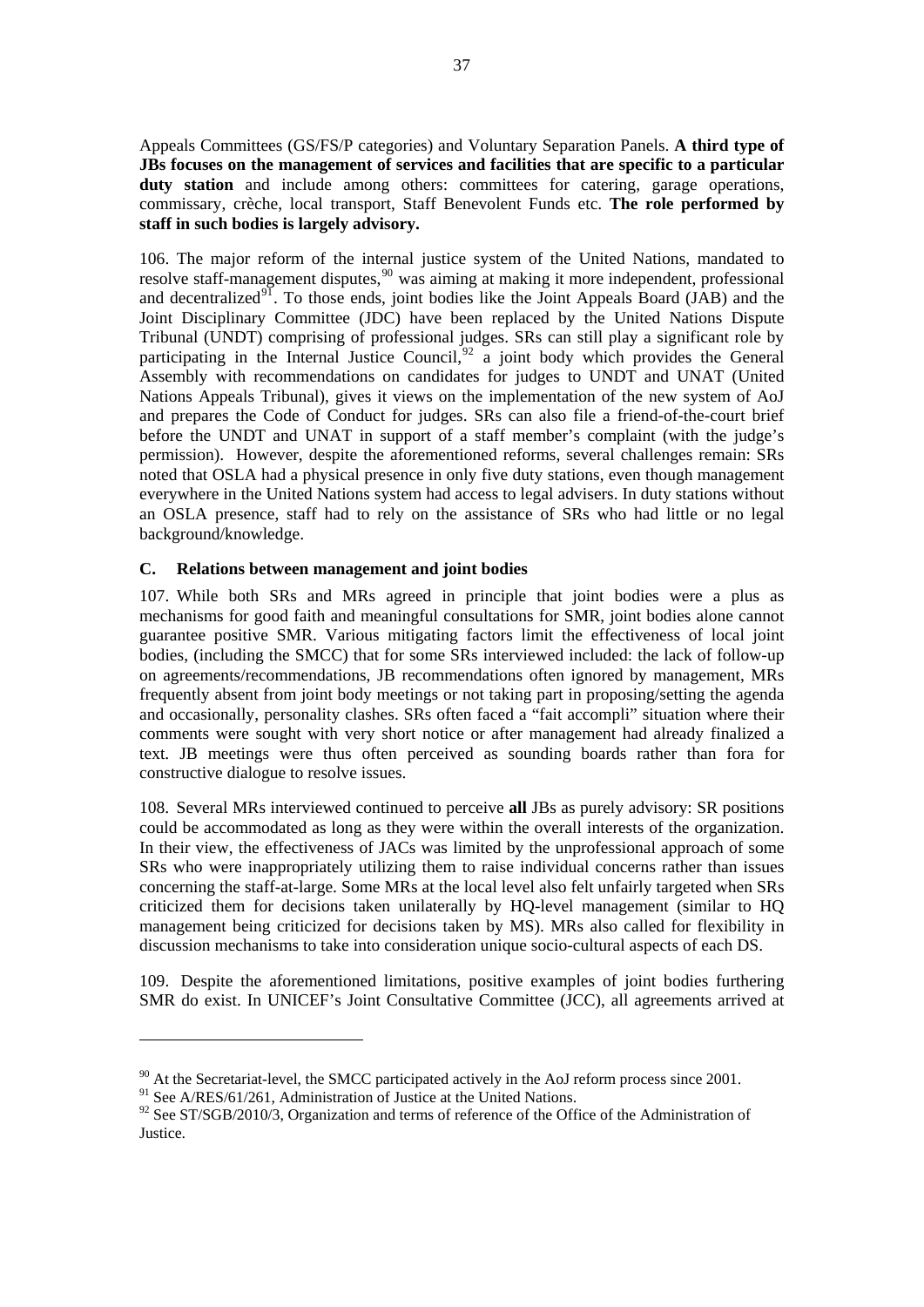<span id="page-49-0"></span>are mutually binding, recorded and shared with all staff. JBs can also serve to mitigate tensions as in UNICTR, where, with the mandate of the Tribunal coming to a close, a Joint Staff Retention Committee was established (2008) to meet with each division to determine who was going to be laid off and who was going to be retained longer. Similarly, when downsizing in UNODC and the off-shoring of certain functions at UNU took place, the criteria for such actions were discussed in advance with SRs in an attempt to minimize their negative impact on staff. In UNHCR, the JAC reached an important agreement whereby management could not adopt any procedures without first outlining a clear policy on the issue.

# **D. Facilities and time release for staff representation**

110. Access to facilities and release, vital for SRs and SRBs to adequately and effectively perform the official roles assigned to them by the Staff Regulations and Rules is guaranteed by ST/AI/293 (1982) which stipulates that they shall be afforded such facilities as may be required to enable them to carry out their functions promptly and efficiently and outlines the following facilities that they can avail of: space for holding meetings; provision of secretarial assistance; facilities for reproduction and distribution of notices, bulletins and other documents; right to have notices or bulletins posted at spaces or on bulletin boards; and use of telephone and cable and communication facilities.

111. As per ST/AI/293, SRs should be granted reasonable official time release (including reasonable travel time) to attend the meetings where they have a formal role to perform. During the 19th SMCC (1995), the Committee agreed to set up a joint SM task force to define representational activities and the time required to carry them out, the recommendations of which were taken on board by the Secretary-General in issuing report A/C.5/50/64 defining "reasonable time for staff representational activities" (see table below). Time-release for SRs was implicitly acknowledged by the General Assembly through its decision to limit the continuous release of elected SRs (full or part-time) to a maximum of four years (A/RES/51/226). In the opinion of the Inspector, apart from total population numbers represented, determining release should also factor in the number of duty stations represented by the same SRB.<sup>[93](#page-49-0)</sup>

| <b>Category of Staff</b><br>Representative                                          | Less than 1000<br>staff<br>represented** | Range of 1000<br>staff<br>represented* | Geneva      | <b>New York</b> |
|-------------------------------------------------------------------------------------|------------------------------------------|----------------------------------------|-------------|-----------------|
| President / Chairman<br><b>Executive Secretary</b>                                  | 60% release<br>$(96 \text{ hrs/m.})$     | Full-Time (FT)<br>release              | FT release  | FT release      |
| $1st$ & $2nd$ VP / Deputy<br><b>Executive Secretary</b>                             | 30% release<br>$(48 \text{ hrs/m.})$     | 60% release<br>$(96 \text{ hrs/m.})$   | FT release  | FT release      |
| Other ExCom<br>members                                                              | $16$ hrs/m.                              | $32$ hrs/m.                            | $32$ hrs/m. | $44$ hrs/m.     |
| <b>Staff Council</b><br>members                                                     | $10$ hrs/m.                              |                                        | $10$ hrs/m. | $15$ hrs/m.     |
| Field mission SRs                                                                   | $5 \text{ hrs/m}.$                       |                                        |             |                 |
| * Vienna ** Addis Ababa, Bangkok, Amman, Jerusalem/Field Service, Nairobi, Santiago |                                          |                                        |             |                 |

**Table 3: Official release formula agreed at SMCC for specific Duty Stations (A/C.5/50/64)** 

 $93$  The issue of time release for federations will be addressed in the forthcoming JIU report on SMR in the United Nations Specialized Agencies and the Common System. Both issues are inter-related.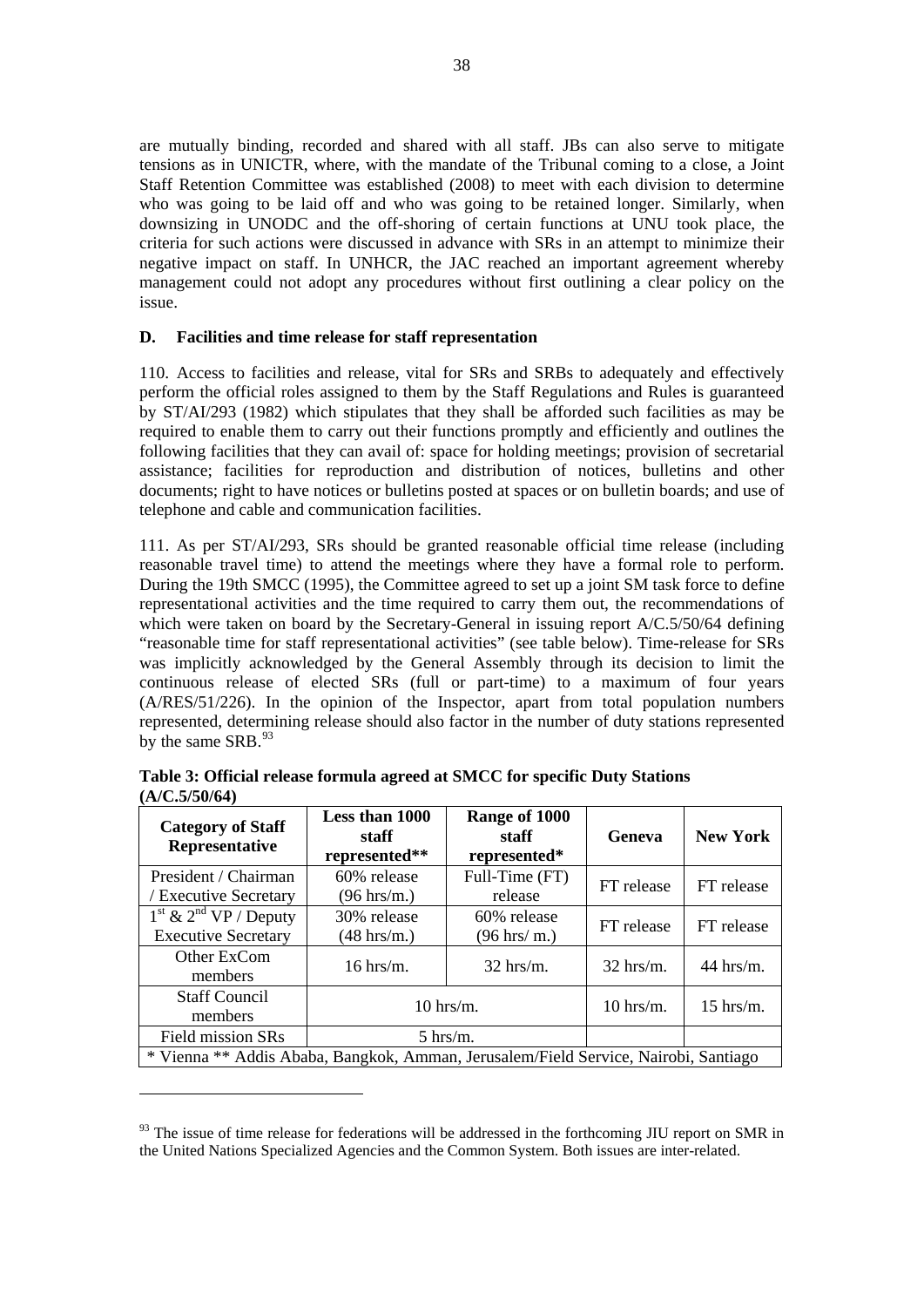112. The aforementioned instructions were issued at a time when only HQ and UNOG were adhering to release based on the "the range of 1,000 staff represented". In practice, according to SRs, they are either ignored or improperly adhered to by management in many entities (an issue that has been regularly raised in several SMCC sessions), as some SRB Heads receive no time-release (UNU-SC, UNICTR-SU). Due consideration should be given to the unique circumstances facing SRs in each organization, particularly those in smaller ones where they are at best usually entitled to only part-time release and thus need to balance their professional and staff representational duties, with the quality of both often suffering as a consequence. Where no time-release is permitted, SRs often have to utilize regular office time to perform staff representational work and subsequently complete their official work during personal time. Such a situation contradicts the General Assembly's assertion that the functions of SRs are official.

113. In the same vein, while some SRBs are provided with a full-time administrative assistant paid for by the organization (UNOG-SCC, UNON-SU, ECLAC-SSA), others receive no such support (UNICTR). Some SRBs do pay for support staff out of their own budget, but management should not use this as a precedent to deny secretarial assistance to SRBs, particularly given the fact that such a provision is stipulated in ST/AI/293, and keeping in mind that the budget of small SRBs is usually too limited to pay for support staff. The review revealed the absence of any concrete criteria to determine what constitutes reasonable needs for adequate office space, leaving the decision to the goodwill of local management.

114. As per their statutes, SRBs present their independently audited accounts, typically during their annual general assembly. SRBs funds are used go towards the provision of services to their constituents (legal counsel, kindergarten, sport and entertainment, charities, training, travel to some meetings, outreach,). Clear guidelines should be established for determining the funding of travel and DSA for members and alternates of SRBs to major meetings, including the SMC and the annual general assembly of their respective Federations. Taking into account the significant growth in staff numbers in United Nations entities since the issuance of ST/AI/293 (1982), as well as some of its acknowledged omissions, the implementation of the following recommendation is expected to enhance the effectiveness of staff representation.

#### **Recommendation 3**

**Once an agreement has been reached in the SMC on fair and harmonized criteria for determining facilities and release for performing staff representation functions, the Secretary-General and the Executive Heads of the separately administered organs should issue revised administrative issuances in this regard; until then, ST/AI/293 and A/C.5/50/64, should be fully implemented and considered as minimal provisions.** 

#### **E. Staff and management training in SMR**

115. **One of the clearest findings of the review is the near-unanimous agreement on the necessity to develop and implement dedicated and complementary training on SMR issues for both SRs and MRs, including newly appointed line managers.** While the provision of such trainings has obvious implications in terms of educational programmes, materials and trainers, the benefits should outweigh the costs: increased professionalism on both sides on SMR processes, combined with a better understanding of each other's substantive concerns would result in an improved scope for resolving differences constructively and **significantly reduce costs, time and energy potentially lost in litigation**. During interviews, both sides highlighted areas in which training would be useful, including negotiation skills and better understanding of key issues, such as staff rules and regulations, HR policies, and codes of conduct. It should be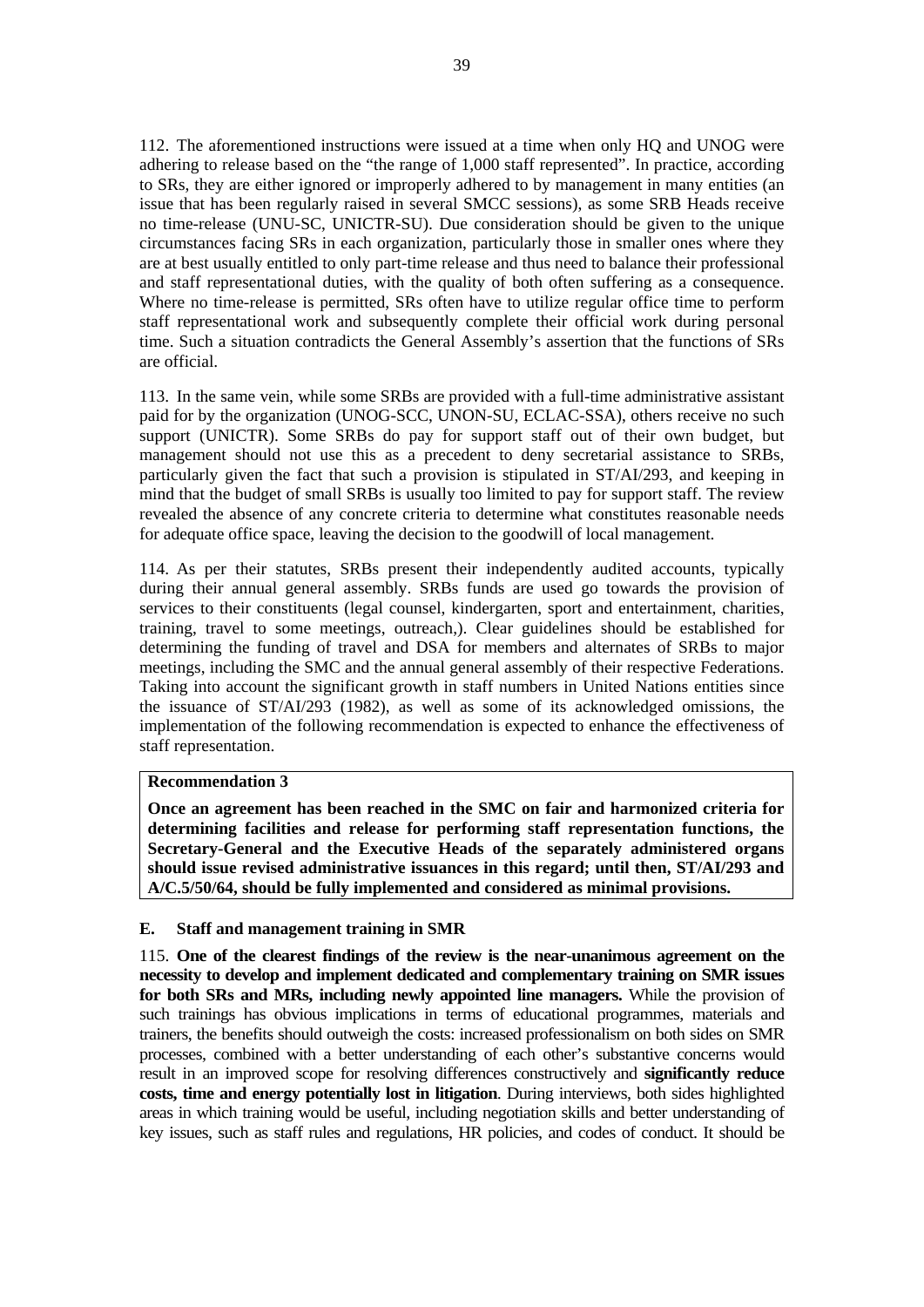<span id="page-51-0"></span>noted that a significant number of interviewees on both sides were open to joint training sessions.

116. HRM and the SRs also commissioned in 2006 some training material used in the special session of SMCC in 2007. In developing a training kit, UNICEF's training modules on SMR issues and the FICSA Handbook on norms of representation could be drawn upon<sup>[94](#page-51-0)</sup> as well as the General Federation of Trade Unions' (GFTU) resource book on negotiating and influencing skills, utilized by some SRBs at CCISUA like ICTY. Training could take the form of both onsite training and on-line modules with both separate and combined sessions for SRs and MRs.

117. The need for training on SMR issues has also featured regularly in various SMCC sessions, including a recommendation for mandatory "people management" training for all managers  $(2001)$  and an agreement<sup>[95](#page-51-0)</sup> on establishing a dedicated training programme for SRs  $(2007)$ which incorporates a three-day basic programme for all SRs and a two-day programme for executive members of staff committees. At SMCC XXXII (June 2011) it was agreed that the working group on training of SRs would be reconstituted and would continue its work, the results of which would be presented at the next SMC (Agreement No. SMCC-XXXII/14). The implementation of the following recommendation is expected to enhance coordination and cooperation among SRs and MRs.

#### **Recommendation 4**

 $\overline{a}$ 

**The Secretary-General and the Executive Heads of the separately administered organs and programmes should allot appropriate resources to their respective human resources units to develop (preferably jointly with staff representatives) and implement training activities on SMR-related issues and strongly encourage the participation of newly appointed managers and newly elected staff representatives in such training.** 

<sup>94</sup> See also *Practical industrial relations in the UN system. Negotiating and influencing skills resource book* (ICTY with the General Federation of Trade Unions (GFTU), April 2011).

<sup>&</sup>lt;sup>95</sup> SMCC-XXVIII report, annex III, Appendix 6 (proposal by ICTY-SU).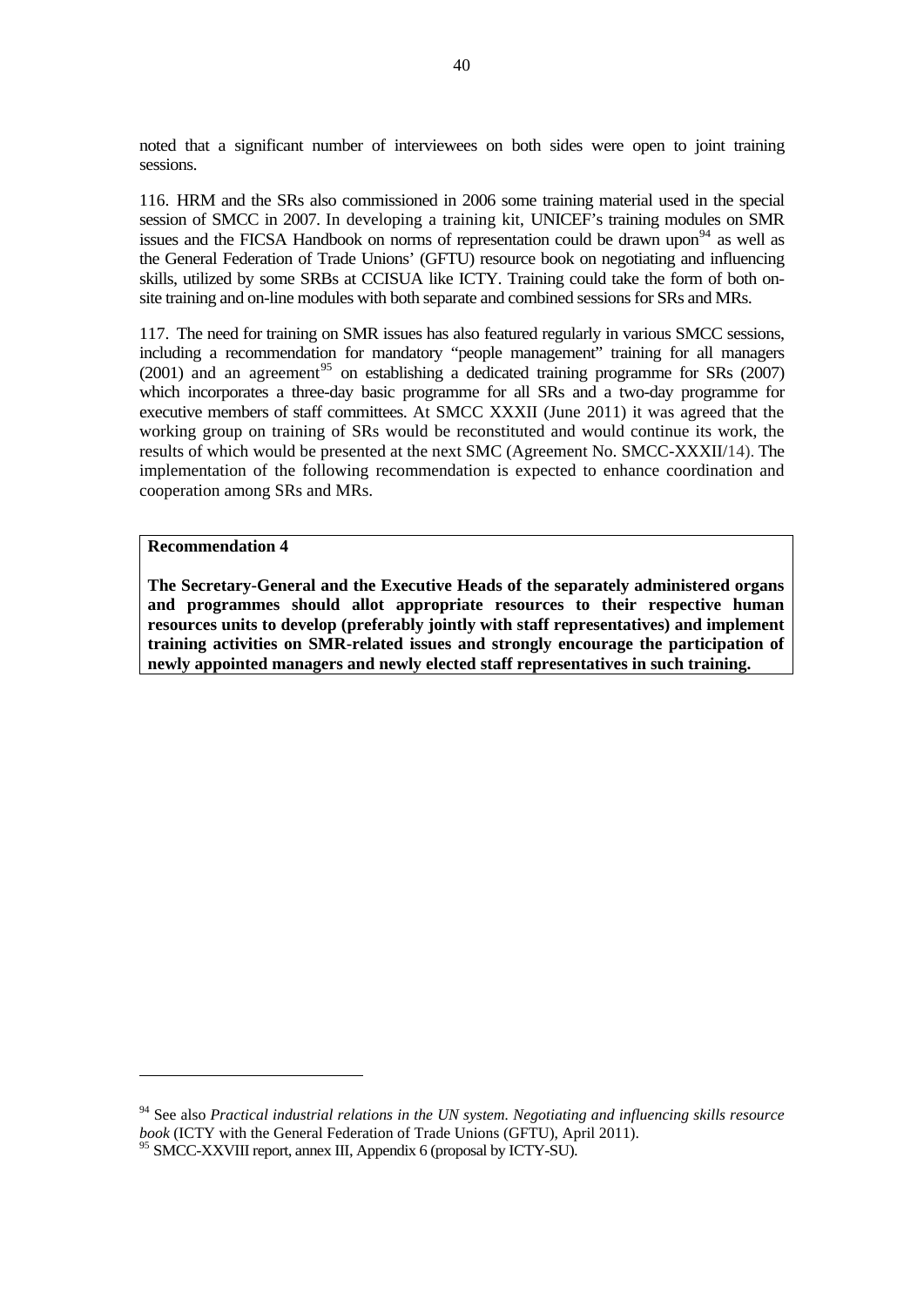## <span id="page-52-0"></span>**VI. BASIC PRINCIPLES AND TEXTS ON SMR**

### **A. Independence of international civil servants**

118. In establishing the United Nations in 1945, pre-existing models of the international civil service, including HR and SMR policies and practices, were adopted from the League of Nations, the ILO Secretariat and the Foreign Service of countries such as the United States of America and the United Kingdom. The concept of the modern international civil service as independent from any particular State is derived from the vision of Sir James Eric Drummond, the first Secretary of the League of Nations and embedded in the Balfour Report (1920), which noted that the staff members of the League Secretariat, once appointed, were no longer the servants of the country of which they were citizens, but servants of the League and ought to be provided with a lasting or at least a stable position. Accordingly, United Nations staff members are remunerated primarily on the basis of the Noblemaire<sup>[96](#page-52-0)</sup> and Flemming principles,  $97$  ensuring respectively that Professional (P) staff receive salaries comparable to the most highly compensated national civil servants globally, while General Service (GS) staff receive salaries comparable to the best prevailing local rates. The first Staff Regulations,[98](#page-52-0) staff union, joint bodies and Administrative Tribunal to exist in an international organization were all established by the ILO in the 1920s.

119. The foundational treaty of the United Nations, the Charter of the United Nations, outlines four vital principles applicable to all staff members of the organization: (a) conformity with the principles of justice and international law (Art. 1); (b) promotion of universal respect for, and observance of human rights and fundamental freedoms for all (Art. 55); (c) The exclusively international character of United Nations staff (Art. 100) and (d) paramount consideration in the employment of staff of adherence to the highest standards of efficiency, competence, and integrity as (Art. 101.3). Subsequently, the Organization's staff, in pledging to uphold the Charter, should also have their human rights and fundamental freedoms upheld and receive due protection enshrined under international law.

#### **B. Rule of law**

 $\overline{a}$ 

120. Respect for the rule of law conditions the observance of all other principles of governance and functioning. The Secretary-General recently observed that "the evolution of international law has led to more and more rights being vested directly in the individual. Yet, the Organization has not evolved at the same pace. The time has come to align the law applicable to the United Nations with developments in international human rights law" (A/65/318). The Inspector concurs with this view and appreciates that the General Assembly recently encouraged "the United Nations system to systematically address, as appropriate, aspects of the rule of law in relevant activities, recognizing the importance of the rule of law to virtually all areas of United Nations engagement".<sup>9</sup>

<sup>&</sup>lt;sup>96</sup> The Noblemaire Report (1921) noted that the recruitment and career of international officials should be based on merit and not on national or political protection and staff should be selected reflecting a wide geographical distribution. It proposed permanent employment contracts to increase job security and to strengthen the capacity of officials to resist pressures exerted by their home Governments.

<sup>&</sup>lt;sup>97</sup> The Flemming Committee, in its report to the Secretary-General (31 Oct. 1949) recommended the use of GS, P and higher categories posts to replace the 19-grade scale carried over from the LoN.

<sup>98</sup> See Djokitch Alexandre, *The Staff Union of International Labour Office – Its origins and the commencement of its activity*, Geneva: ILO, 1973.<br><sup>99</sup> See General Assembly resolution 65/32, "The rule of law at the national and international levels".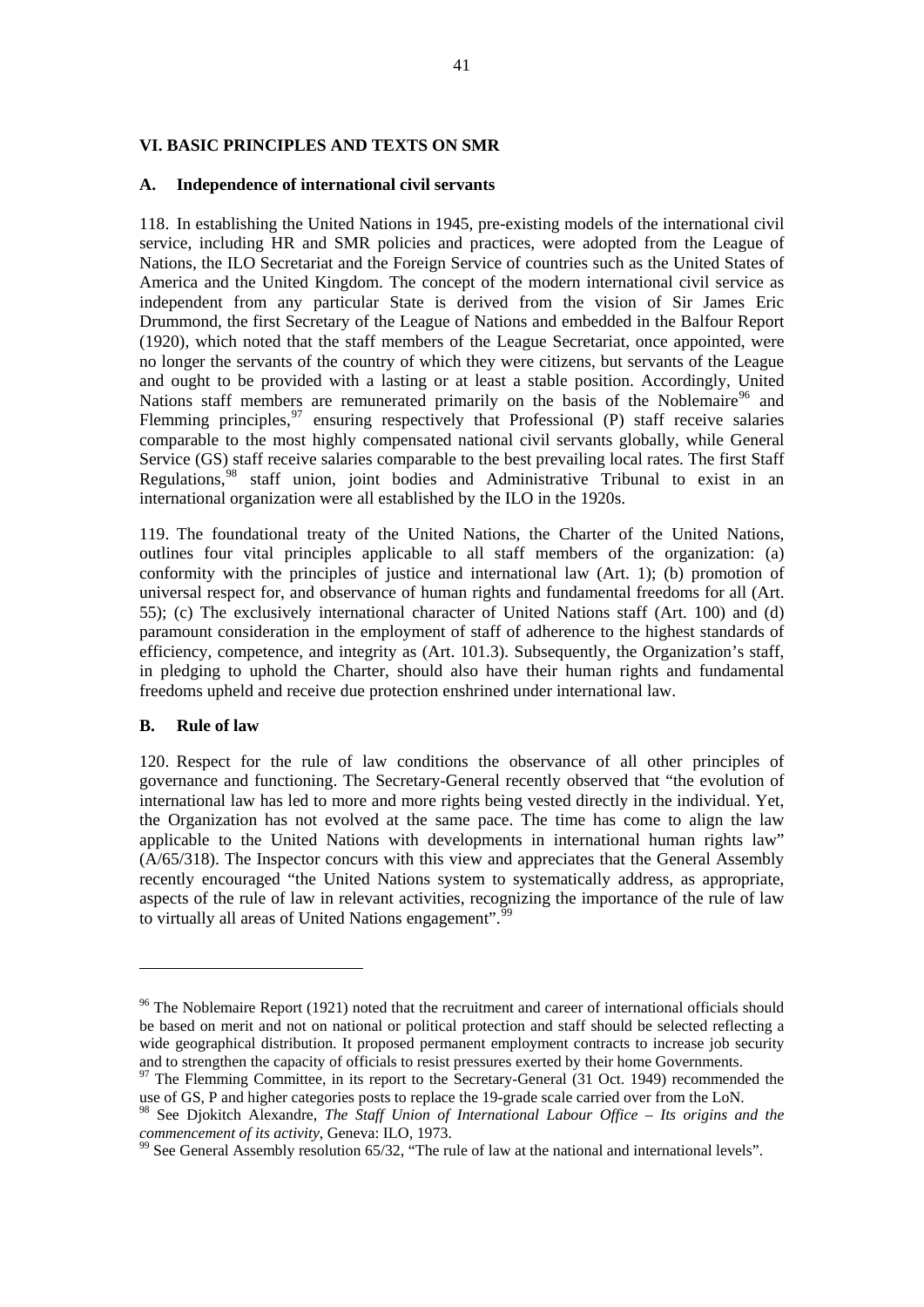<span id="page-53-0"></span>121. This principle is well defined in the report of the Secretary-General on the rule of law and transitional justice in conflict and post-conflict societies (S/2004/616) which adds: "It requires, as well, measures to ensure adherence to the principles of supremacy of law, equality before the law, accountability to the law, fairness in the application, separation of powers, participation in decision-making, legal certainty, avoidance of arbitrariness and procedural and legal transparency".<sup>[100](#page-53-0)</sup> Interviews conducted confirm that staff members serving in the secretariats of international organizations are particularly sensitive to those aspects.

#### **C. Freedom of association and staff representation**

122. The principal legislative body of the United Nations, the General Assembly, began integrating SMR principles as early as its first session (February 1946) when the Provisional Staff Regulations with resolution  $13(I)^{101}$  $13(I)^{101}$  $13(I)^{101}$  were adopted. At its second session, on 17 Nov. 1947, the Assembly adopted resolution 128 (II) on Trade Union Rights (Freedom of Association) which welcomed "Decisions concerning the freedom of association adopted unanimously by ILC V" (11 July 1947). Recognizing the principles proclaimed by the  $ILC<sub>102</sub>$  $ILC<sub>102</sub>$  $ILC<sub>102</sub>$ , the Assembly considered the inalienable right of trade union freedom of association (…) as "essential to the improvement of the standard of living of workers and to their economic well-being" and requested the ILO "to continue its efforts in order that one or several international conventions may be adopted". The General Assembly endorsed the principles proclaimed by the ILC in respect of trade union rights… as well as those mentioned in the constitution of the ILO and the Declaration of Philadelphia  $(1944)$ .<sup>[103](#page-53-0)</sup>

123. The issue of staff representation, including staff rights and their access to various organizational mechanisms, has been dealt with, either directly or indirectly, through nearly 40 resolutions adopted by the General Assembly over the course of its first 65 sessions. The fundamental texts defining the role of SRBs in the United Nations and establishing Joint staffmanagement Bodies, were adopted by the sixth General Assembly session through Staff Regulations 8.1 and 8.2. The Standards of Conduct for the international civil service<sup>[104](#page-53-0)</sup> clearly state that "freedom of association is a fundamental human right and international civil servants have the right to form and join associations, unions or other groupings to promote and defend their interests" (para 26).

# **D. Human rights**

 $\overline{a}$ 

124. The Universal Declaration of Human Rights, affirmed by the General Assembly in its resolution 217 (III) (10 December 1948), fully protects international civil servants, both as individuals (arts. 1, 2 and 20) and workers (arts. 23-24) to whom the right to organize is recognized by article 23.4. The Inspector was struck by the fact that most MRs in responding

<sup>&</sup>lt;sup>100</sup> Report of the Secretary-General on the Rule of Law and Transitional Justice in Conflict and Post-Conflict Societies (S/2004/616).

<sup>&</sup>lt;sup>101</sup> Staff Regulation 15: "The SG shall provide a machinery through which members of the staff may participate in the discussion of questions relating to appointment and promotion".

 $102$  This includes the "effective recognition of the right of collective bargaining, the cooperation of management and labour in the continuous improvement of productive efficiency and the collaboration of workers and employers in the preparation and application of social and economic measures".<br><sup>103</sup> See General Assembly resolution 128 (II), first paragraph of the annex.

<sup>&</sup>lt;sup>104</sup> The Standards of Conduct for the international civil service were initially prepared in 1954 by the International Civil Service Advisory Board and subsequently revised by the ICSC in 2001 and welcomed by the General Assembly in its resolution 56/244.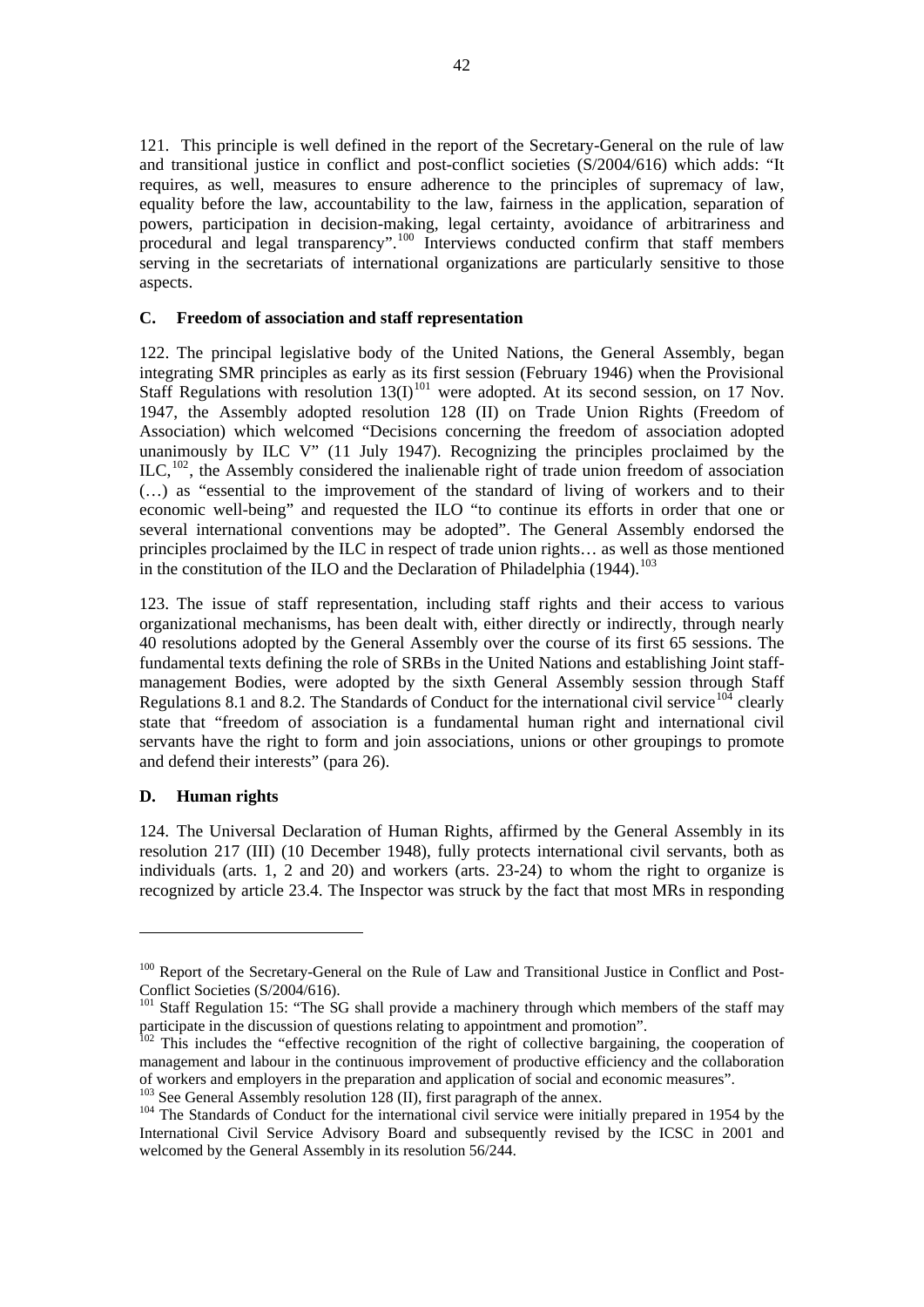<span id="page-54-0"></span>to the JIU questionnaire, noted that the UDHR and various relevant ILO Conventions and Declarations were applied de facto to staff members – but not explicitly recognized.

## **E. ILO Conventions and Declarations: collective bargaining**

125. In an expanding global organization that has become increasingly diversified and fragmented with more complex lines of authority and differentiated conditions of service, SMR has understandably become more challenging. In such a context, the timing is certainly appropriate to outline some basic rules with system-wide applicability that would government the relations between staff and management and are themselves derived from existing international instruments and principles that many MS have already adopted and ratified. Indeed, international organizations in general and the United Nations in particular, serve as the ideal platform for embodying the concrete application of the universal values of these international instruments and principles. It may also be noted that the end of the permanent contracts will progressively give to most of the United Nations staff a status similar to the status of ordinary workers and therefore entitles them to benefit from the same rights as workers.

126. From the basic recognition of staff members as human beings via Resolution  $128(\text{II})$ ) (and thus subject to the UDHR) and repeated acknowledgement of them as the Organization's "most precious asset", the General Assembly should ensure that the 10 principles outlined and promoted in the United Nations "Global Compact"<sup>[105](#page-54-0)</sup> toward the private sector are fully applied to United Nations staff, most notably Principle 3 which calls for upholding the freedom of association and the effective recognition of the right to collective bargaining. As per the relevant ILO instruments, the right to collective bargaining is deemed to be the activity or process leading to the conclusion of a collective agreement which corresponds to:

*All agreements in writing regarding working conditions and terms of employment concluded between an employer, a group of employers or one or more employers' organisations, on the one hand, and one or more representative workers' organisations, or, in the absence of such organisations, the representatives of the workers duly elected and authorised by them in accordance with national laws and regulations, on the other.[106](#page-54-0)*

127. Several ILO instruments<sup>[107](#page-54-0)</sup> embody the right to collective bargaining, starting with the Declaration of Philadelphia (1944) which is integrated in the ILO Constitution and is considered as one of the solemn obligations of ILO and its Member States. The ILO Conventions on Collective Bargaining (No. 154, 1981) define it as extending to:

*All negotiations which take place between an employer, a group of employers or one or more employers' organisations, on the one hand, and one or more workers' organisations, on the other, for: (a) determining working conditions and terms of employment; and/or (b) regulating relations between employers and workers;* 

 $105$  See JIU/REP/2010/9: "United Nations corporate partnerships: the role and functioning of the Global Compact". The initiative was launched in 1999 and is referred to in res.55/215, 56/76, 58/129, 60/215, 64/223.<br><sup>106</sup> ILO Collective Agreements Recommendation No. 91, para. 2.

 $107$  ILO adopted another conventions and recommendations relating to collective bargaining and in particular, the Freedom of Association and Protection of the Right to Organise Convention (1948 - No. 87), the Right to Organise and Collective Bargaining Convention (1949 – No. 98), the Labour Relations (Public Service) Convention (1978 – No. 151), the Collective Bargaining Convention (1981 – No. 154), and the Collective Bargaining Recommendation (1981 – No. 163).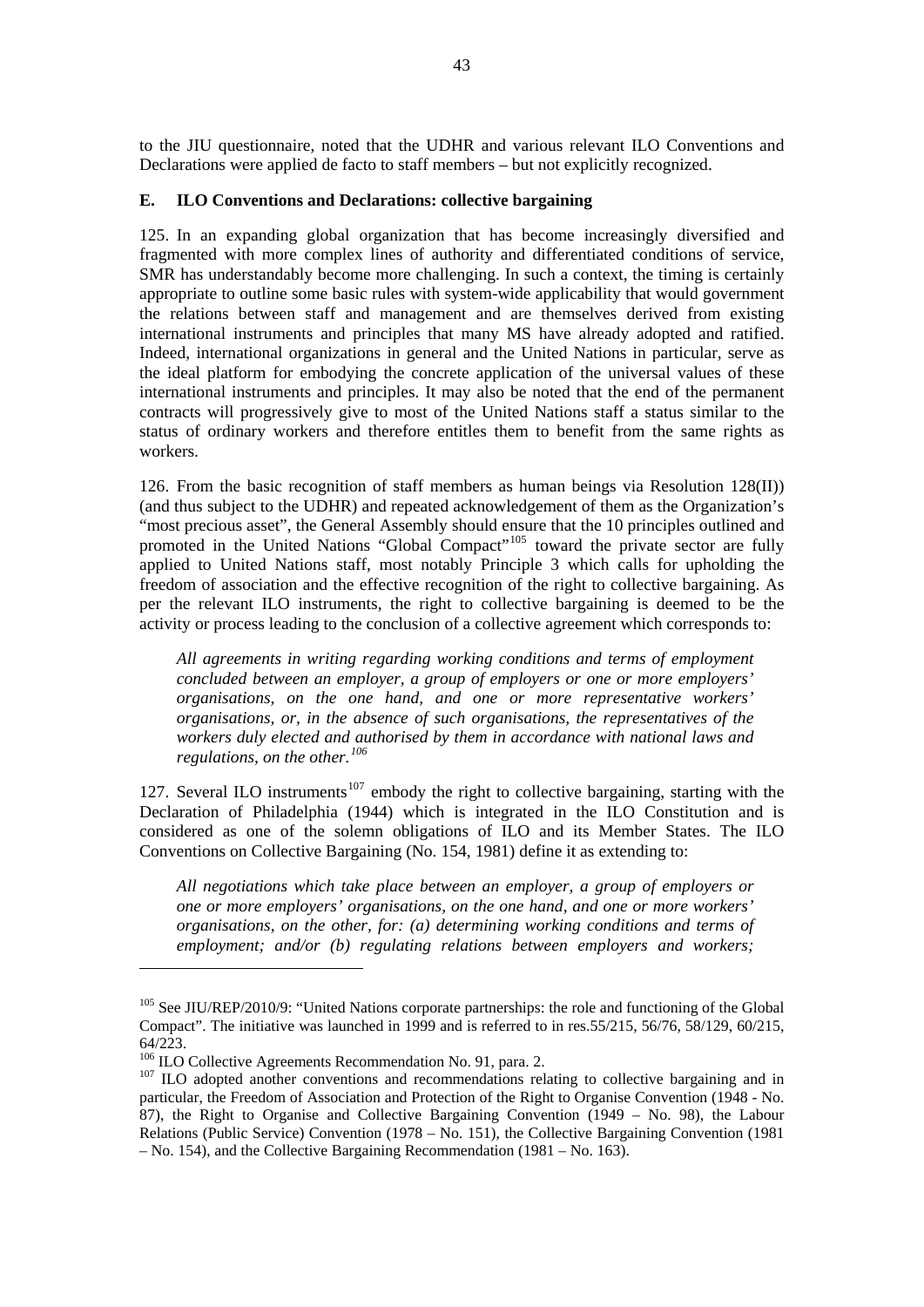<span id="page-55-0"></span>*and/or (c) regulating relations between employers or their organizations and a workers' organisation or workers' organizations" (Article 2).* 

128. Chapter III of the present report has conclusively shown that:

The negotiation processes in the SMCC, the future SMC and the JNCs have the character of "bargaining" and are furthermore "collective" as the interests of all staff of an organization/ entity or a category of that staff are at stake;

The SRBs involved ensure by definition the representation of collective interests, are legitimately considered as "workers organizations" and the issues discussed are part of the "working conditions and terms of employment";

The resulting agreements are made in writing and are collective in nature (even if the term "collective agreements" is not used in most cases in the United Nations context) and when they fall under the scope of full authority of the Secretary-General, they are not only considered binding, but are also subject to follow-up and joint follow-up procedures.

129. **If the United Nations is qualified as the employer and is represented by a mandated management when discussing and formalizing agreements, it can be concluded that all features characterizing collective bargaining do presently exist in most formal SMR negotiating processes in the organization, in particular the SMC. But this neither means nor implies that all SM interaction and Joint Bodies processes are aimed at collective agreements and constitute collective bargaining** at least in some types of joint bodies (see section V.B). In particular, **this does not imply that there can be collective bargaining beyond the limits of the delegated authority given by the MS to the Executive Head and the management.**

130. Indeed, when the General Assembly undertakes deliberations on the basis of ICSC reports (and subsequent advice from the ACABQ), it unilaterally determines the most significant element of the terms of employment i.e. remunerations. For decisions in this sphere, there is no collective bargaining. The subsequent JIU report on SMR will analyse the means for the SRs and their organizations to serve as advisers of the adviser (ICSC) of the decision maker. The Inspector recommends the adoption of the following recommendation, directly derived from ILO instruments including the Declaration on Fundamental Principles and Rights at Work (1998).<sup>[108](#page-55-0)</sup> The implementation of this recommendation is expected to enhance accountability within the United Nations.

#### **Recommendation 5**

 $\overline{a}$ 

**The General Assembly should request the Secretary-General to present to it for its approval, an appropriate staff regulation confirming the recognition of the right of the United Nations staff to collective bargaining as outlined in the annex of its resolution 128 (II). The Secretary-General and the Executive Heads of the separately administered organs and programmes should apply to the staff of their respective entities the standards and principles emerging from the relevant ILO instruments, particularly the Declaration on Fundamental Principles and Rights at Work (1998).** 

<sup>&</sup>lt;sup>108</sup> The provisions of the recommendation are additionally drawn from: articles 1, 2.1 and 4 of ILO Convention 98 on the Right to Organize and Collective Bargaining (1949) and articles 3 and 5 of ILO Convention 87 on Freedom of Association and Protection of the Right to Organize (1948).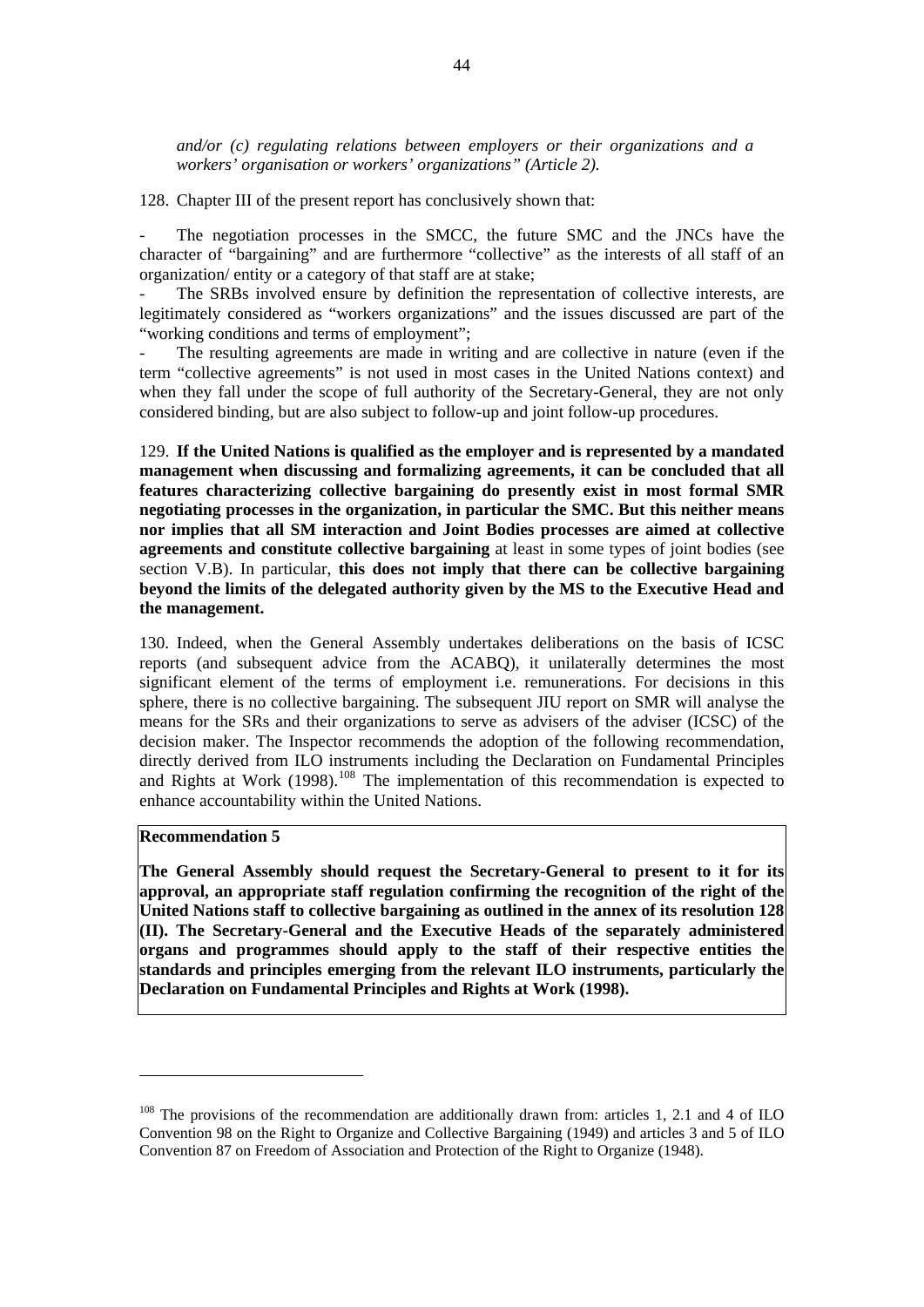131. **The progress in the implementation of recommendation 5, if adopted, should be reported to the General Assembly by the Secretary-General at every forthcoming session on Human Resources.**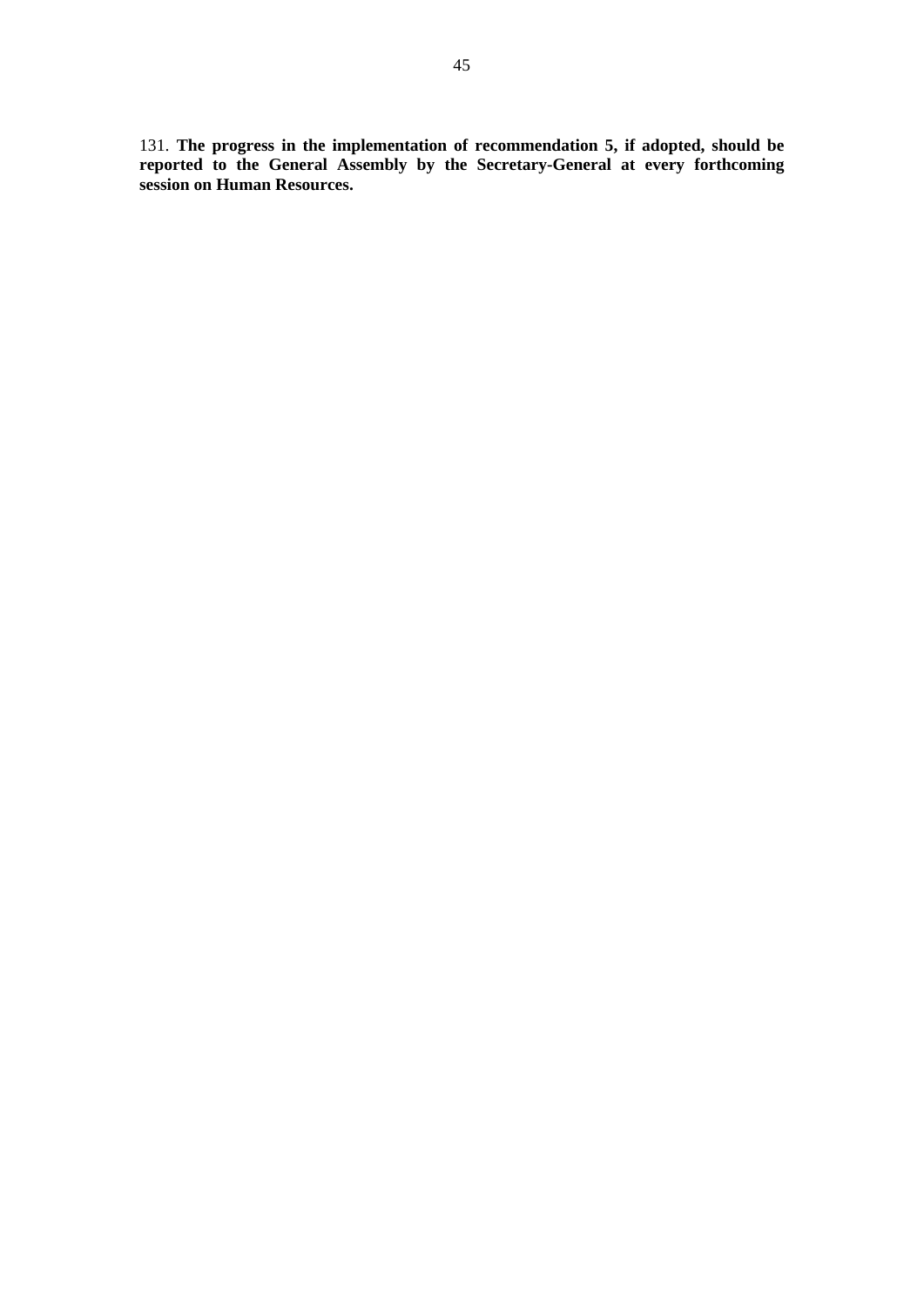# <span id="page-57-0"></span>**VII. ACCOUNTABILITY FOR ALL**

 $\overline{a}$ 

## **A. Responsibility and accountability of all stakeholders**

132. For the effective implementation of SMR in the United Nations, all stakeholders should be held accountable for their respective roles, and should interact regularly through established forums with clear and transparent terms of reference and procedural rules, thus paving the way for effective consultation, negotiation, definition and approval of agreements and subsequent enforcement and monitoring of their implementation. Without this prerequisite being met, any effort to bring about meaningful reform to SMR in international organizations will remain an elusive goal.

133. In line with staff regulations 8.1 and 8.2, given that SMR should culminate in negotiations (following mutual information and consultation), the Inspector hereby proposes eight (common sense) rules for constructive negotiations, based not only on interviews with SRs and MRs, but also on existing literature in the fields of psychology, diplomacy and industrial relations, as well as existing practices and lessons learned in diverse realms ranging from the agreements among private companies to ILO scholars<sup>[109](#page-57-0)</sup>:

| <b>R1 Institutional Framework</b>                 | <b>Application to SMR</b>                                            |  |
|---------------------------------------------------|----------------------------------------------------------------------|--|
| Existence of a defined Institutional              | The JACs, JNCs, SMCC and the future SMC (with their                  |  |
| framework (agreed to by both sides)               | respective ToRs) are the mutually agreed established                 |  |
| with transparent procedural rules and             | frameworks for HR issues at the local, Secretariat and United        |  |
| their unequivocal interpretation.                 | Nations Group levels.                                                |  |
| R2 Representativeness and accountability          |                                                                      |  |
| Legitimacy of every representative                | Representativeness on the Management side through written            |  |
| on both sides, through initial joint              | delegated authority from the Secretary-General to his/her            |  |
| accreditation verification;                       | direct representatives and to the EHs of United Nations              |  |
| representativeness and accountability             | entities. On the staff side, legitimate representativeness of        |  |
| of all representatives to their                   | SRBs through a system of elections ensuring a democratic             |  |
| respective constituencies.                        | representation of the staff-at-large and possible consultation       |  |
|                                                   | with them on agreements with major impact.                           |  |
| R3 Mutual respect and good faith in communication |                                                                      |  |
| Mutual respect and good faith are                 | Communication among (on the same side) and between (both             |  |
| essential elements for constructive               | sides) SRs and MRs should follow democratic participatory            |  |
| dialogue.                                         | processes, including the acceptance of different viewpoints          |  |
|                                                   | targeted in good faith towards consensus-building.                   |  |
|                                                   | R4 Knowledge-based participation and transparent information sharing |  |
| Participants should necessarily have              | A minimum threshold of expertise should be established for           |  |
| a verifiable level of knowledge/                  | both MRs and SRs (including via mandatory training) on the           |  |
| expertise in the area concerned;                  | basics of the HR framework (Staff Rules and Regulations)             |  |
| relevant information should be                    | and SMR, as well as a general knowledge on managing                  |  |
| shared with time-lead among parties.              | collective issues in the field of labour relations.                  |  |
| R5 A clearly mandated position                    |                                                                      |  |
| Each party comes to the negotiation               | After preliminary stages of mutual information and                   |  |
| prepared on substance (mandate) and               | consultation, representatives on both sides should come to the       |  |

## **Table 4: Rules for constructive negotiations**

<sup>&</sup>lt;sup>109</sup> Sriyan de Silva, ILO Collective Bargaining Negotiations Conditions for Successful Collective Bargaining (http://www.ilo.org/public/english/dialogue/actemp/downloads/publications/srscbarg.pdf).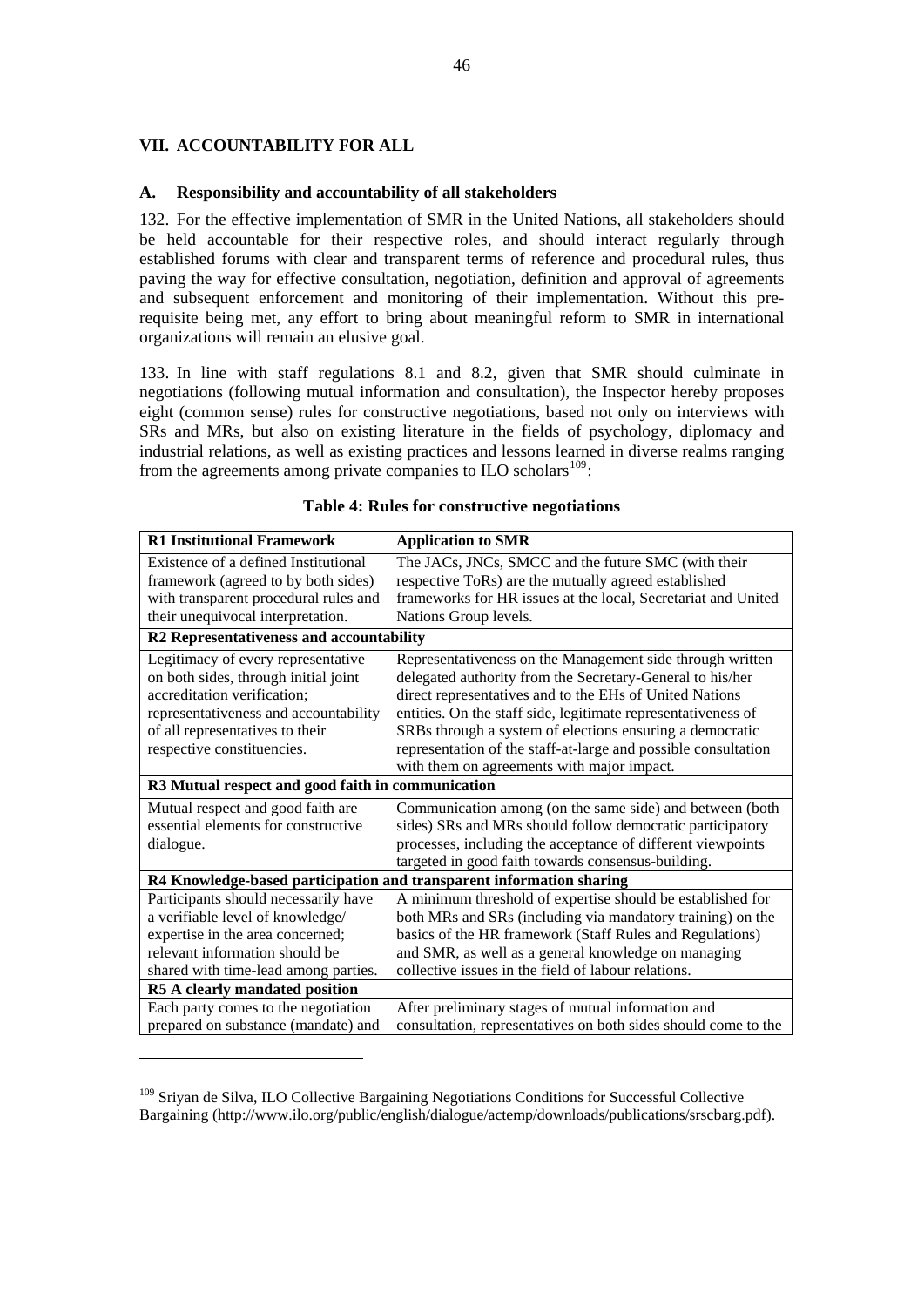<span id="page-58-0"></span>

| tactics (fall back positions).               | JB prepared to fully represent the position established with              |  |
|----------------------------------------------|---------------------------------------------------------------------------|--|
|                                              | their constituents.                                                       |  |
| R6 Effective participation in SMR procedures |                                                                           |  |
| Within the agreed framework and              | To disassociate from consultative and negotiating processes               |  |
| with respect to the established rules        | $(SM(C)C, JNCs)$ is not constructive and makes the process of             |  |
| of the game, active participation by         | attaining negotiated outcomes more challenging. An "empty                 |  |
| all representatives.                         | chair" policy does not lead to anywhere.                                  |  |
| <b>R7 Cohesion and coherence</b>             |                                                                           |  |
| Once all representatives' positions          | Fragmentation in any "side" should be avoided by discretely               |  |
| have been expressed and taken into           | resolving internal issues within each side (if possible, before           |  |
| account within each party, they              | the negotiations) through constructive discussions.                       |  |
| should adopt a united front when             |                                                                           |  |
| facing external counterparts.                |                                                                           |  |
|                                              | R8 Verification and enforcement of agreements - Monitoring and evaluation |  |
| A joint monitoring framework is              | Many processes have been tried and may be combined to                     |  |
| formally established, managed and            | follow the implementation of SMCC agreements; (see section                |  |
| operated to ensure the effective             | III B.2). Compact agreements for managers can serve this                  |  |
| implementation of agreements,                | purpose by adding an objective on SMR for all senior                      |  |
| identifying each party's respective          | managers. The SMC and SRBs should define a system to                      |  |
| responsibilities and adopting tools          | monitor steps taken in every duty station towards                         |  |
| for effective measurement (within            | implementing agreements that have been reached and signed.                |  |
| established time-frames).                    |                                                                           |  |

134. The aforementioned rules are built on the concept of responsible behaviour and accountability which is defined as the "responsibility to someone for one's action" in the first of 16 agreed principles enunciated by SMCC XXIV (2000). Earlier SMCC sessions further agreed that "accountability mechanisms should be based on the principle of good governance encompassing respect for law, rules and regulations; transparency; effective and clear communication; team work; enhancing staff morale; respect for multiculturalism; loyalty to the Organization; and empowering training and mentoring of staff." The JIU reports on accountability and oversight (JIU/REP/1993/5 and JIU/REP/2011/5) are also instructive in this regard. $110$ 

135. An official definition of accountability came about only recently through General Assembly Resolution 65/259, which terms it as "the obligation of the Secretariat and its staff members to be answerable for all decisions made and actions taken by them, and to be responsible for honouring their commitments, without qualification or exception". This definition applies to both the management (including the EH) and the staff since the managers are also part of the staff, and are subject to the same Regulations and Rules. Some monitoring, reporting and possibly jurisdictional mechanisms remain to be conceived, established and put into practice to ensure that each stakeholder is held accountable for its actions. Table 5 outlines the roles of the three key stakeholders in SMR.

# **B. Responsibility and accountability of staff representatives**

 $\overline{a}$ 

136. The credibility of SRBs as SMR partners is measured both in terms of their accountability to the staff-at-large and to other SRs (internal framework) and their adherence to the rules and regulations of the organization (external framework). In line with the organization's Charter and Staff Regulation 8.1 (see annex I) on SRB organization and elections, recognition and acceptance of an SRB by the Administration infers that its

<sup>&</sup>lt;sup>110</sup>The General Assembly took note of the former with appreciation in its resolution 48/218.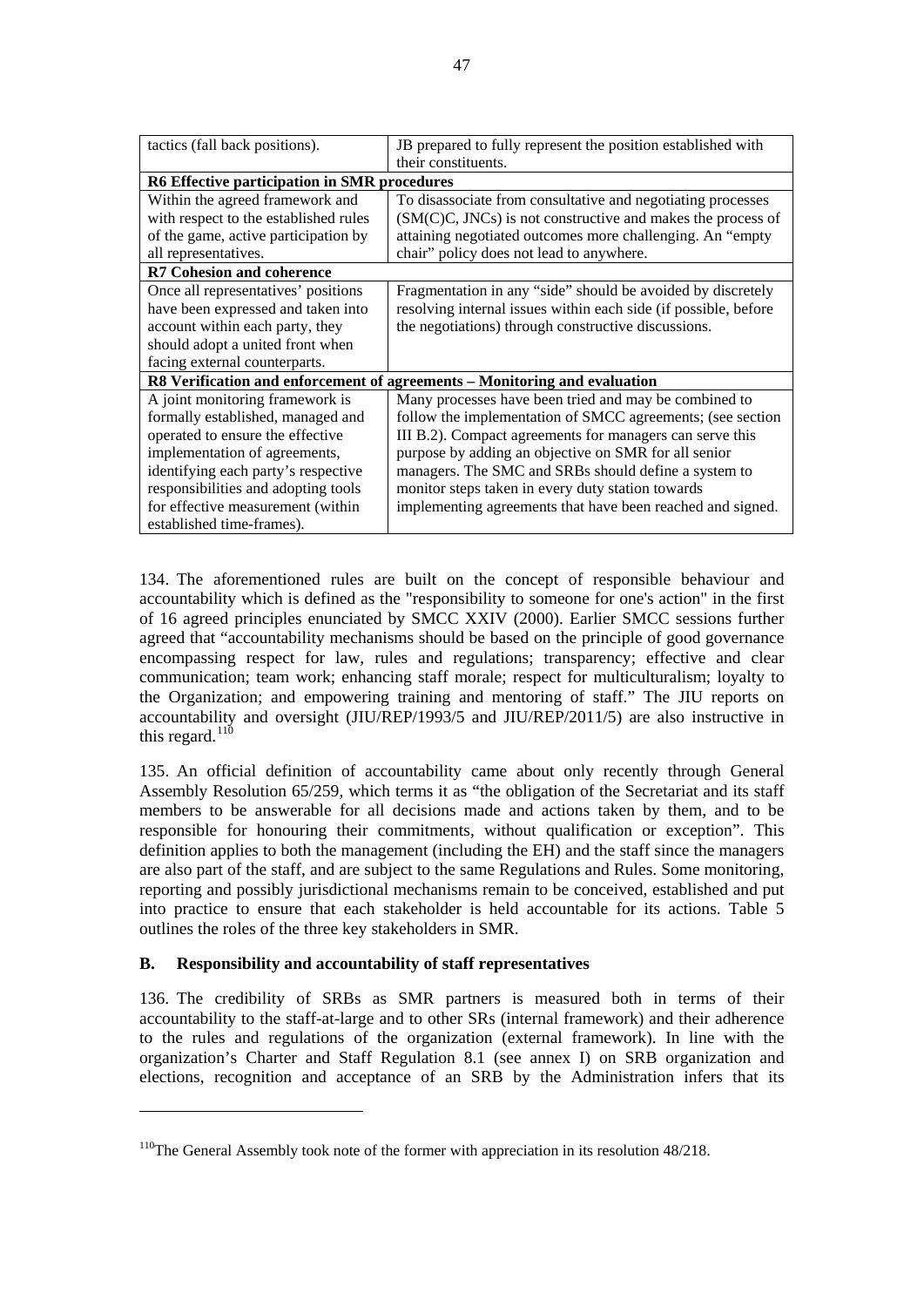democratic functioning is ensured inter alia by the respect of staff rules 8.1(c) on eligibility and 8.1(d) on polling officers. In addition, most SRB statutes make provisions for staff-atlarge to propose/adopt statutory amendments (via referendum) and initiate recall votes/motions of no confidence to dismiss the elected Council, provided that minimum participation requirements are met. For their part, SRBs can proactively conduct surveys of the staff-at-large to gauge their assessment on issues of concern.

| <b>Table 5: Responsibilities of SMR stakeholders</b>                                                                                                                                                                                                                                                                                                                                                                                                                                                                                                                                                                                                                            |                                                                                                                                                                   |                                                                                                                                                                                                                                                                                                                                                                                                                                                          |                                                                                                                                                                                                                                                                                                                                                                                                           |  |
|---------------------------------------------------------------------------------------------------------------------------------------------------------------------------------------------------------------------------------------------------------------------------------------------------------------------------------------------------------------------------------------------------------------------------------------------------------------------------------------------------------------------------------------------------------------------------------------------------------------------------------------------------------------------------------|-------------------------------------------------------------------------------------------------------------------------------------------------------------------|----------------------------------------------------------------------------------------------------------------------------------------------------------------------------------------------------------------------------------------------------------------------------------------------------------------------------------------------------------------------------------------------------------------------------------------------------------|-----------------------------------------------------------------------------------------------------------------------------------------------------------------------------------------------------------------------------------------------------------------------------------------------------------------------------------------------------------------------------------------------------------|--|
| <b>Responsibility per category</b>                                                                                                                                                                                                                                                                                                                                                                                                                                                                                                                                                                                                                                              |                                                                                                                                                                   |                                                                                                                                                                                                                                                                                                                                                                                                                                                          |                                                                                                                                                                                                                                                                                                                                                                                                           |  |
| <b>Member States (MS)</b><br><b>Representatives</b>                                                                                                                                                                                                                                                                                                                                                                                                                                                                                                                                                                                                                             |                                                                                                                                                                   | <b>Executive Heads &amp; Management</b><br><b>Representatives (MRs)</b>                                                                                                                                                                                                                                                                                                                                                                                  | <b>Staff Representatives</b><br>(SRs)                                                                                                                                                                                                                                                                                                                                                                     |  |
| - Active interest in the main<br>features of SMR and its<br>institutional framework within<br>the United Nations Group.<br>Seeking direct information on<br>and ensuring that they are<br>apprised of the positions and<br>perspectives of staff and<br>management representatives on<br>HR issues at stake before<br>engaging in discussions among<br>themselves.<br>- Regular dialogue established<br>with SRs.<br>- Respect for the authority of the<br>Secretary-General as the first<br>administrative officer and<br>refraining from micro-<br>management.<br>- Consistency between the<br>endorsements of SMR related<br>policies and their budgetary<br>implementation. | SRs and MRs, including line-<br>managers, aimed at enabling<br>constructive SMR.<br>agreed HR policies.<br>locations.<br>- Open door policy for SRB<br>leadership | - Effective management of the<br>organization, in full accordance with<br>existing texts in effect (rule of law).<br>- Effective communication with both<br>- Ensuring timely and transparent<br>dialogue with SRs on HR initiatives<br>and effective implementation of<br>- Coherent alignment between HR<br>managers and line-managers, at all                                                                                                         | - Personal work to<br>acquire knowledge on<br>HR issues.<br>- Willingness to build<br>agreements with<br>management through<br>strengthened and<br>constructive dialogue.<br>- Effective<br>representative function<br>based on consultation<br>with staff-at-large and<br>interaction with<br>administration.<br>- Democratic practices<br>based on mutual respect<br>within the SRBs and<br>among them. |  |
| <b>Shared responsibilities</b>                                                                                                                                                                                                                                                                                                                                                                                                                                                                                                                                                                                                                                                  |                                                                                                                                                                   |                                                                                                                                                                                                                                                                                                                                                                                                                                                          |                                                                                                                                                                                                                                                                                                                                                                                                           |  |
| Building trust and establishing clear boundaries<br>with regards to the delegation of authority from<br>MS to the Secretary-General (and from the<br>Secretary-General to the Executive Heads of self-<br>administered United Nations entities).                                                                                                                                                                                                                                                                                                                                                                                                                                |                                                                                                                                                                   | Effective implementation of HR policies and<br>defence of staff rights and obligations, fully<br>respecting the United Nations Charter,<br>internationally recognized human rights and<br>labour principles as well as internal rules and<br>regulations; respect for and implementation of<br>the rules of the game by both sides will<br>encourage staff-at-large to participate in<br>democratic processes and debates on issues that<br>affect them. |                                                                                                                                                                                                                                                                                                                                                                                                           |  |

137. In order to increase the accountability of elected SRs, some SRB statutes (UNSU, UNOG-SCC, ECA-SU) provide for an internal arbitration process, in line with the principle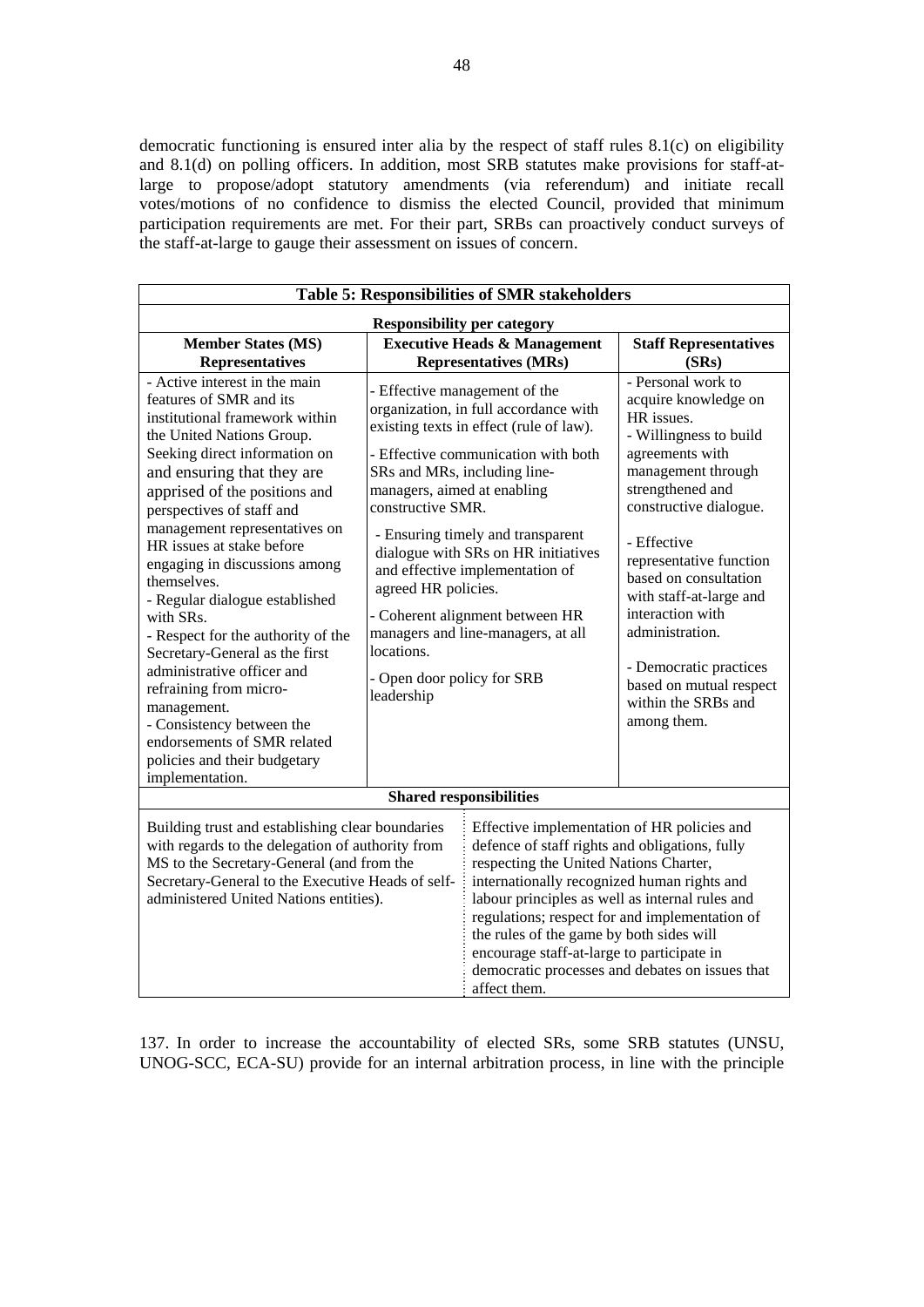<span id="page-60-0"></span>that internal issue should be dealt with through internal mechanisms<sup> $111$ </sup> like Arbitration Commissions whose rulings are binding upon all SRBs and SRs and can include provisions for sanctions.<sup>[112](#page-60-0)</sup> In practice, the effectiveness (ability to resolve internal disputes) and independence of these bodies necessitate strengthening them in order to face up to pressures from a Council, Bureau or even the concerned management.

# **Guideline 4: Enhancing the effectiveness of arbitration committees**

**In Staff Representative Bodies (SRBs) where an arbitration committee exists, candidates to such a body should be able to demonstrate adequate skills on legal and SMR-related issues, be chosen through a transparent selection process, should have no direct/indirect role in SRB activities that could represent a conflict of interest and should be fully independent in performing their functions.**

138. With regards to furthering accountability and democracy in the electoral processes of SRBs, most SRB statutes provide for polling officers who independently organize and conduct elections and publish their results (often through a report). Polling officers should be statutorily ineligible for election as SRs or for serving on any SRB entity (that could represent a conflict of interest) and be operationally independent from other SRB entities and organs.

## **Guideline 5: All SRBs should consider incorporating mechanisms for voter verification and recounts by independent polling officers when organizing elections.**

139. To further the accountability and effectiveness of SRs, newly elected SRs should receive training on basic SMR issues as they should be knowledgeable about the HR framework (staff rules and regulations, relevant AIs, etc.) in order to abide by them and assist the staff-at-large in interpreting and understanding their rights and duties under the existing legal framework and possible changes.

140. Financial records of SRBs (maintained by an elected Treasurer) should be audited either by an independent auditor (good practice to avoid conflict of interest and ensure full transparency) or an internal Audit Committee (provided for in 13 SRB statutes out of 19) who/which certifies annually the SRB accounts presented by the Treasurer to the staff-atlarge. For its part, United Nations administration should to every extent possible, refrain from involvement in the internal operations of and disputes within SRBs. **In order to enhance the accountability of staff representation, SRs, as staff members, must abide by the existing financial and staff regulations of the organization/entity. When acting of behalf of SRBs, SRs are additionally subject to its internal oversight.** 

# **C. Responsibility and accountability of managers**

 $\overline{a}$ 

141. **Managerial responsibility and the scope of authority of managers concerned with HR matters should be well-defined for each of them. Effective and continuing training of managers is essential to the development of a culture of accountability.** These

<sup>&</sup>lt;sup>111</sup> UN *Juridical Yearbook*, 2009, Chapter VI, Legal Opinions of the UN Secretariat, *Note to USG for Internal Oversight Services regarding oversight authority over UNSU*, p. 394.

<sup>&</sup>lt;sup>112</sup> Sanctions include: verbal warning, written warning, suspension of voting rights in Executive Board and/or Council or a recommendation for recall. While the Arbitration Commission of Geneva can hear any "failure to observe these Regulations", its New York counterpart can only hear complaints relating to decisions of the SRB's organs or its SRs. However, their statutes provide no specific protection with regards to the rights of SRs and SRBs. Neither ILOAT nor UNAT consider themselves competent on internal disputes; See ILOAT judgments 1147 and 1897 and UNAT judgment No 1145 (2003).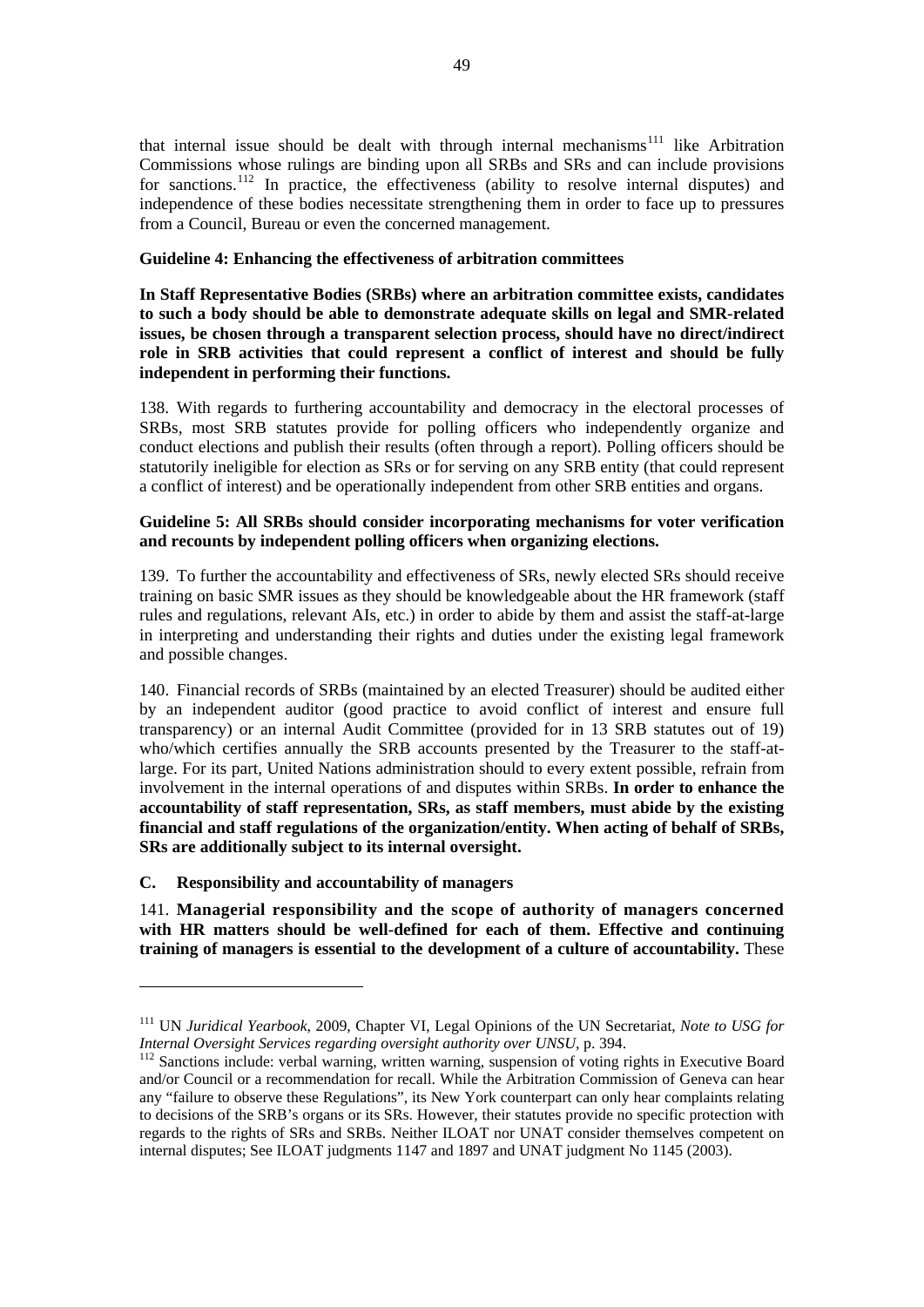two important principles were agreed upon at SMCC XXIV. Nonetheless, during interviews with the JIU, SRs noted that internal controls and oversight mechanisms, including means to report to all stakeholders for decisions undertaken, remain limited. SRs currently play no role in monitoring management performance, even though current management trends demonstrate interest in such practices through yet to be established as 360-degree reviews. Management oversight is conducted top-down by management itself (without sharing such information externally) and MRs generally consider yearly OIOS and BOA audits as sufficiently robust oversight. However, as per resolution 64/259, the organization considers itself to be accountable not only to the oversight bodies, but also to the MS and staff.

142. The compacts established in 2009 - agreements between senior managers and the Secretary-General encompassing, among others, an HR Action Plan - represent an important accountability tool. One of the plan's indicators is aimed at measuring the effective implementation of SM consultation via the number of meetings held between administration and SRs during the performance cycle. It is essential that any new monitoring system contain meaningful indicators (outlined below as proposals) to monitor the implementation of measures to improve SMR through an interactive process of consultation with SRs on matters relevant to the staff.

| Proposed indicator for SMR performance           | <b>Purpose</b>                                         |
|--------------------------------------------------|--------------------------------------------------------|
| 1: Number of issues within the scope defined     | This indicator measures whether all relevant issues    |
| by Regulation 8.1 consulted on /negotiated with  | for the staff have been consulted/negotiated on in     |
| SR <sub>S</sub> .                                | compliance with the existing regulations and rules     |
|                                                  | in this regard.                                        |
| 2: For new measures affecting staff, the number  | To allow SRs to organize consultations with staff-     |
| of substantive documents issued at least four    | at-large in their respective locations to benefit from |
| weeks in advance of local JB sessions and six    | truly representative feedback from their members       |
| weeks before SMC sessions, with clear            | as a necessary element of good SMR (its                |
| indication of the time period given for expected | assessment would be a key element in measuring         |
| first comments from staff.                       | improvements in this area).                            |
| 3 Number of information meetings and             | This indicator would provide a measurable figure       |
| particularly joint information meetings to       | on joint staff-management initiatives, and could be    |
| inform staff-at-large on the impact of agreed    | set at a minimum number per year.                      |
| measures before they are promulgated/in effect.  |                                                        |

**Table 6: Indicators for managerial performance in SMR at all levels** 

143. The implementation of the following recommendation is expected to enhance coordination and cooperation between SRs and MRs.

# **Recommendation 6**

**The Secretary-General and the Executive Heads of the separately administered organs and programmes should ensure to the Staff Representative Bodies of their respective entities an easy and frequent access to all appropriate levels of management, including at the highest level, through both formal and informal channels.**

# **D. SMR and the delegation of authority (DA)**

144. A clearly defined accountability framework, associated with a related oversight framework is essential for effective SMR and will contribute to the alleviation of mistrust and frustrations. During interviews, both SRs and MRs underlined the necessity of having a welldefined and established accountability framework, with some SRs lamenting that MRs,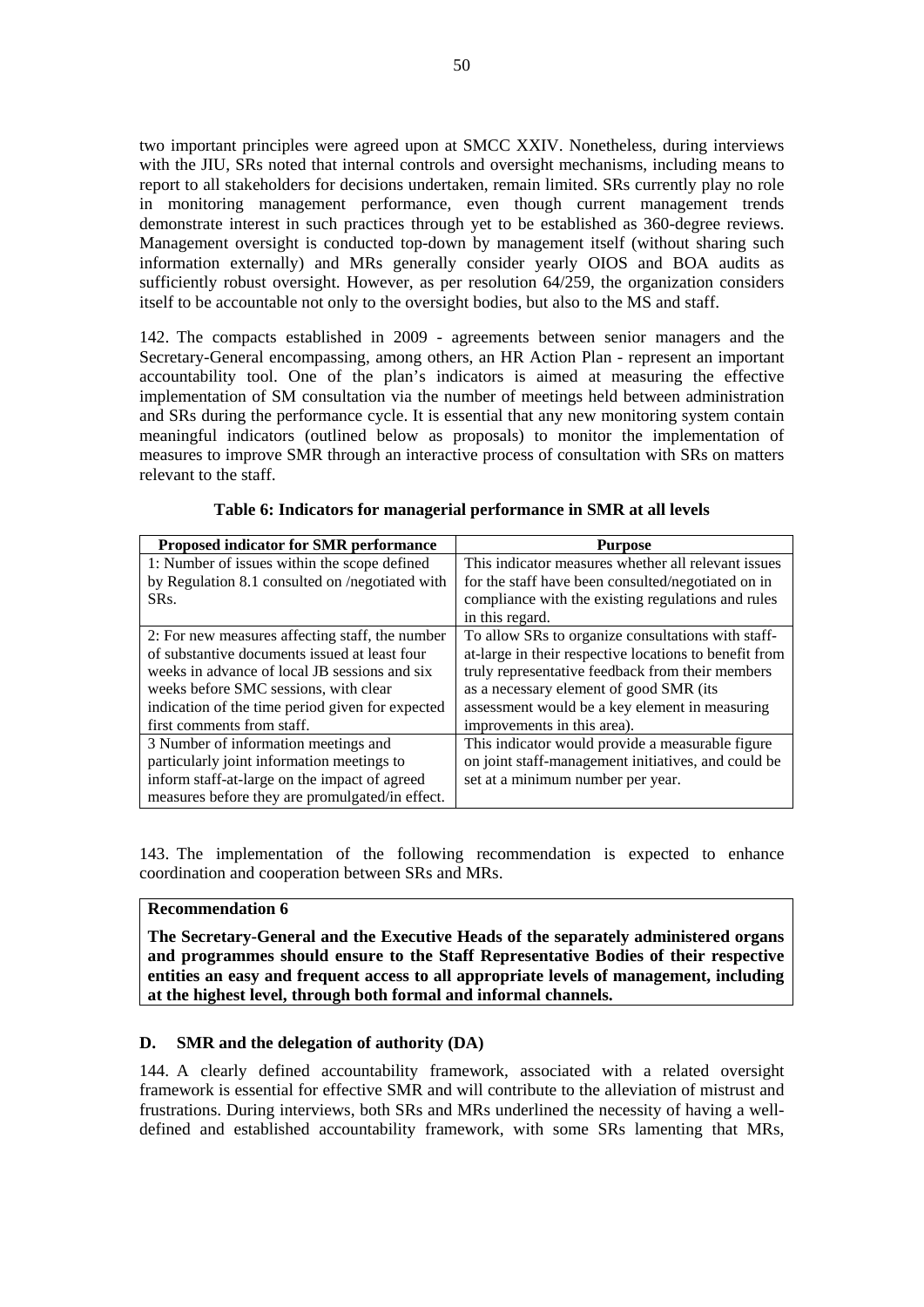<span id="page-62-0"></span>despite receiving managerial training, were ultimately not held accountable for implementing the decisions they themselves had agreed to in the realm of SMR.

145. Operationalizing the new entities established over time within the United Nations Group was achieved through varying appointment procedures with regards to senior management,<sup>[113](#page-62-0)</sup> as well as varying rules and administrative issuances for the staff. These developments, occurring over several decades through numerous resolutions and in the context of varying interests of different parties, added complexity to diversity, resulting in **a fragmented and complex corpus of normative texts that are unclear on the issue of delegated authority**. Both the ACABQ (A/64/683) and the General Assembly in its resolution 64/259 have expressed concerns in this respect.

146. During SMCC XXIV, the management side expressed its frustration noting that "there was still a multiple-level system of authority and decision-making, which tended to blur individual responsibility". What had been lacking was an element, which, essentially for managers, clearly spelt out the authority and responsibility given to their Executive Heads to achieve the stated objectives in order to hold managers and staff accountable for the discharge of their responsibilities. In this respect, it is to be noted that in SMR, a good deal can also be "lost in translation" with regard to what is verbally agreed upon between SRs and MRs in joint bodies and what comes out in writing.

147. Solving all issues at the appropriate local level with sufficiently delegated authority is the essence of the "principle of subsidiarity". Its implementation avoids bottlenecks and resource wastages higher up in the organizational hierarchy to whom managers regularly refer to when uncertainties exist with regards to their level of DA. Such practices generate inefficiency and delays in solving issues that could have been addressed at the local level, had a clearer definition of DA been applied. MRs at the local level need DA through a margin for manoeuvre to directly address issues limited to the scope of their duty station in consultation with SRs through local JBs, while issues of Secretariat-wide relevance could be dealt with by the SMC.

# **E. Responsibility and accountability of Member States in SMR**

# **E.1 Communication**

 $\overline{a}$ 

148. While the staff has a clear right to be heard by the ACABQ (following its inception in 1946 via resolution 14(I), para. 2) when the latter deals with the budgetary aspects of personnel matters, MS mostly hear about staff through management. Formal direct and limited access for staff to Member States was provided for in 1979 by the General Assembly in its resolution 34/220, through which the Assembly "expressed its readiness to consider fully the views of staff" as presented through (a) a single recognized United Nations Secretariat SR via a document submitted under the agenda item "Personnel Questions" (now HR Management) and (b) at the United Nations system level, by a designated FICSA representative under the agenda item "Report of the  $\text{ICSC}$ ".<sup>[114](#page-62-0)</sup> Presenting the staff views on "personnel questions" was traditionally a role entrusted only to the Chairperson of the New York-based UNSU. Following UNSU's decision (2003-10) to suspend its participation in SMCC, both the UNSU Chairman and the SMCC Vice-President were allowed to present

<sup>&</sup>lt;sup>113</sup>See JIU/REP/2009/8 "Selection and conditions of service of the executive heads in the UN system Organizations"; JIU/REP/2011/2 "Transparency in the Selection and Appointment of Senior Managers in the UN Secretariat".

<sup>&</sup>lt;sup>114</sup> The latter will be considered in the JIU report on SMR in the specialized agencies and the common system.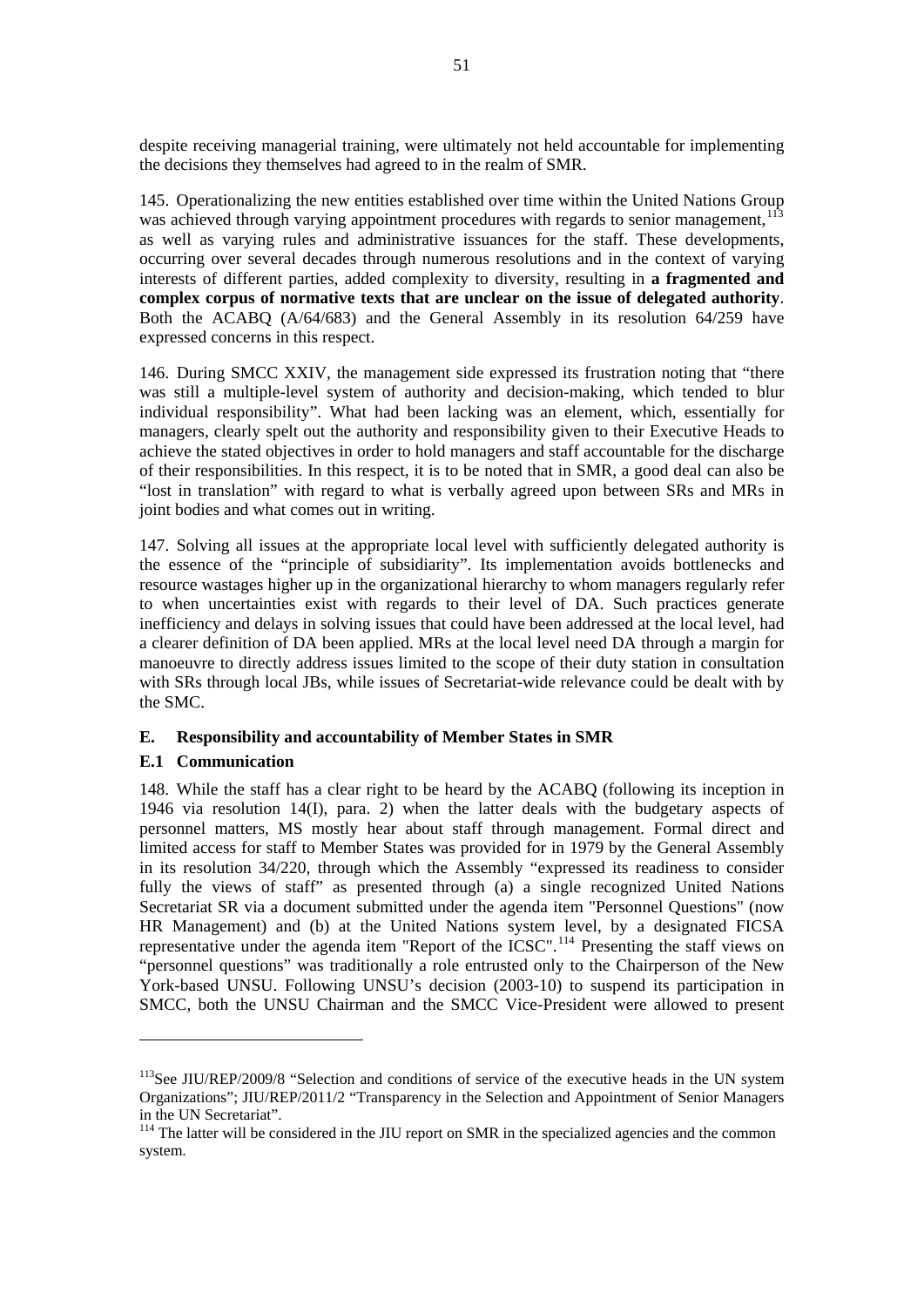their views to the Fifth Committee, albeit on an ad-hoc basis through written requests. **In the Inspector's opinion, the time is right to establish simple provisions with regards to these matters.** 

# **E.2 Member States' perspectives on and interest in SMR**

149. The Inspector observed striking differences both in the level of understanding of and interest in SMR within a sample of 16 Member States during his mission to New York, including (but not limited to) Chairs of regional groups (November 2010) as well as some countries who on their own initiative participated in a much appreciated GRULAC meeting with the Inspector on the topic of SMR. While some MS appeared to have little interest in SMR beyond concerns raised by their nationals serving in the United Nations (or had their interest limited precisely by the fact that very few compatriots were serving in the organization), others, like representatives from G-77 countries, noted that it was important for them to have a unified position on SMR (which they currently lacked), as they collectively had a significant number or staff members working for the Secretariat who needed to be defended. The MS generally viewed the "existing mistrust between staff and management" as harmful and a few of them further noted discrepancies in the Secretariat's position in the sixty-fifth General Assembly (HR) session. Subsequently, the challenge facing SMR was twofold: while the staff appeared to be disorganized, management did not seem to listen to staff concerns on certain issues or were unable to represent them in a convincing manner before the MS.

150. MS highlighted the need for greater transparency in decision-making processes from either side, noting that they were willing to consider divergent views, as long as they were transparently presented. In the absence of such transparency, doubts would exist, not only on whether the expression of staff concerns was being curtailed by management, but also on whether SRs were accurately reflecting the concerns of all their constituents. Prior to presenting any proposal to the MS, management needed to not only discuss it with SRBs, but also conduct a thorough analysis of the proposals' merits. The challenges facing SRBs, as per the perspectives of MS, included fragmentation and inadequacies in internal governance resulting in stalemates and the expression of unrealistic proposals. Management, for their part, needed to serve as a better intermediary between MS and staff. Also, the MS called upon the United Nations entities to provide awards / recommendations for better management practices as an incentive measure.

# **E.3 Member States' positions on measures to improve SMR**

151. Representatives of most MS were of the view that the organizations of the United Nations system needed to respect the provisions of conventions pertaining to human and labour rights and norms, particularly with regards to their application to United Nations staff, with some noting that the staff themselves could negotiate to have such language incorporated into their contracts. They noted the importance of measures to protect the independence of international civil servants, and were generally open to reforms in the SMCC, transforming it from an event into a process. With regards to more direct dialogue with SRBs, Member States noted that the current provisions of Assembly resolution 34/220 limited their ability to engage in direct contacts with different SRBs. They cautioned that with far too many voices on the staff side, more direct and fragmented dialogue could lead to the expression of fringe sentiments rather than representative ones. **To improve their communication with MS, SRBs need to organize the relations among themselves much more rigorously in the future. In particular, they could regroup the SRBs by federating them into one United Nations staff structure. Such a structure would be able to legitimately speak and be heard on behalf of all staff.**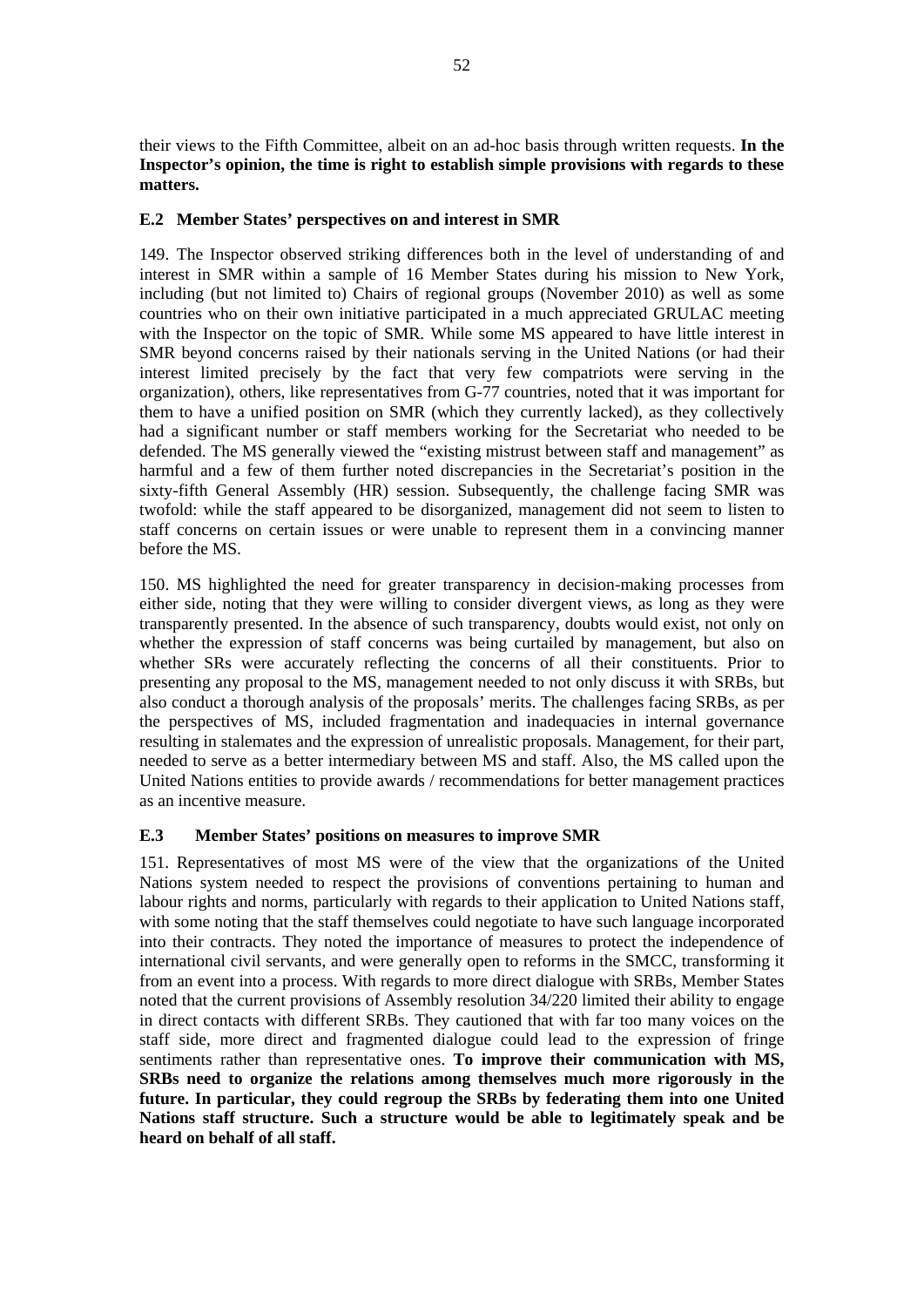152. To the MS, SMR was an issue that the management side is supposed to deal with. The MS should not have to micro-manage the process and it is each organization's responsibility to empower line managers and make them accountable for consulting with staff, particularly when deliberating on issues that directly impacted upon them. At the very least, they should **ensure that such issues have really been discussed between staff and management and as appropriate inquire about the respective positions before accepting to deliberate on the matter.** Overall, Member States felt under-informed on SMR issues in general and the SMCC in particular (see Chapter III, section D.3).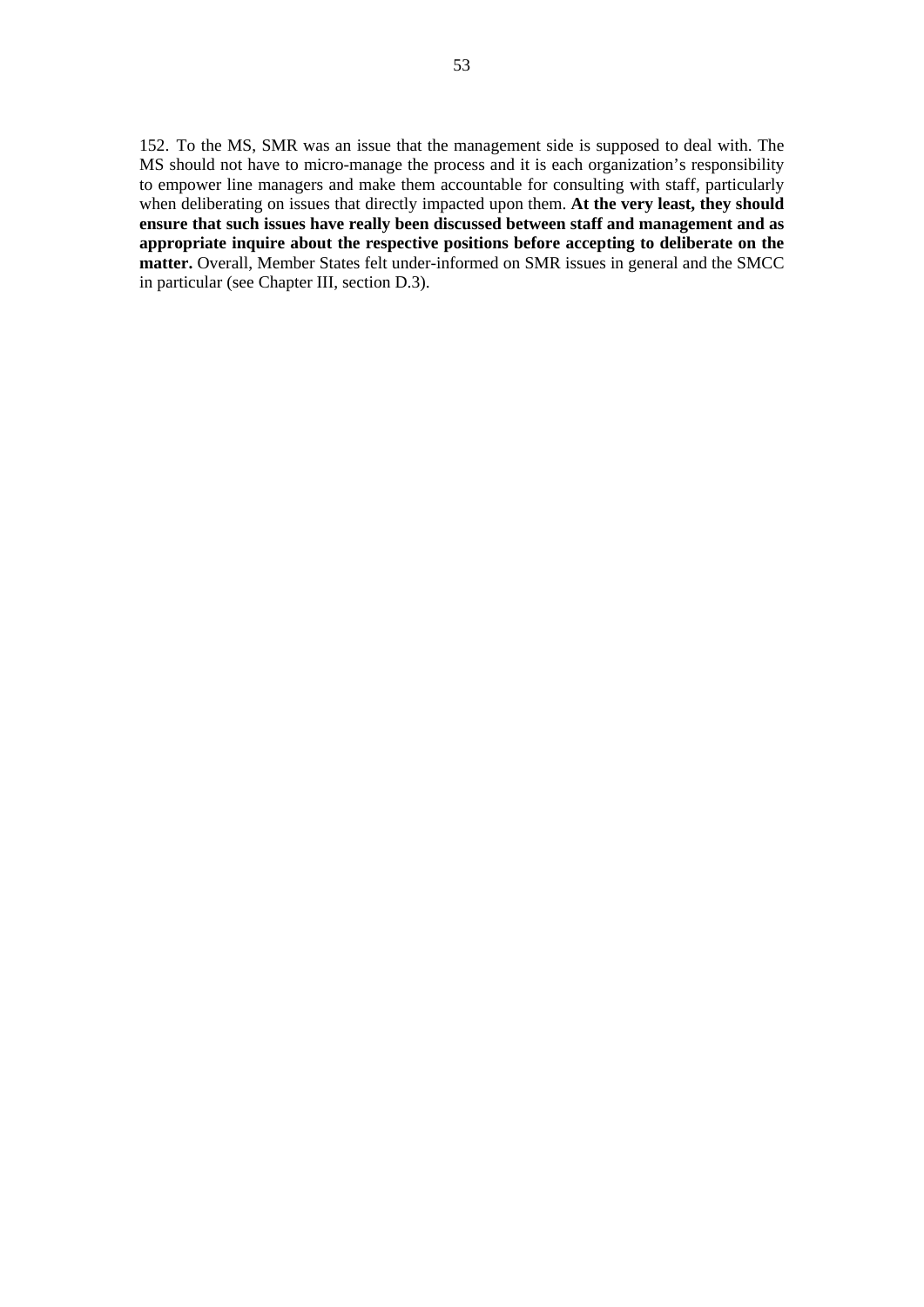#### <span id="page-65-0"></span>**VIII. TOWARDS A NEW STAFF-MANAGEMENT COMMITTEE**

## **A. A new SM(C)C?**

153. **While the Inspector considers this chapter as containing major elements of his proposals, he refrained from using the customary form of crisp "recommendations" for it, as the decisions concerning the terms of reference of the Committee belong exclusively to its members on both sides and depends on a negotiated agreement on a complex set of provisions.** The Inspector appreciates the provision contained in para 22 of the report of SMCC XXXII, noting that the issuance of the draft SGB on SMC and the revision of ST/AI/293 may subsequently need to be further updated depending on the recommendations of the present JIU report.

154. The changes proposed to the institutional aspects of the Committee result from a critical appraisal of more than 30 years of its experience, as described in chapter III, and in particular from the Committee's assessment of its own functioning, in light of the best provisions drawn from its previous and present ToRs.<sup>[115](#page-65-0)</sup> These proposed changes infer a greater level of accountability from the part of all concerned actors. They place the "negotiation" phase only where it should be, i.e. in the negotiation bodies and after the phase of mutual information on new policy concepts and mutual consultation on those initiatives. The joint provision of information on agreements reached or not reached to both MS and staff-at-large should follow.

## **B. Making the Committee secretariat more effective and independent**

155. The SMC's ToR outlines its President's role as that of a neutral moderator and of the Vice-President as his/her assistant and replacement in case of absence. However, their roles in-between sessions are not defined and there is no mention of compensation or term limits. Additionally, in the absence of a representative structure for United Nations Staff, the Vice President - by definition a staff member – has to speak on their behalf, without any formal assistance or mandate to do so and correctly fulfils this obligation. The Inspector finds merit in the former SMCC President's wish of having two separate Vice-Presidents elected respectively from the staff and the management. Each of them could present the positions of his/her side and conduct negotiations on their behalf as outlined in the new ToR on the SMC.

156. A Bureau composed of a neutral President and two Vice-Presidents could also strengthen the presidency by furthering his/her independence. The Vice-President elected by the SRBs could facilitate coordination among them while the Vice-President from the management side would ensure the full expression and coordination of the managers from the various duty stations and the Departments in charge of the field. This would alleviate some of the coordination responsibilities currently entrusted to USG-DM and ASG-HR who could then focus on appraising the Secretary-General on agreements to be worked on or arrived at.

157. The Bureau itself could play a leading role in monitoring the implementation of agreements reached by the Committee. The concerned managers, and, as appropriate, the Chairs of SRBs should be held accountable for their implementation. Once again, following SMCC XXXII, the Committee's "Secretariat"<sup>[116](#page-65-0)</sup> initiated the monitoring of the implementation of agreements, with the upcoming plenary session of the Committee due to report on its outcome.

<sup>&</sup>lt;sup>115</sup> ST/SGB/2002/15 and ST/SGB/2011/6.<br><sup>116</sup> A newly appeared structure succeeding a Secretary under the authority of OHRM.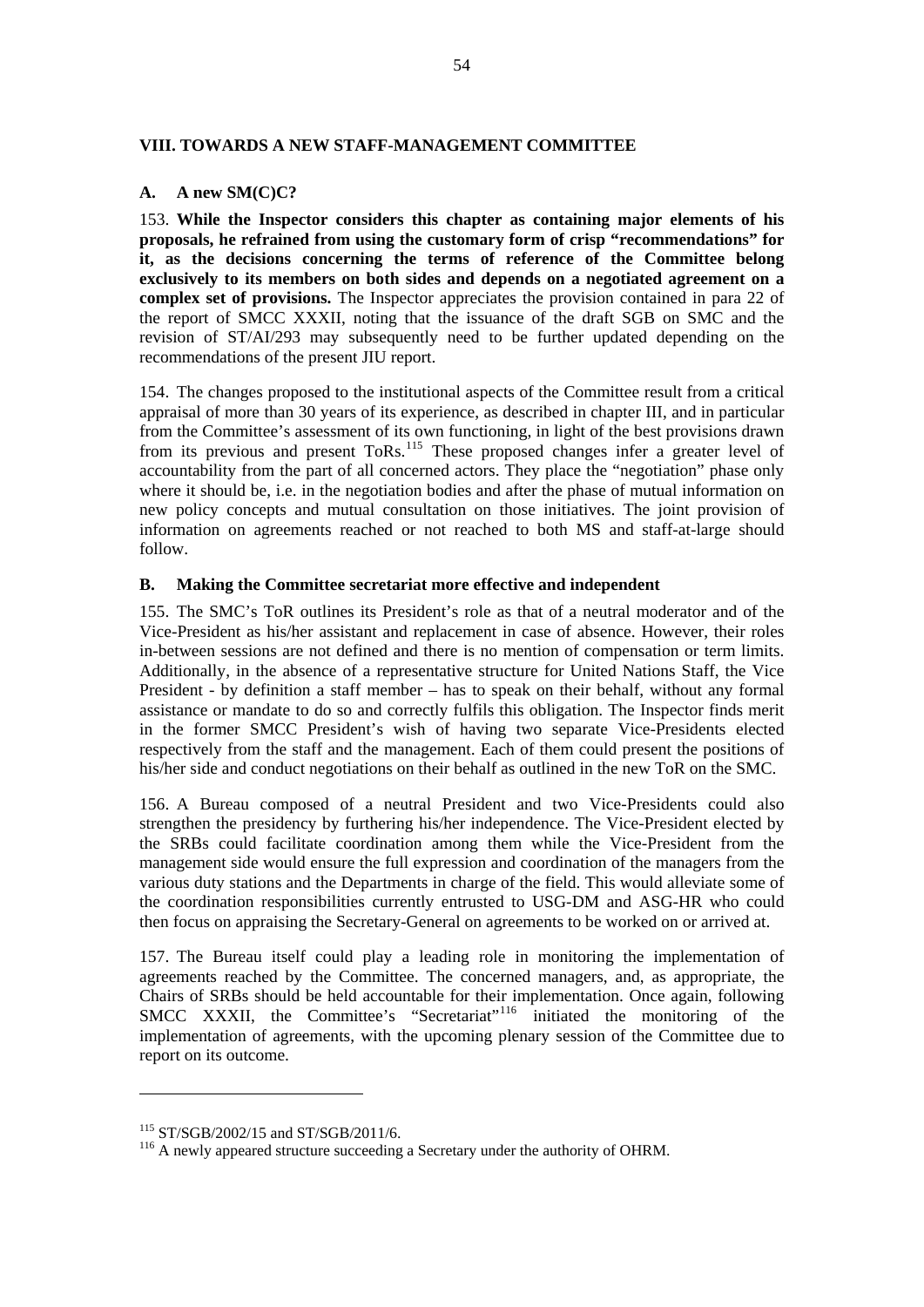<span id="page-66-0"></span>158. To remove any perceived doubts as to the neutrality of the President, he/she should be guaranteed full operational independence from OHRM. In this regard, the Secretariat of the Committee should be placed under the sole authority of the President. It should have its own budget line within the OHRM budget, including significant funds dedicated to train SRs and MRs on SMR-related skills and knowledge.<sup>[117](#page-66-0)</sup> A full-time Committee Secretary (P staff) and a full-time assistant (GS staff) should be seconded from OHRM to the Committee Secretariat, working year-round undertaking the necessary research, providing logistical support on SMR related issues and activities and assisting in the dissemination of information in-between sessions.

#### **C. Clarification on to whom each text will be applicable and who should discuss it**

159. In line with Chapter VII.D., greater clarity of the status and scope of negotiated texts is necessary prior to the commencement of any negotiations and should be based on:

 (a) The assurance that provisions to be discussed fall either under the sole responsibility of the Secretary-General and are subsequently discussed exclusively within the Committee; or fall within the realm of the General Assembly, entailing the need for a common position or recommendation made to this body through the parallel channels of the relevant official(s) delegated by the Secretary General the Staff Federations for the SRBs;

 (b) Joint identification and delineation of the United Nations entities to whom the provisions and texts under discussion would be fully applicable without further negotiation following a Committee agreement; or should be subject to further discussions between each EH and each SRB within the separately administered organs and programmes;

 (c) An analytical study by the SMC legal officer on the delegation of authority to associate entities by the Secretary-General. Responsibilities of associate members would thus depend on such examinations, and their representation (on both sides) should conform to the principle that **only (all) those who would be held accountable for an agreement should participate in the decision-making process**.

#### **D. Giving time and space to analysis and consultations**

 $\overline{a}$ 

160. As noted in chapter III, limitations, frustrations and suspicions surrounding most past SMCC sessions arising from the late reception of its agenda as well as the availability of limited documentation for advanced preparation and effective preliminary consultations within each side, are yet to be addressed. Such delays played a major role in the failure of the January 2010 special session on contractual arrangements. The situation deteriorated before SMCC XXXII (2011) as **its provisional agenda was not determined during the previous session as is typically the case.** SRs in Geneva received the agenda and related documentation less than two weeks prior to coming to the preparatory meetings - insufficient time for undertaking necessary consultations with the staff-at-large or for drafting a unified counter-proposal on the staff side. Unfortunately this absence of provisional agenda was repeated in June 2011 for the forthcoming session of SMC, for which only the venue in Arusha) was decided. **The current situation requires a major change whereby more time is given to all interested managers and staff members to prepare themselves and develop a common understanding on the issues at stake through a series of meetings and exchanges of comments.**

<sup>&</sup>lt;sup>117</sup> Such funding for training is currently provided for in the DFS programme budget section and could be partially transferred to OHRM section for this purpose.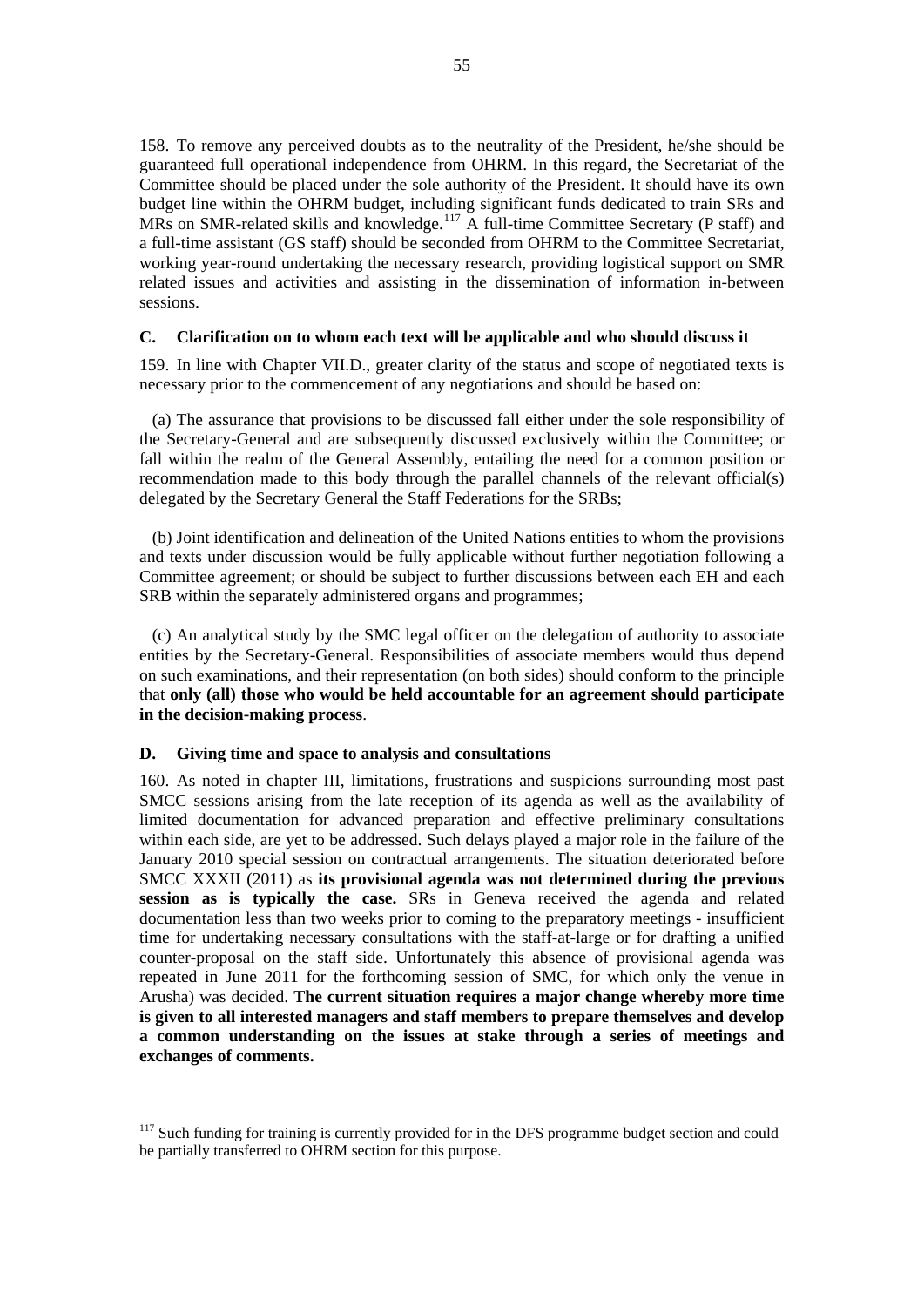<span id="page-67-0"></span>161. The 2012 SMC session due to be held prior to the sixty-seventh General Assembly session dedicated to Human Resources Management, will provide the opportunity to discuss and decide upon further major improvements in its working processes, including, as per the suggestions made in the present report, giving more time to SMC participants. To this end, the session could also discuss the possible transformation of future sessions from a **five-day event entailing some working groups into an annual five-month process** to be completed by June<sup>[118](#page-67-0)</sup> which will give to each stakeholder greater guarantees of transparency, democracy and efficiency as elaborated below**.** The implementation of the revised process implies that all SRs involved be granted the necessary time-release to allow for their meaningful participation:

 (a) New topics and texts for inclusion into the SMC's agenda (prepared on the basis of the provisional agenda discussed by the preceding session) should be received by the SMC Secretariat by the **end of January** for immediate dissemination to all members;<sup>[119](#page-67-0)</sup>

 (b) A virtual "organizational" session (via video/teleconference) of the 18 SMC members chaired by the President should be held by **mid-February** to: elect and appoint a Vice-President (from each side); to adopt the session agenda; determine with the assistance of the legal adviser whether an issue falls within the realm of authority of the Secretary-General; assess the interest of the associate members; allocate a limited number of major issues to as many WGs; and nominate three representatives per side and per WG as chosen by each party;

 (c) A process of internal consultation within each side until the **end of March** to give them enough time and flexibility to prepare their respective positions. For the SRBs, this would include discussions with staff-at-large on initiatives and texts as disseminated, collecting and recording their reactions and developing a common negotiating position shared among all SRs (and possibly MRs if appropriate); for HR managers, this would include working towards a common position based on the inputs of individual managers. This six week period would also allow all representatives (members and associate members) to: familiarize themselves with rules and provisions presently in effect for the issue under consideration, and to compare the possible consequences (both positive and negative) of the changes envisaged to them; to raise questions on the justifications behind proposed changes; to gather information on similar best practice initiatives in other contexts (if available); and to share the viewpoints of each side with the SMC President and Secretary through a position paper disseminated to all SRs and MRs;

 (d) The first series of Working Group meetings (lasting 2-3 days each) to discuss and negotiate on the designated issue prior to **mid-April**; upon completion, jointly drafted issue reports would be immediately disseminated by the Secretariat to all Committee members and when appropriate, associate members, with a clear identification of points of agreement and disagreement.

 (e) A five day general meeting of all SMC members and when appropriate, associate members, at the **beginning of May** to deliberate on all issues on the agenda, particularly the WG reports. Taking the previous steps into account, further preparatory consultations among members of the same side would appear unnecessary at this stage or should be reduced to a minimum; a detailed report on each agenda item, once closed, would be drafted by the co-rapporteurs with a clear delineation on points of agreement and

 $118$  All proposed times are for illustrative purposes only and can be modified by the Committee.

 $119$  Pertinent topics/texts can include: new/proposed initiatives, follow-up on previous decisions, consequences of GA resolutions impacting upon staff welfare, implications of changes in staff rules and AIs on the basis of ongoing discussions in the ICSC, HLCM and HR network.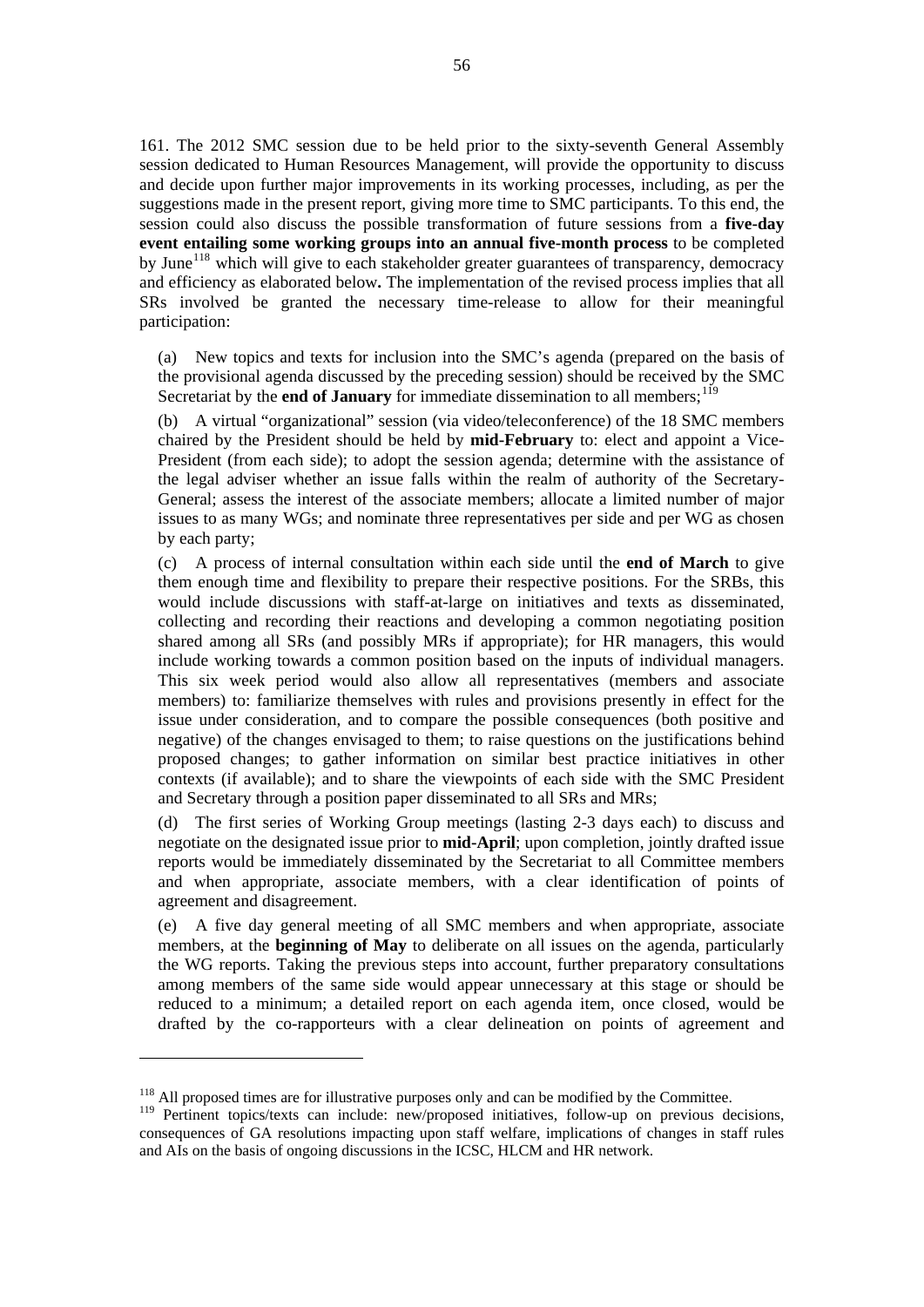disagreement as well as outlining the schedule, venue and provisional agenda of the next annual session at the earliest. The agreed texts would be immediately conveyed by the USG for DM or the ASG for HR to the Secretary-General for signature.

 (f) On issues where disagreements persist, the Bureau, Secretary and the WGs concerned would meet for one last time **at the end of May** to try to attain an agreed outcome. If successful, a complementary WG report would be prepared and conveyed immediately by the USG for Management or the ASG for Human Resources to the Secretary-General (who would have followed the negotiations in real time) for signature. The Secretary-General would then be fully committed and accountable for defending the agreements reached before the Member States, promulgating them through administrative issuances and monitoring their effective implementation.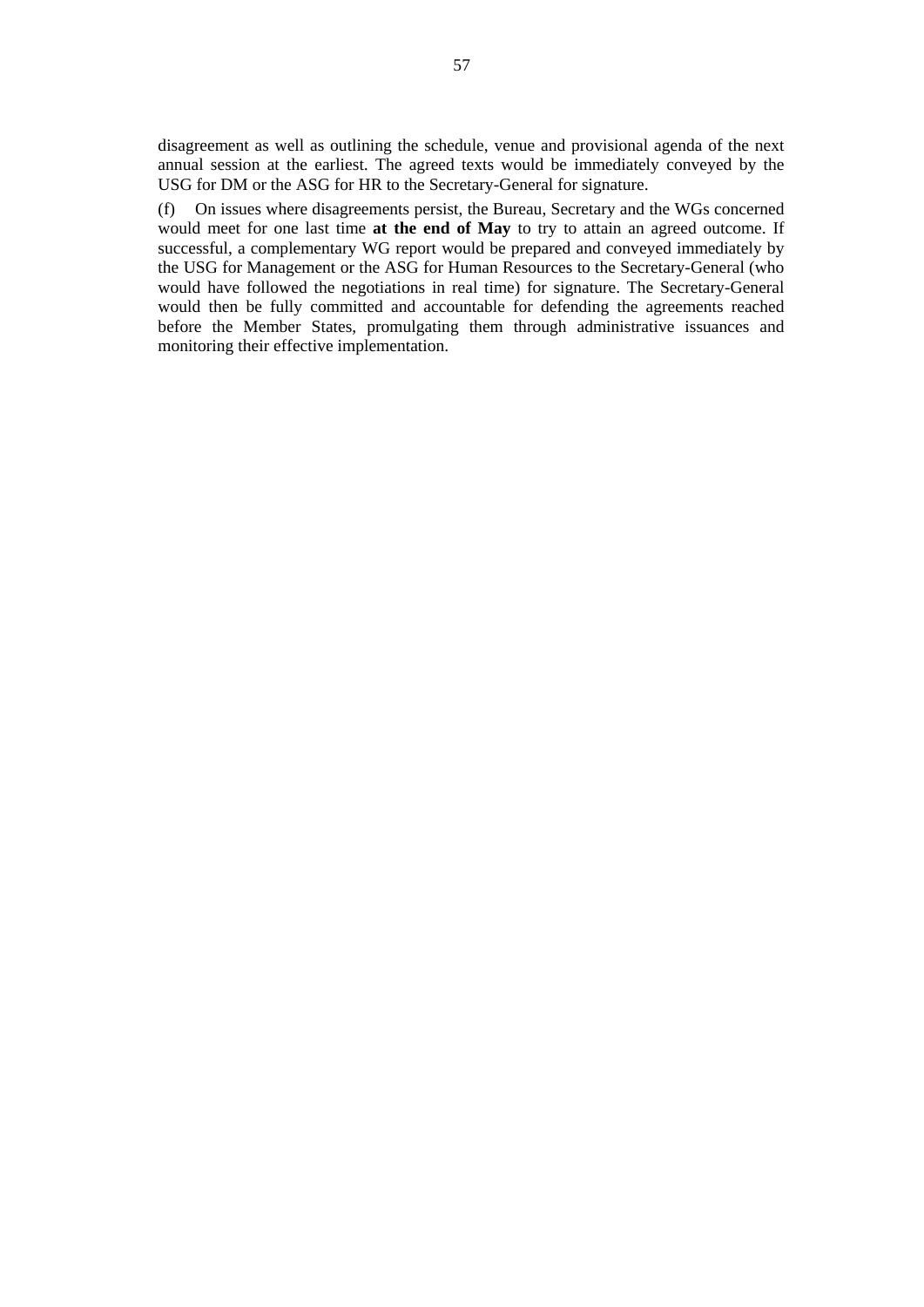#### **IX. CONCLUSIONS**

162. The research by the Joint Inspection Unit project team revealed that while the principles of staff-management relations in the United Nations are solidly established by various legally binding texts, including numerous General Assembly resolutions, the implementation of these principles is far from satisfactory at most levels, precipitating in a crisis in SMR in 2010-11. In order to attain effective agreements in SMR, the necessity for the Secretary-General and senior management representatives "to ensure the effective participation of the staff in identifying, examining and resolving issues relating to staff welfare, including conditions of work, general conditions of life and other human resources policies" may represent a difficult deviation from business as usual procedures for stakeholders whose mindsets are strictly tried to that of a hierarchic organizational culture. Safeguarding SMR would involve nothing less than a change in management culture. The report has highlighted some major points in this respect:

 (a) The scope of issues of which the Secretary-General / senior management should engage with SRs is clearly defined and limited by Staff Regulations 8.1(a) and 8.2 (see annex I). Compared to the total number of issues on which the United Nations is currently engaged, interaction with the staff is only formally necessary in a small fraction of them. Subsequently, providing for such participation would clearly not amount to the "comanagement" of the organization, as sometimes feared;

 (b) While the Secretary-General is bound by the rules and regulations of the organization to engage the staff on issues that affect them, such engagement should not in any way be viewed as the partial usurpation of the Secretary-General's authority by the staff side. It should be remembered that **the Secretary-General, as the Chief administrative officer of the United Nations, has the final say to accept or reject any proposed agreement on issues where he/she is designated as the ultimate authority**. Subsequently, as per the Inspector's proposal for a reformed Committee, if the Secretary-General or his/her delegated representative follows negotiations as they occur, then he/she will have the necessary time (and he/she certainly has the authority) to fully consider any proposed agreement in all its aspects before agreeing and signing on to it;

 (c) If the aforementioned principles and procedures are applied, the inclusion of the staff representatives in certain decision-making processes should be of great value added to the effective functioning of the organization and contribute to a more positive work environment;

 (d) Credible and thoughtful agreements that take into account all possible angles of an issue cannot and should not be deliberated and determined overnight and may require different time frames, from days to months. In order to ensure that there are no unnecessary shocks or surprises for either side, **the three steps necessary to attaining agreements in good-faith - namely, timely mutual information, mutual consultation and negotiation – must be respected** (and complemented by the provision of relevant information jointly by SRs and MRs to all concerned parties). In this regard, it is important to recall the conclusion reached in chapter VI that all features characterizing collective bargaining do already exist in most formal SMR negotiating processes in the United Nations, in particular the SMC and the JNCs. The applicability of the concepts of negotiation and the right to collective bargaining should be officially acknowledged by the General Assembly through the approval of a staff regulation to be drafted by the Secretary-General as recommended in chapter VI above, as applied selectively to certain JBs. Additionally, the Organization and its separately administered organs and programmes should explicitly acknowledge their adherence to the standards and principles emerging from the ILO's relevant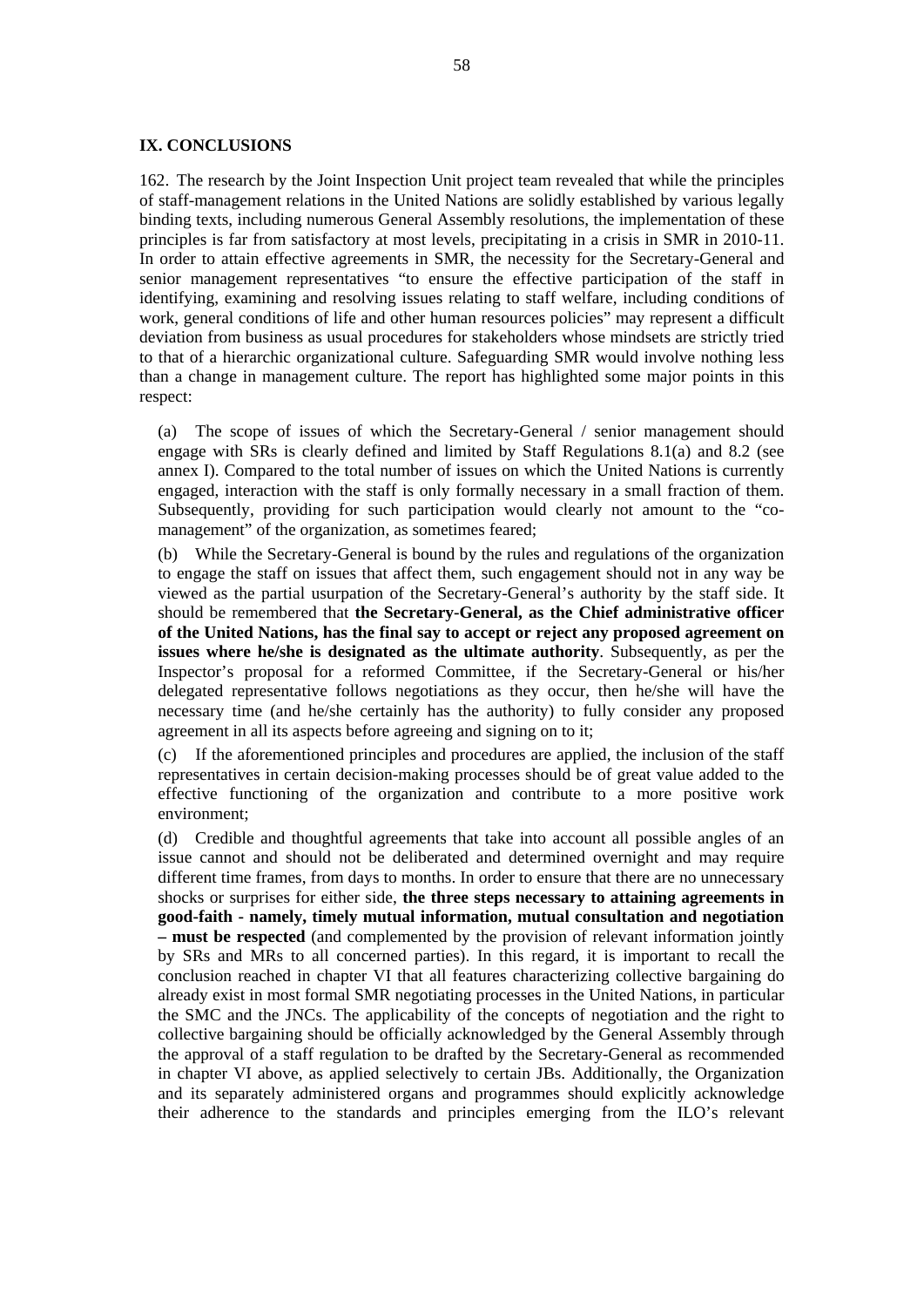<span id="page-70-0"></span>Conventions and Recommendations, particularly the Declaration on Fundamental Principles and Rights at Work;

 (e) The appropriate framework for negotiations will vary according to the nature and scope of the issue under consideration, from the SMC for issues with Secretariat-wide significance, to Joint Bodies for duty-station specific issues to informal discussions between line managers and the staff of their unit for issues specific to a department or unit (in accordance with the principle of subsidiarity).

 (f) **Agreements reached** in the aforementioned fora, with due representation of both staff and management, **should be accompanied by a necessary joint monitoring and implementation framework, clearly determining who on each side is to be held accountable for these tasks, with a clearly defined time-frame for action**. Given the means available to it, management is best placed to be held accountable for this task, beginning with the Secretary-General as first administrative officer of the United Nations and the EH of every United Nations entity.

163. At a time when the General Assembly has requested the Secretary-General to focus on the management of the Organization on the basis of accountability<sup>[120](#page-70-0)</sup>, the aforementioned principles should apply fully to both SRBs (in particular their leaders toward their constituents from the staff-at-large) and Management (in particular at the senior level), in parallel with adherence to the highest standards of efficiency, competence, and integrity as mentioned in Article 101.3 of the United Nations Charter, applicable equally to both staff and management. The need for SMR training for representatives on either side is vital in this regard.

164. Staff participation in SRBs should be clearly encouraged and should not be viewed with either condescension, annoyance or suspicion by the management side at any level; this would help to dispel any lingering apprehension (either justified or otherwise) of possible management retaliation regarding staff representational functions, foster transparency and good-faith in their interaction and further the possibility for constructive dialog at any level (as evidenced from the past positive experiences in the SMCC). Active and accountable SRBs are one of best manifestations of democracy in practice at the grassroots level of the United Nations.

165. It is the Inspector's expectation that the findings of this report, including lessons learnt from the past and recommendations for the way forward, will also benefit the staff and management of the specialized agencies of the United Nations system who will be the subject of a forthcoming report on SMR in the common system, as adopted in the JIU's programme of work for  $2011^{121}$  $2011^{121}$  $2011^{121}$ 

<sup>&</sup>lt;sup>120</sup> See General Assembly resolution 64/259, including for the agreed definition.<br><sup>121</sup> See A/65/34 para 118.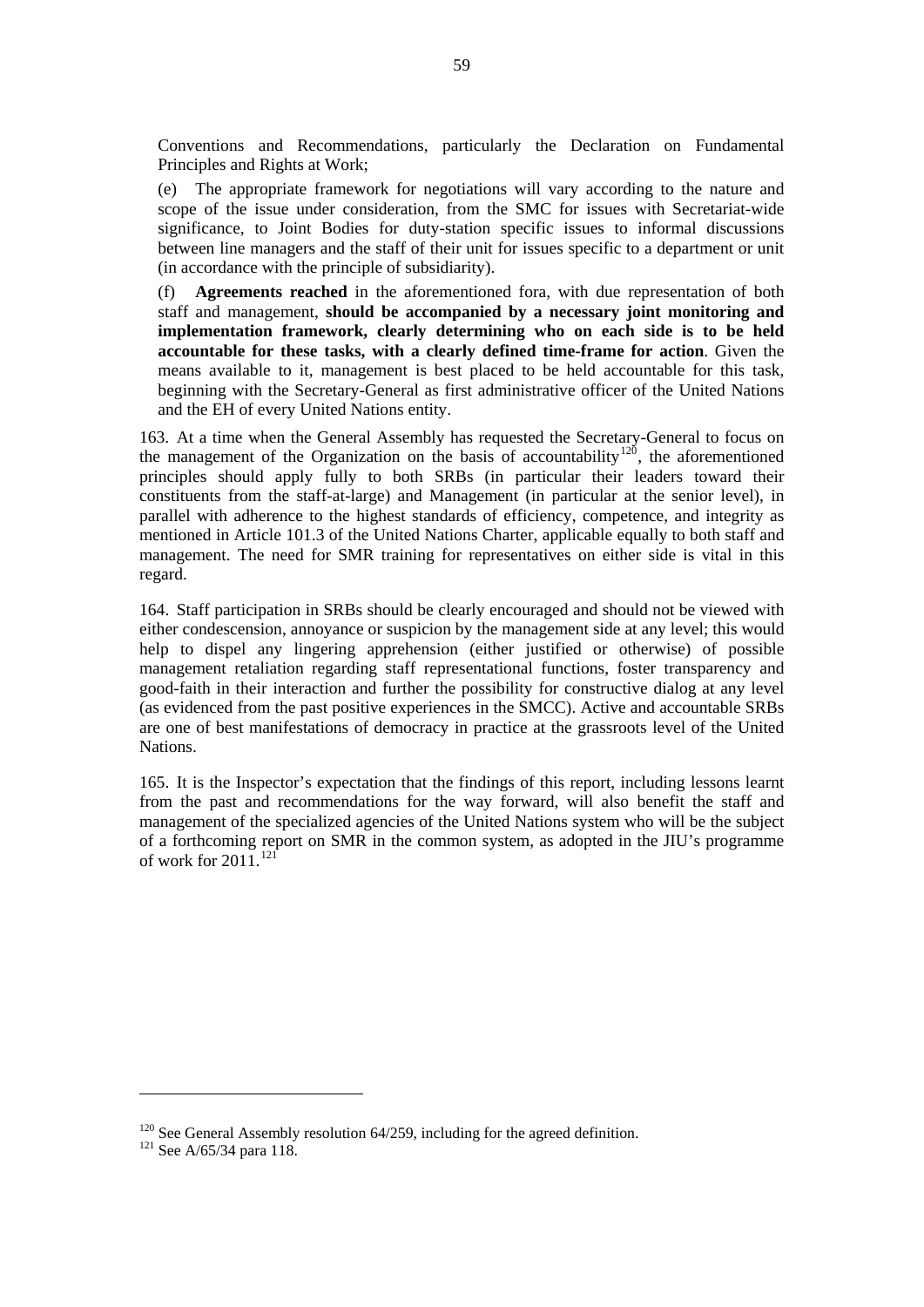# **Annex I Regulations and Rules on Staff Relations ST/SGB/2011/1**

## **Staff Regulations: Article VIII: Staff relations**

#### **Regulation 8.1**

(a) The Secretary-General shall establish and maintain continuous contact and communication with the staff in order to ensure the effective participation of the staff in identifying, examining and resolving issues relating to staff welfare, including conditions of work, general conditions of life and other human resources policies;

(b) Staff representative bodies shall be established and shall be entitled to initiate proposals to the Secretary-General for the purpose set forth in paragraph (a) above. They shall be organized in such a way as to afford equitable representation to all staff members, by means of elections that shall take place at least biennially under electoral regulations drawn up by the respective staff representative body and agreed to by the Secretary-General.

#### **Regulation 8.2**

The Secretary-General shall establish joint staff-management machinery at both local and Secretariat-wide levels to advise him or her regarding human resources policies and general questions of staff welfare as provided in regulation 8.1.

## **Staff Rules: Chapter VIII: Staff relations**

#### **Rule 8.1: Staff representative bodies and staff representatives**

#### **Definitions**

(a) The term "staff representative bodies", as used in the present chapter of the Staff Rules, shall be deemed to include staff associations, unions or other corresponding staff representative bodies established in accordance with staff regulation 8.1 (b).

(b) Staff representative bodies may be established for a duty station or for a group of duty stations. Staff members serving in duty stations where no staff representative body exists may seek representation through a staff representative body at another duty station.

(c) Each member of the staff may participate in elections to a staff representative body, and all staff serving at a duty station where a staff representative body exists shall be eligible for election to it, subject to any exceptions as may be provided in the statutes or electoral regulations drawn up by the staff representative body concerned and meeting the requirements of staff regulation 8.1 (b).

(d) Polling officers selected by the staff shall conduct the election of the members of each staff representative body, on the basis of the electoral regulations of the staff representative body concerned, in such a way as to ensure the complete secrecy and fairness of the vote. The polling officers shall also conduct other elections of staff members as required by the Staff Regulations and Staff Rules.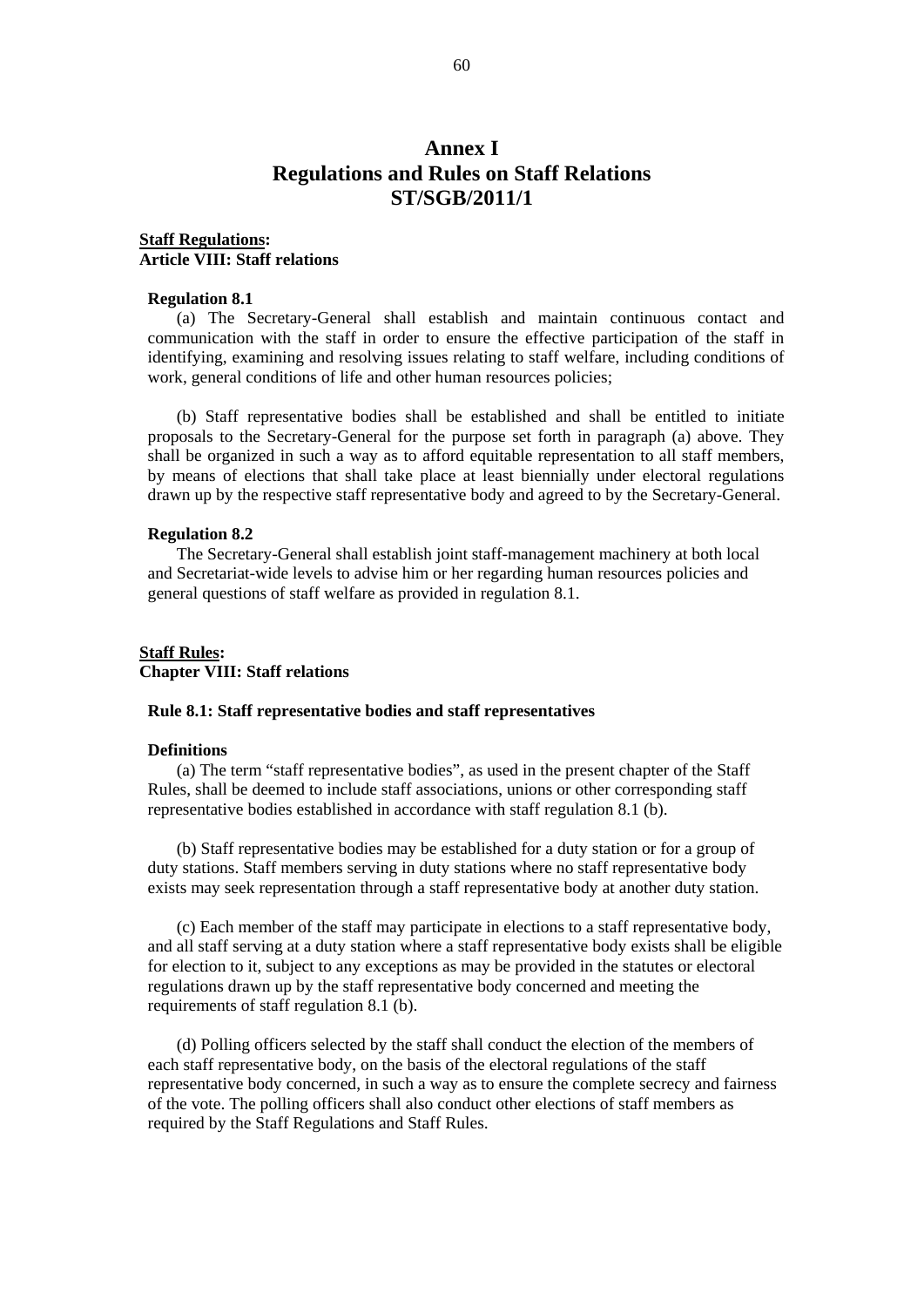(e) No staff member shall threaten, retaliate against or attempt to retaliate against a staff representative exercising his or her functions under the present chapter.

### (f) **The staff representative bodies shall be entitled to effective participation, through their duly elected executive committees, in identifying, examining and resolving issues relating to staff welfare, including conditions of work, general conditions of life and other human resources policies, and shall be entitled to make proposals to the Secretary-General on behalf of the staff.**

(g) In accordance with the principle of freedom of association, staff members may form and join associations, unions or other groupings. However, formal contact and communication on the matters referred to in paragraph (f) above shall be conducted at each duty station through the executive committee of the staff representative body, which shall be the sole and exclusive representative body for such purpose.

(h) **General administrative instructions or directives on questions within the scope of paragraph (f) above shall be transmitted in advance**, unless emergency situations make it impracticable, to the executive committees of the staff representative bodies concerned for consideration and comment before being placed in effect.

#### **Rule 8.2: Joint staff-management machinery**

(a) The joint staff-management machinery provided for in staff regulation 8.2 shall consist of:

(i) Joint advisory committees or corresponding staff-management bodies, at designated duty stations, normally composed of not fewer than three and not more than seven staff representatives and an equal number of representatives of the Secretary-General;

(ii) A Secretariat-wide joint staff-management body composed of equal number of representatives of the staff and representatives of the Secretary-General.

(b) The President of the joint staff-management bodies referred to in paragraph (a) above shall be selected by the Secretary-General from a list proposed by the staff representatives.

(c) Instructions or directives embodying recommendations made by the bodies referred to in paragraph (a) above shall be regarded as having satisfied the requirements of staff rule 8.1 (f) and (h).

(d) The joint staff-management bodies referred to in paragraph (a) above shall establish their own rules and procedures.

(e) The Secretary-General shall designate secretaries of the joint staff management bodies referred to in paragraph (a) above and shall arrange for such services as may be necessary for their proper functioning.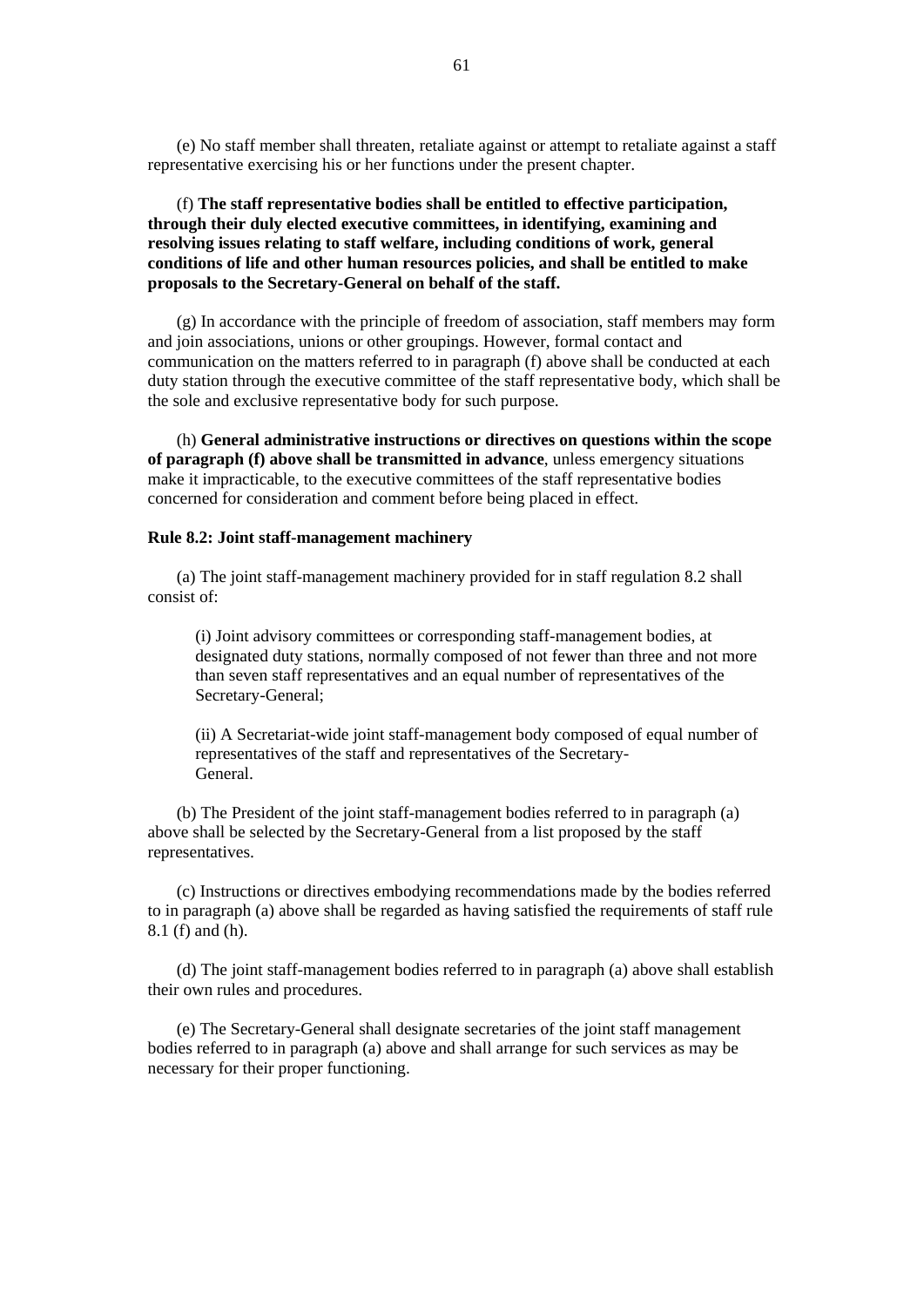## **Annex II**

## **Table of the perceived quality of SMR through the SMCC reports**

The following table of the quality of SMR during the SMCC sessions, only drawn from their respective reports and annexes, as perceived by the Inspector is based on the importance and the number of agreements (and disagreements) reached by each session, with more weight given to the substantive over the procedural agreements, and a view to the speeches and position papers of both parties' leaders.

| PERCEIVED QUALITY OF STAFF - MANAGEMENT RELATIONS AT SMCC |                        |                 |                                 |                           |                             |  |  |  |  |  |  |  |
|-----------------------------------------------------------|------------------------|-----------------|---------------------------------|---------------------------|-----------------------------|--|--|--|--|--|--|--|
| <b>SMCC</b><br>session<br>number                          | <b>Date of Session</b> | <b>Location</b> | <b>Apparently</b><br>Productive | Fair                      | Poor/<br><b>Challenging</b> |  |  |  |  |  |  |  |
| I                                                         | Sept. 1980             | Vienna          | X                               |                           |                             |  |  |  |  |  |  |  |
| $\rm II$                                                  | <b>June 1981</b>       | <b>NYHQ</b>     |                                 | X                         |                             |  |  |  |  |  |  |  |
| $\rm III$                                                 | Sept. 1981             | <b>NYHQ</b>     |                                 |                           | X                           |  |  |  |  |  |  |  |
| IV                                                        | April 1982             | <b>NYHQ</b>     |                                 | $\mathbf X$               |                             |  |  |  |  |  |  |  |
| $\mathbf V$                                               | Sept. 1982             | <b>NYHQ</b>     | $\mathbf X$                     |                           |                             |  |  |  |  |  |  |  |
| VI                                                        | March 1983             | Vienna          | X                               |                           |                             |  |  |  |  |  |  |  |
| VII                                                       | Sept.1983              | <b>NYHQ</b>     | $\mathbf X$                     |                           |                             |  |  |  |  |  |  |  |
| <b>VIII</b>                                               | April 1984             | Geneva          |                                 |                           | $\boldsymbol{\mathrm{X}}$   |  |  |  |  |  |  |  |
| IX                                                        | Sept. 1984             | <b>NYHQ</b>     |                                 | X                         |                             |  |  |  |  |  |  |  |
| $\boldsymbol{\mathrm{X}}$                                 | June 1985              | <b>NYHQ</b>     |                                 |                           | X                           |  |  |  |  |  |  |  |
|                                                           | 1986                   |                 |                                 | NO SMCC                   |                             |  |  |  |  |  |  |  |
| XI                                                        | June 1987              | Geneva          | X                               |                           |                             |  |  |  |  |  |  |  |
| XII                                                       | March 1988             | <b>NYHQ</b>     |                                 |                           | X                           |  |  |  |  |  |  |  |
| <b>XIII</b>                                               | March 1989             | <b>NYHQ</b>     |                                 |                           | X                           |  |  |  |  |  |  |  |
| XIV                                                       | March 1990             | Geneva          | X                               |                           |                             |  |  |  |  |  |  |  |
| XV                                                        | <b>June 1991</b>       | <b>NYHQ</b>     | $\mathbf X$                     |                           |                             |  |  |  |  |  |  |  |
| <b>XVI</b>                                                | June 1992              | <b>NYHQ</b>     |                                 | $\boldsymbol{\mathrm{X}}$ |                             |  |  |  |  |  |  |  |
| <b>XVII</b>                                               | Sept. 1993             | <b>NYHQ</b>     | $\boldsymbol{X}$                |                           |                             |  |  |  |  |  |  |  |
| <b>XVIII</b>                                              | June 1994              | <b>NYHQ</b>     | $\mathbf X$                     |                           |                             |  |  |  |  |  |  |  |
| <b>XIX</b>                                                | June 1995              | Amman           | X                               |                           |                             |  |  |  |  |  |  |  |
| XX                                                        | Sept-Oct. 1996         | <b>NYHQ</b>     | $\overline{X}$                  |                           |                             |  |  |  |  |  |  |  |
| XXI                                                       | <b>June 1997</b>       | <b>NYHQ</b>     | X                               |                           |                             |  |  |  |  |  |  |  |
| <b>XXII</b>                                               | May 1998               | <b>Bangkok</b>  | $\mathbf X$                     |                           |                             |  |  |  |  |  |  |  |
| <b>XXIII</b>                                              | <b>July 1999</b>       | <b>NYHQ</b>     | $\mathbf X$                     |                           |                             |  |  |  |  |  |  |  |
| <b>XXIV</b>                                               | April-May 2000         | Vienna          |                                 | $\boldsymbol{\mathrm{X}}$ |                             |  |  |  |  |  |  |  |
| <b>XXV</b>                                                | Oct. 2001              | <b>NYHQ</b>     | $\mathbf X$                     |                           |                             |  |  |  |  |  |  |  |
| <b>XXVI</b>                                               | Sept-Oct. 2002         | <b>NYHQ</b>     |                                 |                           | X                           |  |  |  |  |  |  |  |
|                                                           | 2003-5                 |                 |                                 | NO SMCC                   |                             |  |  |  |  |  |  |  |
| <b>XXVII</b>                                              | <b>June 2006</b>       | <b>NYHQ</b>     | X                               |                           |                             |  |  |  |  |  |  |  |
| <b>XXVIII</b>                                             | June-July 2007         | Nicosia         |                                 |                           | X                           |  |  |  |  |  |  |  |
| <b>XXIX</b>                                               | <b>June 2008</b>       | <b>NYHQ</b>     | $\mathbf X$                     |                           |                             |  |  |  |  |  |  |  |
| XXX                                                       | <b>June 2009</b>       | Nairobi         |                                 | $\boldsymbol{\mathrm{X}}$ |                             |  |  |  |  |  |  |  |
| <b>XXXI</b>                                               | <b>June 2010</b>       | Beirut          |                                 | $X$ (during<br>meeting)   |                             |  |  |  |  |  |  |  |
| <b>XXXII</b>                                              | June 2011              | Belgrade        |                                 |                           | X                           |  |  |  |  |  |  |  |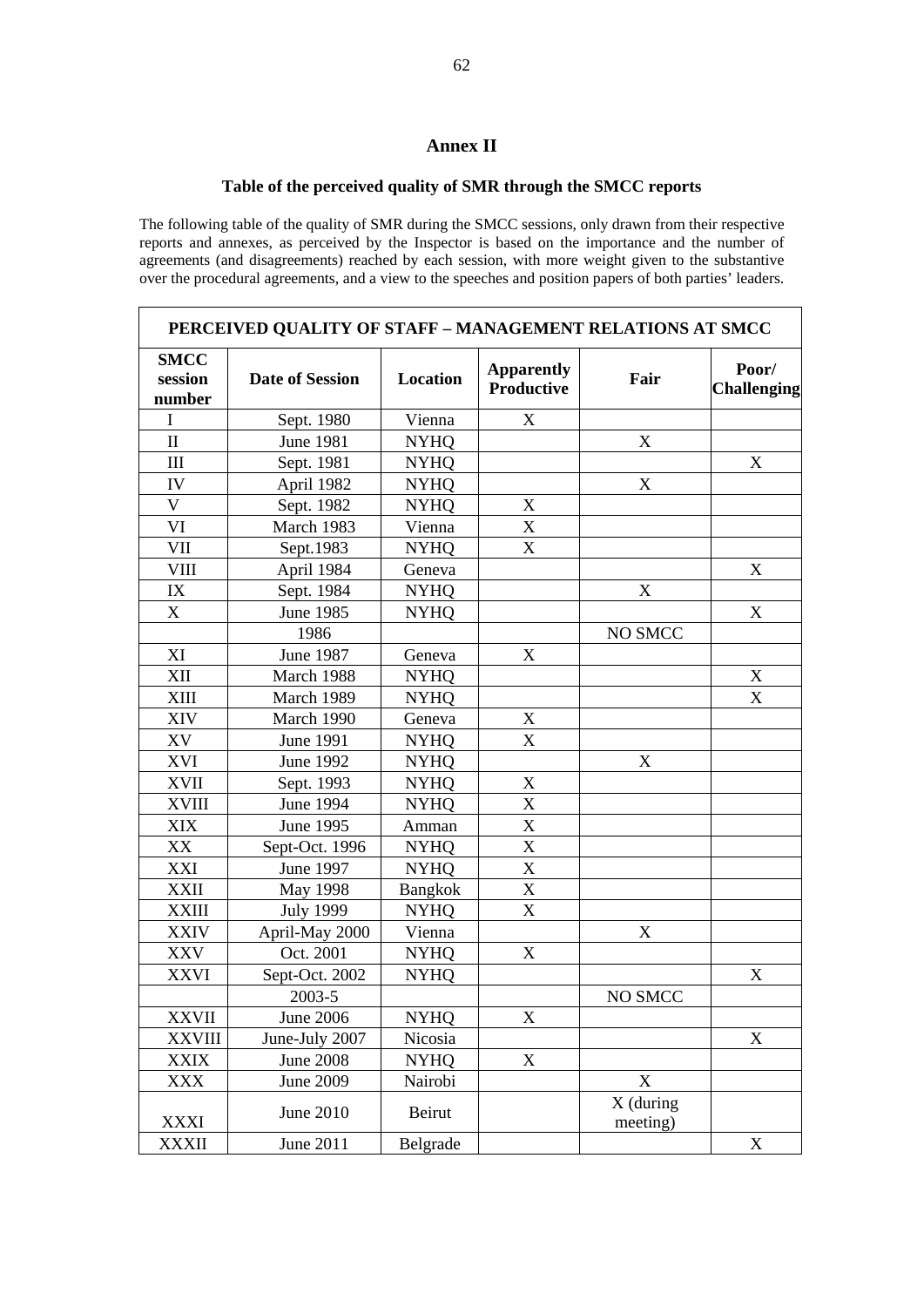# **Annex III**

**Staff-Management issues in SMCC sessions** 

<span id="page-74-0"></span>

| <b>Issues</b>                                                                   | Session date and relevant paragraphs <sup>122</sup>                                                                                                                                                                                                                                                                                                                                                                                                                                                                                                 |  |  |  |  |  |  |  |  |
|---------------------------------------------------------------------------------|-----------------------------------------------------------------------------------------------------------------------------------------------------------------------------------------------------------------------------------------------------------------------------------------------------------------------------------------------------------------------------------------------------------------------------------------------------------------------------------------------------------------------------------------------------|--|--|--|--|--|--|--|--|
| <b>Staff-Management</b><br><b>Relations</b>                                     | June 2011 (17-22); June 2008 (17-22); July 2007 (14-19);<br>Oct. 2002 (48-58, 63-66); May 2000 (57-61); June 1997<br>(86-87); Oct. 1996 (38-57, 98-99); June 1995 (53-70); June<br>1994 (72-77); Sept. 1993 (16, 35-47); June 1992 (46-51);<br>June 1991 (14-21); March 1990 (19-27); March 1989 (81-<br>95; 108-109); March 1988 (84-90); June 1987 (14-23); June<br>1985 (9-19); Sept. 1984 (12-16); April 1984 (11-15; 59-60);<br>Sept. 1983 (8-9); Oct. 1982 (50); April 1982 (20-23); Sept.<br>1981 (30-31); June 1981(28-30); Sept. 1980 (8). |  |  |  |  |  |  |  |  |
| <b>Facilities provided to SRs</b>                                               | May 1998 (105); June 1997 (23-26); Oct. 1996 (12-13);<br>June 1994 (26-28).                                                                                                                                                                                                                                                                                                                                                                                                                                                                         |  |  |  |  |  |  |  |  |
| <b>Rights and obligations of</b><br><b>SRs</b> and facilities to be<br>provided | April 1982 (39-44); Sept. 1981 (29); June 1981(31-32);<br>Sept. 1980 (9).                                                                                                                                                                                                                                                                                                                                                                                                                                                                           |  |  |  |  |  |  |  |  |
| <b>Participation of Staff in</b><br><b>JBs</b>                                  | Oct 2001 (152-155); March 1988 (21); June 1987 (97-100);<br>Sept. 1980 (10).                                                                                                                                                                                                                                                                                                                                                                                                                                                                        |  |  |  |  |  |  |  |  |
| <b>Implementation of SMCC</b><br>agreements                                     | June 2011 (14-16); June 2010 (13-14, 57-58); June 2009<br>$(15-17)$ ; June 2008 (15-16); July 2007 (5-7); June 2006 (6-<br>25); Oct. 1996 (12-13, 38-57, 98-99); July 1999 (47-62);<br>March 1983 (13-23).                                                                                                                                                                                                                                                                                                                                          |  |  |  |  |  |  |  |  |

 $\overline{a}$ 

<sup>&</sup>lt;sup>122</sup> See the correspondence between dates and roman numerals for SMCC sessions in Annex II.